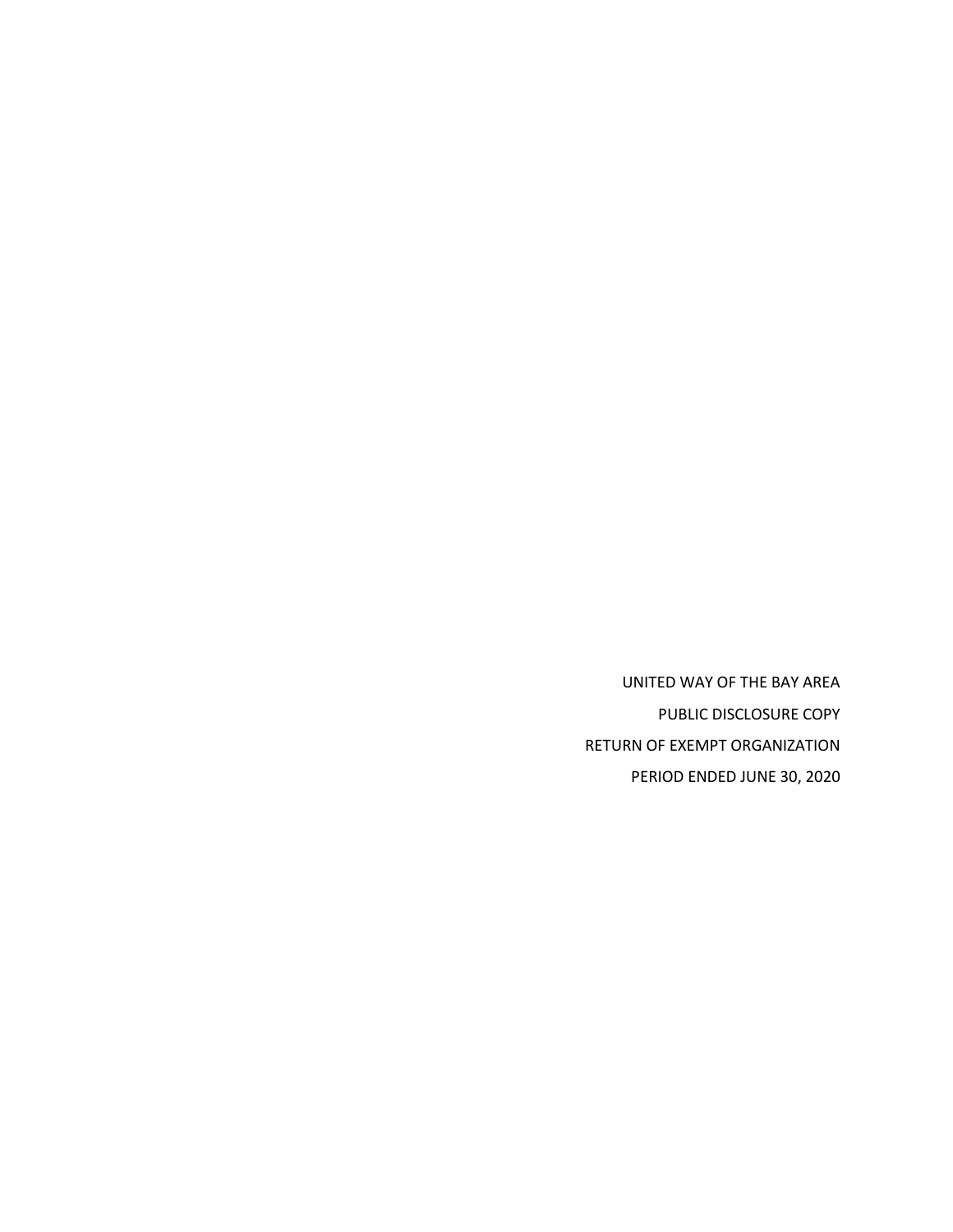| Form <b>M</b>             |                             | (Rev. January 2020)        |                                                                    | <b>Return of Organization Exempt From Income Tax</b><br>Under section 501(c), 527, or 4947(a)(1) of the Internal Revenue Code (except private foundations)                 |                        |                                                     | OMB No. 1545-0047                                           |
|---------------------------|-----------------------------|----------------------------|--------------------------------------------------------------------|----------------------------------------------------------------------------------------------------------------------------------------------------------------------------|------------------------|-----------------------------------------------------|-------------------------------------------------------------|
|                           |                             | Department of the Treasury |                                                                    | Do not enter social security numbers on this form as it may be made public.                                                                                                |                        |                                                     | <b>Open to Public</b><br><b>Inspection</b>                  |
|                           |                             | Internal Revenue Service   | A For the 2019 calendar year, or tax year beginning                | Go to www.irs.gov/Form990 for instructions and the latest information.<br>2019<br>JUL 1,                                                                                   | and ending $JUN$ 30,   | 2020                                                |                                                             |
|                           | <b>B</b> Check if           |                            | <b>C</b> Name of organization                                      |                                                                                                                                                                            |                        | D Employer identification number                    |                                                             |
|                           | applicable:                 |                            |                                                                    |                                                                                                                                                                            |                        |                                                     |                                                             |
|                           | Address<br> change          |                            | UNITED WAY OF                                                      | THE BAY AREA                                                                                                                                                               |                        |                                                     |                                                             |
|                           | Name<br>change              |                            | Doing business as                                                  | UNITED WAY BAY AREA                                                                                                                                                        |                        | 94-1312348                                          |                                                             |
|                           | Initial<br>return           |                            |                                                                    | Number and street (or P.O. box if mail is not delivered to street address)                                                                                                 | Room/suite             | E Telephone number                                  |                                                             |
|                           | Final<br>return/<br>termin- |                            | 550 KEARNY ST                                                      |                                                                                                                                                                            | 1000                   | $415 - 808 - 4300$                                  |                                                             |
|                           | ated<br>Amended             |                            |                                                                    | City or town, state or province, country, and ZIP or foreign postal code                                                                                                   |                        | G Gross receipts \$                                 | 36,923,154.                                                 |
|                           | return<br> Applica-         |                            | SAN FRANCISCO, CA 94108                                            |                                                                                                                                                                            |                        | H(a) Is this a group return                         |                                                             |
|                           | ition<br>pending            |                            | SAME AS C ABOVE                                                    | F Name and address of principal officer: KEVIN ZWICK                                                                                                                       |                        | for subordinates?                                   | $\sqrt{}$ Yes $\sqrt{}$ $\overline{\rm X}$ No<br>∣Yes<br>No |
|                           |                             |                            | Tax-exempt status: $\boxed{\mathbf{X}}$ 501(c)(3)<br>$501(c)$ (    | $\triangleleft$ (insert no.)                                                                                                                                               | $4947(a)(1)$ or<br>527 | H(b) Are all subordinates included?                 | If "No," attach a list. (see instructions)                  |
|                           |                             |                            | J Website: WWW.UWBA.ORG                                            |                                                                                                                                                                            |                        | $H(c)$ Group exemption number $\blacktriangleright$ |                                                             |
|                           |                             |                            | K Form of organization: X Corporation<br>Trust                     | Other $\blacktriangleright$<br>Association                                                                                                                                 |                        |                                                     | L Year of formation: $1922$ M State of legal domicile: CA   |
|                           | Part I                      | <b>Summary</b>             |                                                                    |                                                                                                                                                                            |                        |                                                     |                                                             |
|                           | 1.                          |                            |                                                                    | Briefly describe the organization's mission or most significant activities: TO BE THE CATALYST THAT ENABLES                                                                |                        |                                                     |                                                             |
| Activities & Governance   |                             |                            |                                                                    | PEOPLE TO STRENGTHEN THEIR COMMUNITIES BY INVESTING IN ONE ANOTHER.                                                                                                        |                        |                                                     |                                                             |
|                           | 2                           |                            |                                                                    | Check this box $\blacktriangleright \Box$ if the organization discontinued its operations or disposed of more than 25% of its net assets.                                  |                        |                                                     |                                                             |
|                           | З                           |                            | Number of voting members of the governing body (Part VI, line 1a)  |                                                                                                                                                                            |                        | 3                                                   | <u>و</u>                                                    |
|                           | 4                           |                            |                                                                    |                                                                                                                                                                            |                        | $\overline{\mathbf{4}}$                             | $\overline{9}$                                              |
|                           | 5                           |                            |                                                                    |                                                                                                                                                                            |                        | 5                                                   | $\overline{78}$                                             |
|                           |                             |                            |                                                                    |                                                                                                                                                                            |                        | 6                                                   | 3103                                                        |
|                           |                             |                            |                                                                    |                                                                                                                                                                            |                        | 7a                                                  | $0$ .                                                       |
|                           |                             |                            |                                                                    |                                                                                                                                                                            |                        | 7b                                                  | 0.                                                          |
|                           |                             |                            |                                                                    |                                                                                                                                                                            |                        | <b>Prior Year</b>                                   | <b>Current Year</b><br>31,542,519.                          |
| Revenue                   | 8                           |                            | Contributions and grants (Part VIII, line 1h)                      |                                                                                                                                                                            |                        | 28, 105, 569.<br>1,298,477.                         | 2,100,367.                                                  |
|                           | 9                           |                            | Program service revenue (Part VIII, line 2g)                       |                                                                                                                                                                            |                        | 688,505.                                            | 685,436.                                                    |
|                           | 10<br>11                    |                            |                                                                    | Other revenue (Part VIII, column (A), lines 5, 6d, 8c, 9c, 10c, and 11e)                                                                                                   |                        | 208,375.                                            | 114,454.                                                    |
|                           | 12                          |                            |                                                                    | Total revenue - add lines 8 through 11 (must equal Part VIII, column (A), line 12)                                                                                         |                        | 30, 300, 926.                                       | 34,442,776.                                                 |
|                           | 13                          |                            |                                                                    | Grants and similar amounts paid (Part IX, column (A), lines 1-3)                                                                                                           |                        | 18,653,987.                                         | 20,304,093.                                                 |
|                           | 14                          |                            |                                                                    |                                                                                                                                                                            |                        | 0.                                                  | 0.                                                          |
|                           |                             |                            |                                                                    | 15 Salaries, other compensation, employee benefits (Part IX, column (A), lines 5-10)                                                                                       |                        | 7,817,722.                                          | 6,492,533.                                                  |
| Expenses                  |                             |                            |                                                                    |                                                                                                                                                                            |                        | 0.                                                  | $0$ .                                                       |
|                           |                             |                            | <b>b</b> Total fundraising expenses (Part IX, column (D), line 25) | 1,930,742.                                                                                                                                                                 |                        |                                                     |                                                             |
|                           | 17                          |                            |                                                                    |                                                                                                                                                                            |                        | 5,725,597.                                          | 5, 353, 524.                                                |
|                           | 18                          |                            |                                                                    | Total expenses. Add lines 13-17 (must equal Part IX, column (A), line 25)                                                                                                  |                        | 32, 197, 306.                                       | 32, 150, 150.                                               |
|                           | 19                          |                            | Revenue less expenses. Subtract line 18 from line 12               |                                                                                                                                                                            |                        | $-1,896,380.$                                       | 2,292,626.                                                  |
| t Assets or<br>d Balances |                             |                            |                                                                    |                                                                                                                                                                            |                        | <b>Beginning of Current Year</b>                    | <b>End of Year</b>                                          |
|                           | 20                          |                            | Total assets (Part X, line 16)                                     |                                                                                                                                                                            |                        | 26,569,645.                                         | $\overline{28,140,055}$ .                                   |
| 혍                         | 21                          |                            | Total liabilities (Part X, line 26)                                |                                                                                                                                                                            |                        | 11,966,974.                                         | 13,990,770.                                                 |
|                           | 22<br>Part II               | <b>Signature Block</b>     |                                                                    |                                                                                                                                                                            |                        | 14,602,671.                                         | 14,149,285.                                                 |
|                           |                             |                            |                                                                    | Under penalties of perjury, I declare that I have examined this return, including accompanying schedules and statements, and to the best of my knowledge and belief, it is |                        |                                                     |                                                             |
|                           |                             |                            |                                                                    | true, correct, and complete. Declaration of preparer (other than officer) is based on all information of which preparer has any knowledge.                                 |                        |                                                     |                                                             |
|                           |                             |                            | <b>PUBLIC DISCLOSURE COPY</b>                                      |                                                                                                                                                                            |                        |                                                     |                                                             |
| Sign                      |                             |                            | Signature of officer                                               |                                                                                                                                                                            |                        | Date                                                |                                                             |
| Here                      |                             |                            | MARK SUTTON,<br>CFO                                                |                                                                                                                                                                            |                        |                                                     |                                                             |
|                           |                             |                            | Type or print name and title                                       |                                                                                                                                                                            |                        |                                                     |                                                             |
|                           |                             | Print/Type preparer's name |                                                                    | Preparer's signature                                                                                                                                                       |                        | Date<br>Check                                       | <b>PTIN</b>                                                 |
| Paid                      |                             |                            | TRACY S. PAGLIA                                                    | TRACY S. PAGLIA                                                                                                                                                            |                        | $05/13/21$ self-employed                            | P00366884                                                   |
|                           | Preparer                    | Firm's name                | MOSS ADAMS LLP                                                     |                                                                                                                                                                            |                        |                                                     | Firm's $EIN \triangleright 91 - 0189318$                    |
|                           | Use Only                    |                            | Firm's address 101 SECOND STREET                                   | SUITE 900                                                                                                                                                                  |                        |                                                     |                                                             |
|                           |                             |                            |                                                                    | SAN FRANCISCO, CA 94105                                                                                                                                                    |                        |                                                     | Phone no. 415-956-1500                                      |

|  | May the IRS discuss this return with the preparer shown above? (see instructions)      | Yes | No              |
|--|----------------------------------------------------------------------------------------|-----|-----------------|
|  | 932001 01-20-20 LHA For Paperwork Reduction Act Notice, see the separate instructions. |     | Form 990 (2019) |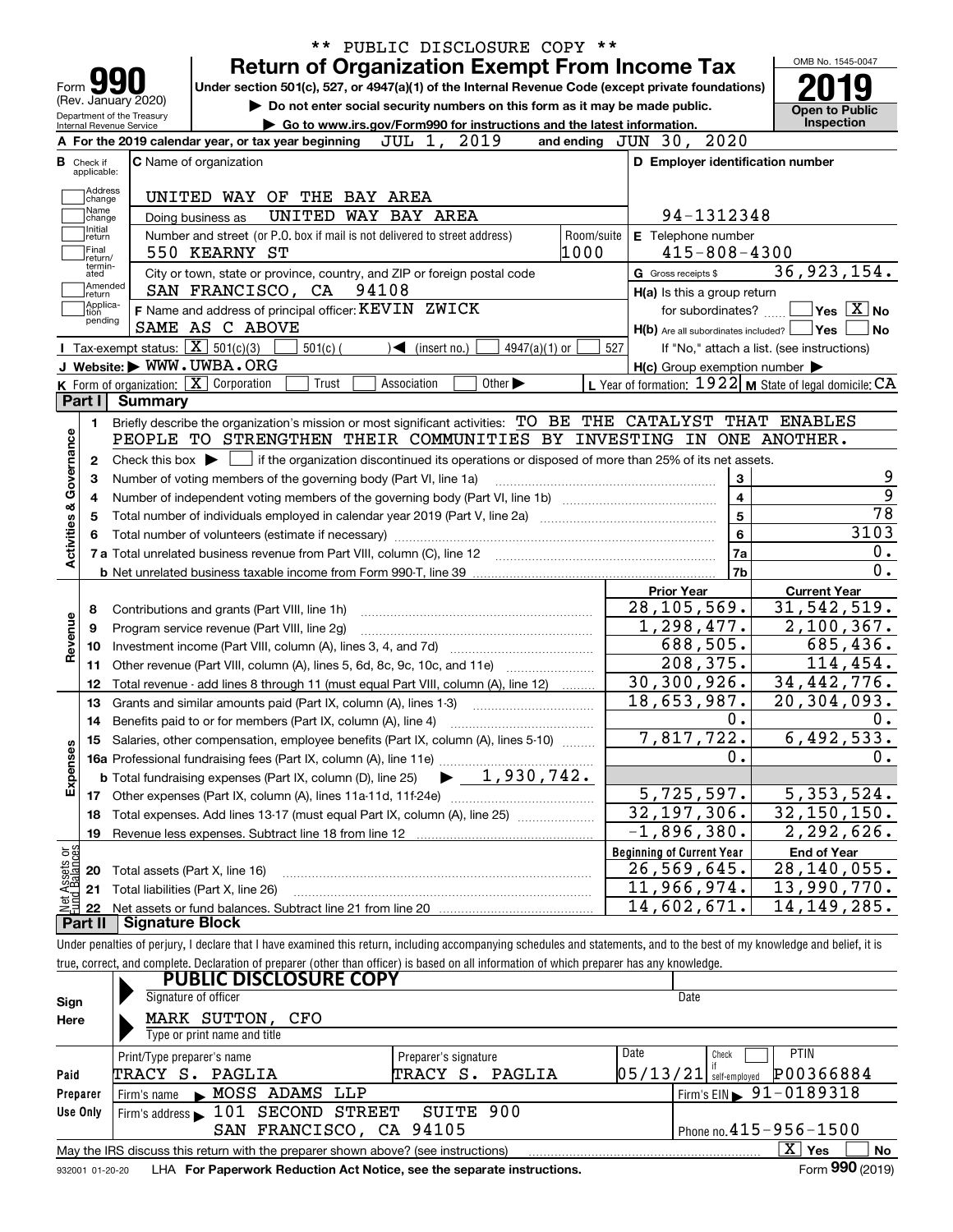| 1.           | $\overline{\mathbf{x}}$<br>Check if Schedule O contains a response or note to any line in this Part III [11] [12] [12] [12] Check if Schedule O contains a response or note to any line in this Part III<br>Briefly describe the organization's mission: |
|--------------|----------------------------------------------------------------------------------------------------------------------------------------------------------------------------------------------------------------------------------------------------------|
|              | TO BE THE CATALYST THAT ENABLES PEOPLE TO STRENGTHEN THEIR COMMUNITIES                                                                                                                                                                                   |
|              | BY INVESTING IN ONE ANOTHER.                                                                                                                                                                                                                             |
|              |                                                                                                                                                                                                                                                          |
|              |                                                                                                                                                                                                                                                          |
| $\mathbf{2}$ | Did the organization undertake any significant program services during the year which were not listed on the                                                                                                                                             |
|              | $\boxed{\phantom{1}}$ Yes $\boxed{\text{X}}$ No                                                                                                                                                                                                          |
| 3            | If "Yes." describe these new services on Schedule O.<br>$\boxed{\phantom{1}}$ Yes $\boxed{\text{X}}$ No<br>Did the organization cease conducting, or make significant changes in how it conducts, any program services?                                  |
|              | If "Yes," describe these changes on Schedule O.                                                                                                                                                                                                          |
| 4            | Describe the organization's program service accomplishments for each of its three largest program services, as measured by expenses.                                                                                                                     |
|              | Section 501(c)(3) and 501(c)(4) organizations are required to report the amount of grants and allocations to others, the total expenses, and                                                                                                             |
|              | revenue, if any, for each program service reported.                                                                                                                                                                                                      |
| 4a           | $_{\odot}$ ) (Expenses \$ $_{\odot}$ 10 , 564 , 066 $_{\circ}$ including grants of \$ $_{\odot}$ 10 , 564 , 066 $_{\circ}$ ) (Revenue \$ $_{\circ}$ 2 , 100 , 367 $_{\circ}$ )<br>(Code:                                                                 |
|              | GROSS FUNDS AWARDED/ALLOCATED TO AGENCIES                                                                                                                                                                                                                |
|              |                                                                                                                                                                                                                                                          |
|              |                                                                                                                                                                                                                                                          |
|              |                                                                                                                                                                                                                                                          |
|              |                                                                                                                                                                                                                                                          |
|              |                                                                                                                                                                                                                                                          |
|              |                                                                                                                                                                                                                                                          |
|              |                                                                                                                                                                                                                                                          |
|              |                                                                                                                                                                                                                                                          |
|              |                                                                                                                                                                                                                                                          |
|              |                                                                                                                                                                                                                                                          |
| 4b           | $\overline{1}$ , 201, 521. including grants of \$<br>$276$ , 000. ) (Revenue \$<br>$0 \cdot$ )<br>) (Expenses \$<br>(Code:                                                                                                                               |
|              | 211 IS A FREE, EASY-TO-REMEMBER PHONE NUMBER AND WEB RESOURCE THAT                                                                                                                                                                                       |
|              | ANYONE CAN CALL FOR INFORMATION AND REFERRAL TO LOCAL PROGRAMS AND                                                                                                                                                                                       |
|              | SERVICES. LAST YEAR, UWBA AND ITS CALL CENTER PARTNER RESPONDED TO                                                                                                                                                                                       |
|              | APPROXIMATELY 66,200 CALLS AND TEXTS. MORE THAN HALF OF THESE REQUESTS                                                                                                                                                                                   |
|              | CAME FROM THOSE REQUESTING HELP WITH BASIC NEEDS ISSUES SUCH AS FOOD,<br>LEGAL HELP, AND SHELTER. ONCE THE PANDEMIC HIT, 211 BEGAN TAKING COVID                                                                                                          |
|              | RELATED CALLS. IN FY20, MORE THAN 24,000 OF THE CALLS WERE COVID                                                                                                                                                                                         |
|              | RELATED. 211 BAY AREA INCREASED CALL VOLUME BY ALMOST DOUBLE FROM THE                                                                                                                                                                                    |
|              |                                                                                                                                                                                                                                                          |
|              |                                                                                                                                                                                                                                                          |
|              | PREVIOUS YEAR.                                                                                                                                                                                                                                           |
|              |                                                                                                                                                                                                                                                          |
|              |                                                                                                                                                                                                                                                          |
| 4с           | 5,097,310. including grants of \$2,929,805. ) (Revenue \$<br>(Code:<br>(Expenses \$                                                                                                                                                                      |
|              | SPARKPOINT                                                                                                                                                                                                                                               |
|              | SPARKPOINT HAS SERVED MORE THAN 30,000 INDIVIDUALS SINCE LAUNCHING                                                                                                                                                                                       |
|              | SPARKPOINT OAKLAND IN 2009, AND APPROXIMATELY 5,950 PEOPLE IN THE LAST                                                                                                                                                                                   |
|              | YEAR ALONE. MORE THAN 26% OF OUR CLIENTS ARE SEEING PROGRESS ON THEIR                                                                                                                                                                                    |
|              | INCOME, SAVINGS, CREDIT OR DEBT GOALS. SPARKPOINT CENTERS OFFER AN                                                                                                                                                                                       |
|              | $0$ .<br>ARRAY OF SERVICES IN ONE CONVENIENT LOCATION FOR A PERSON OR FAMILY                                                                                                                                                                             |
|              | TRYING TO MOVE OUT OF POVERTY, INCLUDING FINANCIAL COACHING ON                                                                                                                                                                                           |
|              | BUDGETING AND SAVINGS, CREDIT AND DEBT MANAGEMENT, CAREER OR EDUCATION                                                                                                                                                                                   |
|              | COUNSELING, SCREENING FOR PUBLIC BENEFITS, AND OTHERS. SPARKPOINT AIMS                                                                                                                                                                                   |
|              | TO HAVE CLIENTS MOVE FROM POVERTY TO ECONOMIC SUCCESS BY (1) INCREASING                                                                                                                                                                                  |
|              | INCOME; (2) REDUCING DEBT; (3) INCREASING CREDIT SCORES; AND (4)                                                                                                                                                                                         |
|              | INCREASING SAVINGS. THE SPARKPOINT REGIONAL NETWORK INCLUDES MORE THAN                                                                                                                                                                                   |
|              | 4d Other program services (Describe on Schedule O.)                                                                                                                                                                                                      |
|              | 6, 534, 222. ) (Revenue \$<br>$0 \cdot$<br>8,664,085. including grants of \$<br>(Expenses \$                                                                                                                                                             |
|              | 25,526,982.<br>4e Total program service expenses<br>Form 990 (2019)                                                                                                                                                                                      |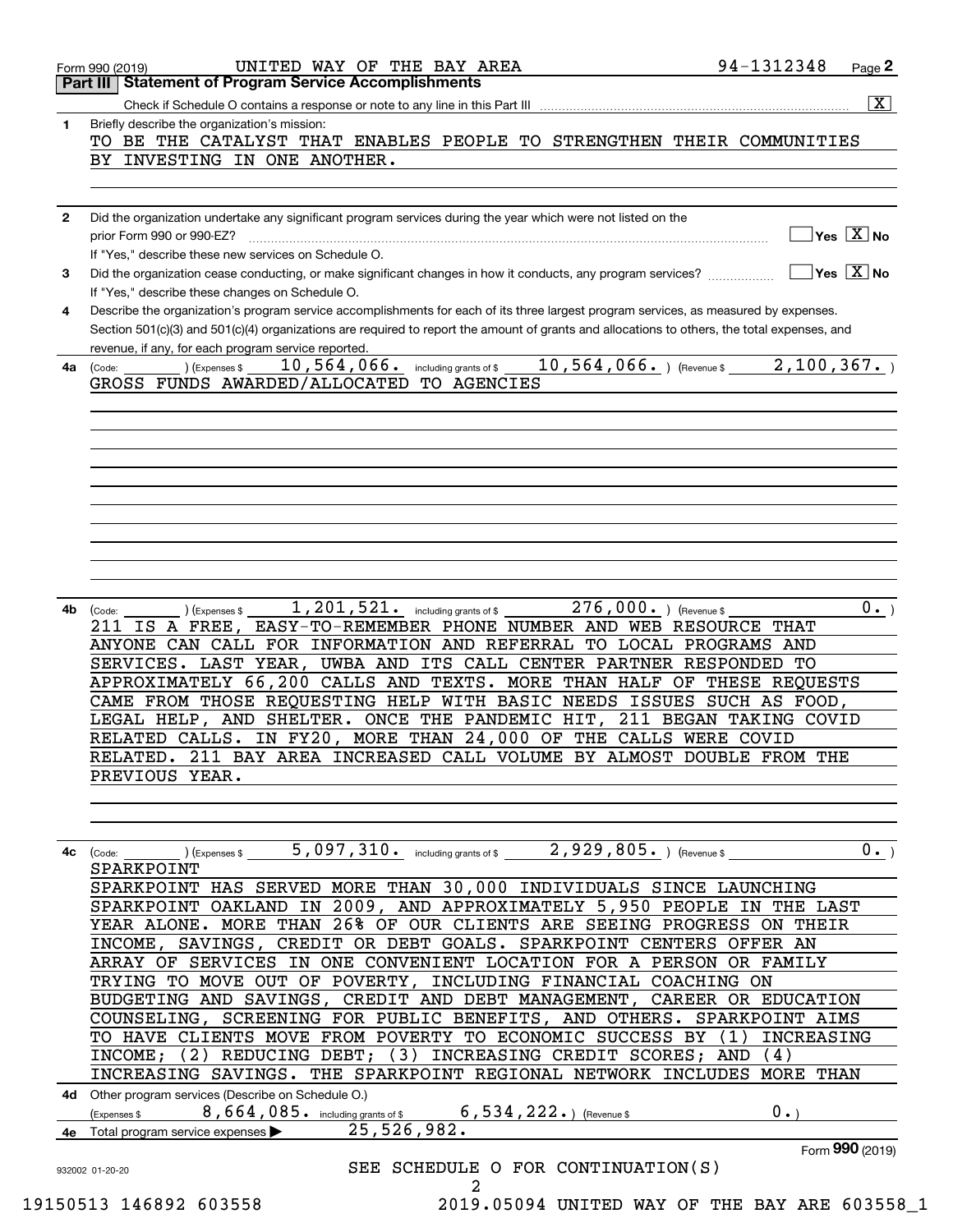| Form 990 (2019) |  |  |
|-----------------|--|--|

|     |                                                                                                                                                                                                                                                   |                 | Yes $ $     | No              |
|-----|---------------------------------------------------------------------------------------------------------------------------------------------------------------------------------------------------------------------------------------------------|-----------------|-------------|-----------------|
| 1   | Is the organization described in section $501(c)(3)$ or $4947(a)(1)$ (other than a private foundation)?                                                                                                                                           |                 |             |                 |
|     | If "Yes," complete Schedule A measured and the complete schedule A measured and the Schedule A measured and the                                                                                                                                   | 1               | х           |                 |
| 2   |                                                                                                                                                                                                                                                   | $\overline{2}$  | $\mathbf X$ |                 |
| 3   | Did the organization engage in direct or indirect political campaign activities on behalf of or in opposition to candidates for                                                                                                                   |                 |             |                 |
|     |                                                                                                                                                                                                                                                   | 3               |             | x               |
| 4   | Section 501(c)(3) organizations. Did the organization engage in lobbying activities, or have a section 501(h) election in effect                                                                                                                  |                 |             |                 |
|     |                                                                                                                                                                                                                                                   | 4               | х           |                 |
| 5   | Is the organization a section 501(c)(4), 501(c)(5), or 501(c)(6) organization that receives membership dues, assessments, or                                                                                                                      |                 |             |                 |
|     |                                                                                                                                                                                                                                                   | 5               |             | x               |
| 6   | Did the organization maintain any donor advised funds or any similar funds or accounts for which donors have the right to                                                                                                                         |                 |             |                 |
|     | provide advice on the distribution or investment of amounts in such funds or accounts? If "Yes," complete Schedule D, Part I                                                                                                                      | 6               | х           |                 |
| 7   | Did the organization receive or hold a conservation easement, including easements to preserve open space,                                                                                                                                         |                 |             |                 |
|     |                                                                                                                                                                                                                                                   | $\overline{7}$  |             | x               |
| 8   | Did the organization maintain collections of works of art, historical treasures, or other similar assets? If "Yes," complete                                                                                                                      |                 |             |                 |
|     |                                                                                                                                                                                                                                                   | 8               |             | x               |
| 9   | Did the organization report an amount in Part X, line 21, for escrow or custodial account liability, serve as a custodian for                                                                                                                     |                 |             |                 |
|     | amounts not listed in Part X; or provide credit counseling, debt management, credit repair, or debt negotiation services?                                                                                                                         |                 |             |                 |
|     |                                                                                                                                                                                                                                                   | 9               | х           |                 |
| 10  | Did the organization, directly or through a related organization, hold assets in donor-restricted endowments                                                                                                                                      |                 |             |                 |
|     |                                                                                                                                                                                                                                                   | 10              | х           |                 |
| 11  | If the organization's answer to any of the following questions is "Yes," then complete Schedule D, Parts VI, VII, VIII, IX, or X                                                                                                                  |                 |             |                 |
|     | as applicable.                                                                                                                                                                                                                                    |                 |             |                 |
|     | a Did the organization report an amount for land, buildings, and equipment in Part X, line 10? If "Yes," complete Schedule D.                                                                                                                     |                 |             |                 |
|     |                                                                                                                                                                                                                                                   | 11a             | х           |                 |
|     | Did the organization report an amount for investments - other securities in Part X, line 12, that is 5% or more of its total                                                                                                                      |                 |             | x               |
|     |                                                                                                                                                                                                                                                   | 11 <sub>b</sub> |             |                 |
|     | c Did the organization report an amount for investments - program related in Part X, line 13, that is 5% or more of its total                                                                                                                     |                 |             | x               |
|     |                                                                                                                                                                                                                                                   | 11c             |             |                 |
|     | d Did the organization report an amount for other assets in Part X, line 15, that is 5% or more of its total assets reported in                                                                                                                   |                 |             | x               |
|     |                                                                                                                                                                                                                                                   | 11d             |             | $\mathbf X$     |
|     |                                                                                                                                                                                                                                                   | <b>11e</b>      |             |                 |
| f   | Did the organization's separate or consolidated financial statements for the tax year include a footnote that addresses                                                                                                                           | 11f             | х           |                 |
|     | the organization's liability for uncertain tax positions under FIN 48 (ASC 740)? If "Yes," complete Schedule D, Part X<br>12a Did the organization obtain separate, independent audited financial statements for the tax year? If "Yes," complete |                 |             |                 |
|     |                                                                                                                                                                                                                                                   | 12a             | x           |                 |
|     | <b>b</b> Was the organization included in consolidated, independent audited financial statements for the tax year?                                                                                                                                |                 |             |                 |
|     |                                                                                                                                                                                                                                                   | 12 <sub>b</sub> |             |                 |
| 13  | If "Yes," and if the organization answered "No" to line 12a, then completing Schedule D, Parts XI and XII is optional                                                                                                                             | 13              |             | 47<br>X         |
| 14a | Did the organization maintain an office, employees, or agents outside of the United States?                                                                                                                                                       | 14a             |             | X               |
| b   | Did the organization have aggregate revenues or expenses of more than \$10,000 from grantmaking, fundraising, business,                                                                                                                           |                 |             |                 |
|     | investment, and program service activities outside the United States, or aggregate foreign investments valued at \$100,000                                                                                                                        |                 |             |                 |
|     |                                                                                                                                                                                                                                                   | 14b             |             | x               |
| 15  | Did the organization report on Part IX, column (A), line 3, more than \$5,000 of grants or other assistance to or for any                                                                                                                         |                 |             |                 |
|     |                                                                                                                                                                                                                                                   | 15              |             | x               |
| 16  | Did the organization report on Part IX, column (A), line 3, more than \$5,000 of aggregate grants or other assistance to                                                                                                                          |                 |             |                 |
|     |                                                                                                                                                                                                                                                   | 16              |             | x               |
| 17  | Did the organization report a total of more than \$15,000 of expenses for professional fundraising services on Part IX,                                                                                                                           |                 |             |                 |
|     |                                                                                                                                                                                                                                                   | 17              |             | x               |
| 18  | Did the organization report more than \$15,000 total of fundraising event gross income and contributions on Part VIII, lines                                                                                                                      |                 |             |                 |
|     |                                                                                                                                                                                                                                                   | 18              |             | x               |
| 19  | Did the organization report more than \$15,000 of gross income from gaming activities on Part VIII, line 9a? If "Yes."                                                                                                                            |                 |             |                 |
|     |                                                                                                                                                                                                                                                   | 19              |             | X               |
| 20a |                                                                                                                                                                                                                                                   | 20a             |             | X               |
|     | b If "Yes" to line 20a, did the organization attach a copy of its audited financial statements to this return?                                                                                                                                    | 20b             |             |                 |
| 21  | Did the organization report more than \$5,000 of grants or other assistance to any domestic organization or                                                                                                                                       |                 |             |                 |
|     |                                                                                                                                                                                                                                                   | 21              | х           |                 |
|     | 932003 01-20-20                                                                                                                                                                                                                                   |                 |             | Form 990 (2019) |

932003 01-20-20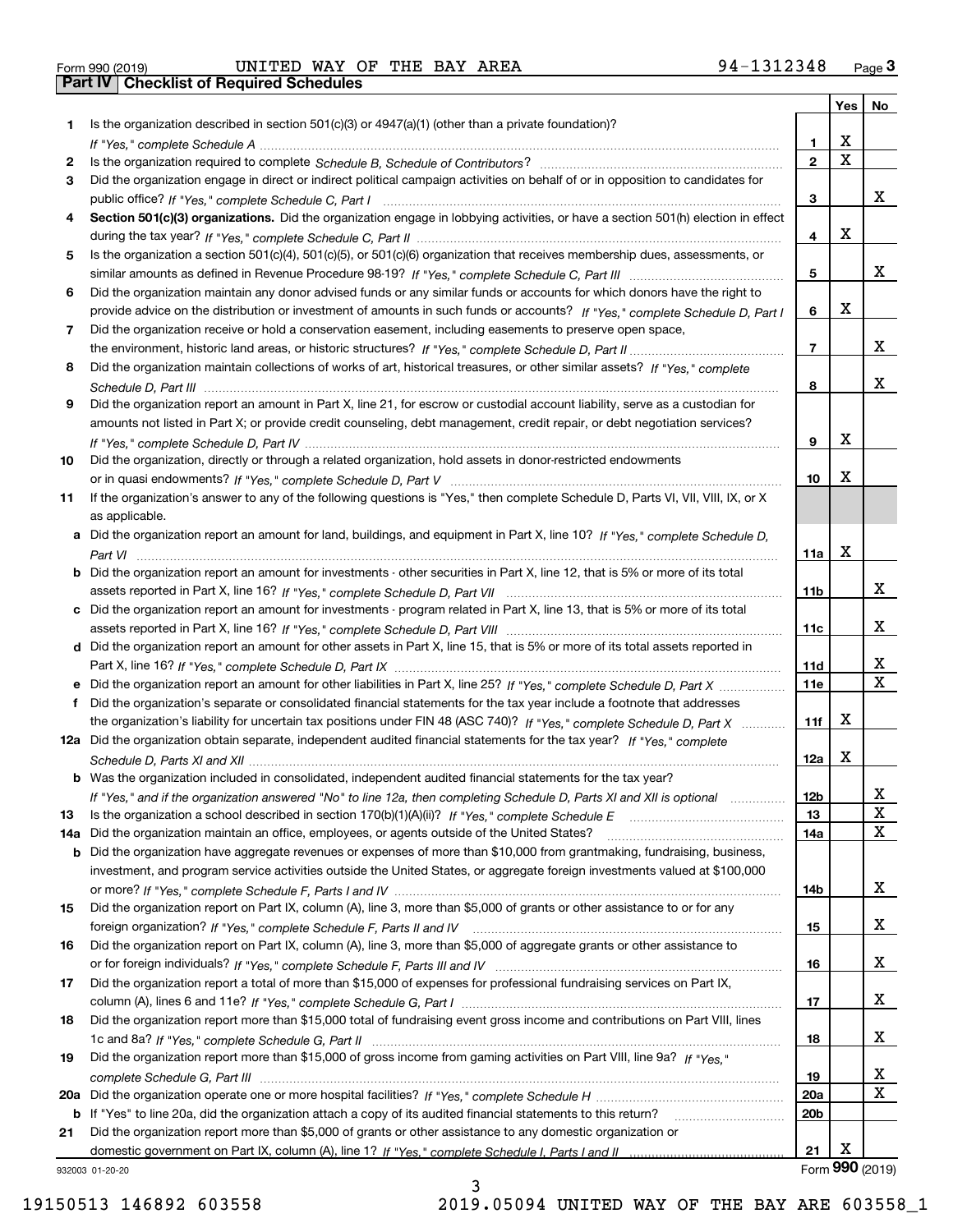*(continued)*

| 22            | Did the organization report more than \$5,000 of grants or other assistance to or for domestic individuals on                             |                 | Yes | No              |
|---------------|-------------------------------------------------------------------------------------------------------------------------------------------|-----------------|-----|-----------------|
|               |                                                                                                                                           | 22              |     | x               |
| 23            | Did the organization answer "Yes" to Part VII, Section A, line 3, 4, or 5 about compensation of the organization's current                |                 |     |                 |
|               | and former officers, directors, trustees, key employees, and highest compensated employees? If "Yes," complete                            |                 |     |                 |
|               |                                                                                                                                           |                 | X   |                 |
|               | Schedule J<br>24a Did the organization have a tax-exempt bond issue with an outstanding principal amount of more than \$100,000 as of the | 23              |     |                 |
|               |                                                                                                                                           |                 |     |                 |
|               | last day of the year, that was issued after December 31, 2002? If "Yes," answer lines 24b through 24d and complete                        |                 |     |                 |
|               |                                                                                                                                           | 24a             |     | x               |
|               | <b>b</b> Did the organization invest any proceeds of tax-exempt bonds beyond a temporary period exception?                                | 24b             |     |                 |
|               | c Did the organization maintain an escrow account other than a refunding escrow at any time during the year to defease                    |                 |     |                 |
|               |                                                                                                                                           | 24c             |     |                 |
|               |                                                                                                                                           | 24d             |     |                 |
|               | 25a Section 501(c)(3), 501(c)(4), and 501(c)(29) organizations. Did the organization engage in an excess benefit                          |                 |     |                 |
|               |                                                                                                                                           | 25a             |     | x               |
|               | b Is the organization aware that it engaged in an excess benefit transaction with a disqualified person in a prior year, and              |                 |     |                 |
|               | that the transaction has not been reported on any of the organization's prior Forms 990 or 990-EZ? If "Yes," complete                     |                 |     |                 |
|               | Schedule L. Part I                                                                                                                        | 25b             |     | x               |
| 26            | Did the organization report any amount on Part X, line 5 or 22, for receivables from or payables to any current                           |                 |     |                 |
|               | or former officer, director, trustee, key employee, creator or founder, substantial contributor, or 35%                                   |                 |     |                 |
|               |                                                                                                                                           | 26              |     | x               |
| 27            | Did the organization provide a grant or other assistance to any current or former officer, director, trustee, key employee,               |                 |     |                 |
|               | creator or founder, substantial contributor or employee thereof, a grant selection committee member, or to a 35% controlled               |                 |     |                 |
|               | entity (including an employee thereof) or family member of any of these persons? If "Yes," complete Schedule L, Part III                  | 27              |     | х               |
| 28            | Was the organization a party to a business transaction with one of the following parties (see Schedule L, Part IV                         |                 |     |                 |
|               | instructions, for applicable filing thresholds, conditions, and exceptions):                                                              |                 |     |                 |
|               | a A current or former officer, director, trustee, key employee, creator or founder, or substantial contributor? If                        |                 |     |                 |
|               |                                                                                                                                           | 28a             |     | x               |
|               |                                                                                                                                           | 28 <sub>b</sub> |     | X               |
|               | c A 35% controlled entity of one or more individuals and/or organizations described in lines 28a or 28b? If                               |                 |     |                 |
|               |                                                                                                                                           | 28c             |     | х               |
| 29            |                                                                                                                                           | 29              | X   |                 |
| 30            | Did the organization receive contributions of art, historical treasures, or other similar assets, or qualified conservation               |                 |     |                 |
|               |                                                                                                                                           | 30              |     | x               |
| 31            | Did the organization liquidate, terminate, or dissolve and cease operations? If "Yes," complete Schedule N, Part I                        | 31              |     | $\mathbf x$     |
| 32            | Did the organization sell, exchange, dispose of, or transfer more than 25% of its net assets? If "Yes," complete                          |                 |     |                 |
|               | Schedule N, Part II                                                                                                                       | 32              |     | х               |
| 33            | Did the organization own 100% of an entity disregarded as separate from the organization under Regulations                                |                 |     |                 |
|               |                                                                                                                                           | 33              |     | х               |
| 34            | Was the organization related to any tax-exempt or taxable entity? If "Yes," complete Schedule R, Part II, III, or IV, and                 |                 |     |                 |
|               |                                                                                                                                           | 34              | X   |                 |
|               | 35a Did the organization have a controlled entity within the meaning of section 512(b)(13)?                                               | <b>35a</b>      |     | X               |
|               | b If "Yes" to line 35a, did the organization receive any payment from or engage in any transaction with a controlled entity               |                 |     |                 |
|               |                                                                                                                                           | 35 <sub>b</sub> |     |                 |
| 36            | Section 501(c)(3) organizations. Did the organization make any transfers to an exempt non-charitable related organization?                |                 |     |                 |
|               |                                                                                                                                           | 36              |     | x               |
| 37            | Did the organization conduct more than 5% of its activities through an entity that is not a related organization                          |                 |     |                 |
|               |                                                                                                                                           | 37              |     | x               |
| 38            | Did the organization complete Schedule O and provide explanations in Schedule O for Part VI, lines 11b and 19?                            |                 |     |                 |
|               | Note: All Form 990 filers are required to complete Schedule O                                                                             | 38              | х   |                 |
| <b>Part V</b> | <b>Statements Regarding Other IRS Filings and Tax Compliance</b>                                                                          |                 |     |                 |
|               | Check if Schedule O contains a response or note to any line in this Part V                                                                |                 |     |                 |
|               |                                                                                                                                           |                 | Yes | No              |
|               | 45<br><b>1a</b> Enter the number reported in Box 3 of Form 1096. Enter -0- if not applicable <i>manumumumum</i><br>1a                     |                 |     |                 |
|               | 0<br><b>b</b> Enter the number of Forms W-2G included in line 1a. Enter -0- if not applicable<br>1b                                       |                 |     |                 |
|               | c Did the organization comply with backup withholding rules for reportable payments to vendors and reportable gaming                      |                 |     |                 |
|               | (gambling) winnings to prize winners?                                                                                                     | 1c              | х   |                 |
|               | 932004 01-20-20                                                                                                                           |                 |     | Form 990 (2019) |
|               |                                                                                                                                           |                 |     |                 |

19150513 146892 603558 2019.05094 UNITED WAY OF THE BAY ARE 603558\_1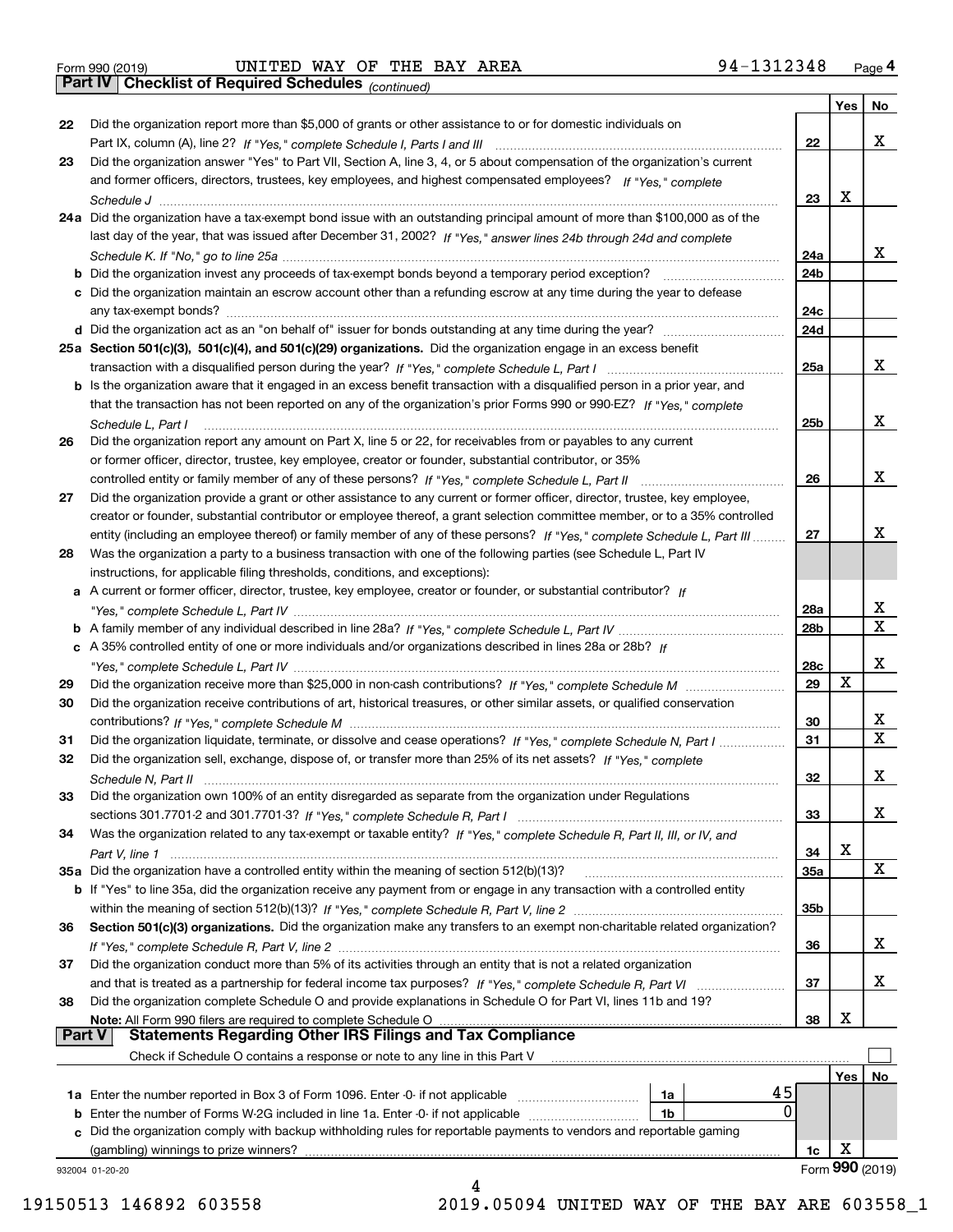| <b>Part V</b> | 94-1312348<br>UNITED WAY OF THE BAY AREA<br>Form 990 (2019)<br>Statements Regarding Other IRS Filings and Tax Compliance (continued)                                                                                                          |                |     | Page 5 |
|---------------|-----------------------------------------------------------------------------------------------------------------------------------------------------------------------------------------------------------------------------------------------|----------------|-----|--------|
|               |                                                                                                                                                                                                                                               |                |     |        |
|               |                                                                                                                                                                                                                                               |                | Yes | No     |
|               | 2a Enter the number of employees reported on Form W-3, Transmittal of Wage and Tax Statements,<br>78                                                                                                                                          |                |     |        |
|               | filed for the calendar year ending with or within the year covered by this return [11] [11] filed for the calendar year ending with or within the year covered by this return<br>2a                                                           | 2 <sub>b</sub> | х   |        |
|               |                                                                                                                                                                                                                                               |                |     |        |
|               |                                                                                                                                                                                                                                               | 3a             |     | x      |
|               | 3a Did the organization have unrelated business gross income of \$1,000 or more during the year?                                                                                                                                              | 3 <sub>b</sub> |     |        |
|               | b If "Yes," has it filed a Form 990-T for this year? If "No" to line 3b, provide an explanation on Schedule O<br>4a At any time during the calendar year, did the organization have an interest in, or a signature or other authority over, a |                |     |        |
|               | financial account in a foreign country (such as a bank account, securities account, or other financial account)?                                                                                                                              | 4a             |     | x      |
|               |                                                                                                                                                                                                                                               |                |     |        |
|               | <b>b</b> If "Yes," enter the name of the foreign country $\triangleright$<br>See instructions for filing requirements for FinCEN Form 114, Report of Foreign Bank and Financial Accounts (FBAR).                                              |                |     |        |
|               | 5a Was the organization a party to a prohibited tax shelter transaction at any time during the tax year?                                                                                                                                      | 5a             |     | x      |
|               |                                                                                                                                                                                                                                               | 5 <sub>b</sub> |     | X      |
| b             |                                                                                                                                                                                                                                               | 5 <sub>c</sub> |     |        |
| c             | 6a Does the organization have annual gross receipts that are normally greater than \$100,000, and did the organization solicit                                                                                                                |                |     |        |
|               | any contributions that were not tax deductible as charitable contributions?                                                                                                                                                                   | 6a             |     | x      |
|               | <b>b</b> If "Yes," did the organization include with every solicitation an express statement that such contributions or gifts                                                                                                                 |                |     |        |
|               | were not tax deductible?                                                                                                                                                                                                                      |                |     |        |
|               |                                                                                                                                                                                                                                               | 6b             |     |        |
| 7             | Organizations that may receive deductible contributions under section 170(c).<br>Did the organization receive a payment in excess of \$75 made partly as a contribution and partly for goods and services provided to the payor?              |                |     | x      |
| a             |                                                                                                                                                                                                                                               | 7a             |     |        |
| b             | If "Yes," did the organization notify the donor of the value of the goods or services provided?                                                                                                                                               | 7b             |     |        |
| c             | Did the organization sell, exchange, or otherwise dispose of tangible personal property for which it was required                                                                                                                             |                |     | х      |
|               | to file Form 8282?<br>7d                                                                                                                                                                                                                      | 7c             |     |        |
|               | d If "Yes," indicate the number of Forms 8282 filed during the year                                                                                                                                                                           |                |     | х      |
| е             | Did the organization receive any funds, directly or indirectly, to pay premiums on a personal benefit contract?                                                                                                                               | 7е             |     | X      |
| f             | Did the organization, during the year, pay premiums, directly or indirectly, on a personal benefit contract?                                                                                                                                  | 7f             |     |        |
| g             | If the organization received a contribution of qualified intellectual property, did the organization file Form 8899 as required?                                                                                                              | 7g             |     |        |
| h.            | If the organization received a contribution of cars, boats, airplanes, or other vehicles, did the organization file a Form 1098-C?                                                                                                            | 7h             |     |        |
| 8             | Sponsoring organizations maintaining donor advised funds. Did a donor advised fund maintained by the                                                                                                                                          |                |     | x      |
|               | sponsoring organization have excess business holdings at any time during the year?                                                                                                                                                            | 8              |     |        |
| 9             | Sponsoring organizations maintaining donor advised funds.                                                                                                                                                                                     |                |     |        |
| a             | Did the sponsoring organization make any taxable distributions under section 4966?                                                                                                                                                            | 9а             |     | x<br>Х |
| b             | Did the sponsoring organization make a distribution to a donor, donor advisor, or related person?                                                                                                                                             | 9b             |     |        |
| 10            | Section 501(c)(7) organizations. Enter:                                                                                                                                                                                                       |                |     |        |
| а             | 10a<br>Initiation fees and capital contributions included on Part VIII, line 12                                                                                                                                                               |                |     |        |
| b             | Gross receipts, included on Form 990, Part VIII, line 12, for public use of club facilities<br>10b                                                                                                                                            |                |     |        |
| 11            | Section 501(c)(12) organizations. Enter:                                                                                                                                                                                                      |                |     |        |
| a             | 11a                                                                                                                                                                                                                                           |                |     |        |
| b             | Gross income from other sources (Do not net amounts due or paid to other sources against                                                                                                                                                      |                |     |        |
|               | 11 <sub>b</sub>                                                                                                                                                                                                                               |                |     |        |
| 12a           | Section 4947(a)(1) non-exempt charitable trusts. Is the organization filing Form 990 in lieu of Form 1041?                                                                                                                                    | 12a            |     |        |
| b             | If "Yes," enter the amount of tax-exempt interest received or accrued during the year<br>12b                                                                                                                                                  |                |     |        |
| 13            | Section 501(c)(29) qualified nonprofit health insurance issuers.                                                                                                                                                                              |                |     |        |
| а             |                                                                                                                                                                                                                                               | 13a            |     |        |
|               | Note: See the instructions for additional information the organization must report on Schedule O.                                                                                                                                             |                |     |        |
|               | <b>b</b> Enter the amount of reserves the organization is required to maintain by the states in which the                                                                                                                                     |                |     |        |
|               | 13 <sub>b</sub>                                                                                                                                                                                                                               |                |     |        |
| c             | 13с                                                                                                                                                                                                                                           |                |     |        |
| 14a           | Did the organization receive any payments for indoor tanning services during the tax year?                                                                                                                                                    | 14a            |     | х      |
| b             |                                                                                                                                                                                                                                               | 14b            |     |        |
| 15            | Is the organization subject to the section 4960 tax on payment(s) of more than \$1,000,000 in remuneration or                                                                                                                                 |                |     |        |
|               |                                                                                                                                                                                                                                               | 15             |     | х      |
|               | If "Yes," see instructions and file Form 4720, Schedule N.                                                                                                                                                                                    |                |     |        |
| 16            | Is the organization an educational institution subject to the section 4968 excise tax on net investment income?                                                                                                                               | 16             |     | X.     |

5

Form (2019) **990**

932005 01-20-20

If "Yes," complete Form 4720, Schedule O.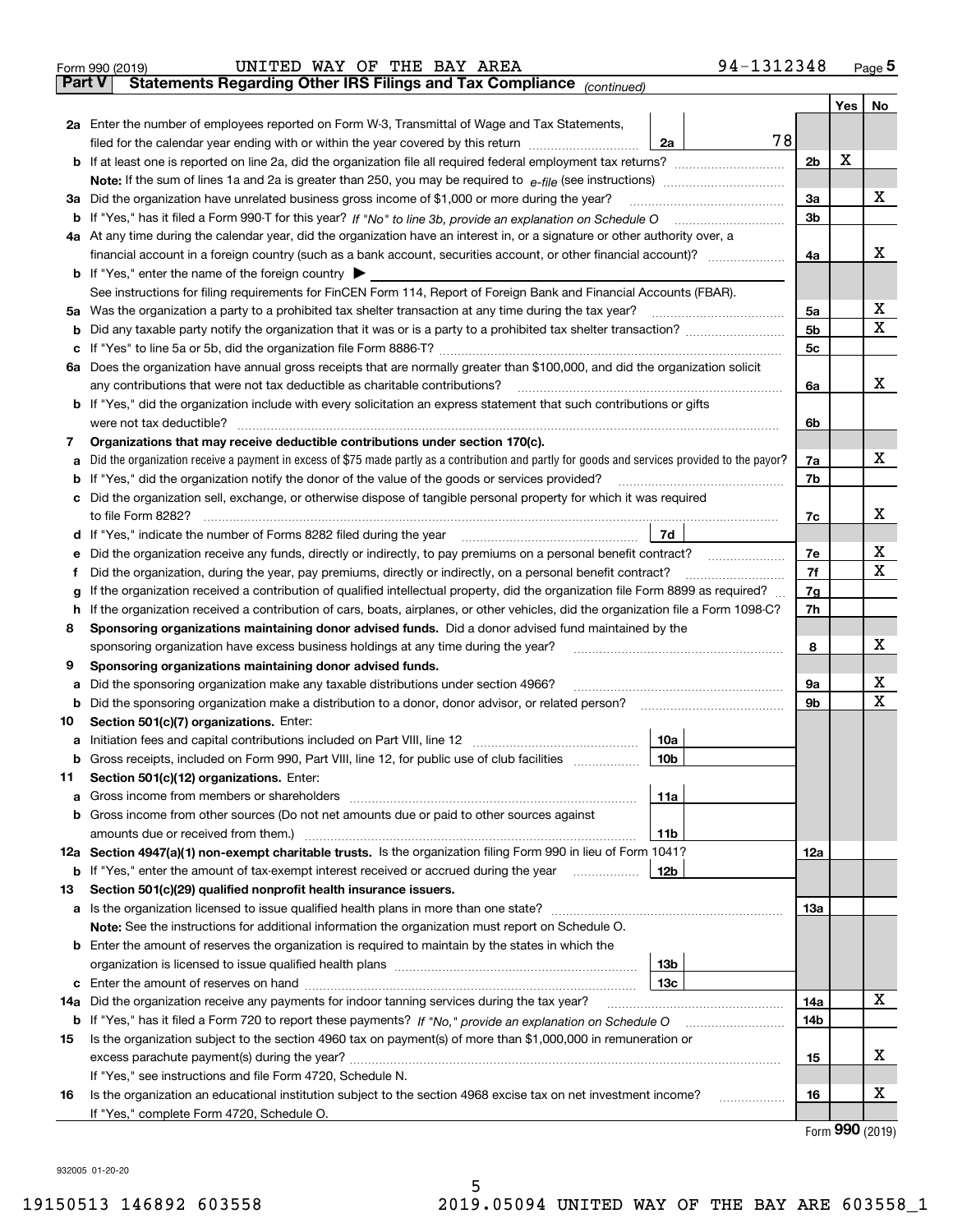| Form 990 (2019) |  |  |
|-----------------|--|--|
|                 |  |  |

UNITED WAY OF THE BAY AREA 94-1312348

*For each "Yes" response to lines 2 through 7b below, and for a "No" response to line 8a, 8b, or 10b below, describe the circumstances, processes, or changes on Schedule O. See instructions.* Form 990 (2019) **CONVICTED WAY OF THE BAY AREA** 94-1312348 Page 6<br>**Part VI Governance, Management, and Disclosure** For each "Yes" response to lines 2 through 7b below, and for a "No" response

|        |                                                                                                                                                                                                                                |                              | Yes             | No |
|--------|--------------------------------------------------------------------------------------------------------------------------------------------------------------------------------------------------------------------------------|------------------------------|-----------------|----|
|        | <b>1a</b> Enter the number of voting members of the governing body at the end of the tax year<br>1a                                                                                                                            | 9                            |                 |    |
|        | If there are material differences in voting rights among members of the governing body, or if the governing                                                                                                                    |                              |                 |    |
|        | body delegated broad authority to an executive committee or similar committee, explain on Schedule O.                                                                                                                          |                              |                 |    |
| b      | Enter the number of voting members included on line 1a, above, who are independent<br>1b                                                                                                                                       | 9                            |                 |    |
| 2      | Did any officer, director, trustee, or key employee have a family relationship or a business relationship with any other                                                                                                       |                              |                 | X  |
|        | officer, director, trustee, or key employee?                                                                                                                                                                                   | $\mathbf{2}$                 |                 |    |
| З      | Did the organization delegate control over management duties customarily performed by or under the direct supervision                                                                                                          |                              |                 | X  |
|        | of officers, directors, trustees, or key employees to a management company or other person?                                                                                                                                    | 3<br>$\overline{\mathbf{4}}$ | X               |    |
| 4      | Did the organization make any significant changes to its governing documents since the prior Form 990 was filed?                                                                                                               |                              |                 | X  |
| 5      |                                                                                                                                                                                                                                | 5                            | $\mathbf X$     |    |
| 6      | Did the organization have members or stockholders?                                                                                                                                                                             | 6                            |                 |    |
| 7a     | Did the organization have members, stockholders, or other persons who had the power to elect or appoint one or                                                                                                                 |                              | Х               |    |
|        | <b>b</b> Are any governance decisions of the organization reserved to (or subject to approval by) members, stockholders, or                                                                                                    | 7a                           |                 |    |
|        |                                                                                                                                                                                                                                |                              | x               |    |
|        | persons other than the governing body?                                                                                                                                                                                         | 7b                           |                 |    |
| 8      | Did the organization contemporaneously document the meetings held or written actions undertaken during the year by the following:                                                                                              | 8а                           | X               |    |
| a<br>b |                                                                                                                                                                                                                                | 8b                           | X               |    |
| 9      | Is there any officer, director, trustee, or key employee listed in Part VII, Section A, who cannot be reached at the                                                                                                           |                              |                 |    |
|        |                                                                                                                                                                                                                                | 9                            |                 | x  |
|        | Section B. Policies (This Section B requests information about policies not required by the Internal Revenue Code.)                                                                                                            |                              |                 |    |
|        |                                                                                                                                                                                                                                |                              | Yes             | No |
|        |                                                                                                                                                                                                                                | 10a                          |                 | X  |
|        | <b>b</b> If "Yes," did the organization have written policies and procedures governing the activities of such chapters, affiliates,                                                                                            |                              |                 |    |
|        |                                                                                                                                                                                                                                | 10 <sub>b</sub>              |                 |    |
|        | 11a Has the organization provided a complete copy of this Form 990 to all members of its governing body before filing the form?                                                                                                | 11a                          | X               |    |
|        | <b>b</b> Describe in Schedule O the process, if any, used by the organization to review this Form 990.                                                                                                                         |                              |                 |    |
|        |                                                                                                                                                                                                                                | 12a                          | X               |    |
|        |                                                                                                                                                                                                                                | 12 <sub>b</sub>              | X               |    |
| b      | c Did the organization regularly and consistently monitor and enforce compliance with the policy? If "Yes," describe                                                                                                           |                              |                 |    |
|        | in Schedule O how this was done manufactured and continuum control of the Schedule O how this was done manufactured and continuum control of the Schedule O how this was done                                                  | 12c                          | X               |    |
| 13     |                                                                                                                                                                                                                                | 13                           | X               |    |
| 14     |                                                                                                                                                                                                                                | 14                           | X               |    |
| 15     | Did the process for determining compensation of the following persons include a review and approval by independent                                                                                                             |                              |                 |    |
|        | persons, comparability data, and contemporaneous substantiation of the deliberation and decision?                                                                                                                              |                              |                 |    |
|        | a The organization's CEO, Executive Director, or top management official manufactured content content of the organization's CEO, Executive Director, or top management official manufactured content of the state of the state | 15a                          | х               |    |
|        |                                                                                                                                                                                                                                | 15b                          | X               |    |
|        | If "Yes" to line 15a or 15b, describe the process in Schedule O (see instructions).                                                                                                                                            |                              |                 |    |
|        | 16a Did the organization invest in, contribute assets to, or participate in a joint venture or similar arrangement with a                                                                                                      |                              |                 |    |
|        | taxable entity during the year?                                                                                                                                                                                                | 16a                          |                 | X  |
|        | <b>b</b> If "Yes," did the organization follow a written policy or procedure requiring the organization to evaluate its participation                                                                                          |                              |                 |    |
|        | in joint venture arrangements under applicable federal tax law, and take steps to safeguard the organization's                                                                                                                 |                              |                 |    |
|        | exempt status with respect to such arrangements?                                                                                                                                                                               | 16b                          |                 |    |
|        | <b>Section C. Disclosure</b>                                                                                                                                                                                                   |                              |                 |    |
| 17     | List the states with which a copy of this Form 990 is required to be filed $\blacktriangleright$ CA                                                                                                                            |                              |                 |    |
| 18     | Section 6104 requires an organization to make its Forms 1023 (1024 or 1024-A, if applicable), 990, and 990-T (Section 501(c)(3)s only) available                                                                               |                              |                 |    |
|        | for public inspection. Indicate how you made these available. Check all that apply.<br>$\lfloor x \rfloor$ Upon request<br>$\mid$ $\rm X\mid$ Own website<br>$ X $ Another's website<br>Other (explain on Schedule O)          |                              |                 |    |
| 19     | Describe on Schedule O whether (and if so, how) the organization made its governing documents, conflict of interest policy, and financial                                                                                      |                              |                 |    |
|        | statements available to the public during the tax year.                                                                                                                                                                        |                              |                 |    |
| 20     | State the name, address, and telephone number of the person who possesses the organization's books and records<br>MARK SUTTON - 703-683-7869                                                                                   |                              |                 |    |
|        | 94108<br>#1000, SAN FRANCISCO, CA<br>550 KEARNY ST,                                                                                                                                                                            |                              |                 |    |
|        | 932006 01-20-20                                                                                                                                                                                                                |                              | Form 990 (2019) |    |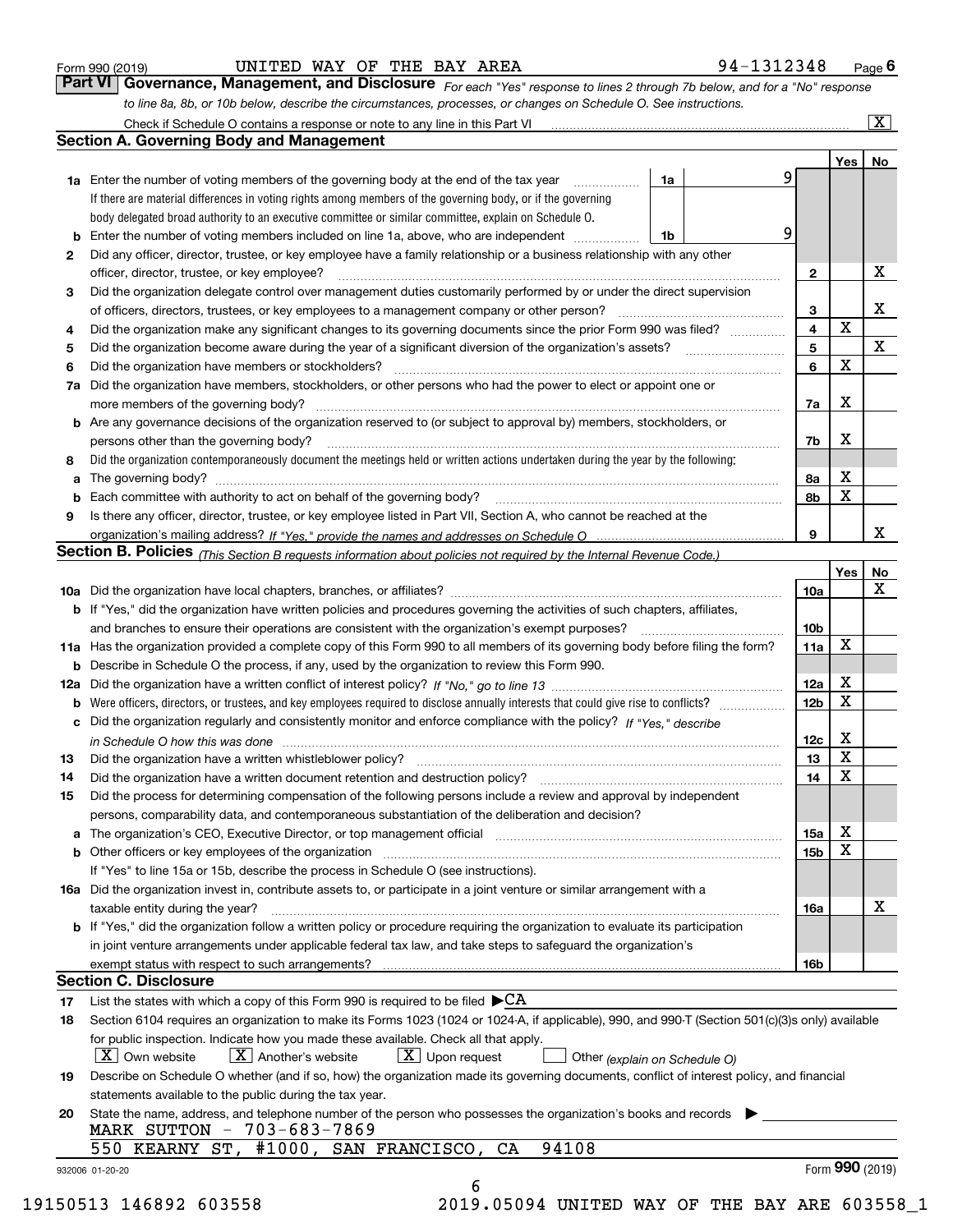$\mathcal{L}^{\text{max}}$ 

### **7Part VII Compensation of Officers, Directors, Trustees, Key Employees, Highest Compensated Employees, and Independent Contractors**

Check if Schedule O contains a response or note to any line in this Part VII

**Section A. Officers, Directors, Trustees, Key Employees, and Highest Compensated Employees**

**1a**  Complete this table for all persons required to be listed. Report compensation for the calendar year ending with or within the organization's tax year. **•** List all of the organization's current officers, directors, trustees (whether individuals or organizations), regardless of amount of compensation.

Enter -0- in columns (D), (E), and (F) if no compensation was paid.

 $\bullet$  List all of the organization's  $\,$ current key employees, if any. See instructions for definition of "key employee."

**•** List the organization's five current highest compensated employees (other than an officer, director, trustee, or key employee) who received reportable compensation (Box 5 of Form W-2 and/or Box 7 of Form 1099-MISC) of more than \$100,000 from the organization and any related organizations.

**•** List all of the organization's former officers, key employees, and highest compensated employees who received more than \$100,000 of reportable compensation from the organization and any related organizations.

**former directors or trustees**  ¥ List all of the organization's that received, in the capacity as a former director or trustee of the organization, more than \$10,000 of reportable compensation from the organization and any related organizations.

See instructions for the order in which to list the persons above.

Check this box if neither the organization nor any related organization compensated any current officer, director, or trustee.  $\mathcal{L}^{\text{max}}$ 

| (A)                                  | (B)                    | (C)                                     |                       |                                                                  |              |                                             |  | (D)                 | (E)                              | (F)                      |
|--------------------------------------|------------------------|-----------------------------------------|-----------------------|------------------------------------------------------------------|--------------|---------------------------------------------|--|---------------------|----------------------------------|--------------------------|
| Name and title                       | Average                | Position<br>(do not check more than one |                       |                                                                  |              |                                             |  | Reportable          | Reportable                       | Estimated                |
|                                      | hours per              |                                         |                       | box, unless person is both an<br>officer and a director/trustee) |              |                                             |  | compensation        | compensation                     | amount of                |
|                                      | week                   |                                         |                       |                                                                  |              |                                             |  | from                | from related                     | other                    |
|                                      | (list any<br>hours for |                                         |                       |                                                                  |              |                                             |  | the<br>organization | organizations<br>(W-2/1099-MISC) | compensation<br>from the |
|                                      | related                |                                         |                       |                                                                  |              |                                             |  | (W-2/1099-MISC)     |                                  | organization             |
|                                      | organizations          |                                         |                       |                                                                  |              |                                             |  |                     |                                  | and related              |
|                                      | below                  | Individual trustee or director          | Institutional trustee |                                                                  |              |                                             |  |                     |                                  | organizations            |
|                                      | line)                  |                                         |                       | Officer                                                          | Key employee | Highest compensated<br> employee<br> Former |  |                     |                                  |                          |
| (1) WILSON, ANNE                     | 50.00                  |                                         |                       |                                                                  |              |                                             |  |                     |                                  |                          |
| CHIEF EXECUTIVE OFFICER (THRU 05/20) |                        |                                         |                       | X                                                                |              |                                             |  | 400,726.            | $0$ .                            | <u>102,634.</u>          |
| (2) BRAUN, JOAN                      | 50.00                  |                                         |                       |                                                                  |              |                                             |  |                     |                                  |                          |
| CHIEF OPERATING OFFICER (THRU 09/19) |                        |                                         |                       | X                                                                |              |                                             |  | 292,973.            | $0$ .                            | 71,021.                  |
| (3) GRIFFIN, SIDNEY                  | 50.00                  |                                         |                       |                                                                  |              |                                             |  |                     |                                  |                          |
| CHIEF MARKETING OFFICER              |                        |                                         |                       |                                                                  | X            |                                             |  | 179,131.            | 0.                               | 43,716.                  |
| (4) SCHAVER, JOHN (THRU 10/19)       | 50.00                  |                                         |                       |                                                                  |              |                                             |  |                     |                                  |                          |
| VP, INFORMATION TECHNOLOGY           |                        |                                         |                       |                                                                  |              | X                                           |  | 174,209.            | $0$ .                            | 54,570.                  |
| (5) BATSON, KELLY                    | 50.00                  |                                         |                       |                                                                  |              |                                             |  |                     |                                  |                          |
| SENIOR VP, CIT                       |                        |                                         |                       |                                                                  | X            |                                             |  | 165,639.            | 0.                               | <u>19,880.</u>           |
| (6) KUKOVIC, LIDIYA                  | 50.00                  |                                         |                       |                                                                  |              |                                             |  |                     |                                  |                          |
| VP, CONTROLLER (THRU 12/19)          |                        |                                         |                       |                                                                  |              | X                                           |  | 143,186.            | 0.                               | 30,326.                  |
| (7) NICHOLS, VIRGINIA (THRU 10/19)   | 50.00                  |                                         |                       |                                                                  |              |                                             |  |                     |                                  |                          |
| SR DIRECTOR, CORP RELATIONS          |                        |                                         |                       |                                                                  |              | $\mathbf X$                                 |  | 131,803.            | 0.                               | 26,371.                  |
| (8) GOOCH, NORA (THRU 06/19)         | 50.00                  |                                         |                       |                                                                  |              |                                             |  |                     |                                  |                          |
| CHIEF DEVELOPMENT OFFICER            |                        |                                         |                       |                                                                  |              | $\mathbf X$                                 |  | 129,709.            | 0.                               | 25,673.                  |
| (9) NGUYEN, MARIA                    | 50.00                  |                                         |                       |                                                                  |              |                                             |  |                     |                                  |                          |
| SR DIRECTOR, GRANTS (THRU 10/19)     |                        |                                         |                       |                                                                  |              | $\mathbf X$                                 |  | 110,241.            | 0.                               | 24,695.                  |
| (10) BRANCH, MICHELLE                | 2.00                   |                                         |                       |                                                                  |              |                                             |  |                     |                                  |                          |
| <b>DIRECTOR</b>                      |                        | X                                       |                       |                                                                  |              |                                             |  | 0.                  | 0.                               | $0_{.}$                  |
| (11) BREBER, PIERRE                  | 2.00                   |                                         |                       |                                                                  |              |                                             |  |                     |                                  |                          |
| BOARD CHAIR                          |                        | X                                       |                       | X                                                                |              |                                             |  | 0.                  | $\mathbf 0$ .                    | 0.                       |
| (12) HERBERT III, JAMES              | $\overline{2.00}$      |                                         |                       |                                                                  |              |                                             |  |                     |                                  |                          |
| DIRECTOR, AUDIT COMMITTEE            |                        | X                                       |                       |                                                                  |              |                                             |  | 0.                  | $0$ .                            | $0_{.}$                  |
| (13) JOHNSON, KEVIN                  | $\overline{2.00}$      |                                         |                       |                                                                  |              |                                             |  |                     |                                  |                          |
| SECRETARY, GOVERNANCE COMMITTEE      |                        | X                                       |                       | X                                                                |              |                                             |  | 0.                  | 0.                               | $0_{.}$                  |
| (14) LARA, ALICIA                    | $\overline{2.00}$      |                                         |                       |                                                                  |              |                                             |  |                     |                                  |                          |
| <b>DIRECTOR</b>                      |                        | X                                       |                       |                                                                  |              |                                             |  | $\mathbf 0$ .       | 0.                               | 0.                       |
| (15) MANZO, PETE                     | $\overline{2.00}$      |                                         |                       |                                                                  |              |                                             |  |                     |                                  |                          |
| DIRECTOR                             |                        | X                                       |                       |                                                                  |              |                                             |  | $0$ .               | $\mathbf 0$ .                    | $\mathbf{0}$ .           |
| (16) MCCARTHY, GIOIA                 | 2.00                   |                                         |                       |                                                                  |              |                                             |  |                     |                                  |                          |
| TREASURER                            |                        | X                                       |                       | X                                                                |              |                                             |  | $\mathbf 0$ .       | $\mathbf 0$ .                    | $0_{.}$                  |
| (17) ROGERS, MATT                    | 2.00                   |                                         |                       |                                                                  |              |                                             |  |                     |                                  |                          |
| DIRECTOR                             |                        | X                                       |                       |                                                                  |              |                                             |  | $\mathbf 0$ .       | $\mathbf 0$ .                    | 0.                       |
| 932007 01-20-20                      |                        |                                         |                       |                                                                  |              |                                             |  |                     |                                  | Form 990 (2019)          |

19150513 146892 603558 2019.05094 UNITED WAY OF THE BAY ARE 603558\_1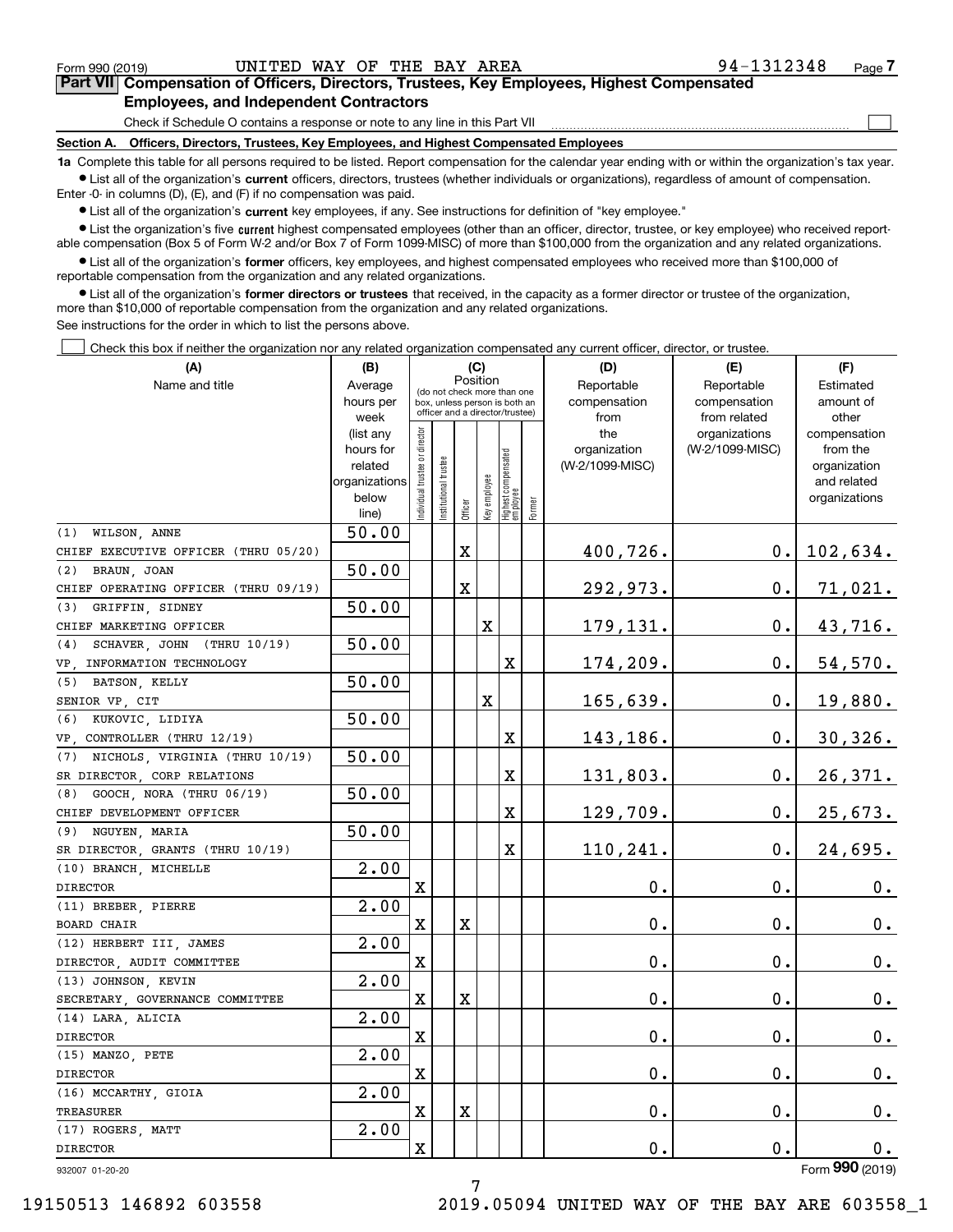|  | Form 990 (2019) |
|--|-----------------|
|  |                 |

| Part VII Section A. Officers, Directors, Trustees, Key Employees, and Highest Compensated Employees (continued)                                                                   |                      |                                         |                                 |             |              |                                   |        |                         |                 |                  |                              |           |
|-----------------------------------------------------------------------------------------------------------------------------------------------------------------------------------|----------------------|-----------------------------------------|---------------------------------|-------------|--------------|-----------------------------------|--------|-------------------------|-----------------|------------------|------------------------------|-----------|
| (A)                                                                                                                                                                               | (B)                  |                                         |                                 | (C)         |              |                                   |        | (D)                     | (E)             |                  | (F)                          |           |
| Name and title                                                                                                                                                                    | Average              | Position<br>(do not check more than one |                                 |             |              |                                   |        | Reportable              | Reportable      |                  | Estimated                    |           |
|                                                                                                                                                                                   | hours per            |                                         | box, unless person is both an   |             |              |                                   |        | compensation            | compensation    |                  | amount of                    |           |
|                                                                                                                                                                                   | week                 |                                         | officer and a director/trustee) |             |              |                                   |        | from                    | from related    |                  | other                        |           |
|                                                                                                                                                                                   | (list any            |                                         |                                 |             |              |                                   |        | the                     | organizations   |                  | compensation                 |           |
|                                                                                                                                                                                   | hours for<br>related |                                         |                                 |             |              |                                   |        | organization            | (W-2/1099-MISC) |                  | from the                     |           |
|                                                                                                                                                                                   | organizations        |                                         |                                 |             |              |                                   |        | (W-2/1099-MISC)         |                 |                  | organization                 |           |
|                                                                                                                                                                                   | below                |                                         |                                 |             |              |                                   |        |                         |                 |                  | and related<br>organizations |           |
|                                                                                                                                                                                   | line)                | Individual trustee or director          | Institutional trustee           | Officer     | Key employee | Highest compensated<br>  employee | Former |                         |                 |                  |                              |           |
| (18) STREET, ERIC                                                                                                                                                                 | 2.00                 |                                         |                                 |             |              |                                   |        |                         |                 |                  |                              |           |
| DIR., CHAIR TOCQ SOC, AUDIT COM                                                                                                                                                   |                      | $\mathbf X$                             |                                 |             |              |                                   |        | 0.                      |                 | 0.               |                              | 0.        |
| (19) ALLAIRE, KIWOBA                                                                                                                                                              | 0.30                 |                                         |                                 |             |              |                                   |        |                         |                 |                  |                              |           |
| DIRECTOR AT LARGE (THRU 12/19)                                                                                                                                                    |                      | X                                       |                                 |             |              |                                   |        | 0.                      |                 | 0.               |                              | 0.        |
| (20) BLAYLOCK, ADAM                                                                                                                                                               | 1.00                 |                                         |                                 |             |              |                                   |        |                         |                 |                  |                              |           |
| DIRECTOR AT LARGE (THRU 12/19)                                                                                                                                                    |                      | X                                       |                                 |             |              |                                   |        | 0.                      |                 | 0.               |                              | 0.        |
| (21) DETWEILER CHARMAINE                                                                                                                                                          | 2.50                 |                                         |                                 |             |              |                                   |        |                         |                 |                  |                              |           |
| TREASURER (THRU 12/19)                                                                                                                                                            |                      | $\mathbf X$                             |                                 | X           |              |                                   |        | 0.                      |                 | 0.               |                              | 0.        |
| (22) DOMINGUE, JULIE                                                                                                                                                              | 0.30                 |                                         |                                 |             |              |                                   |        |                         |                 |                  |                              |           |
| DIRECTOR AT LARGE (THRU 12/19)                                                                                                                                                    |                      | X                                       |                                 |             |              |                                   |        | 0.                      |                 | 0.               |                              | 0.        |
| (23) EBERTS, RALPH                                                                                                                                                                | 0.30                 |                                         |                                 |             |              |                                   |        |                         |                 |                  |                              |           |
| DIRECTOR AT LARGE (THRU 12/19)                                                                                                                                                    |                      | X                                       |                                 |             |              |                                   |        | 0.                      |                 | 0.               |                              | 0.        |
| (24) ECKHARDT, MICHAEL                                                                                                                                                            | 0.50                 |                                         |                                 |             |              |                                   |        |                         |                 |                  |                              |           |
| DIRECTOR AT LARGE (THRU 12/19)                                                                                                                                                    |                      | X                                       |                                 |             |              |                                   |        | 0.                      |                 | 0.               |                              | 0.        |
| (25) FOLEY, JIM                                                                                                                                                                   | 0.80                 |                                         |                                 |             |              |                                   |        |                         |                 |                  |                              |           |
| CHAIR, ENGAGEMENT COMM (THRU 12/19)                                                                                                                                               |                      | X                                       |                                 |             |              |                                   |        | 0.                      |                 | 0.               |                              | 0.        |
| (26) HEACOCK, DAVID                                                                                                                                                               | 2.00                 |                                         |                                 |             |              |                                   |        |                         |                 |                  |                              |           |
| ASSISTANT SECRETARY (THRU 12/19)                                                                                                                                                  |                      | $\mathbf x$                             |                                 | $\mathbf X$ |              |                                   |        | 0.                      |                 | 0.               |                              | 0.        |
| 1b Subtotal                                                                                                                                                                       |                      |                                         |                                 |             |              |                                   |        | 1,727,617.              |                 | $\overline{0}$ . | 398,886.                     |           |
|                                                                                                                                                                                   |                      |                                         |                                 |             |              |                                   |        | 0.                      |                 | $\overline{0}$ . |                              | 0.        |
| d Total (add lines 1b and 1c).                                                                                                                                                    |                      |                                         |                                 |             |              |                                   |        | 1,727,617.              |                 | $\overline{0}$ . | 398,886.                     |           |
| Total number of individuals (including but not limited to those listed above) who received more than \$100,000 of reportable<br>$\mathbf{2}$                                      |                      |                                         |                                 |             |              |                                   |        |                         |                 |                  |                              |           |
| compensation from the organization $\blacktriangleright$                                                                                                                          |                      |                                         |                                 |             |              |                                   |        |                         |                 |                  |                              | 12        |
|                                                                                                                                                                                   |                      |                                         |                                 |             |              |                                   |        |                         |                 |                  | Yes                          | <b>No</b> |
| Did the organization list any former officer, director, trustee, key employee, or highest compensated employee on<br>З                                                            |                      |                                         |                                 |             |              |                                   |        |                         |                 |                  |                              |           |
|                                                                                                                                                                                   |                      |                                         |                                 |             |              |                                   |        |                         |                 |                  | 3                            | х         |
| For any individual listed on line 1a, is the sum of reportable compensation and other compensation from the organization<br>4                                                     |                      |                                         |                                 |             |              |                                   |        |                         |                 |                  |                              |           |
|                                                                                                                                                                                   |                      |                                         |                                 |             |              |                                   |        |                         |                 |                  | X<br>4                       |           |
| Did any person listed on line 1a receive or accrue compensation from any unrelated organization or individual for services<br>5                                                   |                      |                                         |                                 |             |              |                                   |        |                         |                 |                  |                              |           |
|                                                                                                                                                                                   |                      |                                         |                                 |             |              |                                   |        |                         |                 |                  | 5                            | x         |
| <b>Section B. Independent Contractors</b><br>Complete this table for your five highest compensated independent contractors that received more than \$100,000 of compensation from |                      |                                         |                                 |             |              |                                   |        |                         |                 |                  |                              |           |
| 1<br>the organization. Report compensation for the calendar year ending with or within the organization's tax year.                                                               |                      |                                         |                                 |             |              |                                   |        |                         |                 |                  |                              |           |
| (A)                                                                                                                                                                               |                      |                                         |                                 |             |              |                                   |        | (B)                     |                 |                  | (C)                          |           |
| Name and business address                                                                                                                                                         |                      |                                         |                                 |             |              |                                   |        | Description of services |                 |                  | Compensation                 |           |
| UNITED WAYS OF CA, 1107 FAIR OAKS AVENUE                                                                                                                                          |                      |                                         |                                 |             |              |                                   |        | 211 CONSULTING          |                 |                  |                              |           |
| #12, SOUTH PASADENA, CA 91030                                                                                                                                                     |                      |                                         |                                 |             |              |                                   |        | SERVICES                |                 |                  |                              | 647,412.  |
| LANXPERT CORPORATION DBA INTIVIX, 605                                                                                                                                             |                      |                                         |                                 |             |              |                                   |        |                         |                 |                  |                              |           |
| MARKET STREET, SUITE 410, SAN FRANCISCO,                                                                                                                                          |                      |                                         |                                 |             |              |                                   |        | IT SERVICES             |                 |                  |                              | 222, 104. |
| INTERFACE CHILDREN'S FAMILY SERVICES, 4001                                                                                                                                        |                      |                                         |                                 |             |              |                                   |        |                         |                 |                  |                              |           |
| MISSION OAKS BLVD, SUITE 1, CAMARILLO, CA                                                                                                                                         |                      |                                         |                                 |             |              |                                   |        | CONSULTING SERVICES     |                 |                  |                              | 137,817.  |
| MOSS ADAMS, LLP                                                                                                                                                                   |                      |                                         |                                 |             |              |                                   |        |                         |                 |                  |                              |           |
| PO BOX 101822, PASADENA, CA 91189                                                                                                                                                 |                      |                                         |                                 |             |              |                                   |        | AUDIT/TAX SERVICES      |                 |                  |                              | 128,500.  |
| UPIC SOLUTIONS, 334 BEECHWOOD ROAD, SUITE                                                                                                                                         |                      |                                         |                                 |             |              |                                   |        | PLEDGE PROCESSING       |                 |                  |                              |           |

**2**Total number of independent contractors (including but not limited to those listed above) who received more than \$100,000 of compensation from the organization  $\blacktriangleright$ 403, FORT MITCHELL, KY 41047 6 SERVICES

932008 01-20-20 SEE PART VII, SECTION A CONTINUATION SHEETS

8

Form (2019) **990**

126,467.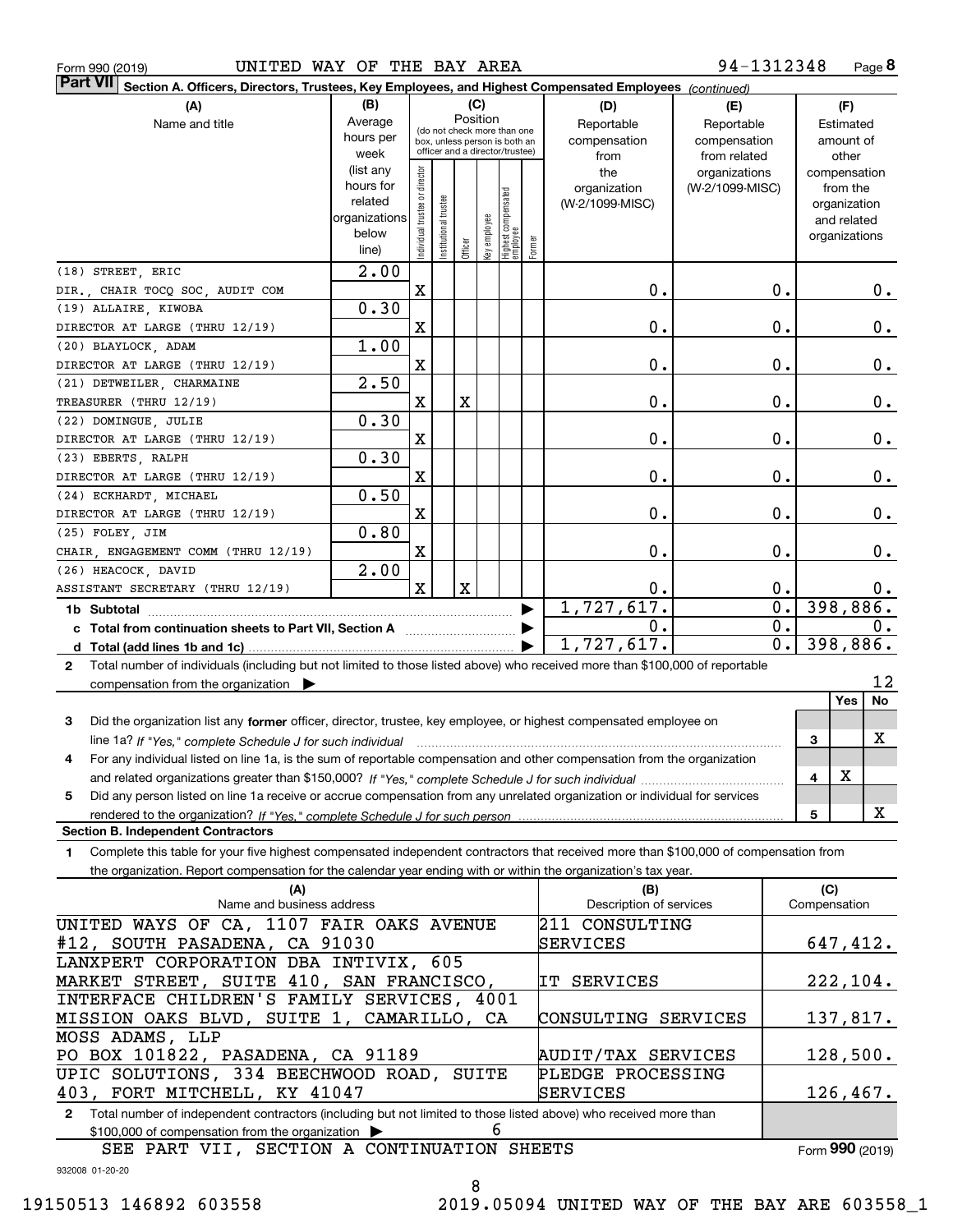| UNITED WAY OF THE BAY AREA<br>Form 990                                                                                |                        |                                |                        |             |              |                              | 94-1312348 |                                 |                 |                          |  |
|-----------------------------------------------------------------------------------------------------------------------|------------------------|--------------------------------|------------------------|-------------|--------------|------------------------------|------------|---------------------------------|-----------------|--------------------------|--|
| Part VII<br>Section A.<br>Officers, Directors, Trustees, Key Employees, and Highest Compensated Employees (continued) |                        |                                |                        |             |              |                              |            |                                 |                 |                          |  |
| (A)<br>(C)<br>(B)                                                                                                     |                        |                                |                        |             |              |                              | (D)        | (E)                             | (F)             |                          |  |
| Name and title                                                                                                        | Average                | Position                       |                        |             |              |                              |            | Reportable                      | Reportable      | Estimated                |  |
|                                                                                                                       | hours                  |                                | (check all that apply) |             |              |                              |            | compensation                    | compensation    | amount of                |  |
|                                                                                                                       | per                    |                                |                        |             |              |                              |            | from                            | from related    | other                    |  |
|                                                                                                                       | week                   |                                |                        |             |              |                              |            | the                             | organizations   | compensation             |  |
|                                                                                                                       | (list any<br>hours for |                                |                        |             |              |                              |            | organization<br>(W-2/1099-MISC) | (W-2/1099-MISC) | from the<br>organization |  |
|                                                                                                                       | related                |                                |                        |             |              |                              |            |                                 |                 | and related              |  |
|                                                                                                                       | organizations          |                                |                        |             |              |                              |            |                                 |                 | organizations            |  |
|                                                                                                                       | below                  | Individual trustee or director | Institutional trustee  |             | Key employee | Highest compensated employee |            |                                 |                 |                          |  |
|                                                                                                                       | line)                  |                                |                        | Officer     |              |                              | Former     |                                 |                 |                          |  |
| (27) JEROME, MICHAEL                                                                                                  | 0.30                   |                                |                        |             |              |                              |            |                                 |                 |                          |  |
| DIRECTOR AT LARGE (THRU 12/19)                                                                                        |                        | $\mathbf X$                    |                        |             |              |                              |            | 0.                              | 0.              | 0.                       |  |
| (28) KO, AMY                                                                                                          | 0.40                   |                                |                        |             |              |                              |            |                                 |                 |                          |  |
| DIRECTOR AT LARGE (THRU 12/19)                                                                                        |                        | X                              |                        |             |              |                              |            | 0.                              | 0.              | $0_{.}$                  |  |
| (29) LEE, DANIEL                                                                                                      | 2.00                   |                                |                        |             |              |                              |            |                                 |                 |                          |  |
| DIRECTOR AT LARGE (THRU 12/19)                                                                                        |                        | X                              |                        |             |              |                              |            | 0.                              | 0.              | $\mathbf 0$ .            |  |
| (30) LEIBOWITZ, THOMAS                                                                                                | 0.80                   |                                |                        |             |              |                              |            |                                 |                 |                          |  |
| DIRECTOR AT LARGE (THRU 12/19)                                                                                        |                        | X                              |                        |             |              |                              |            | 0.                              | 0.              | $\mathbf 0$ .            |  |
| (31) LONGHURST, DAVID                                                                                                 | 0.30                   |                                |                        |             |              |                              |            |                                 |                 |                          |  |
| DIRECTOR AT LARGE (THRU 12/19)                                                                                        |                        | $\mathbf X$                    |                        |             |              |                              |            | 0.                              | 0.              | $\mathbf 0$ .            |  |
| (32) MATUSZAK, GARY                                                                                                   | 1.00                   |                                |                        |             |              |                              |            |                                 |                 |                          |  |
| CHAIR, AUDIT COMMITTEE (THRU 12/19)                                                                                   |                        | X                              |                        |             |              |                              |            | 0.                              | 0.              | $\mathbf 0$ .            |  |
| (33) MOK, ANNA (THRU 12/19)                                                                                           | 1.00                   |                                |                        |             |              |                              |            |                                 |                 |                          |  |
| CHAIR, GOV COM & VC-CHAIR ELECT                                                                                       |                        | X                              |                        | X           |              |                              |            | 0.                              | 0.              | $\mathbf 0$ .            |  |
| (34) OLSON, JAMES                                                                                                     | 2.00                   |                                |                        |             |              |                              |            |                                 |                 |                          |  |
| SECRETARY (THRU 12/19)                                                                                                |                        | X                              |                        | $\mathbf X$ |              |                              |            | 0.                              | 0.              | $\mathbf 0$ .            |  |
| (35) PAULSON, TIMOTHY                                                                                                 | 0.30                   |                                |                        |             |              |                              |            |                                 |                 |                          |  |
| LABOR LIAISON (THRU 12/19)                                                                                            |                        | X                              |                        |             |              |                              |            | 0.                              | $\mathbf 0$ .   | $\mathbf 0$ .            |  |
| (36) REMSTEDT, LAWRENCE<br>DIRECTOR AT LARGE (THRU 12/19)                                                             | 0.50                   | $\mathbf X$                    |                        |             |              |                              |            | 0.                              | $\mathbf 0$ .   | $0_{.}$                  |  |
| (37) RODRIGUEZ, RAUL                                                                                                  | 0.80                   |                                |                        |             |              |                              |            |                                 |                 |                          |  |
| DIRECTOR AT LARGE (THRU 12/19)                                                                                        |                        | $\mathbf X$                    |                        |             |              |                              |            | 0.                              | 0.              | 0.                       |  |
| (38) SUTHERLAND, SUSAN                                                                                                | 0.30                   |                                |                        |             |              |                              |            |                                 |                 |                          |  |
| IMMEDIATE PAST CHAIR (THRU 12/19)                                                                                     |                        | $\mathbf X$                    |                        |             |              |                              |            | 0.                              | 0.              | $0_{.}$                  |  |
| (39) TENNYSON, SHERRY                                                                                                 | 0.30                   |                                |                        |             |              |                              |            |                                 |                 |                          |  |
| DIRECTOR AT LARGE (THRU 12/19)                                                                                        |                        | $\mathbf X$                    |                        |             |              |                              |            | $\mathbf 0$ .                   | $\mathbf 0$ .   | 0.                       |  |
| (40) WALKER, ROBERT                                                                                                   | 0.80                   |                                |                        |             |              |                              |            |                                 |                 |                          |  |
| DIRECTOR AT LARGE (THRU 12/19)                                                                                        |                        | X                              |                        |             |              |                              |            | 0.                              | 0.              | 0.                       |  |
| (41) WEINSTEIN, LAURIE                                                                                                | 0.30                   |                                |                        |             |              |                              |            |                                 |                 |                          |  |
| DIRECTOR AT LARGE (THRU 12/19)                                                                                        |                        | X                              |                        |             |              |                              |            | 0.                              | 0.              | 0.                       |  |
| (42) WOHL, JEFFREY                                                                                                    | 0.30                   |                                |                        |             |              |                              |            |                                 |                 |                          |  |
| GEN COUNS, CHIEF ETHIC OFF (THRU 12/                                                                                  |                        | $\mathbf X$                    |                        | X           |              |                              |            | 0.                              | 0.              | 0.                       |  |
| (43) KITSON, BILL                                                                                                     | 50.00                  |                                |                        |             |              |                              |            |                                 |                 |                          |  |
| INTERIM CEO (THRU 6/19)                                                                                               |                        |                                |                        | X           |              |                              |            | 0.                              | 0.              | $0_{.}$                  |  |
|                                                                                                                       |                        |                                |                        |             |              |                              |            |                                 |                 |                          |  |
|                                                                                                                       |                        |                                |                        |             |              |                              |            |                                 |                 |                          |  |
|                                                                                                                       |                        |                                |                        |             |              |                              |            |                                 |                 |                          |  |
|                                                                                                                       |                        |                                |                        |             |              |                              |            |                                 |                 |                          |  |
|                                                                                                                       |                        |                                |                        |             |              |                              |            |                                 |                 |                          |  |
|                                                                                                                       |                        |                                |                        |             |              |                              |            |                                 |                 |                          |  |
| Total to Part VII, Section A, line 1c                                                                                 |                        |                                |                        |             |              |                              |            |                                 |                 |                          |  |

932201 04-01-19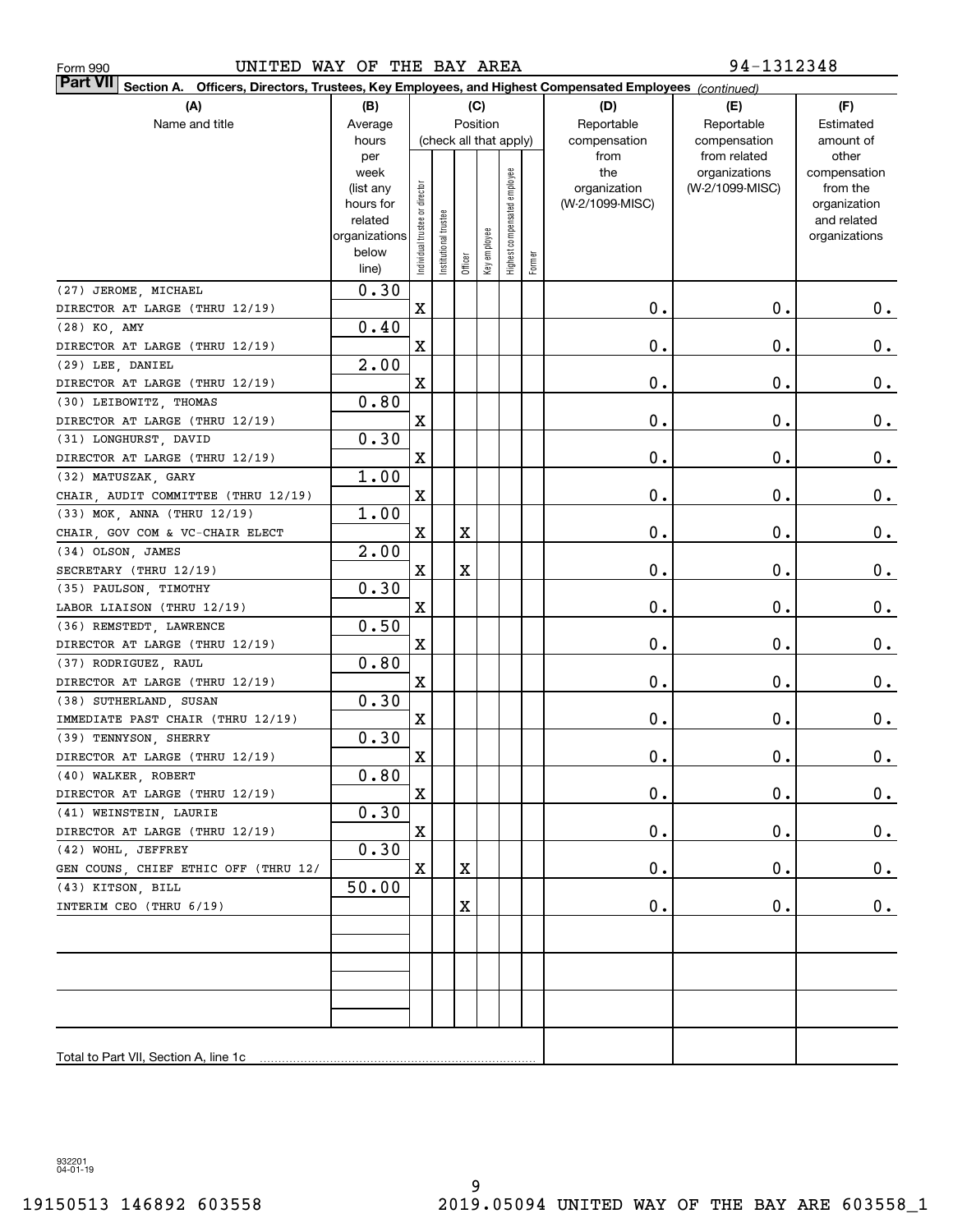|                                                           |                  | UNITED WAY OF THE BAY AREA<br>Form 990 (2019)                                         |                                |                        |                                                           | 94-1312348                                        | Page 9                                                          |
|-----------------------------------------------------------|------------------|---------------------------------------------------------------------------------------|--------------------------------|------------------------|-----------------------------------------------------------|---------------------------------------------------|-----------------------------------------------------------------|
|                                                           | <b>Part VIII</b> | <b>Statement of Revenue</b>                                                           |                                |                        |                                                           |                                                   |                                                                 |
|                                                           |                  | Check if Schedule O contains a response or note to any line in this Part VIII         |                                |                        |                                                           |                                                   |                                                                 |
|                                                           |                  |                                                                                       |                                | (A)<br>Total revenue   | $\overline{(B)}$<br>Related or exempt<br>function revenue | $\overline{(C)}$<br>Unrelated<br>business revenue | (D)<br>Revenue excluded<br>from tax under<br>sections 512 - 514 |
|                                                           |                  | 1 a Federated campaigns<br>1a                                                         |                                |                        |                                                           |                                                   |                                                                 |
| Contributions, Gifts, Grants<br>and Other Similar Amounts | b                | 1 <sub>b</sub><br>Membership dues                                                     |                                |                        |                                                           |                                                   |                                                                 |
|                                                           | c                | 1 <sub>c</sub><br>Fundraising events                                                  |                                |                        |                                                           |                                                   |                                                                 |
|                                                           |                  | 1 <sub>d</sub><br>d Related organizations                                             |                                |                        |                                                           |                                                   |                                                                 |
|                                                           |                  | 1e<br>Government grants (contributions)                                               | 2,760,156.                     |                        |                                                           |                                                   |                                                                 |
|                                                           | f                | All other contributions, gifts, grants, and                                           |                                |                        |                                                           |                                                   |                                                                 |
|                                                           |                  | 1f<br>similar amounts not included above                                              | 28,782,363.                    |                        |                                                           |                                                   |                                                                 |
|                                                           |                  | $1g$ \$<br>Noncash contributions included in lines 1a-1f                              | 377,058.                       |                        |                                                           |                                                   |                                                                 |
|                                                           | h.               |                                                                                       |                                | 31, 542, 519.          |                                                           |                                                   |                                                                 |
|                                                           |                  |                                                                                       | <b>Business Code</b><br>900099 |                        |                                                           |                                                   |                                                                 |
| Program Service<br>Revenue                                | 2a               | CONSULTING FEE INCOME<br>PLEDGE PROCESSING FEES                                       | 900099                         | 1,899,431.<br>194,686. | 1,899,431.<br>194,686.                                    |                                                   |                                                                 |
|                                                           | b                | OFFICE SPACE RENTAL                                                                   | 900099                         | 6, 250.                | 6, 250.                                                   |                                                   |                                                                 |
|                                                           | d                |                                                                                       |                                |                        |                                                           |                                                   |                                                                 |
|                                                           | е                |                                                                                       |                                |                        |                                                           |                                                   |                                                                 |
|                                                           | f                | All other program service revenue                                                     |                                |                        |                                                           |                                                   |                                                                 |
|                                                           |                  |                                                                                       | ▶                              | 2,100,367.             |                                                           |                                                   |                                                                 |
|                                                           | 3                | Investment income (including dividends, interest, and                                 |                                |                        |                                                           |                                                   |                                                                 |
|                                                           |                  |                                                                                       |                                | 574,621.               |                                                           |                                                   | 574,621.                                                        |
|                                                           | 4                | Income from investment of tax-exempt bond proceeds                                    |                                |                        |                                                           |                                                   |                                                                 |
|                                                           | 5                |                                                                                       |                                |                        |                                                           |                                                   |                                                                 |
|                                                           |                  | (i) Real                                                                              | (ii) Personal                  |                        |                                                           |                                                   |                                                                 |
|                                                           | 6а               | 114,454.<br>6a<br>Gross rents<br>.                                                    |                                |                        |                                                           |                                                   |                                                                 |
|                                                           | b                | 0.<br>6 <sub>b</sub><br>Less: rental expenses                                         |                                |                        |                                                           |                                                   |                                                                 |
|                                                           | c                | 114,454.<br>6c<br>Rental income or (loss)                                             |                                |                        |                                                           |                                                   |                                                                 |
|                                                           |                  | d Net rental income or (loss)                                                         |                                | 114,454.               |                                                           |                                                   | 114,454.                                                        |
|                                                           |                  | (i) Securities<br>7 a Gross amount from sales of                                      | (ii) Other                     |                        |                                                           |                                                   |                                                                 |
|                                                           |                  | 2,591,193.<br>assets other than inventory<br>7a<br><b>b</b> Less: cost or other basis |                                |                        |                                                           |                                                   |                                                                 |
|                                                           |                  | 2,480,378.<br>7 <sub>b</sub><br>and sales expenses                                    |                                |                        |                                                           |                                                   |                                                                 |
|                                                           |                  | 7c<br>110,815.<br>c Gain or (loss)                                                    |                                |                        |                                                           |                                                   |                                                                 |
|                                                           |                  |                                                                                       |                                | 110,815.               |                                                           |                                                   | 110,815.                                                        |
|                                                           |                  | 8 a Gross income from fundraising events (not                                         |                                |                        |                                                           |                                                   |                                                                 |
|                                                           |                  | including \$<br>$\overline{\phantom{a}}$ of                                           |                                |                        |                                                           |                                                   |                                                                 |
|                                                           |                  | contributions reported on line 1c). See                                               |                                |                        |                                                           |                                                   |                                                                 |
|                                                           |                  | 8a                                                                                    |                                |                        |                                                           |                                                   |                                                                 |
|                                                           |                  | 8b                                                                                    |                                |                        |                                                           |                                                   |                                                                 |
|                                                           | c                | Net income or (loss) from fundraising events                                          |                                |                        |                                                           |                                                   |                                                                 |
|                                                           |                  | 9 a Gross income from gaming activities. See                                          |                                |                        |                                                           |                                                   |                                                                 |
|                                                           |                  | 9a                                                                                    |                                |                        |                                                           |                                                   |                                                                 |
|                                                           |                  | 9 <sub>b</sub><br><b>b</b> Less: direct expenses <b>manually</b>                      |                                |                        |                                                           |                                                   |                                                                 |
|                                                           |                  | c Net income or (loss) from gaming activities _______________                         |                                |                        |                                                           |                                                   |                                                                 |
|                                                           |                  | 10 a Gross sales of inventory, less returns                                           |                                |                        |                                                           |                                                   |                                                                 |
|                                                           |                  | 10a                                                                                   |                                |                        |                                                           |                                                   |                                                                 |
|                                                           |                  | 10 <sub>b</sub><br><b>b</b> Less: cost of goods sold                                  |                                |                        |                                                           |                                                   |                                                                 |
|                                                           |                  | c Net income or (loss) from sales of inventory                                        | <b>Business Code</b>           |                        |                                                           |                                                   |                                                                 |
|                                                           | 11 a             |                                                                                       |                                |                        |                                                           |                                                   |                                                                 |
|                                                           | b                | <u> 1989 - Johann Barn, amerikansk politiker (</u>                                    |                                |                        |                                                           |                                                   |                                                                 |
| Revenue                                                   | с                |                                                                                       |                                |                        |                                                           |                                                   |                                                                 |
|                                                           |                  | the control of the control of the control of the control of the control of            |                                |                        |                                                           |                                                   |                                                                 |
| Miscellaneous                                             |                  |                                                                                       |                                |                        |                                                           |                                                   |                                                                 |
|                                                           | 12               |                                                                                       |                                | 34, 442, 776.          | 2,100,367.                                                | 0.                                                | 799,890.                                                        |
|                                                           | 932009 01-20-20  |                                                                                       |                                |                        |                                                           |                                                   | Form 990 (2019)                                                 |

932009 01-20-20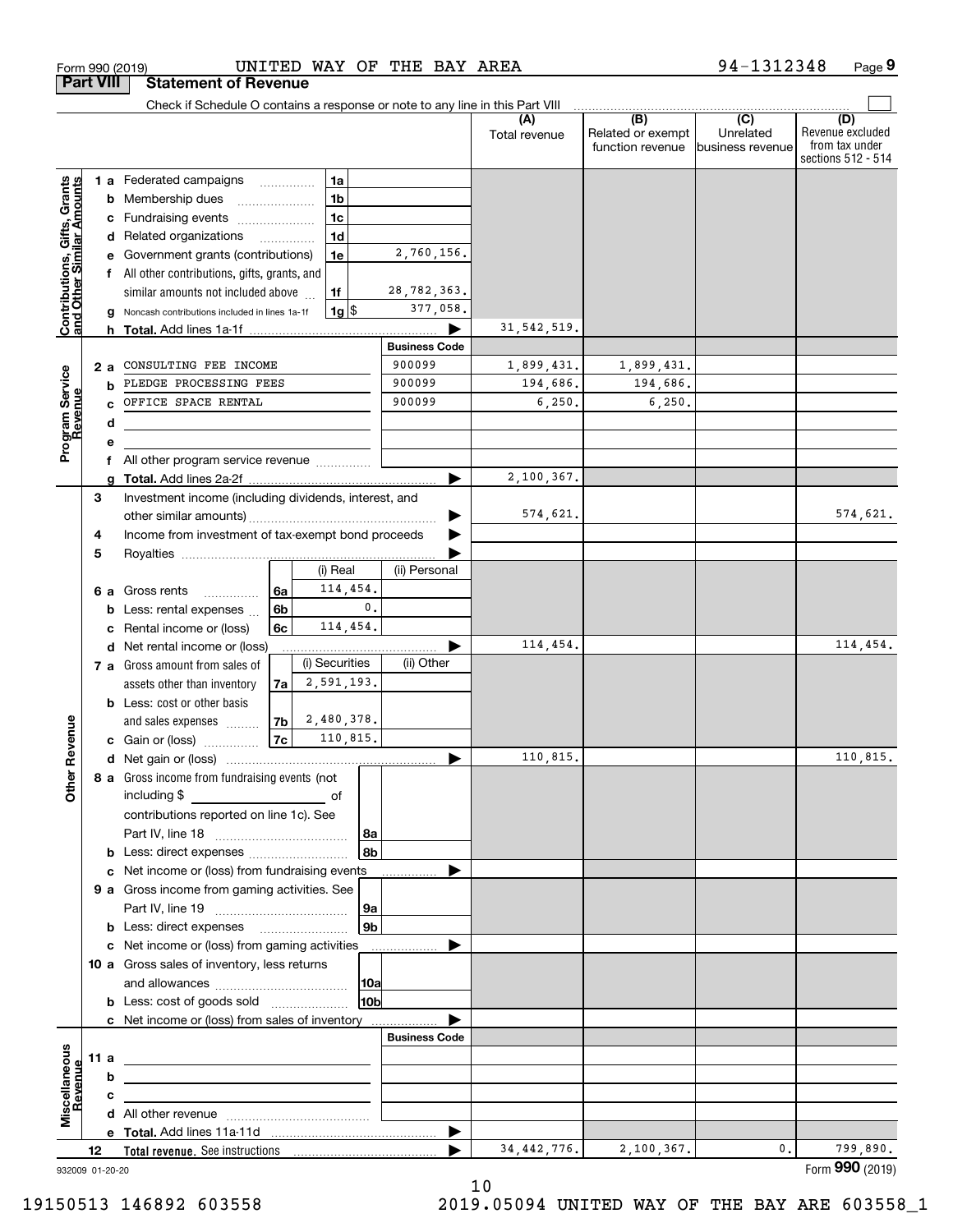**78**

**91011abcdefg**

**abcde2526**

**6** Compensation not included above to disqualified

persons (as defined under section 4958(f)(1)) and persons described in section 4958(c)(3)(B)  $\quad \ldots \ldots \ldots$ 

Other salaries and wages ~~~~~~~~~~

Other employee benefits ~~~~~~~~~~ Payroll taxes ~~~~~~~~~~~~~~~~

Management ~~~~~~~~~~~~~~~~ Legal ~~~~~~~~~~~~~~~~~~~~ Accounting ~~~~~~~~~~~~~~~~~ Lobbying ~~~~~~~~~~~~~~~~~~

trustees, and key employees  $\ldots$  ~~~~~~~~~~~~~~~~~

Pension plan accruals and contributions (include section 401(k) and 403(b) employer contributions)

Fees for services (nonemployees):

Professional fundraising services. See Part IV, line 17

lnvestment management fees .......................

Other. (If line 11g amount exceeds 10% of line 25, column (A) amount, list line 11g expenses on Sch O.)

Advertising and promotion www.communication Office expenses ~~~~~~~~~~~~~~~ Information technology ~~~~~~~~~~~ Royalties ~~~~~~~~~~~~~~~~~~ Occupancy ~~~~~~~~~~~~~~~~~ Travel ……………………………………………… Payments of travel or entertainment expenses for any federal, state, or local public officials ... Conferences, conventions, and meetings Interest ……………………………………………… Payments to affiliates ~~~~~~~~~~~~ Depreciation, depletion, and amortization  $\,\,\ldots\,\,$ lnsurance <sub>………………</sub>……………………………

Form 990 (2019) UNITED WAY OF THE BAY AREA 9 4-1312348 <sub>Page</sub> **Part IX Statement of Functional Expenses**

110,380. 1,033,178. 432,741.

1,739,537. 1,119,704. 638,241.

206,611. 210,358. 95,988. 222,835. 221,311. 116,978. 138,828. 141,346. 64,497.

> 8,068. 128,500.

> > 66,331.

925,918. 604,739. 119,209.  $918,836.$  9,909. 84,132. 135,968. 465,741. 34,399.

492,250. 312,952. 318,656. 41,140. 30,406. 14,262.

67,630. 17,552. 2,375.

 $11,002.$   $1,936.$  9,264. 25,526,982. 4,692,426. 1,930,742.

89,905. 180,514. 51,272. 139,881.

70,777.

 $\mathcal{L}^{\text{max}}$ 

|                                                                                   | Section 501(c)(3) and 501(c)(4) organizations must complete all columns. All other organizations must complete column (A).                  |                       |                                    |                                           |                                |
|-----------------------------------------------------------------------------------|---------------------------------------------------------------------------------------------------------------------------------------------|-----------------------|------------------------------------|-------------------------------------------|--------------------------------|
|                                                                                   | Check if Schedule O contains a response or note to any line in this Part IX                                                                 |                       |                                    |                                           |                                |
| Do not include amounts reported on lines 6b,<br>7b, 8b, 9b, and 10b of Part VIII. |                                                                                                                                             | (A)<br>Total expenses | (B)<br>Program service<br>expenses | (C)<br>Management and<br>general expenses | (D)<br>Fundraising<br>expenses |
|                                                                                   | Grants and other assistance to domestic organizations<br>and domestic governments. See Part IV, line 21                                     | 20, 304, 093.         | 20, 304, 093.                      |                                           |                                |
|                                                                                   | Grants and other assistance to domestic<br>individuals. See Part IV, line 22                                                                |                       |                                    |                                           |                                |
| 3                                                                                 | Grants and other assistance to foreign<br>organizations, foreign governments, and foreign<br>individuals. See Part IV, lines 15 and 16<br>. |                       |                                    |                                           |                                |
| 4                                                                                 | Benefits paid to or for members                                                                                                             |                       |                                    |                                           |                                |
| 5                                                                                 | Compensation of current officers, directors.                                                                                                |                       |                                    |                                           |                                |

1,576,299.

3,497,482.

512,957. 561,124. 344,671.

8,068. 128,500.

66,331.

1,649,866. 1,012,877. 636,108.

1,123,858. 85,808.

87,557.

270,419. 191,153. 70,777.

22,202. 32,150,150.

932010 01-20-20

All other expenses

Check here  $\begin{array}{|c|c|c|c|c|}\hline \text{ } & \text{ if following SOP 98-2 (ASC 958-720)} \hline \end{array}$ 

reported in column (B) joint costs from a combined educational campaign and fundraising solicitation.

**Total functional expenses.**  Add lines 1 through 24e **Joint costs.** Complete this line only if the organization

Other expenses. Itemize expenses not covered above (List miscellaneous expenses on line 24e. If line 24e amount exceeds 10% of line 25, column (A) amount, list line 24e expenses on Schedule O.)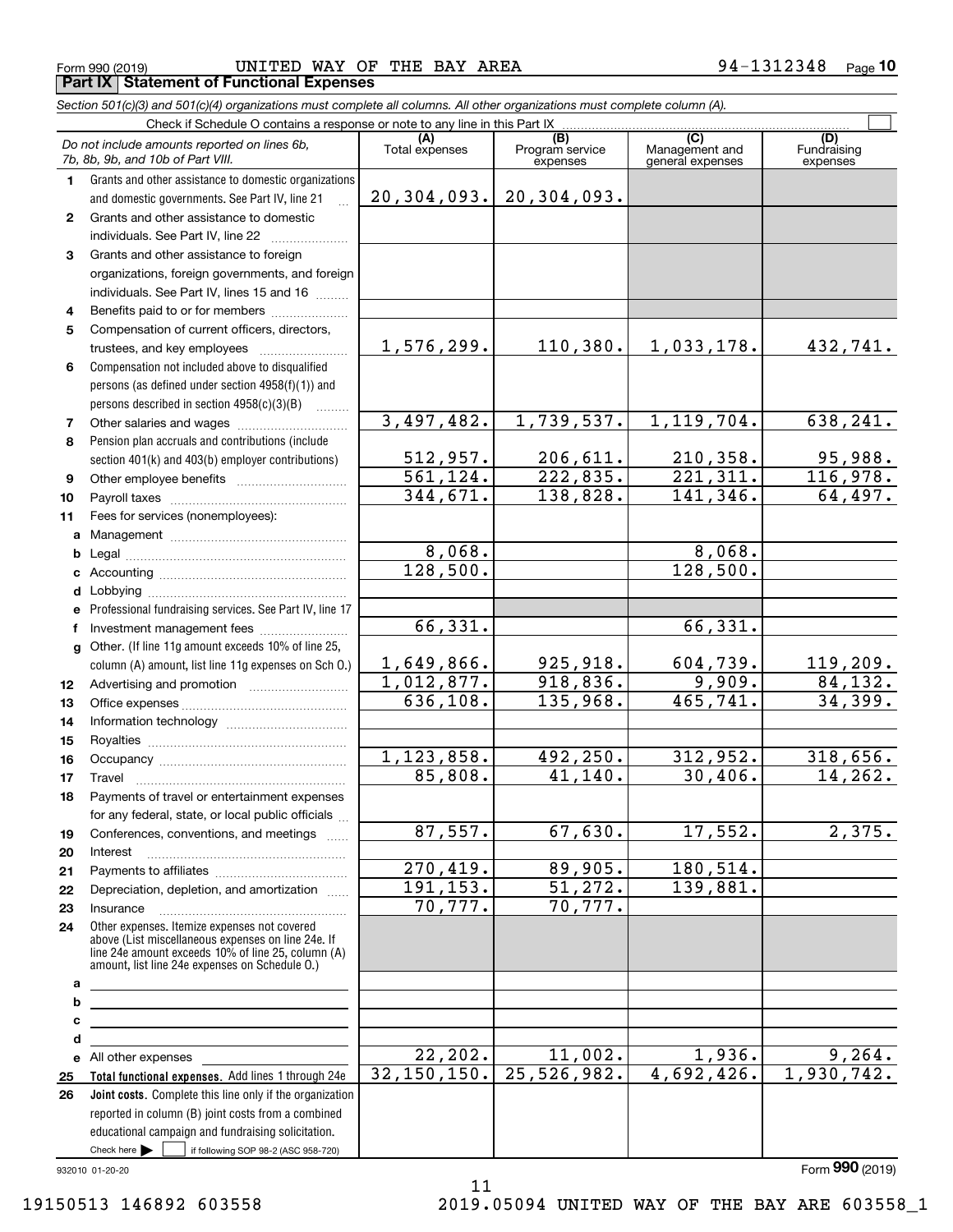**33**

Total liabilities and net assets/fund balances

#### Form 990 (2019) UNITED WAY OF THE BAY AREA 9 4-1312348 <sub>Page</sub> **Part X** Balance Sheet

Check if Schedule O contains a response or note to any line in this Part X

**(A) (B)** Beginning of year | | End of year  $1,530,184.$   $1$  3,284,589. **11**Cash - non-interest-bearing ~~~~~~~~~~~~~~~~~~~~~~~~~  $267,569$ .  $2$  205,587. **22**Savings and temporary cash investments ~~~~~~~~~~~~~~~~~~9,867,785. 9,753,620. **33** Pledges and grants receivable, net  $\ldots$  **multimes contained and grants receivable**, net **multimes contained and grants receivable**, net **multimes contained and grants receivable** Accounts receivable, net ~~~~~~~~~~~~~~~~~~~~~~~~~~ **445**Loans and other receivables from any current or former officer, director, trustee, key employee, creator or founder, substantial contributor, or 35% controlled entity or family member of any of these persons ............................ **5**Loans and other receivables from other disqualified persons (as defined **6**under section  $4958(f)(1)$ , and persons described in section  $4958(c)(3)(B)$ **6** $160,000.7$   $160,000.$ **77**Notes and loans receivable, net ~~~~~~~~~~~~~~~~~~~~~~~**Assets 88**Inventories for sale or use ~~~~~~~~~~~~~~~~~~~~~~~~~~  $132,663.$  9 236,781. **99**Prepaid expenses and deferred charges ~~~~~~~~~~~~~~~~~~ **10a**Land, buildings, and equipment: cost or other 2,198,589. basis. Complete Part VI of Schedule D will aller 1,947,064. 430,689. 10c 251,525. **10cb** Less: accumulated depreciation  $\ldots$  **10b** 13,852,107. 11 14,046,845. **1111**Investments - publicly traded securities ~~~~~~~~~~~~~~~~~~~ **1212**Investments - other securities. See Part IV, line 11 ~~~~~~~~~~~~~~ **1313**Investments - program-related. See Part IV, line 11 ~~~~~~~~~~~~~**1414**Intangible assets ~~~~~~~~~~~~~~~~~~~~~~~~~~~~~~ Other assets. See Part IV, line 11 ~~~~~~~~~~~~~~~~~~~~~~  $328,648.$   $15$  201,108. **1515**26,569,645. 16 28,140,055. **1616Total assets.**  Add lines 1 through 15 (must equal line 33)  $6,088,120.$  17 | 8,002,633. **1717**Accounts payable and accrued expenses ~~~~~~~~~~~~~~~~~~ **18** $3,009,842.$  | 18 | 1,997,885. **18**Grants payable ~~~~~~~~~~~~~~~~~~~~~~~~~~~~~~~ 469,012. 391,128. **1919**Deferred revenue ~~~~~~~~~~~~~~~~~~~~~~~~~~~~~~ **2020**Tax-exempt bond liabilities …………………………………………………………… Escrow or custodial account liability. Complete Part IV of Schedule D **212122**Loans and other payables to any current or former officer, director, iabilities **Liabilities** trustee, key employee, creator or founder, substantial contributor, or 35% controlled entity or family member of any of these persons ~~~~~~~~~**22** $2,400,000.$   $2,400,000.$ **23**Secured mortgages and notes payable to unrelated third parties **23**1,199,124. Unsecured notes and loans payable to unrelated third parties ~~~~~~~~ **242425**Other liabilities (including federal income tax, payables to related third parties, and other liabilities not included on lines 17-24). Complete Part X of Schedule D ~~~~~~~~~~~~~~~~~~~~~~~~~~~~~~~ **25** $11,966,974. |26 | 13,990,770.$ **2626Total liabilities.**  Add lines 17 through 25 **Organizations that follow FASB ASC 958, check here** | X Assets or Fund Balances **Net Assets or Fund Balances and complete lines 27, 28, 32, and 33.**  $4,974,506$ .  $|z_7|$  3,794,751. **2727**Net assets without donor restrictions <sub>…………………………………………………</sub>……  $9,628,165. |28 | 10,354,534.$ **2828**Net assets with donor restrictions ~~~~~~~~~~~~~~~~~~~~~~**Organizations that do not follow FASB ASC 958, check here** | **and complete lines 29 through 33. 2929**Capital stock or trust principal, or current funds ~~~~~~~~~~~~~~~ **3030**Paid-in or capital surplus, or land, building, or equipment fund www.commun.com **3131**Retained earnings, endowment, accumulated income, or other funds www.com  $\frac{1}{2}$ Total net assets or fund balances ~~~~~~~~~~~~~~~~~~~~~~  $14,602,671.$   $32$  | 14,149,285. **3232**26,569,645. 28,140,055.

 $\mathcal{L}^{\text{max}}$ 

94-1312348 Page 11

Form (2019) **990**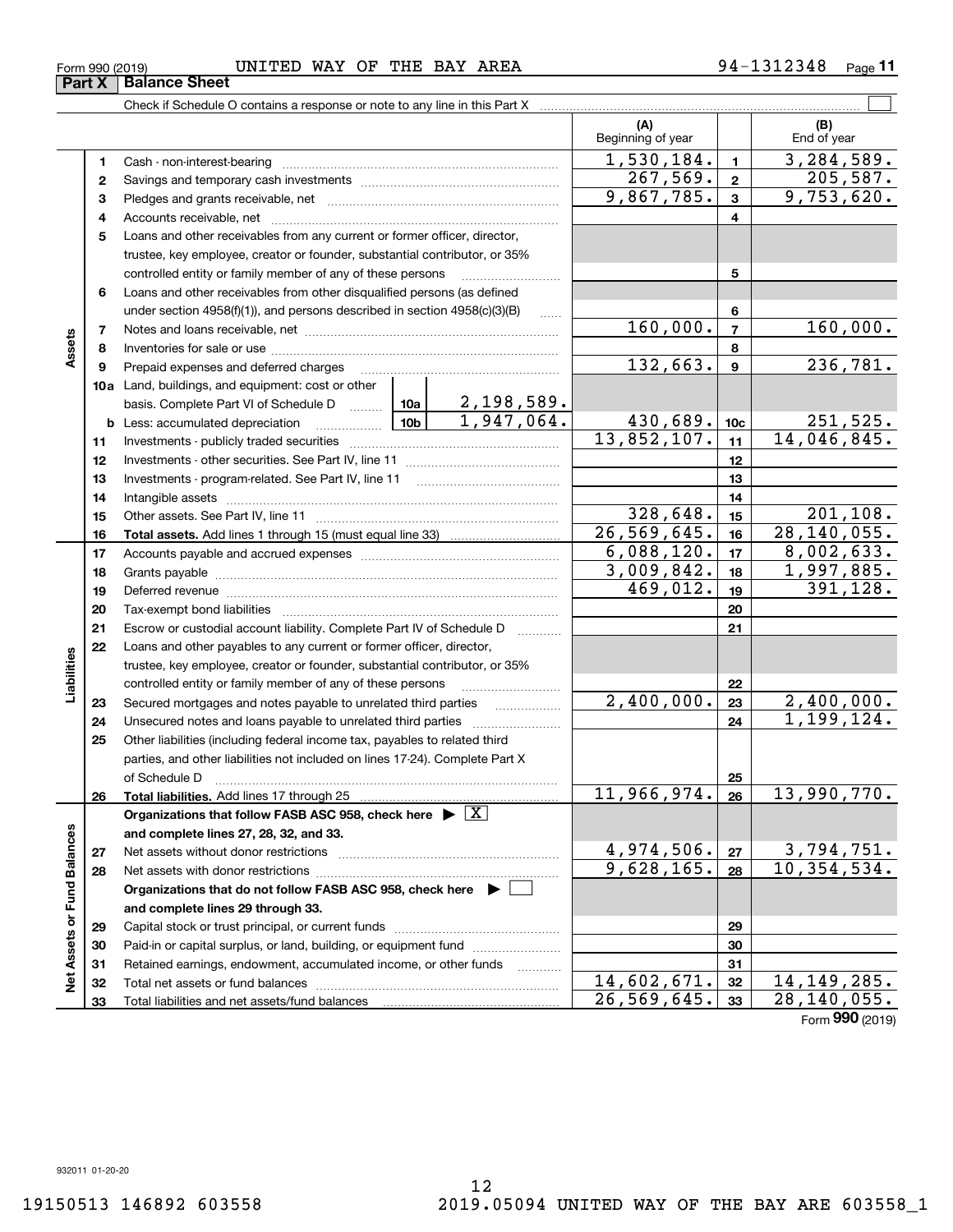|    | UNITED WAY OF THE BAY AREA<br>Form 990 (2019)                                                                                                                                                                                                                                                                                                                                                                                                                           |                         | 94-1312348      |     | Page 12        |
|----|-------------------------------------------------------------------------------------------------------------------------------------------------------------------------------------------------------------------------------------------------------------------------------------------------------------------------------------------------------------------------------------------------------------------------------------------------------------------------|-------------------------|-----------------|-----|----------------|
|    | <b>Reconciliation of Net Assets</b><br>Part XI                                                                                                                                                                                                                                                                                                                                                                                                                          |                         |                 |     |                |
|    |                                                                                                                                                                                                                                                                                                                                                                                                                                                                         |                         |                 |     | $ \mathbf{X} $ |
|    |                                                                                                                                                                                                                                                                                                                                                                                                                                                                         |                         |                 |     |                |
| 1  | Total revenue (must equal Part VIII, column (A), line 12)                                                                                                                                                                                                                                                                                                                                                                                                               | 1                       | 34,442,776.     |     |                |
| 2  | Total expenses (must equal Part IX, column (A), line 25)                                                                                                                                                                                                                                                                                                                                                                                                                | $\mathbf{2}$            | 32, 150, 150.   |     |                |
| 3  | Revenue less expenses. Subtract line 2 from line 1                                                                                                                                                                                                                                                                                                                                                                                                                      | 3                       | 2, 292, 626.    |     |                |
| 4  |                                                                                                                                                                                                                                                                                                                                                                                                                                                                         | $\overline{\mathbf{4}}$ | 14,602,671.     |     |                |
| 5  | Net unrealized gains (losses) on investments                                                                                                                                                                                                                                                                                                                                                                                                                            | 5                       | $-376,022.$     |     |                |
| 6  |                                                                                                                                                                                                                                                                                                                                                                                                                                                                         | 6                       |                 |     |                |
| 7  | Investment expenses www.communication.com/www.communication.com/www.communication.com/www.com                                                                                                                                                                                                                                                                                                                                                                           | $\overline{7}$          |                 |     |                |
| 8  | Prior period adjustments<br>$\begin{minipage}{0.5\textwidth} \begin{tabular}{ l l l } \hline \multicolumn{1}{ l l l } \hline \multicolumn{1}{ l l } \multicolumn{1}{ l } \multicolumn{1}{ l } \multicolumn{1}{ l } \multicolumn{1}{ l } \multicolumn{1}{ l } \multicolumn{1}{ l } \multicolumn{1}{ l } \multicolumn{1}{ l } \multicolumn{1}{ l } \multicolumn{1}{ l } \multicolumn{1}{ l } \multicolumn{1}{ l } \multicolumn{1}{ l } \multicolumn{1}{ l } \multicolumn$ | 8                       |                 |     |                |
| 9  | Other changes in net assets or fund balances (explain on Schedule O)                                                                                                                                                                                                                                                                                                                                                                                                    | 9                       | $-2, 369, 990.$ |     |                |
| 10 | Net assets or fund balances at end of year. Combine lines 3 through 9 (must equal Part X, line 32,                                                                                                                                                                                                                                                                                                                                                                      |                         |                 |     |                |
|    |                                                                                                                                                                                                                                                                                                                                                                                                                                                                         | 10                      | 14, 149, 285.   |     |                |
|    | Part XII Financial Statements and Reporting                                                                                                                                                                                                                                                                                                                                                                                                                             |                         |                 |     |                |
|    |                                                                                                                                                                                                                                                                                                                                                                                                                                                                         |                         |                 |     |                |
|    |                                                                                                                                                                                                                                                                                                                                                                                                                                                                         |                         |                 | Yes | No             |
| 1  | $\boxed{\text{X}}$ Accrual<br>Accounting method used to prepare the Form 990: <u>I</u> Cash<br>Other                                                                                                                                                                                                                                                                                                                                                                    |                         |                 |     |                |
|    | If the organization changed its method of accounting from a prior year or checked "Other," explain in Schedule O.                                                                                                                                                                                                                                                                                                                                                       |                         |                 |     |                |
|    | 2a Were the organization's financial statements compiled or reviewed by an independent accountant?                                                                                                                                                                                                                                                                                                                                                                      |                         | 2a              |     | x              |
|    | If "Yes," check a box below to indicate whether the financial statements for the year were compiled or reviewed on a                                                                                                                                                                                                                                                                                                                                                    |                         |                 |     |                |
|    | separate basis, consolidated basis, or both:                                                                                                                                                                                                                                                                                                                                                                                                                            |                         |                 |     |                |
|    | Separate basis<br>Consolidated basis<br>Both consolidated and separate basis                                                                                                                                                                                                                                                                                                                                                                                            |                         |                 |     |                |
|    | <b>b</b> Were the organization's financial statements audited by an independent accountant?                                                                                                                                                                                                                                                                                                                                                                             |                         | 2 <sub>b</sub>  | х   |                |
|    | If "Yes," check a box below to indicate whether the financial statements for the year were audited on a separate basis,                                                                                                                                                                                                                                                                                                                                                 |                         |                 |     |                |
|    | consolidated basis, or both:                                                                                                                                                                                                                                                                                                                                                                                                                                            |                         |                 |     |                |
|    | $ \mathbf{X} $ Separate basis<br><b>Consolidated basis</b><br>Both consolidated and separate basis                                                                                                                                                                                                                                                                                                                                                                      |                         |                 |     |                |
|    | c If "Yes" to line 2a or 2b, does the organization have a committee that assumes responsibility for oversight of the audit,                                                                                                                                                                                                                                                                                                                                             |                         |                 |     |                |
|    | review, or compilation of its financial statements and selection of an independent accountant?                                                                                                                                                                                                                                                                                                                                                                          |                         | 2c              | x   |                |
|    | If the organization changed either its oversight process or selection process during the tax year, explain on Schedule O.                                                                                                                                                                                                                                                                                                                                               |                         |                 |     |                |
|    | 3a As a result of a federal award, was the organization required to undergo an audit or audits as set forth in the Single Audit                                                                                                                                                                                                                                                                                                                                         |                         |                 |     |                |
|    |                                                                                                                                                                                                                                                                                                                                                                                                                                                                         |                         | За              |     | x              |
|    | b If "Yes," did the organization undergo the required audit or audits? If the organization did not undergo the required audit                                                                                                                                                                                                                                                                                                                                           |                         |                 |     |                |
|    |                                                                                                                                                                                                                                                                                                                                                                                                                                                                         |                         | 3 <sub>b</sub>  |     |                |

Form (2019) **990**

932012 01-20-20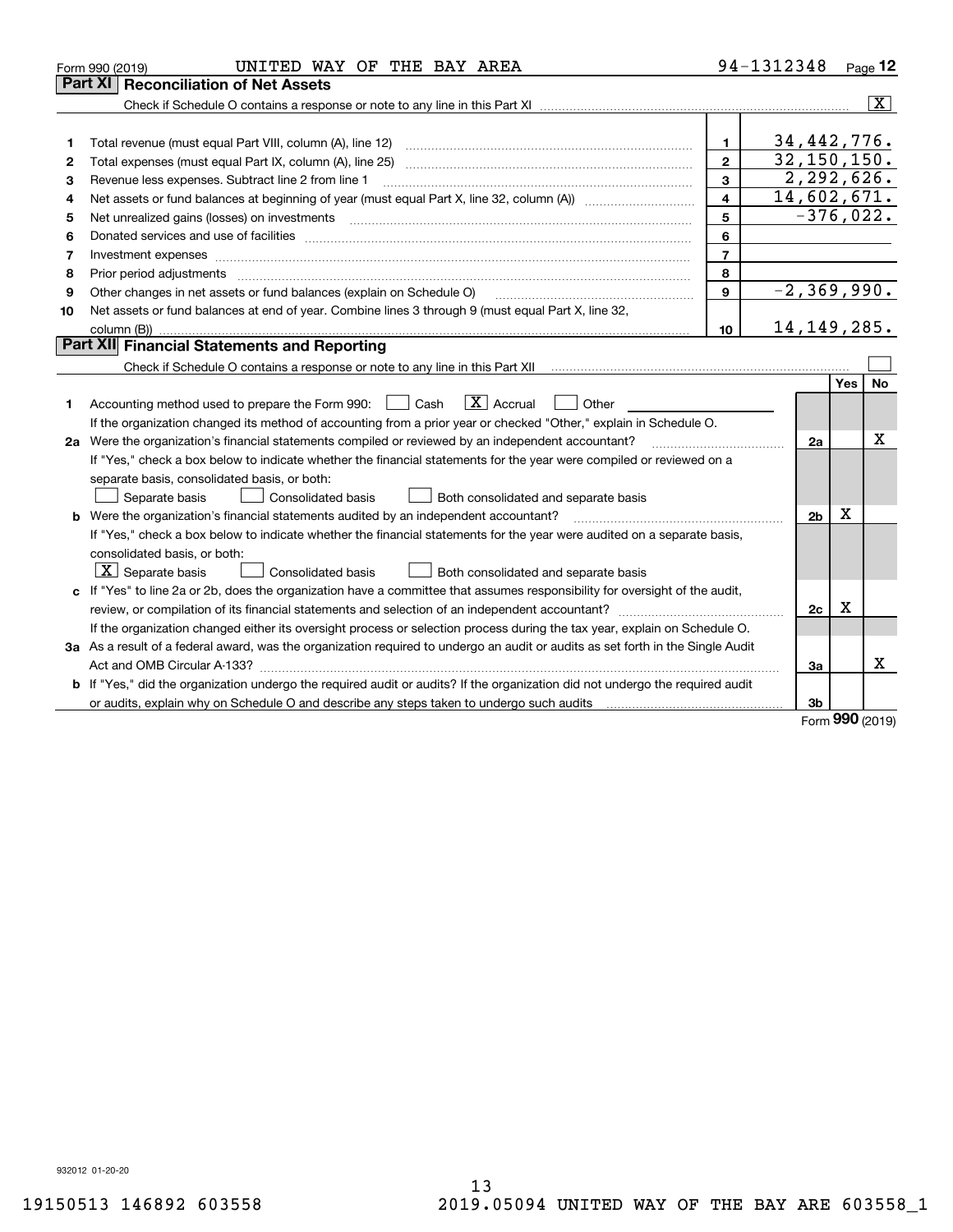| <b>SCHEDULE A</b> |
|-------------------|
|-------------------|

Department of the Treasury Internal Revenue Service

| (Form 990 or 990-EZ) |  |  |  |  |
|----------------------|--|--|--|--|
|----------------------|--|--|--|--|

## **Public Charity Status and Public Support**

**Complete if the organization is a section 501(c)(3) organization or a section 4947(a)(1) nonexempt charitable trust.**

**| Attach to Form 990 or Form 990-EZ.** 

**| Go to www.irs.gov/Form990 for instructions and the latest information.**

| OMB No. 1545-0047                   |
|-------------------------------------|
| 2019                                |
| <b>Open to Public</b><br>Inspection |

| Name of the organization |  |
|--------------------------|--|
|--------------------------|--|

|               |                     | Name of the organization                                                                                                                      |          |                            |                                 |     |                            |  | <b>Employer identification number</b> |  |  |
|---------------|---------------------|-----------------------------------------------------------------------------------------------------------------------------------------------|----------|----------------------------|---------------------------------|-----|----------------------------|--|---------------------------------------|--|--|
|               |                     |                                                                                                                                               |          | UNITED WAY OF THE BAY AREA |                                 |     |                            |  | 94-1312348                            |  |  |
| <b>Part I</b> |                     | Reason for Public Charity Status (All organizations must complete this part.) See instructions.                                               |          |                            |                                 |     |                            |  |                                       |  |  |
|               |                     | The organization is not a private foundation because it is: (For lines 1 through 12, check only one box.)                                     |          |                            |                                 |     |                            |  |                                       |  |  |
| 1             |                     | A church, convention of churches, or association of churches described in section 170(b)(1)(A)(i).                                            |          |                            |                                 |     |                            |  |                                       |  |  |
| 2             |                     | A school described in section 170(b)(1)(A)(ii). (Attach Schedule E (Form 990 or 990-EZ).)                                                     |          |                            |                                 |     |                            |  |                                       |  |  |
| З             |                     | A hospital or a cooperative hospital service organization described in section 170(b)(1)(A)(iii).                                             |          |                            |                                 |     |                            |  |                                       |  |  |
|               |                     | A medical research organization operated in conjunction with a hospital described in section 170(b)(1)(A)(iii). Enter the hospital's name,    |          |                            |                                 |     |                            |  |                                       |  |  |
|               |                     | city, and state:                                                                                                                              |          |                            |                                 |     |                            |  |                                       |  |  |
| 5             |                     | An organization operated for the benefit of a college or university owned or operated by a governmental unit described in                     |          |                            |                                 |     |                            |  |                                       |  |  |
|               |                     | section 170(b)(1)(A)(iv). (Complete Part II.)                                                                                                 |          |                            |                                 |     |                            |  |                                       |  |  |
| 6             |                     | A federal, state, or local government or governmental unit described in section 170(b)(1)(A)(v).                                              |          |                            |                                 |     |                            |  |                                       |  |  |
| 7             | $\lfloor x \rfloor$ | An organization that normally receives a substantial part of its support from a governmental unit or from the general public described in     |          |                            |                                 |     |                            |  |                                       |  |  |
|               |                     | section 170(b)(1)(A)(vi). (Complete Part II.)                                                                                                 |          |                            |                                 |     |                            |  |                                       |  |  |
| 8             |                     | A community trust described in section 170(b)(1)(A)(vi). (Complete Part II.)                                                                  |          |                            |                                 |     |                            |  |                                       |  |  |
| 9             |                     | An agricultural research organization described in section 170(b)(1)(A)(ix) operated in conjunction with a land-grant college                 |          |                            |                                 |     |                            |  |                                       |  |  |
|               |                     | or university or a non-land-grant college of agriculture (see instructions). Enter the name, city, and state of the college or                |          |                            |                                 |     |                            |  |                                       |  |  |
|               |                     | university:                                                                                                                                   |          |                            |                                 |     |                            |  |                                       |  |  |
| 10            |                     | An organization that normally receives: (1) more than 33 1/3% of its support from contributions, membership fees, and gross receipts from     |          |                            |                                 |     |                            |  |                                       |  |  |
|               |                     | activities related to its exempt functions - subject to certain exceptions, and (2) no more than 33 1/3% of its support from gross investment |          |                            |                                 |     |                            |  |                                       |  |  |
|               |                     | income and unrelated business taxable income (less section 511 tax) from businesses acquired by the organization after June 30, 1975.         |          |                            |                                 |     |                            |  |                                       |  |  |
|               |                     | See section 509(a)(2). (Complete Part III.)                                                                                                   |          |                            |                                 |     |                            |  |                                       |  |  |
| 11            |                     | An organization organized and operated exclusively to test for public safety. See section 509(a)(4).                                          |          |                            |                                 |     |                            |  |                                       |  |  |
| 12            |                     | An organization organized and operated exclusively for the benefit of, to perform the functions of, or to carry out the purposes of one or    |          |                            |                                 |     |                            |  |                                       |  |  |
|               |                     | more publicly supported organizations described in section 509(a)(1) or section 509(a)(2). See section 509(a)(3). Check the box in            |          |                            |                                 |     |                            |  |                                       |  |  |
|               |                     | lines 12a through 12d that describes the type of supporting organization and complete lines 12e, 12f, and 12g.                                |          |                            |                                 |     |                            |  |                                       |  |  |
| а             |                     | Type I. A supporting organization operated, supervised, or controlled by its supported organization(s), typically by giving                   |          |                            |                                 |     |                            |  |                                       |  |  |
|               |                     | the supported organization(s) the power to regularly appoint or elect a majority of the directors or trustees of the supporting               |          |                            |                                 |     |                            |  |                                       |  |  |
|               |                     | organization. You must complete Part IV, Sections A and B.                                                                                    |          |                            |                                 |     |                            |  |                                       |  |  |
| b             |                     | Type II. A supporting organization supervised or controlled in connection with its supported organization(s), by having                       |          |                            |                                 |     |                            |  |                                       |  |  |
|               |                     | control or management of the supporting organization vested in the same persons that control or manage the supported                          |          |                            |                                 |     |                            |  |                                       |  |  |
|               |                     | organization(s). You must complete Part IV, Sections A and C.                                                                                 |          |                            |                                 |     |                            |  |                                       |  |  |
| c             |                     | Type III functionally integrated. A supporting organization operated in connection with, and functionally integrated with,                    |          |                            |                                 |     |                            |  |                                       |  |  |
|               |                     | its supported organization(s) (see instructions). You must complete Part IV, Sections A, D, and E.                                            |          |                            |                                 |     |                            |  |                                       |  |  |
| d             |                     | Type III non-functionally integrated. A supporting organization operated in connection with its supported organization(s)                     |          |                            |                                 |     |                            |  |                                       |  |  |
|               |                     | that is not functionally integrated. The organization generally must satisfy a distribution requirement and an attentiveness                  |          |                            |                                 |     |                            |  |                                       |  |  |
|               |                     | requirement (see instructions). You must complete Part IV, Sections A and D, and Part V.                                                      |          |                            |                                 |     |                            |  |                                       |  |  |
| е             |                     | Check this box if the organization received a written determination from the IRS that it is a Type I, Type II, Type III                       |          |                            |                                 |     |                            |  |                                       |  |  |
|               |                     | functionally integrated, or Type III non-functionally integrated supporting organization.                                                     |          |                            |                                 |     |                            |  |                                       |  |  |
|               |                     | f Enter the number of supported organizations                                                                                                 |          |                            |                                 |     |                            |  |                                       |  |  |
|               |                     | g Provide the following information about the supported organization(s).<br>(i) Name of supported                                             | (ii) EIN | (iii) Type of organization | (iv) Is the organization listed |     | (v) Amount of monetary     |  | (vi) Amount of other                  |  |  |
|               |                     | organization                                                                                                                                  |          | (described on lines 1-10   | in your governing document?     |     | support (see instructions) |  | support (see instructions)            |  |  |
|               |                     |                                                                                                                                               |          | above (see instructions))  | Yes                             | No. |                            |  |                                       |  |  |
|               |                     |                                                                                                                                               |          |                            |                                 |     |                            |  |                                       |  |  |
|               |                     |                                                                                                                                               |          |                            |                                 |     |                            |  |                                       |  |  |
|               |                     |                                                                                                                                               |          |                            |                                 |     |                            |  |                                       |  |  |
|               |                     |                                                                                                                                               |          |                            |                                 |     |                            |  |                                       |  |  |
|               |                     |                                                                                                                                               |          |                            |                                 |     |                            |  |                                       |  |  |
|               |                     |                                                                                                                                               |          |                            |                                 |     |                            |  |                                       |  |  |
|               |                     |                                                                                                                                               |          |                            |                                 |     |                            |  |                                       |  |  |
|               |                     |                                                                                                                                               |          |                            |                                 |     |                            |  |                                       |  |  |
|               |                     |                                                                                                                                               |          |                            |                                 |     |                            |  |                                       |  |  |
| Total         |                     |                                                                                                                                               |          |                            |                                 |     |                            |  |                                       |  |  |

LHA For Paperwork Reduction Act Notice, see the Instructions for Form 990 or 990-EZ. 932021 09-25-19 Schedule A (Form 990 or 990-EZ) 2019 14

19150513 146892 603558 2019.05094 UNITED WAY OF THE BAY ARE 603558\_1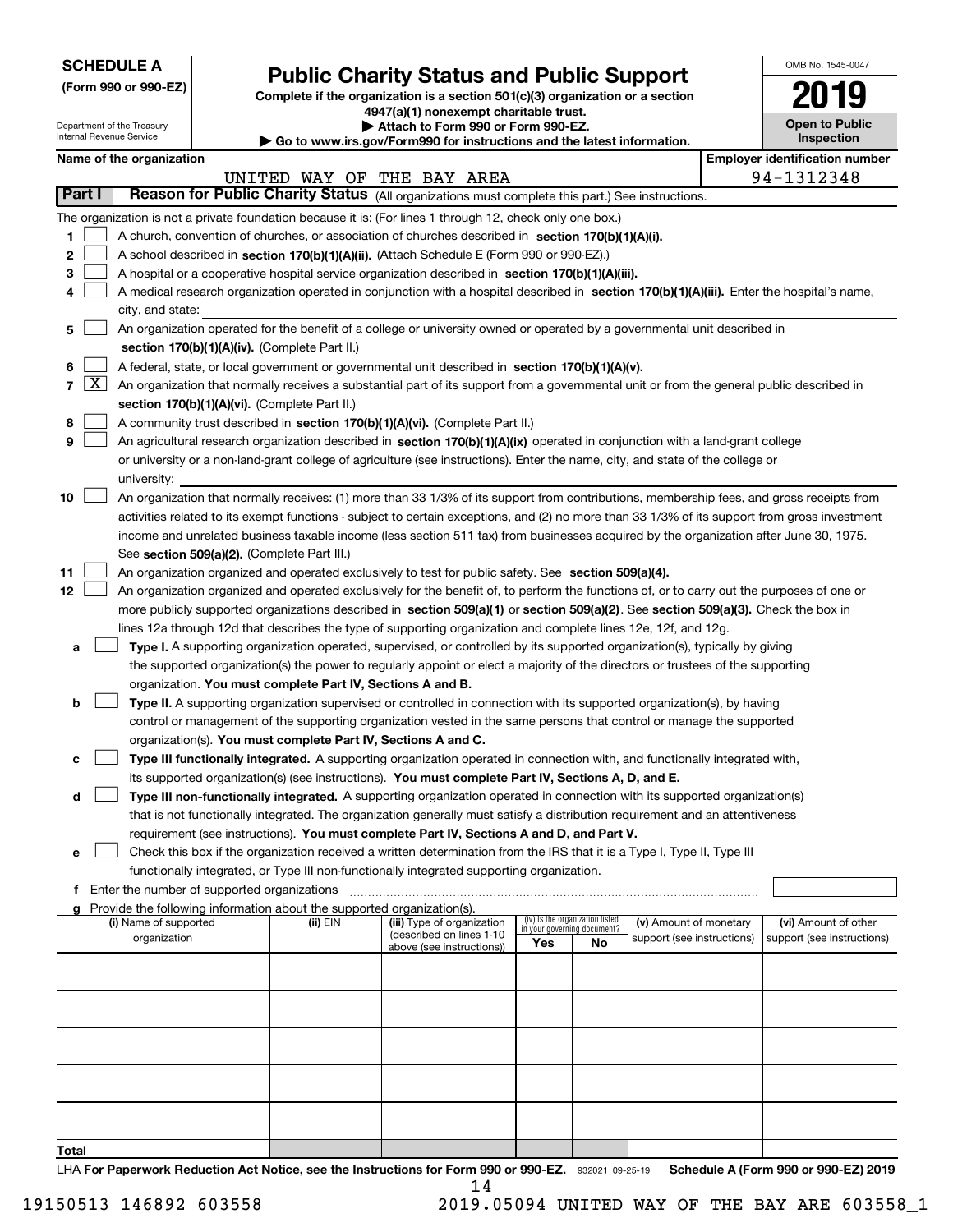#### Schedule A (Form 990 or 990-EZ) 2019 <code>UNITED WAY OF THE BAY AREA</code>  $94-1312348$  <code>Page</code>

**2**

(Complete only if you checked the box on line 5, 7, or 8 of Part I or if the organization failed to qualify under Part III. If the organization fails to qualify under the tests listed below, please complete Part III.) **Part II Support Schedule for Organizations Described in Sections 170(b)(1)(A)(iv) and 170(b)(1)(A)(vi)**

|    | <b>Section A. Public Support</b>                                                                                                                                                                                       |           |            |            |            |          |                                                            |
|----|------------------------------------------------------------------------------------------------------------------------------------------------------------------------------------------------------------------------|-----------|------------|------------|------------|----------|------------------------------------------------------------|
|    | Calendar year (or fiscal year beginning in) $\blacktriangleright$                                                                                                                                                      | (a) 2015  | $(b)$ 2016 | $(c)$ 2017 | $(d)$ 2018 | (e) 2019 | (f) Total                                                  |
|    | 1 Gifts, grants, contributions, and                                                                                                                                                                                    |           |            |            |            |          |                                                            |
|    | membership fees received. (Do not                                                                                                                                                                                      |           |            |            |            |          |                                                            |
|    | include any "unusual grants.")                                                                                                                                                                                         |           |            |            |            |          | 33543169.43336077. 35899126. 28105569. 31634262. 172518203 |
|    | 2 Tax revenues levied for the organ-                                                                                                                                                                                   |           |            |            |            |          |                                                            |
|    | ization's benefit and either paid to                                                                                                                                                                                   |           |            |            |            |          |                                                            |
|    | or expended on its behalf                                                                                                                                                                                              |           |            |            |            |          |                                                            |
|    | 3 The value of services or facilities                                                                                                                                                                                  |           |            |            |            |          |                                                            |
|    | furnished by a governmental unit to                                                                                                                                                                                    |           |            |            |            |          |                                                            |
|    | the organization without charge                                                                                                                                                                                        |           |            |            |            |          |                                                            |
|    | 4 Total. Add lines 1 through 3                                                                                                                                                                                         |           |            |            |            |          | 33543169.43336077.35899126.28105569.31634262.172518203     |
| 5. | The portion of total contributions                                                                                                                                                                                     |           |            |            |            |          |                                                            |
|    | by each person (other than a                                                                                                                                                                                           |           |            |            |            |          |                                                            |
|    | governmental unit or publicly                                                                                                                                                                                          |           |            |            |            |          |                                                            |
|    |                                                                                                                                                                                                                        |           |            |            |            |          |                                                            |
|    | supported organization) included<br>on line 1 that exceeds 2% of the                                                                                                                                                   |           |            |            |            |          |                                                            |
|    |                                                                                                                                                                                                                        |           |            |            |            |          |                                                            |
|    | amount shown on line 11,                                                                                                                                                                                               |           |            |            |            |          |                                                            |
|    | column (f)                                                                                                                                                                                                             |           |            |            |            |          | 10202772.                                                  |
|    | 6 Public support. Subtract line 5 from line 4.                                                                                                                                                                         |           |            |            |            |          | 162315431                                                  |
|    | <b>Section B. Total Support</b>                                                                                                                                                                                        |           |            |            |            |          |                                                            |
|    | Calendar year (or fiscal year beginning in) $\blacktriangleright$                                                                                                                                                      | (a) 2015  | $(b)$ 2016 | $(c)$ 2017 | $(d)$ 2018 | (e) 2019 | (f) Total                                                  |
|    | <b>7</b> Amounts from line 4                                                                                                                                                                                           |           |            |            |            |          | 33543169.43336077.35899126.28105569.31634262.172518203     |
| 8  | Gross income from interest,                                                                                                                                                                                            |           |            |            |            |          |                                                            |
|    | dividends, payments received on                                                                                                                                                                                        |           |            |            |            |          |                                                            |
|    | securities loans, rents, royalties,                                                                                                                                                                                    |           |            |            |            |          |                                                            |
|    | and income from similar sources                                                                                                                                                                                        | 360, 800. | 413,999.   | 526, 312.  | 577, 303.  | 689,075. | 2567489.                                                   |
|    | 9 Net income from unrelated business                                                                                                                                                                                   |           |            |            |            |          |                                                            |
|    | activities, whether or not the                                                                                                                                                                                         |           |            |            |            |          |                                                            |
|    | business is regularly carried on                                                                                                                                                                                       |           | 33,449.    | 48,274.    | 0.         | 0.       | 81,723.                                                    |
|    | 10 Other income. Do not include gain                                                                                                                                                                                   |           |            |            |            |          |                                                            |
|    | or loss from the sale of capital                                                                                                                                                                                       |           |            |            |            |          |                                                            |
|    | assets (Explain in Part VI.)                                                                                                                                                                                           |           |            |            |            |          |                                                            |
|    | <b>11 Total support.</b> Add lines 7 through 10                                                                                                                                                                        |           |            |            |            |          | 175167415                                                  |
|    | 12 Gross receipts from related activities, etc. (see instructions)                                                                                                                                                     |           |            |            |            | 12       | 5,074,267.                                                 |
|    | 13 First five years. If the Form 990 is for the organization's first, second, third, fourth, or fifth tax year as a section 501(c)(3)                                                                                  |           |            |            |            |          |                                                            |
|    | organization, check this box and stop here                                                                                                                                                                             |           |            |            |            |          |                                                            |
|    | Section C. Computation of Public Support Percentage                                                                                                                                                                    |           |            |            |            |          |                                                            |
|    | 14 Public support percentage for 2019 (line 6, column (f) divided by line 11, column (f) <i>manumeronominimi</i> ng.                                                                                                   |           |            |            |            | 14       | 92.66<br>$\frac{9}{6}$                                     |
|    |                                                                                                                                                                                                                        |           |            |            |            | 15       | 90.93<br>$\frac{9}{6}$                                     |
|    | 16a 33 1/3% support test - 2019. If the organization did not check the box on line 13, and line 14 is 33 1/3% or more, check this box and                                                                              |           |            |            |            |          |                                                            |
|    | stop here. The organization qualifies as a publicly supported organization                                                                                                                                             |           |            |            |            |          | $\blacktriangleright$ $\boxed{\text{X}}$                   |
|    | b 33 1/3% support test - 2018. If the organization did not check a box on line 13 or 16a, and line 15 is 33 1/3% or more, check this box                                                                               |           |            |            |            |          |                                                            |
|    | and stop here. The organization qualifies as a publicly supported organization matchinary material content of the organization material and stop here. The organization qualifies as a publicly supported organization |           |            |            |            |          |                                                            |
|    | 17a 10% -facts-and-circumstances test - 2019. If the organization did not check a box on line 13, 16a, or 16b, and line 14 is 10% or more,                                                                             |           |            |            |            |          |                                                            |
|    | and if the organization meets the "facts-and-circumstances" test, check this box and stop here. Explain in Part VI how the organization                                                                                |           |            |            |            |          |                                                            |
|    | meets the "facts and circumstances" test. The organization qualifies as a publicly supported organization <i>manumumumumumum</i>                                                                                       |           |            |            |            |          |                                                            |
|    | <b>b 10% -facts-and-circumstances test - 2018.</b> If the organization did not check a box on line 13, 16a, 16b, or 17a, and line 15 is 10% or                                                                         |           |            |            |            |          |                                                            |
|    | more, and if the organization meets the "facts-and-circumstances" test, check this box and stop here. Explain in Part VI how the                                                                                       |           |            |            |            |          |                                                            |
|    | organization meets the "facts-and-circumstances" test. The organization qualifies as a publicly supported organization                                                                                                 |           |            |            |            |          |                                                            |
| 18 | Private foundation. If the organization did not check a box on line 13, 16a, 16b, 17a, or 17b, check this box and see instructions                                                                                     |           |            |            |            |          |                                                            |
|    |                                                                                                                                                                                                                        |           |            |            |            |          | Schedule A (Form 990 or 990-F7) 2019                       |

**Schedule A (Form 990 or 990-EZ) 2019**

932022 09-25-19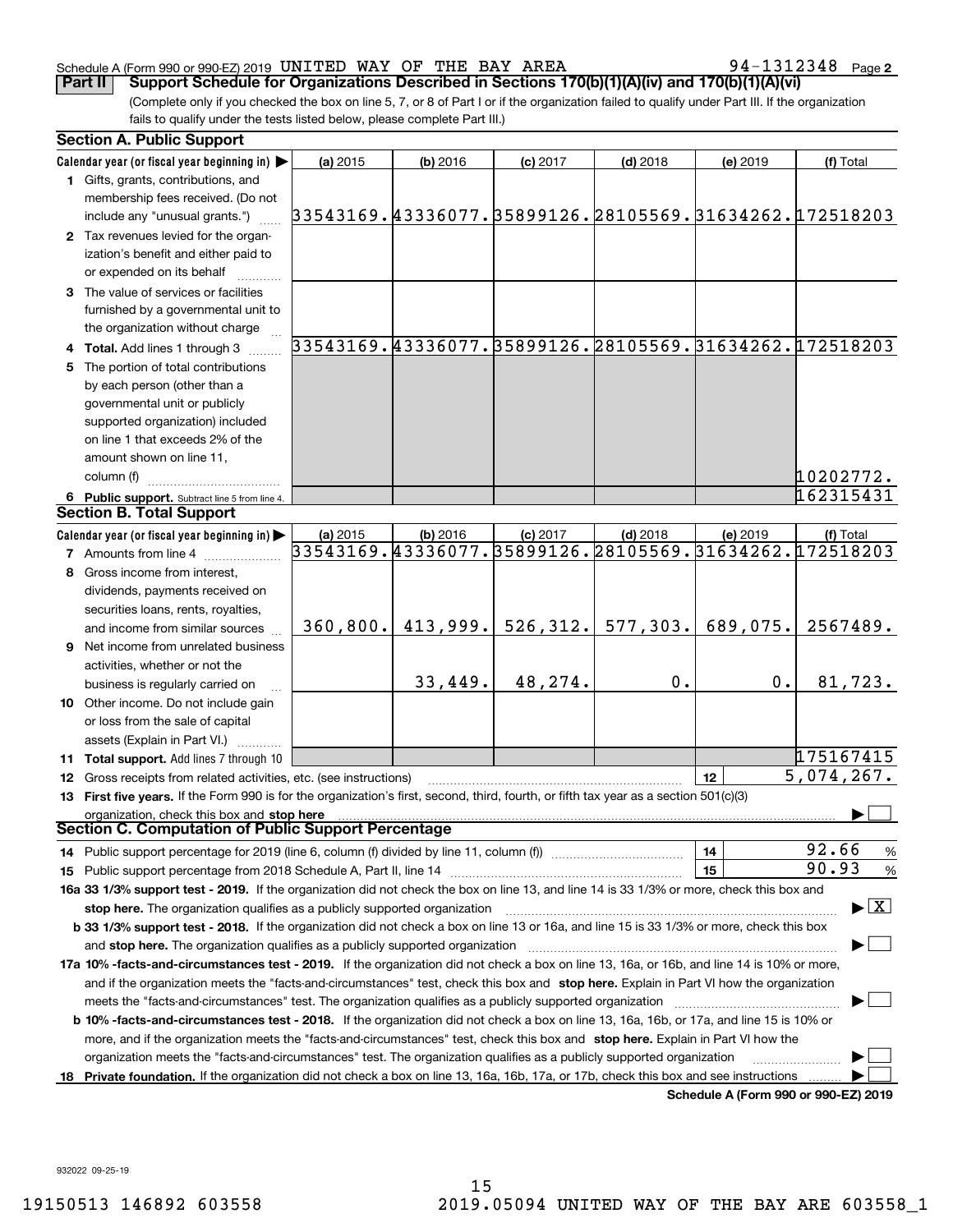#### Schedule A (Form 990 or 990-EZ) 2019 <code>UNITED WAY OF THE BAY AREA</code>  $94-1312348$  <code>Page</code> **Part III Support Schedule for Organizations Described in Section 509(a)(2)**

(Complete only if you checked the box on line 10 of Part I or if the organization failed to qualify under Part II. If the organization fails to qualify under the tests listed below, please complete Part II.)

|    | <b>Section A. Public Support</b>                                                                                                                                                         |          |            |            |            |          |                                      |
|----|------------------------------------------------------------------------------------------------------------------------------------------------------------------------------------------|----------|------------|------------|------------|----------|--------------------------------------|
|    | Calendar year (or fiscal year beginning in) $\blacktriangleright$                                                                                                                        | (a) 2015 | $(b)$ 2016 | $(c)$ 2017 | $(d)$ 2018 | (e) 2019 | (f) Total                            |
|    | 1 Gifts, grants, contributions, and                                                                                                                                                      |          |            |            |            |          |                                      |
|    | membership fees received. (Do not                                                                                                                                                        |          |            |            |            |          |                                      |
|    | include any "unusual grants.")                                                                                                                                                           |          |            |            |            |          |                                      |
|    | 2 Gross receipts from admissions,<br>merchandise sold or services per-<br>formed, or facilities furnished in<br>any activity that is related to the<br>organization's tax-exempt purpose |          |            |            |            |          |                                      |
|    | 3 Gross receipts from activities that<br>are not an unrelated trade or bus-                                                                                                              |          |            |            |            |          |                                      |
|    | iness under section 513                                                                                                                                                                  |          |            |            |            |          |                                      |
|    | 4 Tax revenues levied for the organ-                                                                                                                                                     |          |            |            |            |          |                                      |
|    | ization's benefit and either paid to<br>or expended on its behalf<br>.                                                                                                                   |          |            |            |            |          |                                      |
|    | 5 The value of services or facilities                                                                                                                                                    |          |            |            |            |          |                                      |
|    | furnished by a governmental unit to                                                                                                                                                      |          |            |            |            |          |                                      |
|    | the organization without charge                                                                                                                                                          |          |            |            |            |          |                                      |
|    | <b>6 Total.</b> Add lines 1 through 5                                                                                                                                                    |          |            |            |            |          |                                      |
|    | 7a Amounts included on lines 1, 2, and<br>3 received from disqualified persons                                                                                                           |          |            |            |            |          |                                      |
|    | <b>b</b> Amounts included on lines 2 and 3 received<br>from other than disqualified persons that<br>exceed the greater of \$5,000 or 1% of the<br>amount on line 13 for the year         |          |            |            |            |          |                                      |
|    | c Add lines 7a and 7b                                                                                                                                                                    |          |            |            |            |          |                                      |
|    | 8 Public support. (Subtract line 7c from line 6.)                                                                                                                                        |          |            |            |            |          |                                      |
|    | <b>Section B. Total Support</b>                                                                                                                                                          |          |            |            |            |          |                                      |
|    | Calendar year (or fiscal year beginning in) $\blacktriangleright$                                                                                                                        | (a) 2015 | (b) 2016   | $(c)$ 2017 | $(d)$ 2018 | (e) 2019 | (f) Total                            |
|    | 9 Amounts from line 6                                                                                                                                                                    |          |            |            |            |          |                                      |
|    | 10a Gross income from interest,<br>dividends, payments received on<br>securities loans, rents, royalties,<br>and income from similar sources                                             |          |            |            |            |          |                                      |
|    | <b>b</b> Unrelated business taxable income<br>(less section 511 taxes) from businesses                                                                                                   |          |            |            |            |          |                                      |
|    | acquired after June 30, 1975                                                                                                                                                             |          |            |            |            |          |                                      |
|    | c Add lines 10a and 10b<br>11 Net income from unrelated business<br>activities not included in line 10b,<br>whether or not the business is<br>regularly carried on                       |          |            |            |            |          |                                      |
|    | 12 Other income. Do not include gain<br>or loss from the sale of capital<br>assets (Explain in Part VI.)                                                                                 |          |            |            |            |          |                                      |
|    | <b>13</b> Total support. (Add lines 9, 10c, 11, and 12.)                                                                                                                                 |          |            |            |            |          |                                      |
|    | 14 First five years. If the Form 990 is for the organization's first, second, third, fourth, or fifth tax year as a section 501(c)(3) organization,                                      |          |            |            |            |          |                                      |
|    | check this box and stop here measurements are constructed as the state of the state of the state of the state o                                                                          |          |            |            |            |          |                                      |
|    | <b>Section C. Computation of Public Support Percentage</b>                                                                                                                               |          |            |            |            |          |                                      |
|    | 15 Public support percentage for 2019 (line 8, column (f), divided by line 13, column (f))                                                                                               |          |            |            |            | 15       | %                                    |
|    | 16 Public support percentage from 2018 Schedule A, Part III, line 15                                                                                                                     |          |            |            |            | 16       | %                                    |
|    | <b>Section D. Computation of Investment Income Percentage</b>                                                                                                                            |          |            |            |            |          |                                      |
|    | 17 Investment income percentage for 2019 (line 10c, column (f), divided by line 13, column (f))                                                                                          |          |            |            |            | 17       | %                                    |
|    | <b>18</b> Investment income percentage from <b>2018</b> Schedule A, Part III, line 17                                                                                                    |          |            |            |            | 18       | %                                    |
|    | 19a 33 1/3% support tests - 2019. If the organization did not check the box on line 14, and line 15 is more than 33 1/3%, and line 17 is not                                             |          |            |            |            |          |                                      |
|    | more than 33 1/3%, check this box and stop here. The organization qualifies as a publicly supported organization                                                                         |          |            |            |            |          | ▶                                    |
|    | b 33 1/3% support tests - 2018. If the organization did not check a box on line 14 or line 19a, and line 16 is more than 33 1/3%, and                                                    |          |            |            |            |          |                                      |
|    | line 18 is not more than 33 1/3%, check this box and stop here. The organization qualifies as a publicly supported organization                                                          |          |            |            |            |          |                                      |
| 20 | <b>Private foundation.</b> If the organization did not check a box on line 14, 19a, or 19b, check this box and see instructions                                                          |          |            |            |            |          |                                      |
|    | 932023 09-25-19                                                                                                                                                                          |          | 16         |            |            |          | Schedule A (Form 990 or 990-EZ) 2019 |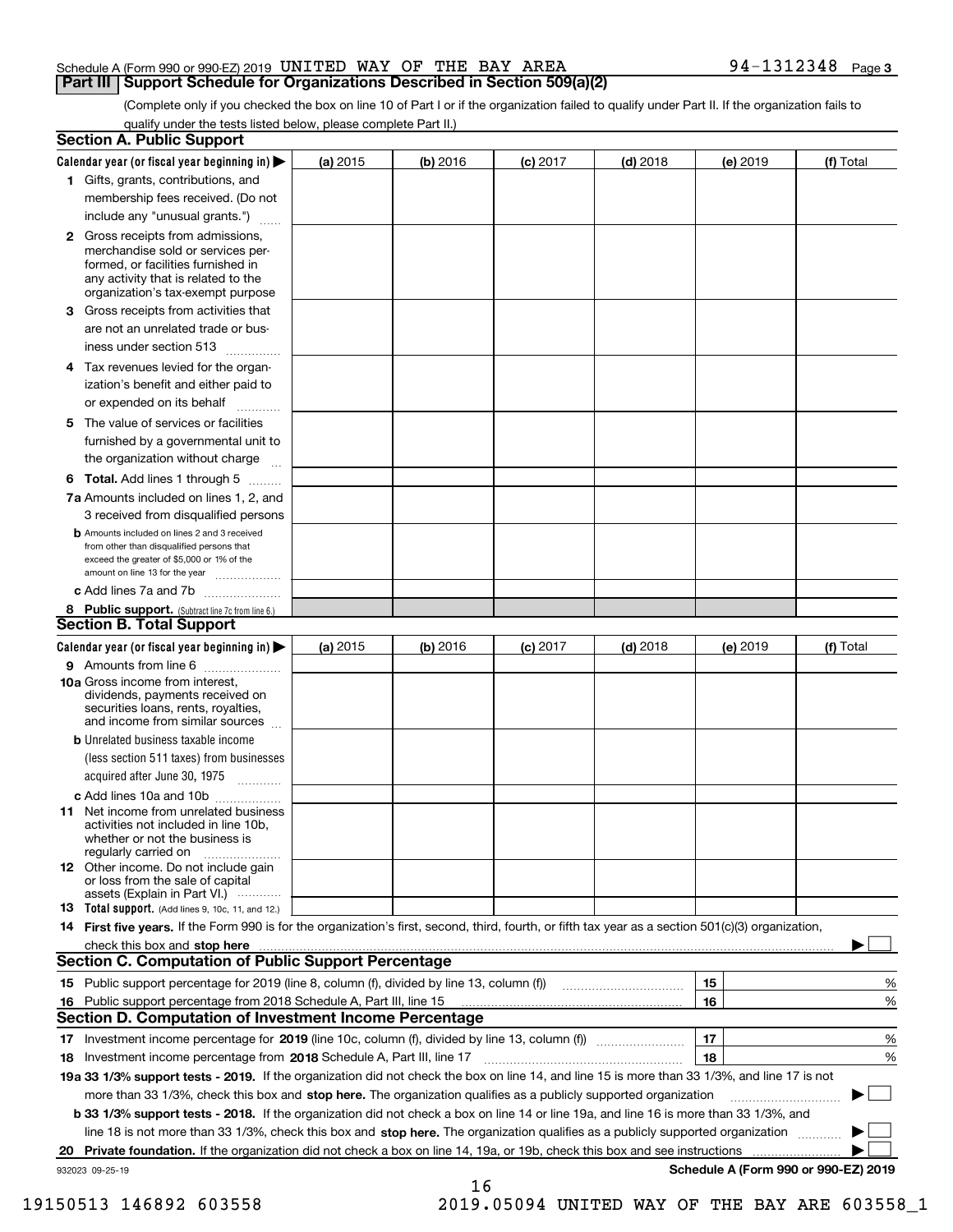#### Schedule A (Form 990 or 990-EZ) 2019 <code>UNITED WAY OF THE BAY AREA</code>  $94-1312348$  <code>Page</code>

### **Part IV Supporting Organizations**

(Complete only if you checked a box in line 12 on Part I. If you checked 12a of Part I, complete Sections A and B. If you checked 12b of Part I, complete Sections A and C. If you checked 12c of Part I, complete Sections A, D, and E. If you checked 12d of Part I, complete Sections A and D, and complete Part V.)

#### **Section A. All Supporting Organizations**

- **1** Are all of the organization's supported organizations listed by name in the organization's governing documents? If "No," describe in **Part VI** how the supported organizations are designated. If designated by *class or purpose, describe the designation. If historic and continuing relationship, explain.*
- **2** Did the organization have any supported organization that does not have an IRS determination of status under section 509(a)(1) or (2)? If "Yes," explain in Part VI how the organization determined that the supported *organization was described in section 509(a)(1) or (2).*
- **3a** Did the organization have a supported organization described in section 501(c)(4), (5), or (6)? If "Yes," answer *(b) and (c) below.*
- **b** Did the organization confirm that each supported organization qualified under section 501(c)(4), (5), or (6) and satisfied the public support tests under section 509(a)(2)? If "Yes," describe in **Part VI** when and how the *organization made the determination.*
- **c**Did the organization ensure that all support to such organizations was used exclusively for section 170(c)(2)(B) purposes? If "Yes," explain in **Part VI** what controls the organization put in place to ensure such use.
- **4a***If* Was any supported organization not organized in the United States ("foreign supported organization")? *"Yes," and if you checked 12a or 12b in Part I, answer (b) and (c) below.*
- **b** Did the organization have ultimate control and discretion in deciding whether to make grants to the foreign supported organization? If "Yes," describe in **Part VI** how the organization had such control and discretion *despite being controlled or supervised by or in connection with its supported organizations.*
- **c** Did the organization support any foreign supported organization that does not have an IRS determination under sections 501(c)(3) and 509(a)(1) or (2)? If "Yes," explain in **Part VI** what controls the organization used *to ensure that all support to the foreign supported organization was used exclusively for section 170(c)(2)(B) purposes.*
- **5a** Did the organization add, substitute, or remove any supported organizations during the tax year? If "Yes," answer (b) and (c) below (if applicable). Also, provide detail in **Part VI,** including (i) the names and EIN *numbers of the supported organizations added, substituted, or removed; (ii) the reasons for each such action; (iii) the authority under the organization's organizing document authorizing such action; and (iv) how the action was accomplished (such as by amendment to the organizing document).*
- **b** Type I or Type II only. Was any added or substituted supported organization part of a class already designated in the organization's organizing document?
- **cSubstitutions only.**  Was the substitution the result of an event beyond the organization's control?
- **6** Did the organization provide support (whether in the form of grants or the provision of services or facilities) to **Part VI.** *If "Yes," provide detail in* support or benefit one or more of the filing organization's supported organizations? anyone other than (i) its supported organizations, (ii) individuals that are part of the charitable class benefited by one or more of its supported organizations, or (iii) other supporting organizations that also
- **7**Did the organization provide a grant, loan, compensation, or other similar payment to a substantial contributor *If "Yes," complete Part I of Schedule L (Form 990 or 990-EZ).* regard to a substantial contributor? (as defined in section 4958(c)(3)(C)), a family member of a substantial contributor, or a 35% controlled entity with
- **8** Did the organization make a loan to a disqualified person (as defined in section 4958) not described in line 7? *If "Yes," complete Part I of Schedule L (Form 990 or 990-EZ).*
- **9a** Was the organization controlled directly or indirectly at any time during the tax year by one or more in section 509(a)(1) or (2))? If "Yes," *provide detail in* <code>Part VI.</code> disqualified persons as defined in section 4946 (other than foundation managers and organizations described
- **b** Did one or more disqualified persons (as defined in line 9a) hold a controlling interest in any entity in which the supporting organization had an interest? If "Yes," provide detail in P**art VI**.
- **c**Did a disqualified person (as defined in line 9a) have an ownership interest in, or derive any personal benefit from, assets in which the supporting organization also had an interest? If "Yes," provide detail in P**art VI.**
- **10a** Was the organization subject to the excess business holdings rules of section 4943 because of section supporting organizations)? If "Yes," answer 10b below. 4943(f) (regarding certain Type II supporting organizations, and all Type III non-functionally integrated
- **b** Did the organization have any excess business holdings in the tax year? (Use Schedule C, Form 4720, to *determine whether the organization had excess business holdings.)*

17

932024 09-25-19

**10b**

19150513 146892 603558 2019.05094 UNITED WAY OF THE BAY ARE 603558\_1

**1**

**2**

**3a**

**YesNo**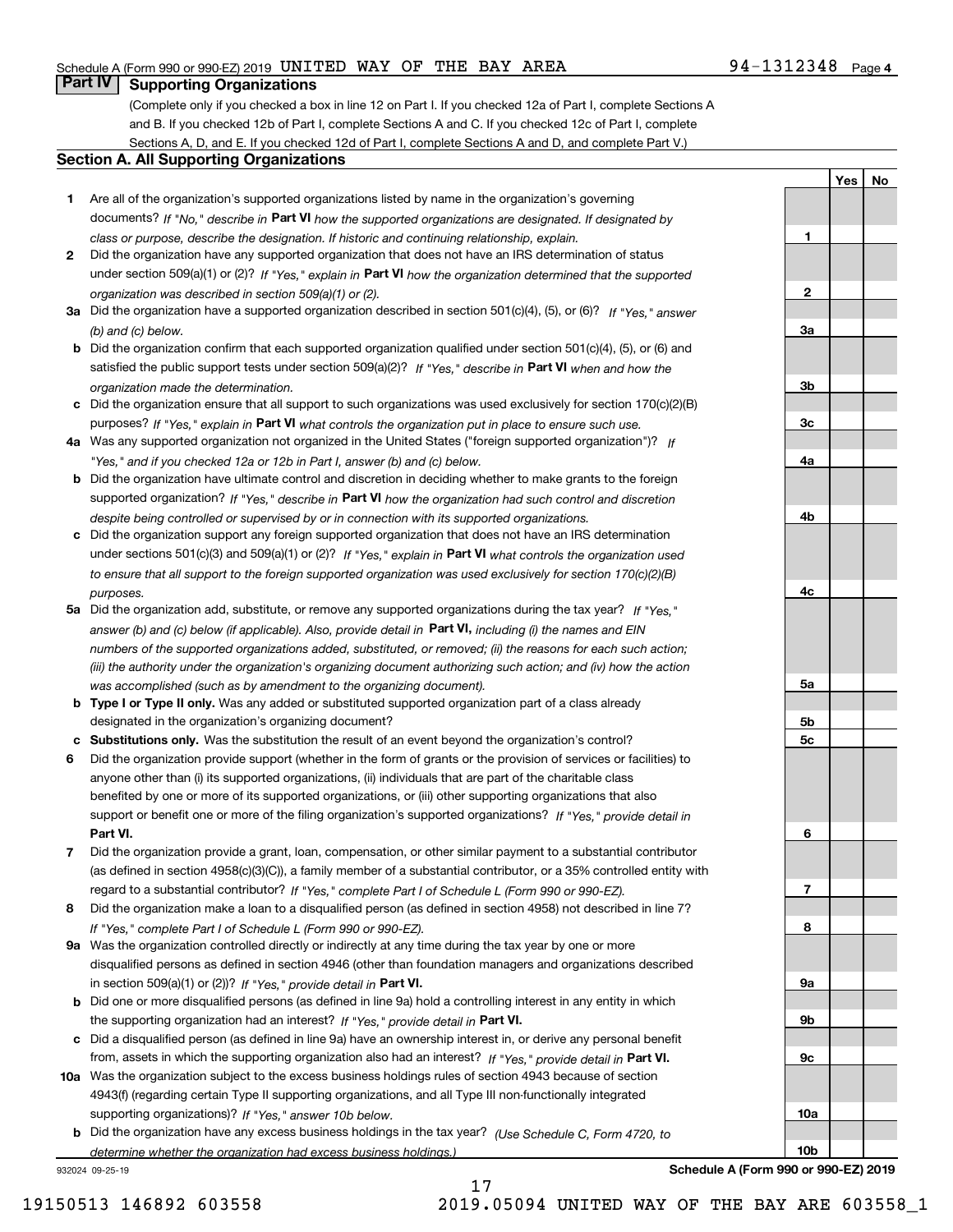### Schedule A (Form 990 or 990-EZ) 2019 <code>UNITED WAY OF THE BAY AREA</code>  $94-1312348$  <code>Page</code> **Part IV | Supporting Organizations** *(continued)*

|    |                                                                                                                                   |              | Yes | No |
|----|-----------------------------------------------------------------------------------------------------------------------------------|--------------|-----|----|
| 11 | Has the organization accepted a gift or contribution from any of the following persons?                                           |              |     |    |
| а  | A person who directly or indirectly controls, either alone or together with persons described in (b) and (c)                      |              |     |    |
|    | below, the governing body of a supported organization?                                                                            | 11a          |     |    |
|    | <b>b</b> A family member of a person described in (a) above?                                                                      | 11b          |     |    |
|    | c A 35% controlled entity of a person described in (a) or (b) above? If "Yes" to a, b, or c, provide detail in Part VI.           | 11c          |     |    |
|    | <b>Section B. Type I Supporting Organizations</b>                                                                                 |              |     |    |
|    |                                                                                                                                   |              | Yes | No |
| 1. | Did the directors, trustees, or membership of one or more supported organizations have the power to                               |              |     |    |
|    | regularly appoint or elect at least a majority of the organization's directors or trustees at all times during the                |              |     |    |
|    | tax year? If "No," describe in Part VI how the supported organization(s) effectively operated, supervised, or                     |              |     |    |
|    | controlled the organization's activities. If the organization had more than one supported organization,                           |              |     |    |
|    | describe how the powers to appoint and/or remove directors or trustees were allocated among the supported                         |              |     |    |
|    | organizations and what conditions or restrictions, if any, applied to such powers during the tax year.                            | 1            |     |    |
| 2  | Did the organization operate for the benefit of any supported organization other than the supported                               |              |     |    |
|    | organization(s) that operated, supervised, or controlled the supporting organization? If "Yes," explain in                        |              |     |    |
|    | Part VI how providing such benefit carried out the purposes of the supported organization(s) that operated,                       |              |     |    |
|    | supervised, or controlled the supporting organization.                                                                            | $\mathbf{2}$ |     |    |
|    | <b>Section C. Type II Supporting Organizations</b>                                                                                |              |     |    |
|    |                                                                                                                                   |              | Yes | No |
| 1. | Were a majority of the organization's directors or trustees during the tax year also a majority of the directors                  |              |     |    |
|    | or trustees of each of the organization's supported organization(s)? If "No," describe in Part VI how control                     |              |     |    |
|    | or management of the supporting organization was vested in the same persons that controlled or managed                            |              |     |    |
|    | the supported organization(s).                                                                                                    |              |     |    |
|    | <b>Section D. All Type III Supporting Organizations</b>                                                                           |              |     |    |
|    |                                                                                                                                   |              | Yes | No |
| 1. | Did the organization provide to each of its supported organizations, by the last day of the fifth month of the                    |              |     |    |
|    | organization's tax year, (i) a written notice describing the type and amount of support provided during the prior tax             |              |     |    |
|    | year, (ii) a copy of the Form 990 that was most recently filed as of the date of notification, and (iii) copies of the            |              |     |    |
|    | organization's governing documents in effect on the date of notification, to the extent not previously provided?                  | 1            |     |    |
| 2  | Were any of the organization's officers, directors, or trustees either (i) appointed or elected by the supported                  |              |     |    |
|    | organization(s) or (ii) serving on the governing body of a supported organization? If "No," explain in Part VI how                |              |     |    |
|    | the organization maintained a close and continuous working relationship with the supported organization(s).                       | $\mathbf{2}$ |     |    |
| 3  | By reason of the relationship described in (2), did the organization's supported organizations have a                             |              |     |    |
|    | significant voice in the organization's investment policies and in directing the use of the organization's                        |              |     |    |
|    | income or assets at all times during the tax year? If "Yes," describe in Part VI the role the organization's                      |              |     |    |
|    | supported organizations played in this regard.                                                                                    | з            |     |    |
|    | Section E. Type III Functionally Integrated Supporting Organizations                                                              |              |     |    |
| 1  | Check the box next to the method that the organization used to satisfy the Integral Part Test during the year (see instructions). |              |     |    |
| a  | The organization satisfied the Activities Test. Complete line 2 below.                                                            |              |     |    |
| b  | The organization is the parent of each of its supported organizations. Complete line 3 below.                                     |              |     |    |
| c  | The organization supported a governmental entity. Describe in Part VI how you supported a government entity (see instructions),   |              |     |    |
| 2  | Activities Test. Answer (a) and (b) below.                                                                                        |              | Yes | No |
| а  | Did substantially all of the organization's activities during the tax year directly further the exempt purposes of                |              |     |    |
|    | the supported organization(s) to which the organization was responsive? If "Yes," then in Part VI identify                        |              |     |    |
|    | those supported organizations and explain how these activities directly furthered their exempt purposes,                          |              |     |    |
|    | how the organization was responsive to those supported organizations, and how the organization determined                         |              |     |    |
|    | that these activities constituted substantially all of its activities.                                                            | 2a           |     |    |
| b  | Did the activities described in (a) constitute activities that, but for the organization's involvement, one or more               |              |     |    |
|    | of the organization's supported organization(s) would have been engaged in? If "Yes," explain in Part VI the                      |              |     |    |
|    | reasons for the organization's position that its supported organization(s) would have engaged in these                            |              |     |    |
|    | activities but for the organization's involvement.                                                                                | 2b           |     |    |
| з  | Parent of Supported Organizations. Answer (a) and (b) below.                                                                      |              |     |    |
| а  | Did the organization have the power to regularly appoint or elect a majority of the officers, directors, or                       |              |     |    |
|    | trustees of each of the supported organizations? Provide details in Part VI.                                                      | За           |     |    |
| b  | Did the organization exercise a substantial degree of direction over the policies, programs, and activities of each               |              |     |    |
|    | of its supported organizations? If "Yes," describe in Part VI the role played by the organization in this regard.                 | 3b           |     |    |

932025 09-25-19

**Schedule A (Form 990 or 990-EZ) 2019**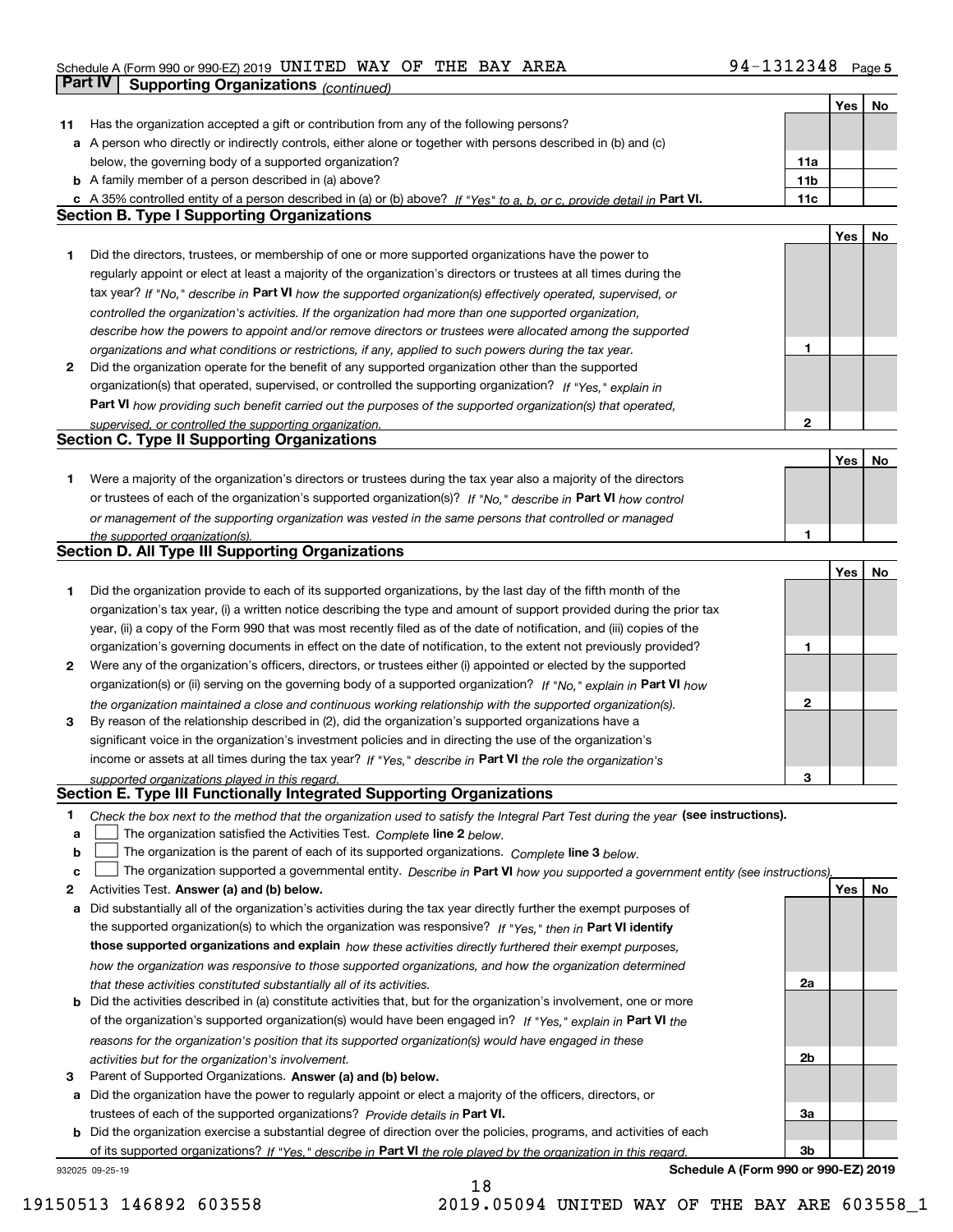|  | Schedule A (Form 990 or 990-EZ) 2019 UNITED WAY OF THE BAY AREA                       |  |  |  | $94 - 1312348$ Page 6 |  |
|--|---------------------------------------------------------------------------------------|--|--|--|-----------------------|--|
|  | <b>Part V</b> Type III Non-Functionally Integrated 509(a)(3) Supporting Organizations |  |  |  |                       |  |

1 Check here if the organization satisfied the Integral Part Test as a qualifying trust on Nov. 20, 1970 (explain in Part VI). See instructions. All other Type III non-functionally integrated supporting organizations must complete Sections A through E.

|   | Section A - Adjusted Net Income                                                                                                   |                | (A) Prior Year | (B) Current Year<br>(optional) |
|---|-----------------------------------------------------------------------------------------------------------------------------------|----------------|----------------|--------------------------------|
| 1 | Net short-term capital gain                                                                                                       | 1              |                |                                |
| 2 | Recoveries of prior-year distributions                                                                                            | $\overline{2}$ |                |                                |
| 3 | Other gross income (see instructions)                                                                                             | 3              |                |                                |
| 4 | Add lines 1 through 3.                                                                                                            | 4              |                |                                |
| 5 | Depreciation and depletion                                                                                                        | 5              |                |                                |
| 6 | Portion of operating expenses paid or incurred for production or                                                                  |                |                |                                |
|   | collection of gross income or for management, conservation, or                                                                    |                |                |                                |
|   | maintenance of property held for production of income (see instructions)                                                          | 6              |                |                                |
| 7 | Other expenses (see instructions)                                                                                                 | 7              |                |                                |
| 8 | Adjusted Net Income (subtract lines 5, 6, and 7 from line 4)                                                                      | 8              |                |                                |
|   | <b>Section B - Minimum Asset Amount</b>                                                                                           |                | (A) Prior Year | (B) Current Year<br>(optional) |
| 1 | Aggregate fair market value of all non-exempt-use assets (see                                                                     |                |                |                                |
|   | instructions for short tax year or assets held for part of year):                                                                 |                |                |                                |
|   | a Average monthly value of securities                                                                                             | 1a             |                |                                |
|   | <b>b</b> Average monthly cash balances                                                                                            | 1b             |                |                                |
|   | c Fair market value of other non-exempt-use assets                                                                                | 1c             |                |                                |
|   | d Total (add lines 1a, 1b, and 1c)                                                                                                | 1d             |                |                                |
|   | e Discount claimed for blockage or other                                                                                          |                |                |                                |
|   | factors (explain in detail in Part VI):                                                                                           |                |                |                                |
| 2 | Acquisition indebtedness applicable to non-exempt-use assets                                                                      | $\mathbf 2$    |                |                                |
| 3 | Subtract line 2 from line 1d.                                                                                                     | 3              |                |                                |
| 4 | Cash deemed held for exempt use. Enter 1-1/2% of line 3 (for greater amount,                                                      |                |                |                                |
|   | see instructions)                                                                                                                 | 4              |                |                                |
| 5 | Net value of non-exempt-use assets (subtract line 4 from line 3)                                                                  | 5              |                |                                |
| 6 | Multiply line 5 by .035.                                                                                                          | 6              |                |                                |
| 7 | Recoveries of prior-year distributions                                                                                            | $\overline{7}$ |                |                                |
| 8 | Minimum Asset Amount (add line 7 to line 6)                                                                                       | 8              |                |                                |
|   | <b>Section C - Distributable Amount</b>                                                                                           |                |                | <b>Current Year</b>            |
| 1 | Adjusted net income for prior year (from Section A, line 8, Column A)                                                             | 1              |                |                                |
| 2 | Enter 85% of line 1                                                                                                               | $\overline{2}$ |                |                                |
| з | Minimum asset amount for prior year (from Section B, line 8, Column A)                                                            | 3              |                |                                |
| 4 | Enter greater of line 2 or line 3.                                                                                                | 4              |                |                                |
| 5 | Income tax imposed in prior year                                                                                                  | 5              |                |                                |
| 6 | <b>Distributable Amount.</b> Subtract line 5 from line 4, unless subject to                                                       |                |                |                                |
|   | emergency temporary reduction (see instructions).                                                                                 | 6              |                |                                |
| 7 | Check here if the current year is the organization's first as a non-functionally integrated Type III supporting organization (see |                |                |                                |

instructions).

**Schedule A (Form 990 or 990-EZ) 2019**

932026 09-25-19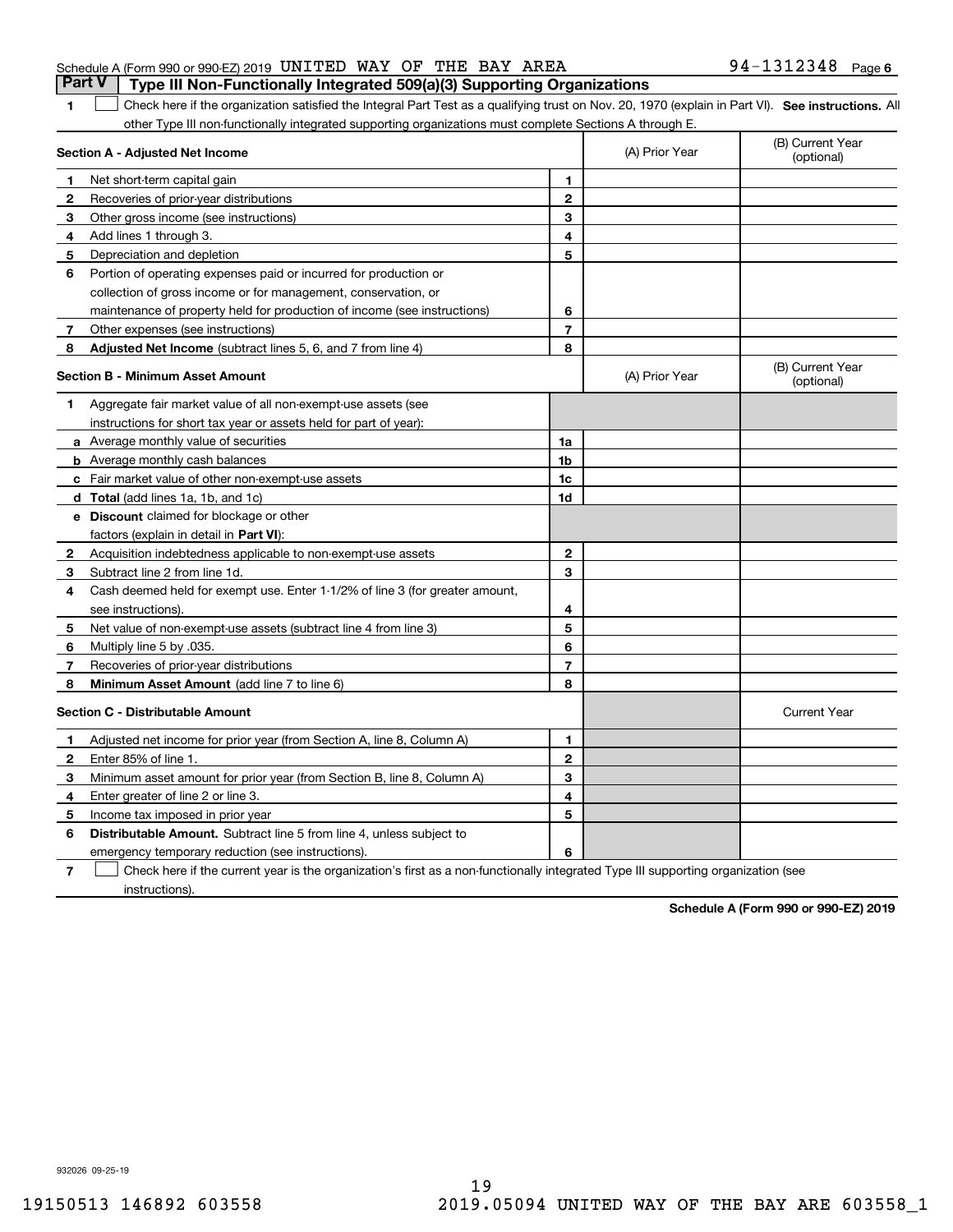#### Schedule A (Form 990 or 990-EZ) 2019 <code>UNITED WAY OF THE BAY AREA</code>  $94-1312348$  <code>Page</code>

| Part V | Type III Non-Functionally Integrated 509(a)(3) Supporting Organizations                    |                             | (continued)                           |                                         |  |  |  |  |  |
|--------|--------------------------------------------------------------------------------------------|-----------------------------|---------------------------------------|-----------------------------------------|--|--|--|--|--|
|        | <b>Section D - Distributions</b>                                                           | <b>Current Year</b>         |                                       |                                         |  |  |  |  |  |
| 1      | Amounts paid to supported organizations to accomplish exempt purposes                      |                             |                                       |                                         |  |  |  |  |  |
| 2      | Amounts paid to perform activity that directly furthers exempt purposes of supported       |                             |                                       |                                         |  |  |  |  |  |
|        | organizations, in excess of income from activity                                           |                             |                                       |                                         |  |  |  |  |  |
| з      | Administrative expenses paid to accomplish exempt purposes of supported organizations      |                             |                                       |                                         |  |  |  |  |  |
| 4      | Amounts paid to acquire exempt-use assets                                                  |                             |                                       |                                         |  |  |  |  |  |
| 5      | Qualified set-aside amounts (prior IRS approval required)                                  |                             |                                       |                                         |  |  |  |  |  |
| 6      | Other distributions (describe in Part VI). See instructions.                               |                             |                                       |                                         |  |  |  |  |  |
| 7      | <b>Total annual distributions.</b> Add lines 1 through 6.                                  |                             |                                       |                                         |  |  |  |  |  |
| 8      | Distributions to attentive supported organizations to which the organization is responsive |                             |                                       |                                         |  |  |  |  |  |
|        | (provide details in Part VI). See instructions.                                            |                             |                                       |                                         |  |  |  |  |  |
| 9      | Distributable amount for 2019 from Section C, line 6                                       |                             |                                       |                                         |  |  |  |  |  |
| 10     | Line 8 amount divided by line 9 amount                                                     |                             |                                       |                                         |  |  |  |  |  |
|        |                                                                                            | (i)                         | (iii)                                 | (iii)                                   |  |  |  |  |  |
|        | <b>Section E - Distribution Allocations</b> (see instructions)                             | <b>Excess Distributions</b> | <b>Underdistributions</b><br>Pre-2019 | <b>Distributable</b><br>Amount for 2019 |  |  |  |  |  |
| 1      | Distributable amount for 2019 from Section C, line 6                                       |                             |                                       |                                         |  |  |  |  |  |
| 2      | Underdistributions, if any, for years prior to 2019 (reason-                               |                             |                                       |                                         |  |  |  |  |  |
|        | able cause required- explain in Part VI). See instructions.                                |                             |                                       |                                         |  |  |  |  |  |
| з      | Excess distributions carryover, if any, to 2019                                            |                             |                                       |                                         |  |  |  |  |  |
|        | <b>a</b> From 2014                                                                         |                             |                                       |                                         |  |  |  |  |  |
|        | <b>b</b> From 2015                                                                         |                             |                                       |                                         |  |  |  |  |  |
|        | $c$ From 2016                                                                              |                             |                                       |                                         |  |  |  |  |  |
|        | d From 2017                                                                                |                             |                                       |                                         |  |  |  |  |  |
|        | e From 2018                                                                                |                             |                                       |                                         |  |  |  |  |  |
|        | Total of lines 3a through e                                                                |                             |                                       |                                         |  |  |  |  |  |
|        | <b>g</b> Applied to underdistributions of prior years                                      |                             |                                       |                                         |  |  |  |  |  |
|        | <b>h</b> Applied to 2019 distributable amount                                              |                             |                                       |                                         |  |  |  |  |  |
|        | Carryover from 2014 not applied (see instructions)                                         |                             |                                       |                                         |  |  |  |  |  |
|        | Remainder. Subtract lines 3g, 3h, and 3i from 3f.                                          |                             |                                       |                                         |  |  |  |  |  |
| 4      | Distributions for 2019 from Section D,                                                     |                             |                                       |                                         |  |  |  |  |  |
|        | line $7:$                                                                                  |                             |                                       |                                         |  |  |  |  |  |
|        | <b>a</b> Applied to underdistributions of prior years                                      |                             |                                       |                                         |  |  |  |  |  |
|        | <b>b</b> Applied to 2019 distributable amount                                              |                             |                                       |                                         |  |  |  |  |  |
| c      | Remainder. Subtract lines 4a and 4b from 4.                                                |                             |                                       |                                         |  |  |  |  |  |
| 5      | Remaining underdistributions for years prior to 2019, if                                   |                             |                                       |                                         |  |  |  |  |  |
|        | any. Subtract lines 3g and 4a from line 2. For result greater                              |                             |                                       |                                         |  |  |  |  |  |
|        | than zero, explain in Part VI. See instructions.                                           |                             |                                       |                                         |  |  |  |  |  |
| 6      | Remaining underdistributions for 2019. Subtract lines 3h                                   |                             |                                       |                                         |  |  |  |  |  |
|        | and 4b from line 1. For result greater than zero, explain in                               |                             |                                       |                                         |  |  |  |  |  |
|        | Part VI. See instructions.                                                                 |                             |                                       |                                         |  |  |  |  |  |
| 7      | Excess distributions carryover to 2020. Add lines 3j                                       |                             |                                       |                                         |  |  |  |  |  |
|        | and 4c.                                                                                    |                             |                                       |                                         |  |  |  |  |  |
| 8      | Breakdown of line 7:                                                                       |                             |                                       |                                         |  |  |  |  |  |
|        | a Excess from 2015                                                                         |                             |                                       |                                         |  |  |  |  |  |
|        | <b>b</b> Excess from 2016                                                                  |                             |                                       |                                         |  |  |  |  |  |
|        | c Excess from 2017                                                                         |                             |                                       |                                         |  |  |  |  |  |
|        | d Excess from 2018                                                                         |                             |                                       |                                         |  |  |  |  |  |
|        | e Excess from 2019                                                                         |                             |                                       |                                         |  |  |  |  |  |
|        |                                                                                            |                             |                                       |                                         |  |  |  |  |  |

**Schedule A (Form 990 or 990-EZ) 2019**

932027 09-25-19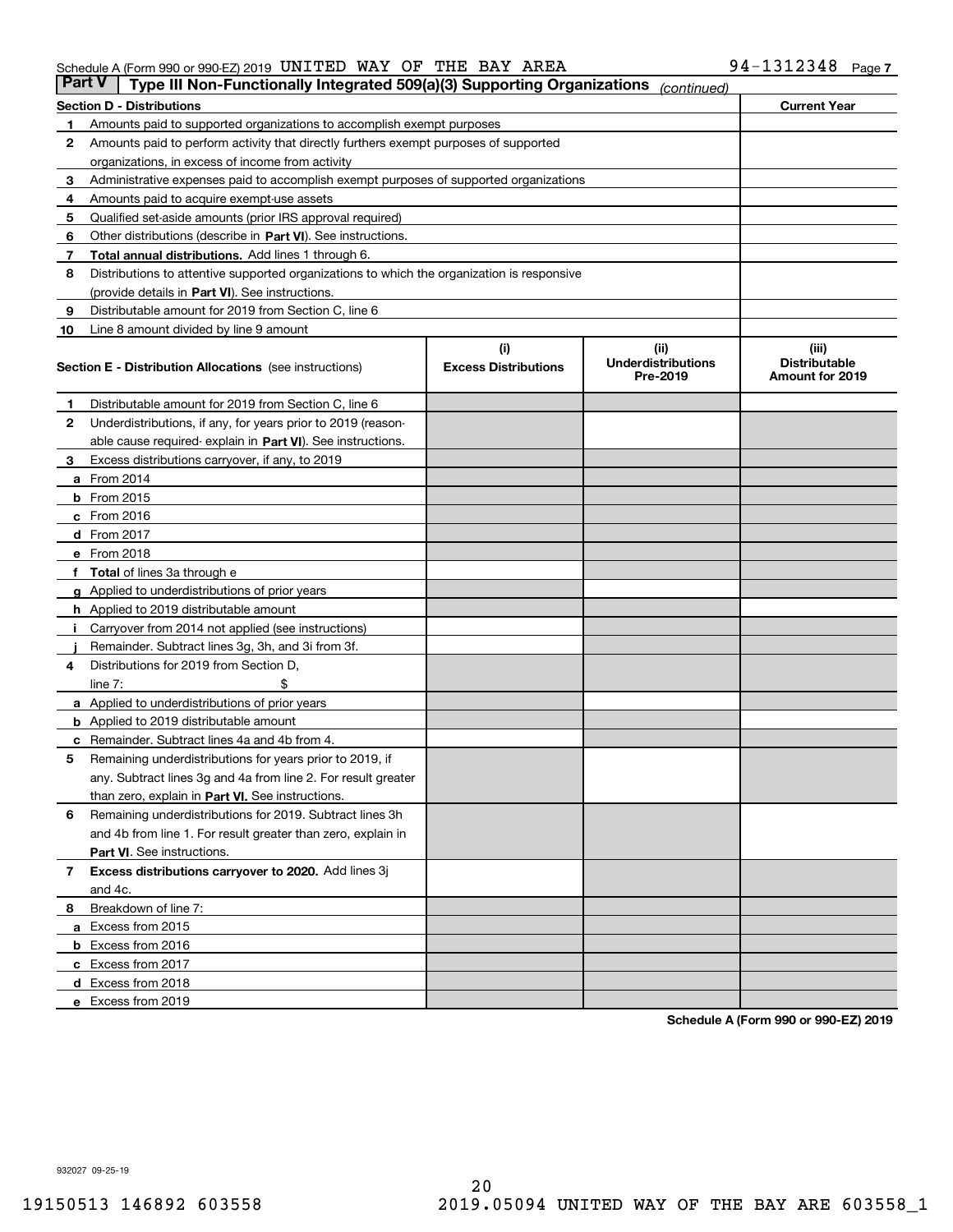|                 | Schedule A (Form 990 or 990-EZ) 2019 UNITED WAY OF THE BAY AREA                                                                                                                                                                                                                                                                                                                                                                   |  |  |    |  |                                      | $94 - 1312348$ Page 8 |  |
|-----------------|-----------------------------------------------------------------------------------------------------------------------------------------------------------------------------------------------------------------------------------------------------------------------------------------------------------------------------------------------------------------------------------------------------------------------------------|--|--|----|--|--------------------------------------|-----------------------|--|
| <b>Part VI</b>  | Supplemental Information. Provide the explanations required by Part II, line 10; Part II, line 17a or 17b; Part III, line 12;<br>Part IV, Section A, lines 1, 2, 3b, 3c, 4b, 4c, 5a, 6, 9a, 9b, 9c, 11a, 11b, and 11c; Part IV, Section B, lines 1 and 2; Part IV, Section C,<br>line 1; Part IV, Section D, lines 2 and 3; Part IV, Section E, lines 1c, 2a, 2b, 3a, and 3b; Part V, line 1; Part V, Section B, line 1e; Part V, |  |  |    |  |                                      |                       |  |
|                 | Section D, lines 5, 6, and 8; and Part V, Section E, lines 2, 5, and 6. Also complete this part for any additional information.<br>(See instructions.)                                                                                                                                                                                                                                                                            |  |  |    |  |                                      |                       |  |
|                 |                                                                                                                                                                                                                                                                                                                                                                                                                                   |  |  |    |  |                                      |                       |  |
|                 |                                                                                                                                                                                                                                                                                                                                                                                                                                   |  |  |    |  |                                      |                       |  |
|                 |                                                                                                                                                                                                                                                                                                                                                                                                                                   |  |  |    |  |                                      |                       |  |
|                 |                                                                                                                                                                                                                                                                                                                                                                                                                                   |  |  |    |  |                                      |                       |  |
|                 |                                                                                                                                                                                                                                                                                                                                                                                                                                   |  |  |    |  |                                      |                       |  |
|                 |                                                                                                                                                                                                                                                                                                                                                                                                                                   |  |  |    |  |                                      |                       |  |
|                 |                                                                                                                                                                                                                                                                                                                                                                                                                                   |  |  |    |  |                                      |                       |  |
|                 |                                                                                                                                                                                                                                                                                                                                                                                                                                   |  |  |    |  |                                      |                       |  |
|                 |                                                                                                                                                                                                                                                                                                                                                                                                                                   |  |  |    |  |                                      |                       |  |
|                 |                                                                                                                                                                                                                                                                                                                                                                                                                                   |  |  |    |  |                                      |                       |  |
|                 |                                                                                                                                                                                                                                                                                                                                                                                                                                   |  |  |    |  |                                      |                       |  |
|                 |                                                                                                                                                                                                                                                                                                                                                                                                                                   |  |  |    |  |                                      |                       |  |
|                 |                                                                                                                                                                                                                                                                                                                                                                                                                                   |  |  |    |  |                                      |                       |  |
|                 |                                                                                                                                                                                                                                                                                                                                                                                                                                   |  |  |    |  |                                      |                       |  |
|                 |                                                                                                                                                                                                                                                                                                                                                                                                                                   |  |  |    |  |                                      |                       |  |
|                 |                                                                                                                                                                                                                                                                                                                                                                                                                                   |  |  |    |  |                                      |                       |  |
|                 |                                                                                                                                                                                                                                                                                                                                                                                                                                   |  |  |    |  |                                      |                       |  |
|                 |                                                                                                                                                                                                                                                                                                                                                                                                                                   |  |  |    |  |                                      |                       |  |
|                 |                                                                                                                                                                                                                                                                                                                                                                                                                                   |  |  |    |  |                                      |                       |  |
|                 |                                                                                                                                                                                                                                                                                                                                                                                                                                   |  |  |    |  |                                      |                       |  |
|                 |                                                                                                                                                                                                                                                                                                                                                                                                                                   |  |  |    |  |                                      |                       |  |
|                 |                                                                                                                                                                                                                                                                                                                                                                                                                                   |  |  |    |  |                                      |                       |  |
|                 |                                                                                                                                                                                                                                                                                                                                                                                                                                   |  |  |    |  |                                      |                       |  |
|                 |                                                                                                                                                                                                                                                                                                                                                                                                                                   |  |  |    |  |                                      |                       |  |
|                 |                                                                                                                                                                                                                                                                                                                                                                                                                                   |  |  |    |  |                                      |                       |  |
|                 |                                                                                                                                                                                                                                                                                                                                                                                                                                   |  |  |    |  |                                      |                       |  |
|                 |                                                                                                                                                                                                                                                                                                                                                                                                                                   |  |  |    |  |                                      |                       |  |
|                 |                                                                                                                                                                                                                                                                                                                                                                                                                                   |  |  |    |  |                                      |                       |  |
|                 |                                                                                                                                                                                                                                                                                                                                                                                                                                   |  |  |    |  |                                      |                       |  |
|                 |                                                                                                                                                                                                                                                                                                                                                                                                                                   |  |  |    |  |                                      |                       |  |
|                 |                                                                                                                                                                                                                                                                                                                                                                                                                                   |  |  |    |  |                                      |                       |  |
|                 |                                                                                                                                                                                                                                                                                                                                                                                                                                   |  |  |    |  |                                      |                       |  |
|                 |                                                                                                                                                                                                                                                                                                                                                                                                                                   |  |  |    |  |                                      |                       |  |
|                 |                                                                                                                                                                                                                                                                                                                                                                                                                                   |  |  |    |  |                                      |                       |  |
|                 |                                                                                                                                                                                                                                                                                                                                                                                                                                   |  |  |    |  |                                      |                       |  |
| 932028 09-25-19 |                                                                                                                                                                                                                                                                                                                                                                                                                                   |  |  | 21 |  | Schedule A (Form 990 or 990-EZ) 2019 |                       |  |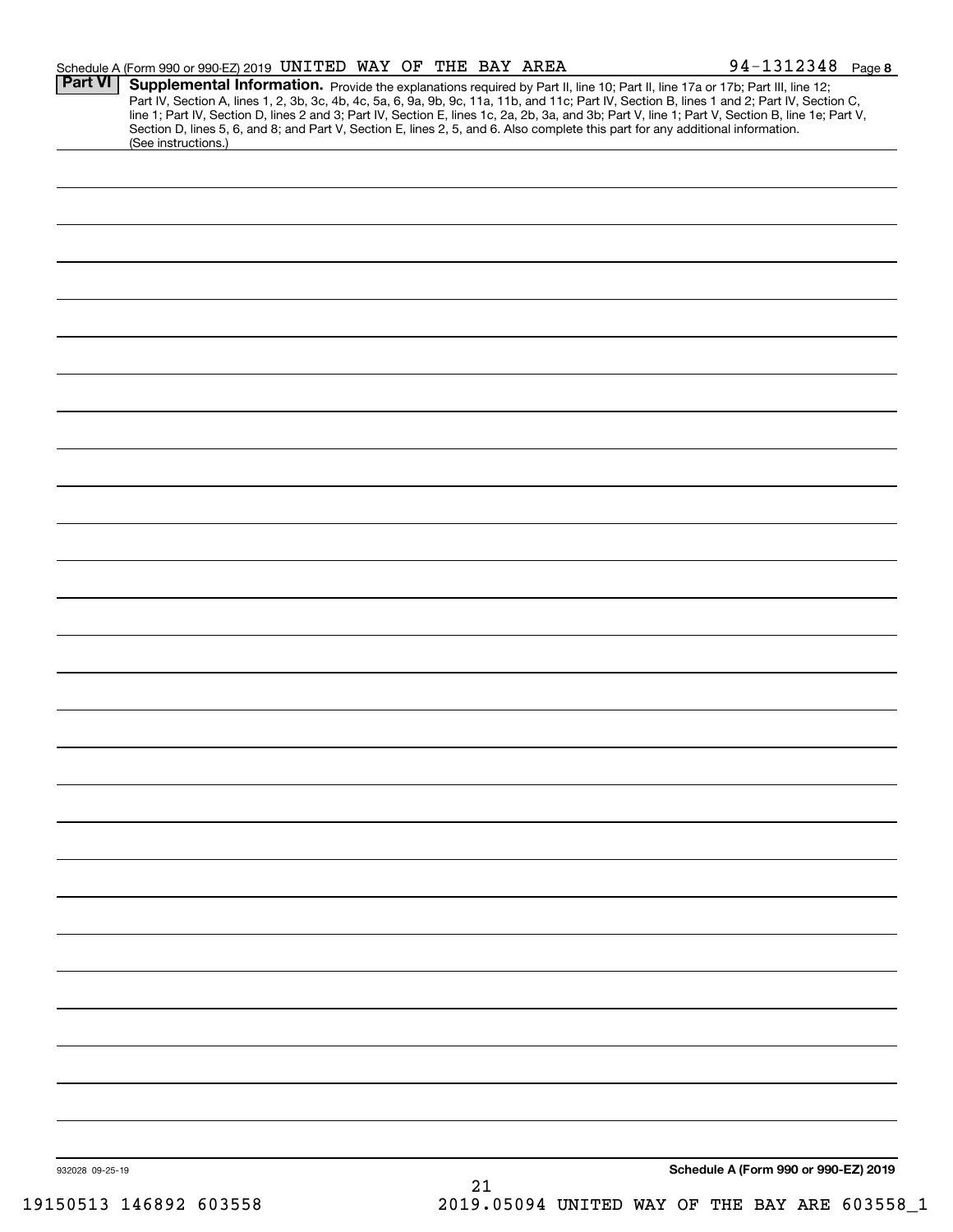Department of the Treasury Internal Revenue Service **(Form 990, 990-EZ, or 990-PF)**

Name of the organization

**Organization type** (check one):

#### \*\* PUBLIC DISCLOSURE COPY \*\*

## **Schedule B Schedule of Contributors**

**| Attach to Form 990, Form 990-EZ, or Form 990-PF. | Go to www.irs.gov/Form990 for the latest information.** OMB No. 1545-0047

# **2019**

**Employer identification number**

| UNITED WAY OF THE BAY AREA |  |  |  | 94-1312348 |
|----------------------------|--|--|--|------------|

| Filers of:         | Section:                                                                           |
|--------------------|------------------------------------------------------------------------------------|
| Form 990 or 990-EZ | $\lfloor x \rfloor$ 501(c)( 3) (enter number) organization                         |
|                    | $4947(a)(1)$ nonexempt charitable trust <b>not</b> treated as a private foundation |
|                    | 527 political organization                                                         |
| Form 990-PF        | 501(c)(3) exempt private foundation                                                |
|                    | 4947(a)(1) nonexempt charitable trust treated as a private foundation              |
|                    | 501(c)(3) taxable private foundation                                               |

Check if your organization is covered by the **General Rule** or a **Special Rule. Note:**  Only a section 501(c)(7), (8), or (10) organization can check boxes for both the General Rule and a Special Rule. See instructions.

#### **General Rule**

 $\mathcal{L}^{\text{max}}$ 

For an organization filing Form 990, 990-EZ, or 990-PF that received, during the year, contributions totaling \$5,000 or more (in money or property) from any one contributor. Complete Parts I and II. See instructions for determining a contributor's total contributions.

#### **Special Rules**

any one contributor, during the year, total contributions of the greater of  $\,$  (1) \$5,000; or **(2)** 2% of the amount on (i) Form 990, Part VIII, line 1h;  $\boxed{\textbf{X}}$  For an organization described in section 501(c)(3) filing Form 990 or 990-EZ that met the 33 1/3% support test of the regulations under sections 509(a)(1) and 170(b)(1)(A)(vi), that checked Schedule A (Form 990 or 990-EZ), Part II, line 13, 16a, or 16b, and that received from or (ii) Form 990-EZ, line 1. Complete Parts I and II.

year, total contributions of more than \$1,000 *exclusively* for religious, charitable, scientific, literary, or educational purposes, or for the For an organization described in section 501(c)(7), (8), or (10) filing Form 990 or 990-EZ that received from any one contributor, during the prevention of cruelty to children or animals. Complete Parts I, II, and III.  $\mathcal{L}^{\text{max}}$ 

purpose. Don't complete any of the parts unless the **General Rule** applies to this organization because it received *nonexclusively* year, contributions <sub>exclusively</sub> for religious, charitable, etc., purposes, but no such contributions totaled more than \$1,000. If this box is checked, enter here the total contributions that were received during the year for an  $\;$ exclusively religious, charitable, etc., For an organization described in section 501(c)(7), (8), or (10) filing Form 990 or 990-EZ that received from any one contributor, during the religious, charitable, etc., contributions totaling \$5,000 or more during the year  $\Box$ — $\Box$   $\Box$  $\mathcal{L}^{\text{max}}$ 

**Caution:**  An organization that isn't covered by the General Rule and/or the Special Rules doesn't file Schedule B (Form 990, 990-EZ, or 990-PF),  **must** but it answer "No" on Part IV, line 2, of its Form 990; or check the box on line H of its Form 990-EZ or on its Form 990-PF, Part I, line 2, to certify that it doesn't meet the filing requirements of Schedule B (Form 990, 990-EZ, or 990-PF).

**For Paperwork Reduction Act Notice, see the instructions for Form 990, 990-EZ, or 990-PF. Schedule B (Form 990, 990-EZ, or 990-PF) (2019)** LHA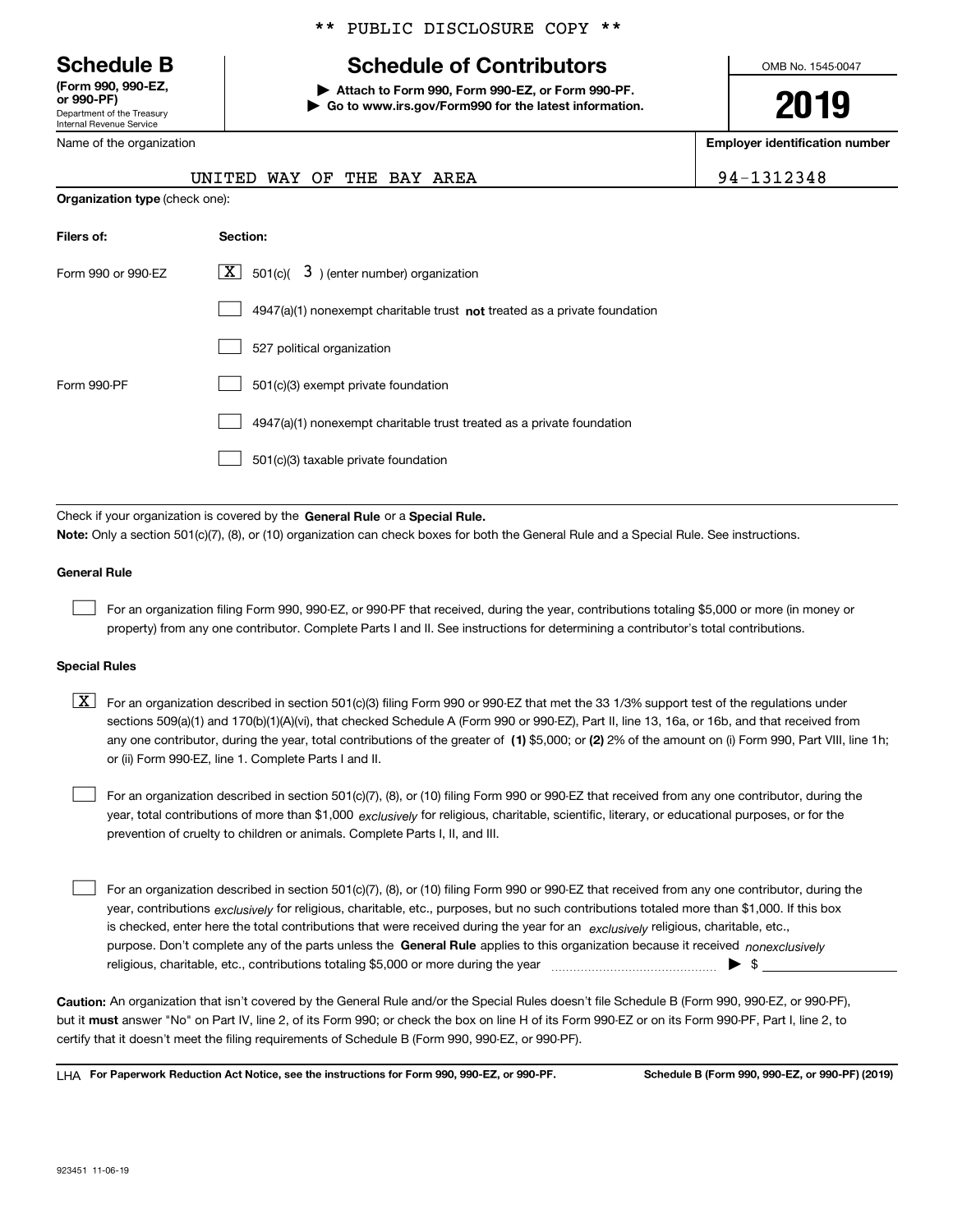|                  | chedule B (Form 990, 990-EZ, or 990-PF) (2019)                                                 |                                   | Page 2                                                                                                      |
|------------------|------------------------------------------------------------------------------------------------|-----------------------------------|-------------------------------------------------------------------------------------------------------------|
|                  | lame of organization                                                                           |                                   | Employer identification number                                                                              |
| <b>INITED</b>    | WAY OF THE BAY AREA                                                                            |                                   | 94-1312348                                                                                                  |
| Part I           | Contributors (see instructions). Use duplicate copies of Part I if additional space is needed. |                                   |                                                                                                             |
| (a)<br>No.       | (b)<br>Name, address, and ZIP + 4                                                              | (c)<br><b>Total contributions</b> | (d)<br>Type of contribution                                                                                 |
| 1                |                                                                                                | 4,000,000.<br>\$                  | $\overline{\mathbf{X}}$<br>Person<br>Payroll<br>Noncash<br>(Complete Part II for<br>noncash contributions.) |
| (a)<br>No.       | (b)<br>Name, address, and ZIP + 4                                                              | (c)<br><b>Total contributions</b> | (d)<br>Type of contribution                                                                                 |
| $\boldsymbol{2}$ |                                                                                                | 1,000,000.<br>\$                  | $\overline{\mathbf{X}}$<br>Person<br>Payroll<br>Noncash<br>(Complete Part II for<br>noncash contributions.) |
| (a)<br>No.       | (b)<br>Name, address, and ZIP + 4                                                              | (c)<br><b>Total contributions</b> | (d)<br>Type of contribution                                                                                 |
| $\mathbf{3}$     |                                                                                                | 665, 156.<br>\$                   | $\overline{\mathbf{X}}$<br>Person<br>Payroll<br>Noncash<br>(Complete Part II for<br>noncash contributions.) |
| (a)<br>No.       | (b)<br>Name, address, and ZIP + 4                                                              | (c)<br><b>Total contributions</b> | (d)<br>Type of contribution                                                                                 |
| 4                |                                                                                                | 2,000,000.<br>\$                  | $\overline{\mathbf{X}}$<br>Person<br>Payroll<br>Noncash<br>(Complete Part II for<br>noncash contributions.) |
| (a)<br>No.       | (b)<br>Name, address, and ZIP + 4                                                              | (c)<br><b>Total contributions</b> | (d)<br>Type of contribution                                                                                 |
| 5                |                                                                                                | 853,484.<br>\$                    | $\overline{\text{X}}$<br>Person<br>Payroll<br>Noncash<br>(Complete Part II for<br>noncash contributions.)   |
| (a)<br>No.       | (b)<br>Name, address, and ZIP + 4                                                              | (c)<br><b>Total contributions</b> | (d)<br>Type of contribution                                                                                 |
| 6                |                                                                                                | 957,000.<br>\$                    | $\overline{\text{X}}$<br>Person<br>Payroll<br>Noncash<br>(Complete Part II for<br>noncash contributions.)   |

923452 11-06-19 **Schedule B (Form 990, 990-EZ, or 990-PF) (2019)**

23 19150513 146892 603558 2019.05094 UNITED WAY OF THE BAY ARE 603558\_1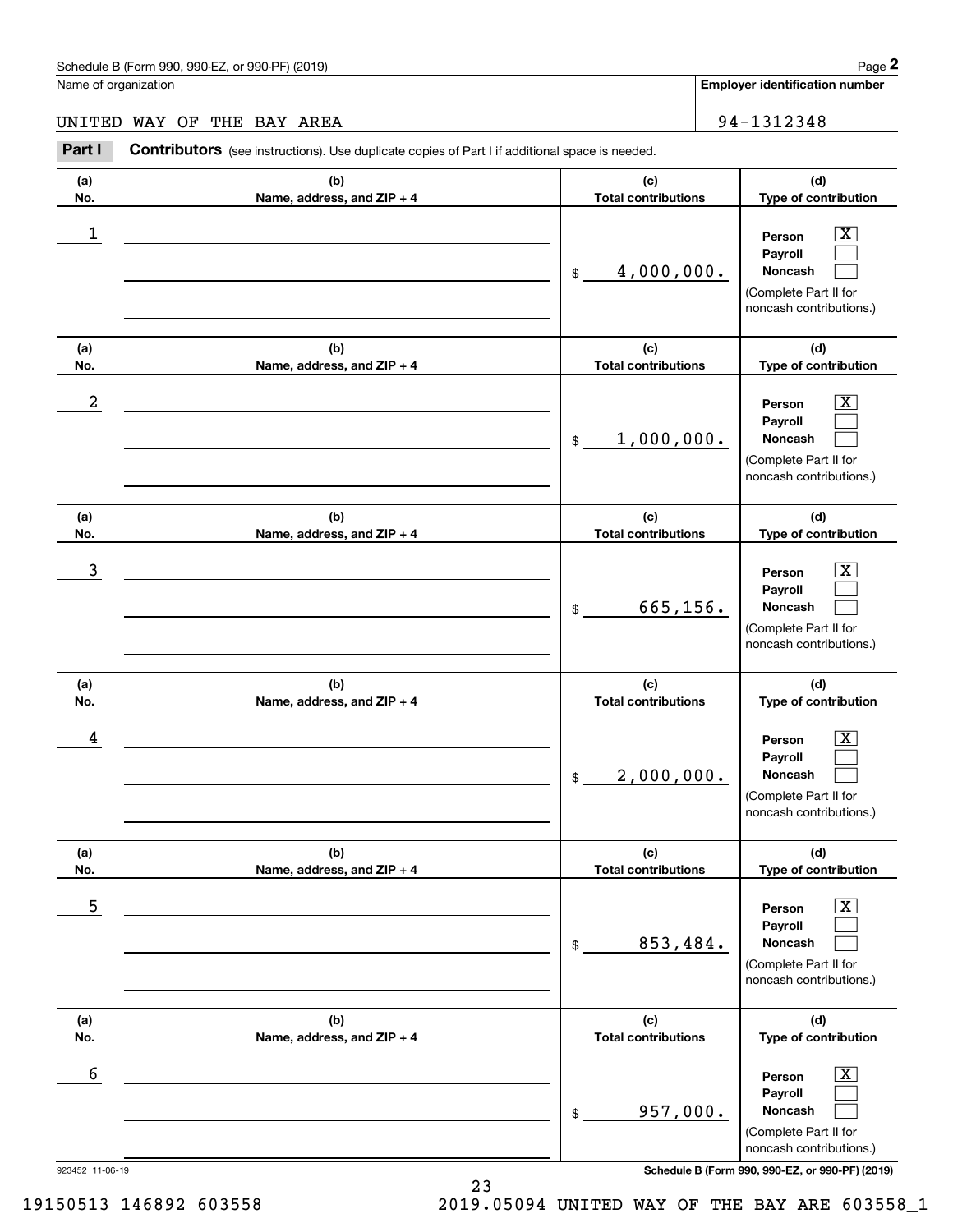#### UNITED WAY OF THE BAY AREA 94-1312348

|                      | Schedule B (Form 990, 990-EZ, or 990-PF) (2019)                                                |                                   | Page 2                                                                                                    |
|----------------------|------------------------------------------------------------------------------------------------|-----------------------------------|-----------------------------------------------------------------------------------------------------------|
| Name of organization |                                                                                                |                                   | <b>Employer identification number</b>                                                                     |
| UNITED               | WAY OF<br>THE BAY AREA                                                                         |                                   | 94-1312348                                                                                                |
| Part I               | Contributors (see instructions). Use duplicate copies of Part I if additional space is needed. |                                   |                                                                                                           |
| (a)<br>No.           | (b)<br>Name, address, and ZIP + 4                                                              | (c)<br><b>Total contributions</b> | (d)<br>Type of contribution                                                                               |
| 7                    |                                                                                                | 750,000.<br>\$                    | $\overline{\text{X}}$<br>Person<br>Payroll<br>Noncash<br>(Complete Part II for<br>noncash contributions.) |
| (a)<br>No.           | (b)<br>Name, address, and ZIP + 4                                                              | (c)<br><b>Total contributions</b> | (d)<br>Type of contribution                                                                               |
|                      |                                                                                                | \$                                | Person<br>Payroll<br>Noncash<br>(Complete Part II for<br>noncash contributions.)                          |
| (a)<br>No.           | (b)<br>Name, address, and ZIP + 4                                                              | (c)<br><b>Total contributions</b> | (d)<br>Type of contribution                                                                               |
|                      |                                                                                                | \$                                | Person<br>Payroll<br>Noncash<br>(Complete Part II for<br>noncash contributions.)                          |
| (a)<br>No.           | (b)<br>Name, address, and ZIP + 4                                                              | (c)<br><b>Total contributions</b> | (d)<br>Type of contribution                                                                               |
|                      |                                                                                                | \$                                | Person<br>Payroll<br>Noncash<br>(Complete Part II for<br>noncash contributions.)                          |
| (a)<br>No.           | (b)<br>Name, address, and ZIP + 4                                                              | (c)<br><b>Total contributions</b> | (d)<br>Type of contribution                                                                               |
|                      |                                                                                                | \$                                | Person<br>Payroll<br>Noncash<br>(Complete Part II for<br>noncash contributions.)                          |
| (a)<br>No.           | (b)<br>Name, address, and ZIP + 4                                                              | (c)<br><b>Total contributions</b> | (d)<br>Type of contribution                                                                               |
|                      |                                                                                                | \$                                | Person<br>Payroll<br>Noncash<br>(Complete Part II for<br>noncash contributions.)                          |

923452 11-06-19 **Schedule B (Form 990, 990-EZ, or 990-PF) (2019)**

19150513 146892 603558 2019.05094 UNITED WAY OF THE BAY ARE 603558\_1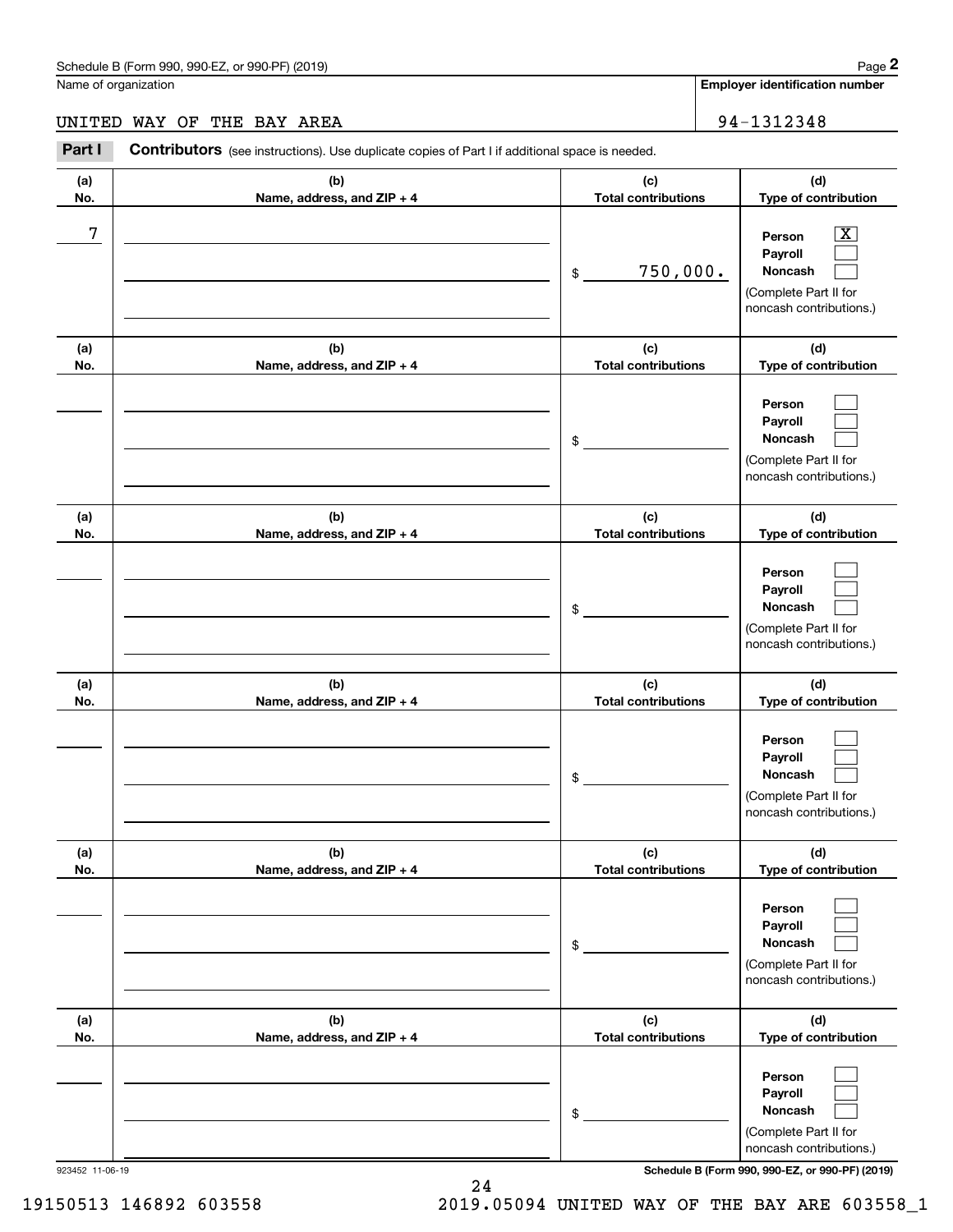**Employer identification number**

UNITED WAY OF THE BAY AREA 94-1312348

Chedule B (Form 990, 990-EZ, or 990-PF) (2019)<br> **3Page 3**<br> **3Part II** Moncash Property (see instructions). Use duplicate copies of Part II if additional space is needed.<br> **34-1312348**<br> **294-1312348** 

| (a)<br>No.<br>from<br>Part I | (b)<br>Description of noncash property given | (c)<br>FMV (or estimate)<br>(See instructions.) | (d)<br>Date received |
|------------------------------|----------------------------------------------|-------------------------------------------------|----------------------|
|                              |                                              | $$\overbrace{\hspace{2.5cm}}$                   |                      |
| (a)<br>No.<br>from<br>Part I | (b)<br>Description of noncash property given | (c)<br>FMV (or estimate)<br>(See instructions.) | (d)<br>Date received |
|                              |                                              | $\frac{1}{2}$                                   |                      |
| (a)<br>No.<br>from<br>Part I | (b)<br>Description of noncash property given | (c)<br>FMV (or estimate)<br>(See instructions.) | (d)<br>Date received |
|                              |                                              | $\frac{1}{2}$                                   |                      |
| (a)<br>No.<br>from<br>Part I | (b)<br>Description of noncash property given | (c)<br>FMV (or estimate)<br>(See instructions.) | (d)<br>Date received |
|                              |                                              | $\mathsf{\$}$                                   |                      |
| (a)<br>No.<br>from<br>Part I | (b)<br>Description of noncash property given | (c)<br>FMV (or estimate)<br>(See instructions.) | (d)<br>Date received |
|                              |                                              | \$                                              |                      |
| (a)<br>No.<br>from<br>Part I | (b)<br>Description of noncash property given | (c)<br>FMV (or estimate)<br>(See instructions.) | (d)<br>Date received |
|                              |                                              | \$                                              |                      |

25 19150513 146892 603558 2019.05094 UNITED WAY OF THE BAY ARE 603558\_1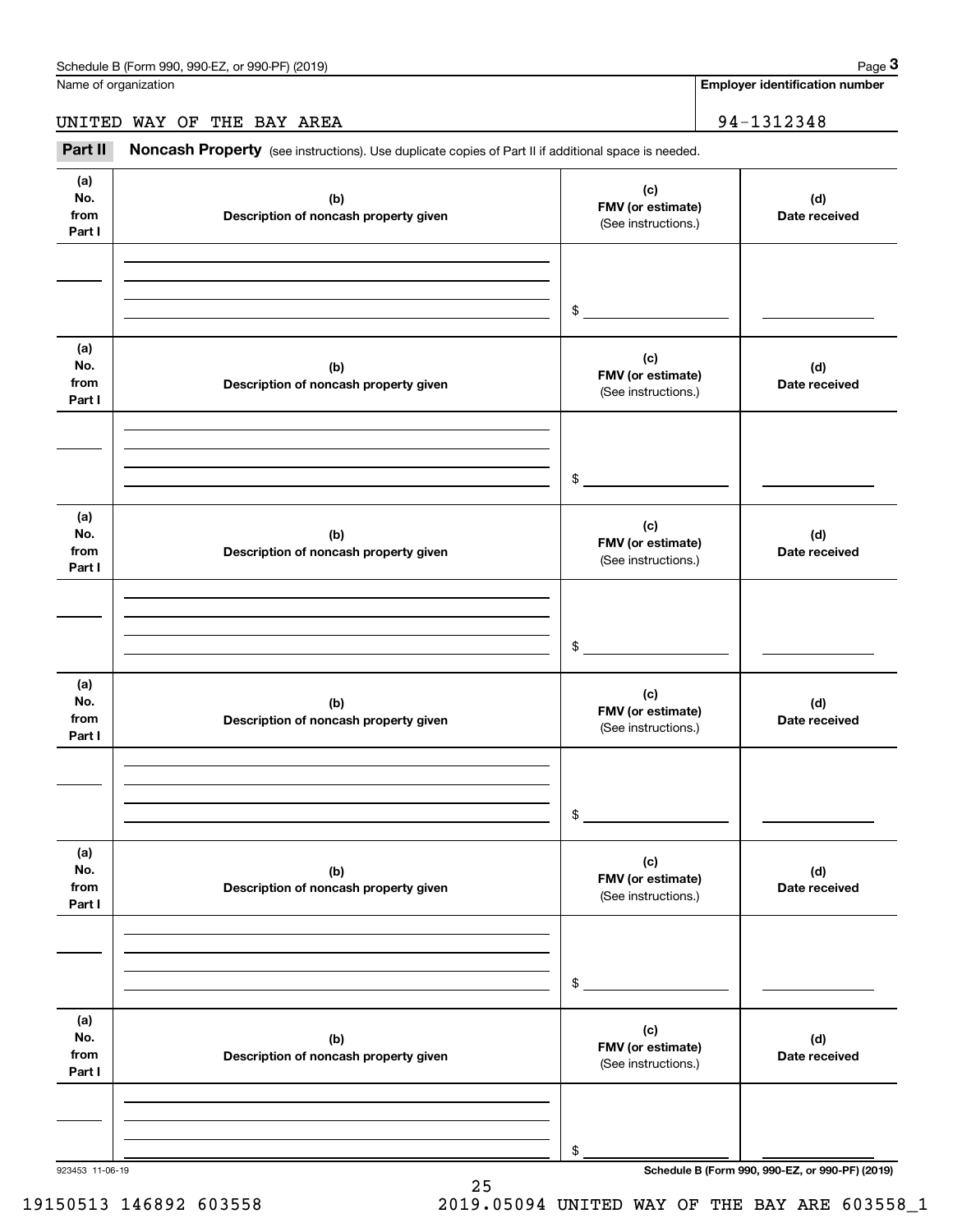|                           | Schedule B (Form 990, 990-EZ, or 990-PF) (2019)                                                                                                                                                                                                                                                                                                                                                                                                                                                                                      |                      |                                          | Page 4                                   |  |  |
|---------------------------|--------------------------------------------------------------------------------------------------------------------------------------------------------------------------------------------------------------------------------------------------------------------------------------------------------------------------------------------------------------------------------------------------------------------------------------------------------------------------------------------------------------------------------------|----------------------|------------------------------------------|------------------------------------------|--|--|
| Name of organization      |                                                                                                                                                                                                                                                                                                                                                                                                                                                                                                                                      |                      |                                          | <b>Employer identification number</b>    |  |  |
|                           | UNITED WAY OF THE BAY AREA                                                                                                                                                                                                                                                                                                                                                                                                                                                                                                           |                      |                                          | 94-1312348                               |  |  |
| Part III                  | Exclusively religious, charitable, etc., contributions to organizations described in section 501(c)(7), (8), or (10) that total more than \$1,000 for the year<br>from any one contributor. Complete columns (a) through (e) and the following line entry. For organizations<br>completing Part III, enter the total of exclusively religious, charitable, etc., contributions of \$1,000 or less for the year. (Enter this info. once.) $\blacktriangleright$ \$<br>Use duplicate copies of Part III if additional space is needed. |                      |                                          |                                          |  |  |
| (a) No.<br>from<br>Part I | (b) Purpose of gift                                                                                                                                                                                                                                                                                                                                                                                                                                                                                                                  | (c) Use of gift      |                                          | (d) Description of how gift is held      |  |  |
|                           |                                                                                                                                                                                                                                                                                                                                                                                                                                                                                                                                      |                      |                                          |                                          |  |  |
|                           |                                                                                                                                                                                                                                                                                                                                                                                                                                                                                                                                      | (e) Transfer of gift |                                          |                                          |  |  |
|                           | Transferee's name, address, and $ZIP + 4$                                                                                                                                                                                                                                                                                                                                                                                                                                                                                            |                      |                                          | Relationship of transferor to transferee |  |  |
|                           |                                                                                                                                                                                                                                                                                                                                                                                                                                                                                                                                      |                      |                                          |                                          |  |  |
| (a) No.<br>from<br>Part I | (b) Purpose of gift<br>(c) Use of gift                                                                                                                                                                                                                                                                                                                                                                                                                                                                                               |                      |                                          | (d) Description of how gift is held      |  |  |
|                           |                                                                                                                                                                                                                                                                                                                                                                                                                                                                                                                                      |                      |                                          |                                          |  |  |
|                           |                                                                                                                                                                                                                                                                                                                                                                                                                                                                                                                                      | (e) Transfer of gift |                                          |                                          |  |  |
|                           | Transferee's name, address, and ZIP + 4                                                                                                                                                                                                                                                                                                                                                                                                                                                                                              |                      | Relationship of transferor to transferee |                                          |  |  |
| (a) No.                   |                                                                                                                                                                                                                                                                                                                                                                                                                                                                                                                                      |                      |                                          |                                          |  |  |
| from<br>Part I            | (b) Purpose of gift                                                                                                                                                                                                                                                                                                                                                                                                                                                                                                                  | (c) Use of gift      |                                          | (d) Description of how gift is held      |  |  |
|                           |                                                                                                                                                                                                                                                                                                                                                                                                                                                                                                                                      |                      |                                          |                                          |  |  |
|                           |                                                                                                                                                                                                                                                                                                                                                                                                                                                                                                                                      | (e) Transfer of gift |                                          |                                          |  |  |
|                           | Transferee's name, address, and ZIP + 4                                                                                                                                                                                                                                                                                                                                                                                                                                                                                              |                      | Relationship of transferor to transferee |                                          |  |  |
|                           |                                                                                                                                                                                                                                                                                                                                                                                                                                                                                                                                      |                      |                                          |                                          |  |  |
| (a) No.<br>from<br>Part I | (b) Purpose of gift                                                                                                                                                                                                                                                                                                                                                                                                                                                                                                                  | (c) Use of gift      |                                          | (d) Description of how gift is held      |  |  |
|                           |                                                                                                                                                                                                                                                                                                                                                                                                                                                                                                                                      |                      |                                          |                                          |  |  |
|                           |                                                                                                                                                                                                                                                                                                                                                                                                                                                                                                                                      | (e) Transfer of gift |                                          |                                          |  |  |
|                           | Transferee's name, address, and ZIP + 4                                                                                                                                                                                                                                                                                                                                                                                                                                                                                              |                      | Relationship of transferor to transferee |                                          |  |  |
|                           |                                                                                                                                                                                                                                                                                                                                                                                                                                                                                                                                      |                      |                                          |                                          |  |  |
|                           |                                                                                                                                                                                                                                                                                                                                                                                                                                                                                                                                      |                      |                                          |                                          |  |  |

26

**Schedule B (Form 990, 990-EZ, or 990-PF) (2019)**

19150513 146892 603558 2019.05094 UNITED WAY OF THE BAY ARE 603558\_1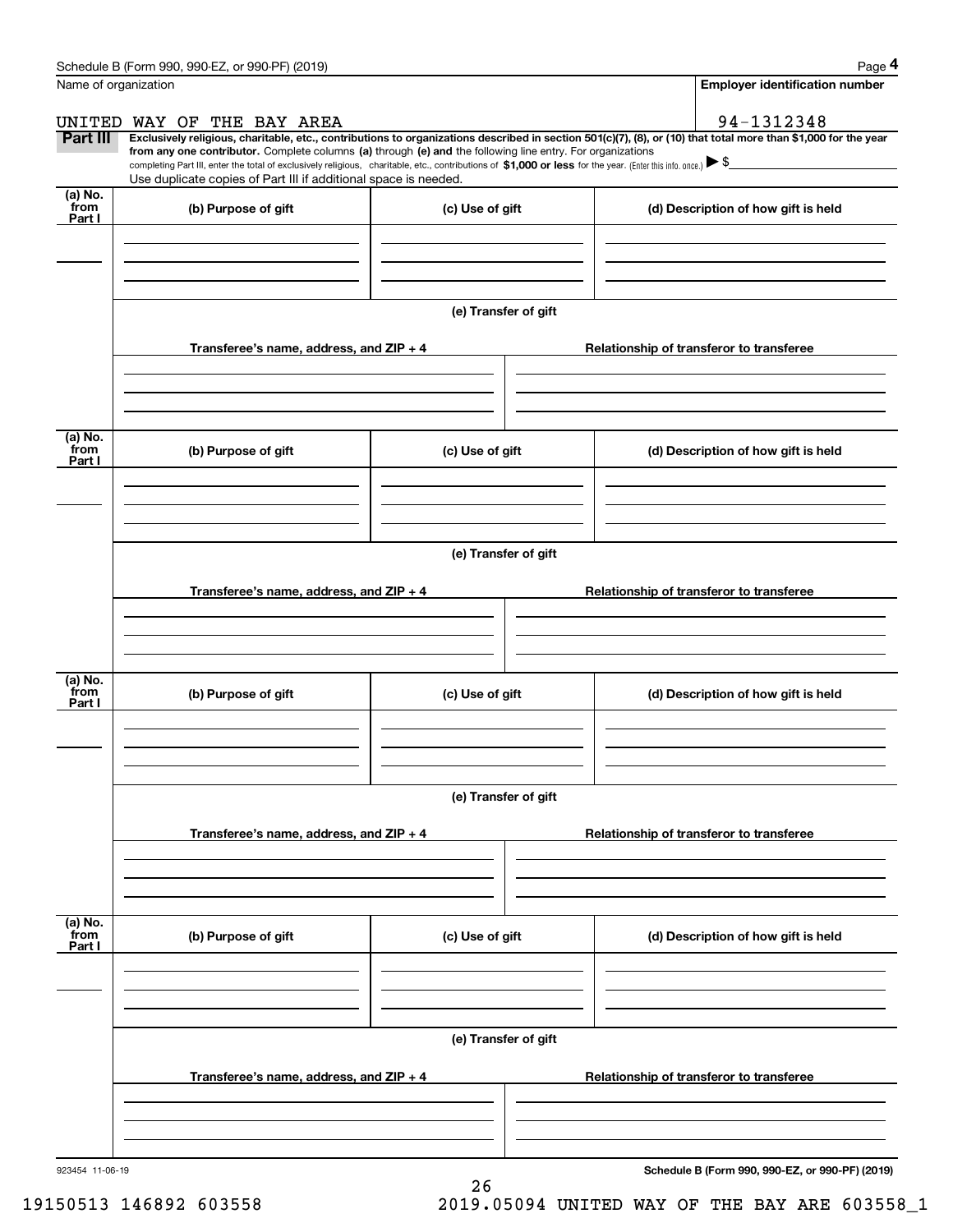| <b>SCHEDULE C</b>                                                    | <b>Political Campaign and Lobbying Activities</b>                                                                                                                 |                                                                                                                                                                                                                                                    |         |                                               |                                                       |  |  |  |
|----------------------------------------------------------------------|-------------------------------------------------------------------------------------------------------------------------------------------------------------------|----------------------------------------------------------------------------------------------------------------------------------------------------------------------------------------------------------------------------------------------------|---------|-----------------------------------------------|-------------------------------------------------------|--|--|--|
| (Form 990 or 990-EZ)                                                 | For Organizations Exempt From Income Tax Under section 501(c) and section 527                                                                                     |                                                                                                                                                                                                                                                    |         |                                               |                                                       |  |  |  |
|                                                                      |                                                                                                                                                                   |                                                                                                                                                                                                                                                    |         |                                               | <b>Open to Public</b>                                 |  |  |  |
| Department of the Treasury<br>Internal Revenue Service               | ▶ Complete if the organization is described below. ▶ Attach to Form 990 or Form 990-EZ.<br>Go to www.irs.gov/Form990 for instructions and the latest information. |                                                                                                                                                                                                                                                    |         |                                               |                                                       |  |  |  |
|                                                                      |                                                                                                                                                                   | If the organization answered "Yes," on Form 990, Part IV, line 3, or Form 990-EZ, Part V, line 46 (Political Campaign Activities), then                                                                                                            |         |                                               | Inspection                                            |  |  |  |
|                                                                      |                                                                                                                                                                   | • Section 501(c)(3) organizations: Complete Parts I-A and B. Do not complete Part I-C.                                                                                                                                                             |         |                                               |                                                       |  |  |  |
|                                                                      |                                                                                                                                                                   | • Section 501(c) (other than section 501(c)(3)) organizations: Complete Parts I-A and C below. Do not complete Part I-B.                                                                                                                           |         |                                               |                                                       |  |  |  |
| • Section 527 organizations: Complete Part I-A only.                 |                                                                                                                                                                   |                                                                                                                                                                                                                                                    |         |                                               |                                                       |  |  |  |
|                                                                      |                                                                                                                                                                   | If the organization answered "Yes," on Form 990, Part IV, line 4, or Form 990-EZ, Part VI, line 47 (Lobbying Activities), then                                                                                                                     |         |                                               |                                                       |  |  |  |
|                                                                      |                                                                                                                                                                   | • Section 501(c)(3) organizations that have filed Form 5768 (election under section 501(h)): Complete Part II-A. Do not complete Part II-B.                                                                                                        |         |                                               |                                                       |  |  |  |
|                                                                      |                                                                                                                                                                   | • Section 501(c)(3) organizations that have NOT filed Form 5768 (election under section 501(h)): Complete Part II-B. Do not complete Part II-A.                                                                                                    |         |                                               |                                                       |  |  |  |
|                                                                      |                                                                                                                                                                   | If the organization answered "Yes," on Form 990, Part IV, line 5 (Proxy Tax) (see separate instructions) or Form 990-EZ, Part V, line 35c (Proxy                                                                                                   |         |                                               |                                                       |  |  |  |
| Tax) (see separate instructions), then                               |                                                                                                                                                                   |                                                                                                                                                                                                                                                    |         |                                               |                                                       |  |  |  |
| Name of organization                                                 |                                                                                                                                                                   | • Section 501(c)(4), (5), or (6) organizations: Complete Part III.                                                                                                                                                                                 |         |                                               | <b>Employer identification number</b>                 |  |  |  |
|                                                                      |                                                                                                                                                                   | UNITED WAY OF THE BAY AREA                                                                                                                                                                                                                         |         |                                               | 94-1312348                                            |  |  |  |
| Part I-A                                                             |                                                                                                                                                                   | Complete if the organization is exempt under section 501(c) or is a section 527 organization.                                                                                                                                                      |         |                                               |                                                       |  |  |  |
|                                                                      |                                                                                                                                                                   |                                                                                                                                                                                                                                                    |         |                                               |                                                       |  |  |  |
|                                                                      |                                                                                                                                                                   | 1 Provide a description of the organization's direct and indirect political campaign activities in Part IV.                                                                                                                                        |         |                                               |                                                       |  |  |  |
| Political campaign activity expenditures<br>2                        |                                                                                                                                                                   |                                                                                                                                                                                                                                                    |         | $\blacktriangleright$ \$                      |                                                       |  |  |  |
| Volunteer hours for political campaign activities<br>з               |                                                                                                                                                                   |                                                                                                                                                                                                                                                    |         |                                               |                                                       |  |  |  |
|                                                                      |                                                                                                                                                                   |                                                                                                                                                                                                                                                    |         |                                               |                                                       |  |  |  |
| Part I-B                                                             |                                                                                                                                                                   | Complete if the organization is exempt under section 501(c)(3).                                                                                                                                                                                    |         |                                               |                                                       |  |  |  |
|                                                                      |                                                                                                                                                                   | 1 Enter the amount of any excise tax incurred by the organization under section 4955                                                                                                                                                               |         | $\blacktriangleright$ \$                      |                                                       |  |  |  |
| 2                                                                    |                                                                                                                                                                   | Enter the amount of any excise tax incurred by organization managers under section 4955                                                                                                                                                            |         |                                               |                                                       |  |  |  |
| 3                                                                    |                                                                                                                                                                   |                                                                                                                                                                                                                                                    |         |                                               | Yes<br>No                                             |  |  |  |
| 4a Was a correction made?<br><b>b</b> If "Yes," describe in Part IV. |                                                                                                                                                                   |                                                                                                                                                                                                                                                    |         |                                               | Yes<br>No                                             |  |  |  |
| Part I-C                                                             |                                                                                                                                                                   | Complete if the organization is exempt under section 501(c), except section 501(c)(3).                                                                                                                                                             |         |                                               |                                                       |  |  |  |
|                                                                      |                                                                                                                                                                   | 1 Enter the amount directly expended by the filing organization for section 527 exempt function activities                                                                                                                                         |         | $\blacktriangleright$ \$                      |                                                       |  |  |  |
|                                                                      |                                                                                                                                                                   | 2 Enter the amount of the filing organization's funds contributed to other organizations for section 527                                                                                                                                           |         |                                               |                                                       |  |  |  |
| exempt function activities                                           |                                                                                                                                                                   |                                                                                                                                                                                                                                                    |         | $\blacktriangleright$ \$                      |                                                       |  |  |  |
|                                                                      |                                                                                                                                                                   | 3 Total exempt function expenditures. Add lines 1 and 2. Enter here and on Form 1120-POL,                                                                                                                                                          |         |                                               |                                                       |  |  |  |
| line 17b                                                             |                                                                                                                                                                   |                                                                                                                                                                                                                                                    |         | $\blacktriangleright$ \$                      |                                                       |  |  |  |
|                                                                      |                                                                                                                                                                   | Did the filing organization file Form 1120-POL for this year?                                                                                                                                                                                      |         |                                               | Yes<br><b>No</b>                                      |  |  |  |
| 5.                                                                   |                                                                                                                                                                   | Enter the names, addresses and employer identification number (EIN) of all section 527 political organizations to which the filing organization                                                                                                    |         |                                               |                                                       |  |  |  |
|                                                                      |                                                                                                                                                                   | made payments. For each organization listed, enter the amount paid from the filing organization's funds. Also enter the amount of political                                                                                                        |         |                                               |                                                       |  |  |  |
|                                                                      |                                                                                                                                                                   | contributions received that were promptly and directly delivered to a separate political organization, such as a separate segregated fund or a<br>political action committee (PAC). If additional space is needed, provide information in Part IV. |         |                                               |                                                       |  |  |  |
|                                                                      |                                                                                                                                                                   |                                                                                                                                                                                                                                                    |         |                                               |                                                       |  |  |  |
| (a) Name                                                             |                                                                                                                                                                   | (b) Address                                                                                                                                                                                                                                        | (c) EIN | (d) Amount paid from<br>filing organization's | (e) Amount of political<br>contributions received and |  |  |  |
|                                                                      |                                                                                                                                                                   |                                                                                                                                                                                                                                                    |         | funds. If none, enter -0-.                    | promptly and directly                                 |  |  |  |
|                                                                      |                                                                                                                                                                   |                                                                                                                                                                                                                                                    |         |                                               | delivered to a separate<br>political organization.    |  |  |  |
|                                                                      |                                                                                                                                                                   |                                                                                                                                                                                                                                                    |         |                                               | If none, enter -0-.                                   |  |  |  |
|                                                                      |                                                                                                                                                                   |                                                                                                                                                                                                                                                    |         |                                               |                                                       |  |  |  |
|                                                                      |                                                                                                                                                                   |                                                                                                                                                                                                                                                    |         |                                               |                                                       |  |  |  |
|                                                                      |                                                                                                                                                                   |                                                                                                                                                                                                                                                    |         |                                               |                                                       |  |  |  |
|                                                                      |                                                                                                                                                                   |                                                                                                                                                                                                                                                    |         |                                               |                                                       |  |  |  |
|                                                                      |                                                                                                                                                                   |                                                                                                                                                                                                                                                    |         |                                               |                                                       |  |  |  |
|                                                                      |                                                                                                                                                                   |                                                                                                                                                                                                                                                    |         |                                               |                                                       |  |  |  |
|                                                                      |                                                                                                                                                                   |                                                                                                                                                                                                                                                    |         |                                               |                                                       |  |  |  |
|                                                                      |                                                                                                                                                                   |                                                                                                                                                                                                                                                    |         |                                               |                                                       |  |  |  |
|                                                                      |                                                                                                                                                                   |                                                                                                                                                                                                                                                    |         |                                               |                                                       |  |  |  |
|                                                                      |                                                                                                                                                                   |                                                                                                                                                                                                                                                    |         |                                               |                                                       |  |  |  |
|                                                                      |                                                                                                                                                                   |                                                                                                                                                                                                                                                    |         |                                               |                                                       |  |  |  |
|                                                                      |                                                                                                                                                                   | For Paperwork Reduction Act Notice, see the Instructions for Form 990 or 990-EZ.                                                                                                                                                                   |         |                                               | Schedule C (Form 990 or 990-EZ) 2019                  |  |  |  |
|                                                                      |                                                                                                                                                                   |                                                                                                                                                                                                                                                    |         |                                               |                                                       |  |  |  |

LHA

932041 11-26-19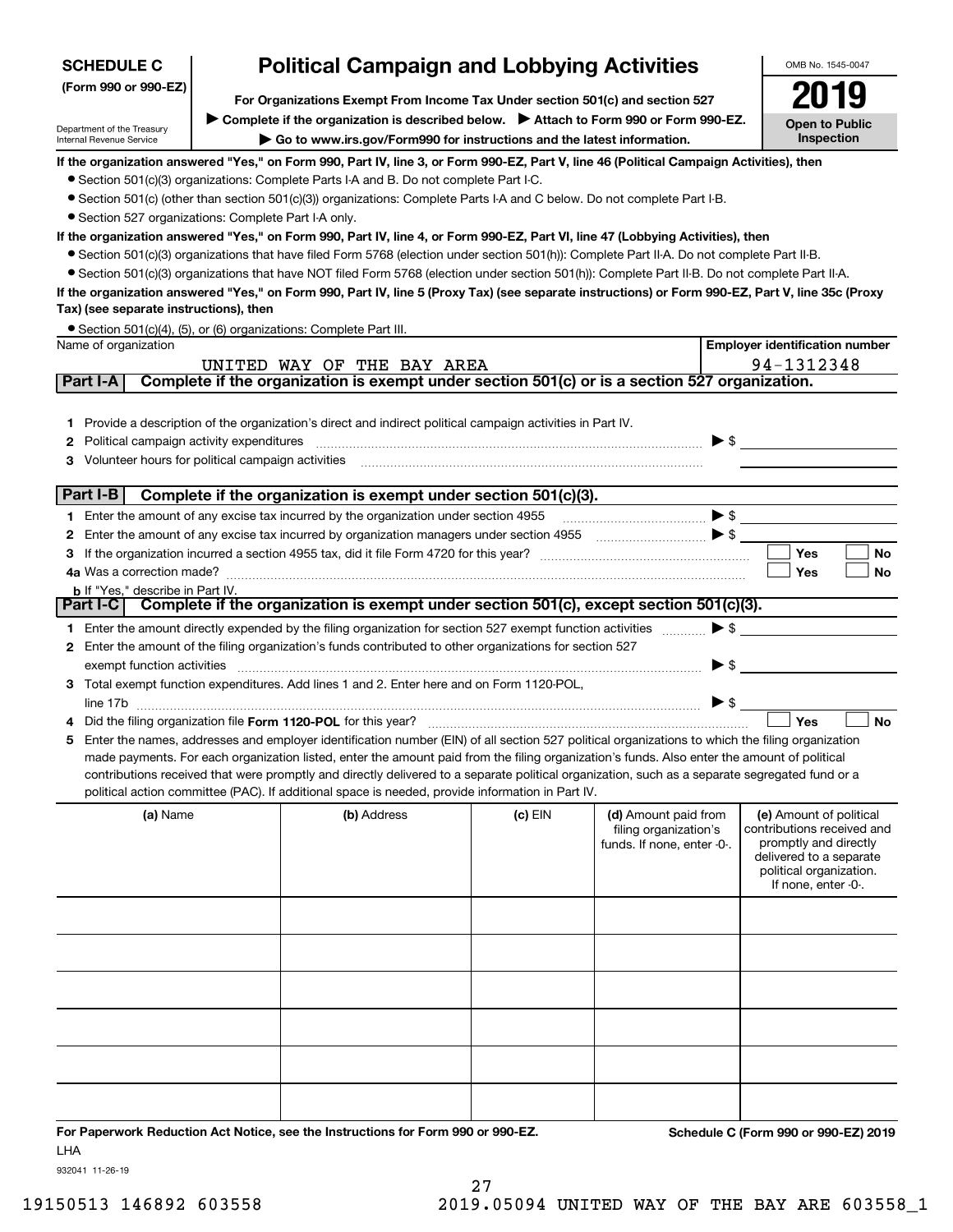| Schedule C (Form 990 or 990-EZ) 2019 UNITED WAY OF THE BAY AREA                                                                     |                                        |                                                                                  |            |                                                                                                                                   | $94 - 1312348$ Page 2          |
|-------------------------------------------------------------------------------------------------------------------------------------|----------------------------------------|----------------------------------------------------------------------------------|------------|-----------------------------------------------------------------------------------------------------------------------------------|--------------------------------|
| Complete if the organization is exempt under section 501(c)(3) and filed Form 5768 (election under<br>Part II-A<br>section 501(h)). |                                        |                                                                                  |            |                                                                                                                                   |                                |
| A Check $\blacktriangleright$                                                                                                       |                                        |                                                                                  |            | if the filing organization belongs to an affiliated group (and list in Part IV each affiliated group member's name, address, EIN, |                                |
| expenses, and share of excess lobbying expenditures).                                                                               |                                        |                                                                                  |            |                                                                                                                                   |                                |
| <b>B</b> Check $\blacktriangleright$                                                                                                |                                        | if the filing organization checked box A and "limited control" provisions apply. |            |                                                                                                                                   |                                |
|                                                                                                                                     | <b>Limits on Lobbying Expenditures</b> | (The term "expenditures" means amounts paid or incurred.)                        |            | (a) Filing<br>organization's<br>totals                                                                                            | (b) Affiliated group<br>totals |
| 1a Total lobbying expenditures to influence public opinion (grassroots lobbying)                                                    |                                        |                                                                                  |            | 1,046.                                                                                                                            |                                |
| <b>b</b> Total lobbying expenditures to influence a legislative body (direct lobbying)                                              |                                        |                                                                                  |            | 0.                                                                                                                                |                                |
| c                                                                                                                                   |                                        |                                                                                  |            | 1,046.                                                                                                                            |                                |
| d Other exempt purpose expenditures                                                                                                 |                                        |                                                                                  |            | 30, 218, 362.                                                                                                                     |                                |
|                                                                                                                                     |                                        |                                                                                  |            | 30, 219, 408.                                                                                                                     |                                |
| f Lobbying nontaxable amount. Enter the amount from the following table in both columns.                                            |                                        |                                                                                  |            | 1,000,000.                                                                                                                        |                                |
| If the amount on line 1e, column (a) or (b) is:                                                                                     |                                        | The lobbying nontaxable amount is:                                               |            |                                                                                                                                   |                                |
| Not over \$500,000                                                                                                                  |                                        | 20% of the amount on line 1e.                                                    |            |                                                                                                                                   |                                |
| Over \$500,000 but not over \$1,000,000                                                                                             |                                        | \$100,000 plus 15% of the excess over \$500,000.                                 |            |                                                                                                                                   |                                |
| Over \$1,000,000 but not over \$1,500,000                                                                                           |                                        | \$175,000 plus 10% of the excess over \$1,000,000.                               |            |                                                                                                                                   |                                |
| Over \$1,500,000 but not over \$17,000,000                                                                                          |                                        | \$225,000 plus 5% of the excess over \$1,500,000.                                |            |                                                                                                                                   |                                |
| Over \$17,000,000                                                                                                                   | \$1,000,000.                           |                                                                                  |            |                                                                                                                                   |                                |
|                                                                                                                                     |                                        |                                                                                  |            |                                                                                                                                   |                                |
| g Grassroots nontaxable amount (enter 25% of line 1f)                                                                               |                                        |                                                                                  |            | 250,000.                                                                                                                          |                                |
| h Subtract line 1g from line 1a. If zero or less, enter -0-                                                                         |                                        |                                                                                  |            | $0$ .                                                                                                                             |                                |
| Subtract line 1f from line 1c. If zero or less, enter -0-                                                                           |                                        |                                                                                  |            | 0.                                                                                                                                |                                |
| If there is an amount other than zero on either line 1h or line 1i, did the organization file Form 4720                             |                                        |                                                                                  |            |                                                                                                                                   |                                |
| reporting section 4911 tax for this year?                                                                                           |                                        |                                                                                  |            |                                                                                                                                   | Yes<br>No                      |
|                                                                                                                                     |                                        | 4-Year Averaging Period Under Section 501(h)                                     |            |                                                                                                                                   |                                |
| (Some organizations that made a section 501(h) election do not have to complete all of the five columns below.                      |                                        | See the separate instructions for lines 2a through 2f.)                          |            |                                                                                                                                   |                                |
|                                                                                                                                     |                                        | Lobbying Expenditures During 4-Year Averaging Period                             |            |                                                                                                                                   |                                |
| Calendar year<br>(or fiscal year beginning in)                                                                                      | (a) $2016$                             | (b) 2017                                                                         | $(c)$ 2018 | $(d)$ 2019                                                                                                                        | (e) Total                      |
| 2a Lobbying nontaxable amount                                                                                                       |                                        |                                                                                  |            | $1,000,000.$ $1,000,000.$ $1,000,000.$ $1,000,000.$ $4,000,000.$                                                                  |                                |
| <b>b</b> Lobbying ceiling amount<br>(150% of line 2a, column(e))                                                                    |                                        |                                                                                  |            |                                                                                                                                   | 6,000,000.                     |
| c Total lobbying expenditures                                                                                                       | 46,117.                                | 28,537.                                                                          | 29,047.    | 1,046.                                                                                                                            | 104,747.                       |
| d Grassroots nontaxable amount                                                                                                      | 250,000.                               | 250,000.                                                                         | 250,000.   | 250,000.                                                                                                                          | 1,000,000.                     |
| e Grassroots ceiling amount                                                                                                         |                                        |                                                                                  |            |                                                                                                                                   |                                |
| (150% of line 2d, column (e))                                                                                                       |                                        |                                                                                  |            |                                                                                                                                   | 1,500,000.                     |
|                                                                                                                                     |                                        |                                                                                  |            |                                                                                                                                   |                                |
| f Grassroots lobbying expenditures                                                                                                  | 9,717.                                 | 8,662.                                                                           | 1,526.     | 1,046.                                                                                                                            | 20,951.                        |

**Schedule C (Form 990 or 990-EZ) 2019**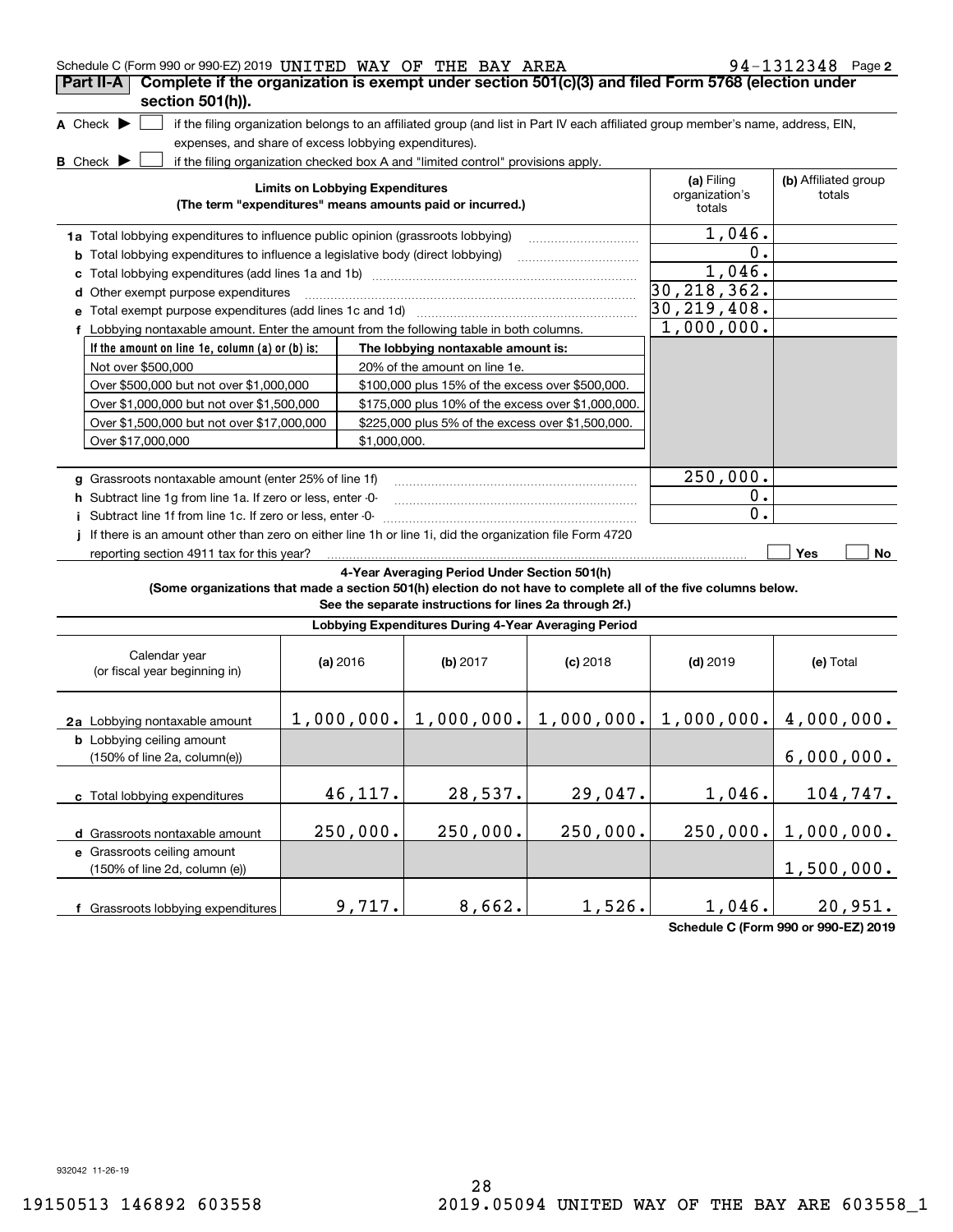#### Schedule C (Form 990 or 990-EZ) 2019 Page UNITED WAY OF THE BAY AREA 94-1312348

#### **3**

#### **Part II-B Complete if the organization is exempt under section 501(c)(3) and has NOT filed Form 5768 (election under section 501(h)).**

|                                                                                                | For each "Yes" response on lines 1a through 1i below, provide in Part IV a detailed description                                                                                                                                      | (a) |              | (b)    |    |
|------------------------------------------------------------------------------------------------|--------------------------------------------------------------------------------------------------------------------------------------------------------------------------------------------------------------------------------------|-----|--------------|--------|----|
|                                                                                                | of the lobbying activity.                                                                                                                                                                                                            | Yes | No           | Amount |    |
| 1                                                                                              | During the year, did the filing organization attempt to influence foreign, national, state, or<br>local legislation, including any attempt to influence public opinion on a legislative matter<br>or referendum, through the use of: |     |              |        |    |
|                                                                                                | <b>b</b> Paid staff or management (include compensation in expenses reported on lines 1c through 1i)?                                                                                                                                |     |              |        |    |
|                                                                                                |                                                                                                                                                                                                                                      |     |              |        |    |
|                                                                                                | e Publications, or published or broadcast statements?                                                                                                                                                                                |     |              |        |    |
|                                                                                                |                                                                                                                                                                                                                                      |     |              |        |    |
| g                                                                                              | Direct contact with legislators, their staffs, government officials, or a legislative body?                                                                                                                                          |     |              |        |    |
|                                                                                                | h Rallies, demonstrations, seminars, conventions, speeches, lectures, or any similar means?<br><i>i</i> Other activities?                                                                                                            |     |              |        |    |
|                                                                                                |                                                                                                                                                                                                                                      |     |              |        |    |
|                                                                                                | 2a Did the activities in line 1 cause the organization to be not described in section 501(c)(3)?                                                                                                                                     |     |              |        |    |
|                                                                                                |                                                                                                                                                                                                                                      |     |              |        |    |
|                                                                                                | c If "Yes," enter the amount of any tax incurred by organization managers under section 4912                                                                                                                                         |     |              |        |    |
| d If the filing organization incurred a section 4912 tax, did it file Form 4720 for this year? |                                                                                                                                                                                                                                      |     |              |        |    |
|                                                                                                | Complete if the organization is exempt under section 501(c)(4), section 501(c)(5), or section<br><b>Part III-A</b><br>$501(c)(6)$ .                                                                                                  |     |              |        |    |
|                                                                                                |                                                                                                                                                                                                                                      |     |              | Yes    | No |
| 1                                                                                              | Were substantially all (90% or more) dues received nondeductible by members?                                                                                                                                                         |     | $\mathbf{1}$ |        |    |
| 2                                                                                              |                                                                                                                                                                                                                                      |     | $\mathbf{2}$ |        |    |
| 3                                                                                              | Did the organization agree to carry over lobbying and political campaign activity expenditures from the prior year?                                                                                                                  |     | 3            |        |    |
|                                                                                                | Complete if the organization is exempt under section 501(c)(4), section 501(c)(5), or section<br> Part III-B                                                                                                                         |     |              |        |    |
|                                                                                                | 501(c)(6) and if either (a) BOTH Part III-A, lines 1 and 2, are answered "No" OR (b) Part III-A, line 3, is<br>answered "Yes."                                                                                                       |     |              |        |    |
| 1                                                                                              | Dues, assessments and similar amounts from members [11] matter content and state and similar amounts from members [11] matter and similar amounts from members [11] matter and similar amounts from members [11] matter and si       |     | 1            |        |    |
| 2                                                                                              | Section 162(e) nondeductible lobbying and political expenditures (do not include amounts of political                                                                                                                                |     |              |        |    |
|                                                                                                | expenses for which the section 527(f) tax was paid).                                                                                                                                                                                 |     |              |        |    |
|                                                                                                |                                                                                                                                                                                                                                      |     | 2a           |        |    |
|                                                                                                | <b>b</b> Carryover from last year manufactured and contained a control of the control of the control of the control of the control of the control of the control of the control of the control of the control of the control of the  |     | 2b           |        |    |
|                                                                                                |                                                                                                                                                                                                                                      |     | 2c           |        |    |
| 3                                                                                              | Aggregate amount reported in section 6033(e)(1)(A) notices of nondeductible section 162(e) dues                                                                                                                                      |     | 3            |        |    |
| 4                                                                                              | If notices were sent and the amount on line 2c exceeds the amount on line 3, what portion of the excess                                                                                                                              |     |              |        |    |
|                                                                                                | does the organization agree to carryover to the reasonable estimate of nondeductible lobbying and political                                                                                                                          |     |              |        |    |
|                                                                                                |                                                                                                                                                                                                                                      |     | 4            |        |    |
| 5                                                                                              |                                                                                                                                                                                                                                      |     | 5            |        |    |
| Part IV                                                                                        | <b>Supplemental Information</b>                                                                                                                                                                                                      |     |              |        |    |
|                                                                                                | Provide the descriptions required for Part I-A, line 1; Part I-B, line 4; Part I-C, line 5; Part II-A (affiliated group list); Part II-A, lines 1 and 2 (see                                                                         |     |              |        |    |
|                                                                                                | instructions); and Part II-B, line 1. Also, complete this part for any additional information.                                                                                                                                       |     |              |        |    |

**Schedule C (Form 990 or 990-EZ) 2019**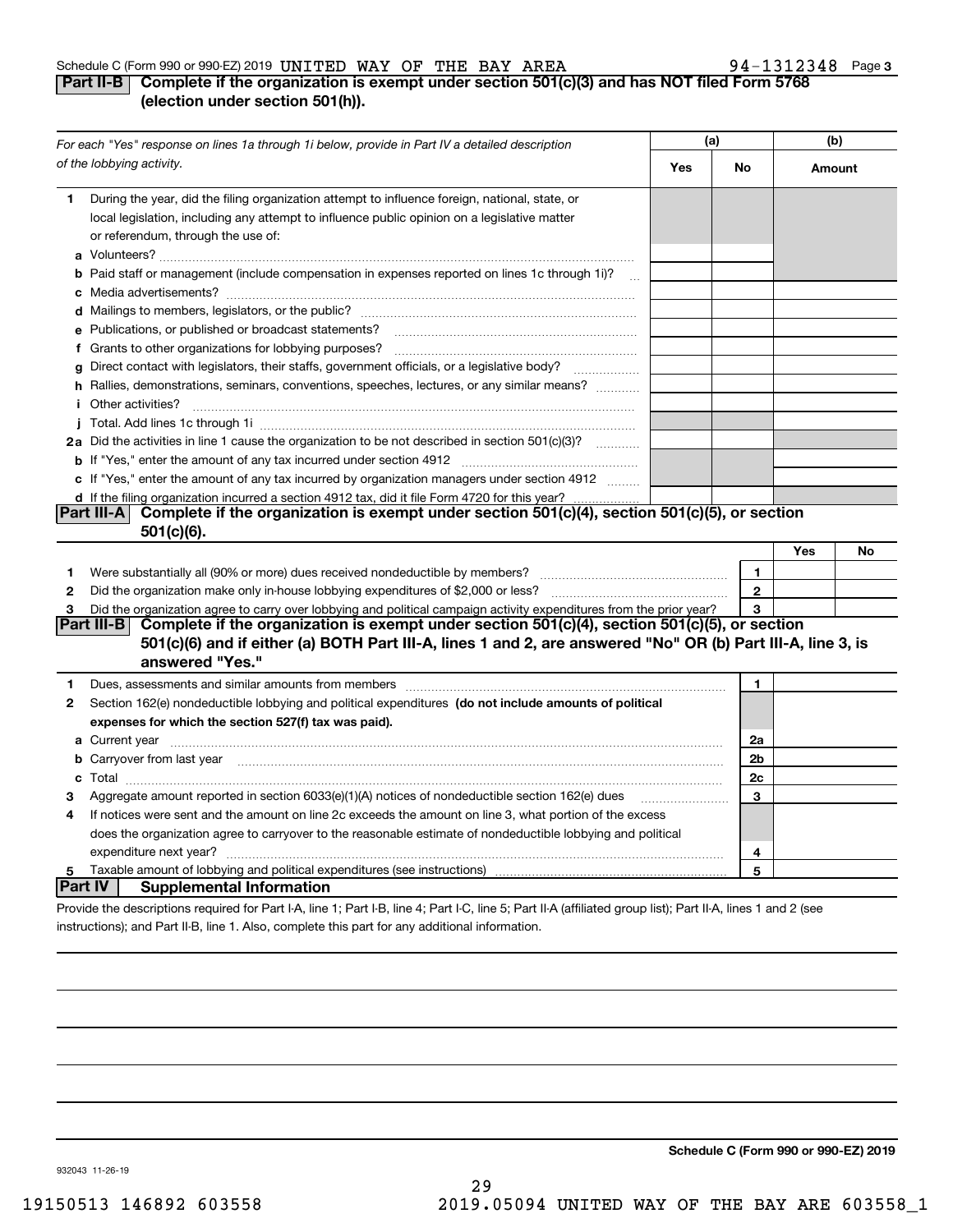Department of the Treasury

| (Form 990) |  |
|------------|--|
|------------|--|

### **Supplemental Financial Statements**

(Form 990)<br>
Pepartment of the Treasury<br>
Department of the Treasury<br>
Department of the Treasury<br>
Department of the Treasury<br> **Co to www.irs.gov/Form990 for instructions and the latest information.**<br> **Co to www.irs.gov/Form9** 



Internal Revenue Service

#### **Name of the organization Employer identification number** UNITED WAY OF THE BAY AREA **194-1312348**

| Part I  | Organizations Maintaining Donor Advised Funds or Other Similar Funds or Accounts. Complete if the                                                                 |                         |                                                    |
|---------|-------------------------------------------------------------------------------------------------------------------------------------------------------------------|-------------------------|----------------------------------------------------|
|         | organization answered "Yes" on Form 990, Part IV, line 6.                                                                                                         |                         |                                                    |
|         |                                                                                                                                                                   | (a) Donor advised funds | (b) Funds and other accounts                       |
| 1       |                                                                                                                                                                   | 13                      |                                                    |
| 2       | Aggregate value of contributions to (during year)                                                                                                                 | 492,381.                |                                                    |
| з       | Aggregate value of grants from (during year)                                                                                                                      | 816,475.                |                                                    |
| 4       |                                                                                                                                                                   | 750,906.                |                                                    |
| 5       | Did the organization inform all donors and donor advisors in writing that the assets held in donor advised funds                                                  |                         |                                                    |
|         |                                                                                                                                                                   |                         | No                                                 |
| 6       | Did the organization inform all grantees, donors, and donor advisors in writing that grant funds can be used only                                                 |                         |                                                    |
|         | for charitable purposes and not for the benefit of the donor or donor advisor, or for any other purpose conferring                                                |                         |                                                    |
|         | impermissible private benefit?                                                                                                                                    |                         | $\boxed{\text{X}}$ Yes<br>No                       |
| Part II | Conservation Easements. Complete if the organization answered "Yes" on Form 990, Part IV, line 7.                                                                 |                         |                                                    |
| 1.      | Purpose(s) of conservation easements held by the organization (check all that apply).                                                                             |                         |                                                    |
|         | Preservation of land for public use (for example, recreation or education)                                                                                        |                         | Preservation of a historically important land area |
|         | Protection of natural habitat                                                                                                                                     |                         | Preservation of a certified historic structure     |
|         | Preservation of open space                                                                                                                                        |                         |                                                    |
| 2       | Complete lines 2a through 2d if the organization held a qualified conservation contribution in the form of a conservation easement on the last                    |                         |                                                    |
|         | day of the tax year.<br>a Total number of conservation easements                                                                                                  |                         | Held at the End of the Tax Year<br>2a              |
|         | Total acreage restricted by conservation easements                                                                                                                |                         | 2 <sub>b</sub>                                     |
| с       | Number of conservation easements on a certified historic structure included in (a) manufacture included in (a)                                                    |                         | 2c                                                 |
|         | d Number of conservation easements included in (c) acquired after 7/25/06, and not on a historic structure                                                        |                         |                                                    |
|         |                                                                                                                                                                   |                         | 2d                                                 |
| 3       | Number of conservation easements modified, transferred, released, extinguished, or terminated by the organization during the tax                                  |                         |                                                    |
|         | $year \blacktriangleright$                                                                                                                                        |                         |                                                    |
| 4       | Number of states where property subject to conservation easement is located >                                                                                     |                         |                                                    |
| 5       | Does the organization have a written policy regarding the periodic monitoring, inspection, handling of                                                            |                         |                                                    |
|         | violations, and enforcement of the conservation easements it holds?                                                                                               |                         | Yes<br>No                                          |
| 6       | Staff and volunteer hours devoted to monitoring, inspecting, handling of violations, and enforcing conservation easements during the year                         |                         |                                                    |
|         |                                                                                                                                                                   |                         |                                                    |
| 7       | Amount of expenses incurred in monitoring, inspecting, handling of violations, and enforcing conservation easements during the year                               |                         |                                                    |
|         | ▶ \$                                                                                                                                                              |                         |                                                    |
| 8       | Does each conservation easement reported on line 2(d) above satisfy the requirements of section 170(h)(4)(B)(i)                                                   |                         |                                                    |
|         |                                                                                                                                                                   |                         | Yes<br>No                                          |
| 9       | In Part XIII, describe how the organization reports conservation easements in its revenue and expense statement and                                               |                         |                                                    |
|         | balance sheet, and include, if applicable, the text of the footnote to the organization's financial statements that describes the                                 |                         |                                                    |
|         | organization's accounting for conservation easements.<br>Organizations Maintaining Collections of Art, Historical Treasures, or Other Similar Assets.<br>Part III |                         |                                                    |
|         | Complete if the organization answered "Yes" on Form 990, Part IV, line 8.                                                                                         |                         |                                                    |
|         | 1a If the organization elected, as permitted under FASB ASC 958, not to report in its revenue statement and balance sheet works                                   |                         |                                                    |
|         | of art, historical treasures, or other similar assets held for public exhibition, education, or research in furtherance of public                                 |                         |                                                    |
|         | service, provide in Part XIII the text of the footnote to its financial statements that describes these items.                                                    |                         |                                                    |
|         | <b>b</b> If the organization elected, as permitted under FASB ASC 958, to report in its revenue statement and balance sheet works of                              |                         |                                                    |
|         | art, historical treasures, or other similar assets held for public exhibition, education, or research in furtherance of public service,                           |                         |                                                    |
|         | provide the following amounts relating to these items:                                                                                                            |                         |                                                    |
|         |                                                                                                                                                                   |                         |                                                    |
|         | (ii) Assets included in Form 990, Part X                                                                                                                          |                         | $\blacktriangleright$ s                            |
| 2       | If the organization received or held works of art, historical treasures, or other similar assets for financial gain, provide                                      |                         |                                                    |
|         | the following amounts required to be reported under FASB ASC 958 relating to these items:                                                                         |                         |                                                    |
| а       |                                                                                                                                                                   |                         |                                                    |
|         |                                                                                                                                                                   |                         | $\blacktriangleright$ s                            |
|         | LHA For Paperwork Reduction Act Notice, see the Instructions for Form 990.                                                                                        |                         | Schedule D (Form 990) 2019                         |
|         | 932051 10-02-19                                                                                                                                                   |                         |                                                    |

| 30 |  |  |
|----|--|--|
|    |  |  |

19150513 146892 603558 2019.05094 UNITED WAY OF THE BAY ARE 603558\_1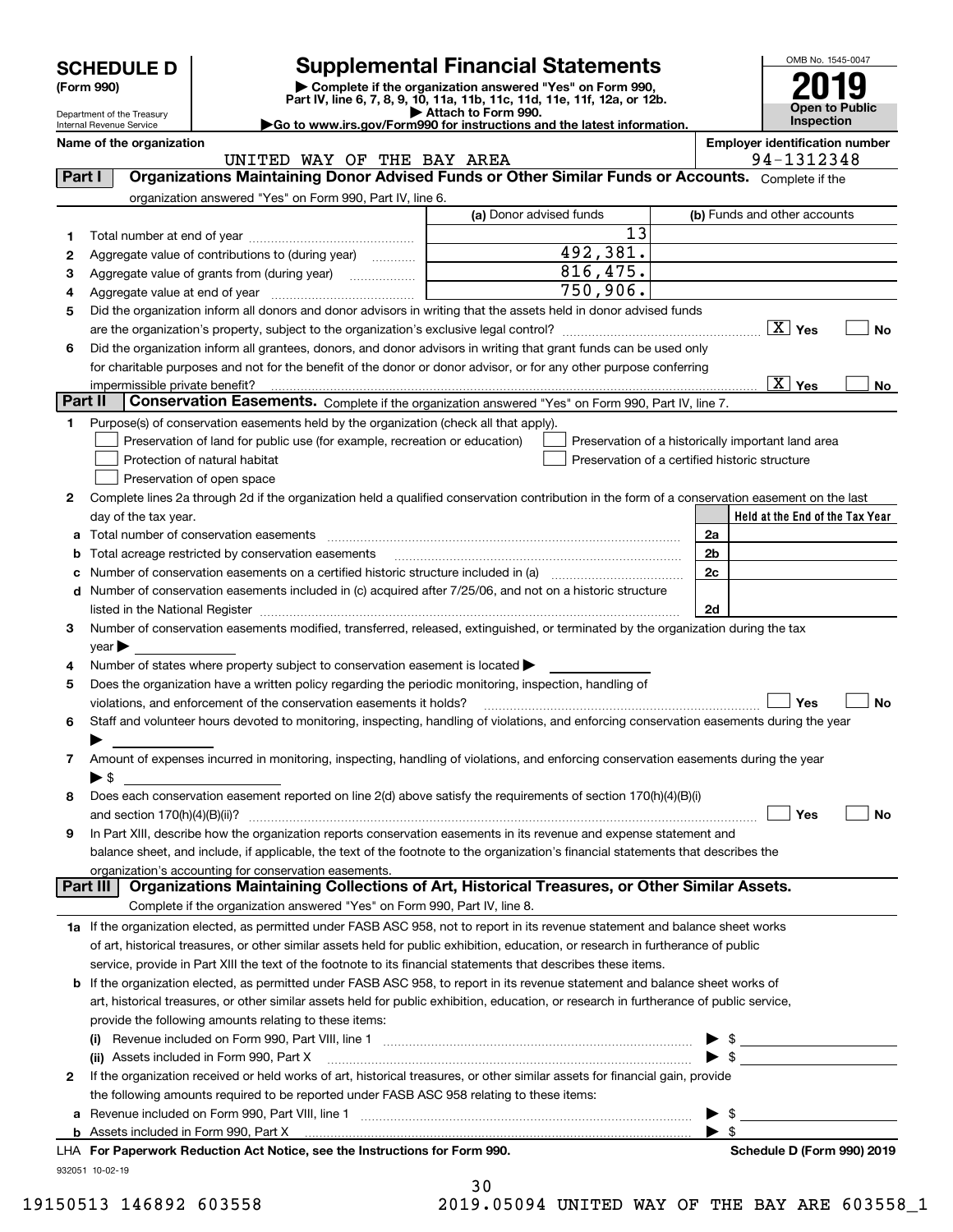|          | 94-1312348 Page 2<br>UNITED WAY OF THE BAY AREA<br>Schedule D (Form 990) 2019                                                                                                                                                  |                                         |                      |                                    |          |                                 |                            |                     |             |                       |
|----------|--------------------------------------------------------------------------------------------------------------------------------------------------------------------------------------------------------------------------------|-----------------------------------------|----------------------|------------------------------------|----------|---------------------------------|----------------------------|---------------------|-------------|-----------------------|
| Part III | Organizations Maintaining Collections of Art, Historical Treasures, or Other Similar Assets (continued)                                                                                                                        |                                         |                      |                                    |          |                                 |                            |                     |             |                       |
| З        | Using the organization's acquisition, accession, and other records, check any of the following that make significant use of its                                                                                                |                                         |                      |                                    |          |                                 |                            |                     |             |                       |
|          | collection items (check all that apply):                                                                                                                                                                                       |                                         |                      |                                    |          |                                 |                            |                     |             |                       |
| a        | Public exhibition                                                                                                                                                                                                              |                                         |                      | Loan or exchange program           |          |                                 |                            |                     |             |                       |
| b        | Scholarly research                                                                                                                                                                                                             | e                                       |                      |                                    |          |                                 |                            |                     |             |                       |
| c        | Preservation for future generations                                                                                                                                                                                            |                                         |                      |                                    |          |                                 |                            |                     |             |                       |
| 4        | Provide a description of the organization's collections and explain how they further the organization's exempt purpose in Part XIII.                                                                                           |                                         |                      |                                    |          |                                 |                            |                     |             |                       |
| 5        | During the year, did the organization solicit or receive donations of art, historical treasures, or other similar assets                                                                                                       |                                         |                      |                                    |          |                                 |                            |                     |             |                       |
|          | to be sold to raise funds rather than to be maintained as part of the organization's collection?                                                                                                                               |                                         |                      |                                    |          |                                 |                            | Yes                 |             | No                    |
|          | <b>Part IV</b><br>Escrow and Custodial Arrangements. Complete if the organization answered "Yes" on Form 990, Part IV, line 9, or<br>reported an amount on Form 990, Part X, line 21.                                          |                                         |                      |                                    |          |                                 |                            |                     |             |                       |
|          | 1a Is the organization an agent, trustee, custodian or other intermediary for contributions or other assets not included                                                                                                       |                                         |                      |                                    |          |                                 |                            |                     |             |                       |
|          |                                                                                                                                                                                                                                |                                         |                      |                                    |          |                                 |                            | Yes                 |             | $\boxed{\text{X}}$ No |
|          | <b>b</b> If "Yes," explain the arrangement in Part XIII and complete the following table:                                                                                                                                      |                                         |                      |                                    |          |                                 |                            |                     |             |                       |
|          |                                                                                                                                                                                                                                |                                         |                      |                                    |          |                                 |                            | Amount              |             |                       |
| c        |                                                                                                                                                                                                                                |                                         |                      |                                    |          | 1c                              |                            |                     |             |                       |
|          | Additions during the year manufactured and an annual contract of the year manufactured and a set of the year manufactured and a set of the year manufactured and a set of the year manufactured and set of the set of the set  |                                         |                      |                                    |          | 1d                              |                            |                     |             |                       |
|          | Distributions during the year manufactured and an account of the state of the state of the state of the state o                                                                                                                |                                         |                      |                                    |          | 1e                              |                            |                     |             |                       |
|          | Ending balance manufactured and contract the contract of the contract of the contract of the contract of the contract of the contract of the contract of the contract of the contract of the contract of the contract of the c |                                         |                      |                                    |          | 1f                              |                            |                     |             |                       |
|          | 2a Did the organization include an amount on Form 990, Part X, line 21, for escrow or custodial account liability?                                                                                                             |                                         |                      |                                    |          |                                 |                            | Yes                 |             | $\boxed{\text{X}}$ No |
|          | <b>b</b> If "Yes," explain the arrangement in Part XIII. Check here if the explanation has been provided on Part XIII                                                                                                          |                                         |                      |                                    |          |                                 |                            |                     |             |                       |
| Part V   | Endowment Funds. Complete if the organization answered "Yes" on Form 990, Part IV, line 10.                                                                                                                                    |                                         |                      |                                    |          |                                 |                            |                     |             |                       |
|          |                                                                                                                                                                                                                                | (a) Current year                        | (b) Prior year       | (c) Two years back<br>5,061,854.   |          |                                 | (d) Three years back       | (e) Four years back |             |                       |
| 1a       | Beginning of year balance                                                                                                                                                                                                      | 5,252,820.<br>$-967.$                   | 5,208,751.<br>1,656. |                                    | 1,400.   |                                 | 4,648,599.<br>1,300.       |                     | 5,022,885.  | 1,400.                |
| b        |                                                                                                                                                                                                                                | 10,038.                                 | 266,882.             |                                    | 366,395. |                                 | 630,428.                   |                     | $-150,974.$ |                       |
|          | Net investment earnings, gains, and losses                                                                                                                                                                                     |                                         |                      |                                    |          |                                 |                            |                     |             |                       |
| d        | Grants or scholarships                                                                                                                                                                                                         |                                         |                      |                                    |          |                                 |                            |                     |             |                       |
|          | e Other expenditures for facilities                                                                                                                                                                                            | 177,972.                                | 201,426.             | 197,406.                           |          |                                 | 196,906.                   |                     | 199,384.    |                       |
|          | and programs<br>Administrative expenses                                                                                                                                                                                        | 23,031.                                 | 23,043.              |                                    | 23,492.  |                                 | 21,567.                    |                     |             | 20,867.               |
| g        | End of year balance                                                                                                                                                                                                            | 5,060,888.                              | 5, 252, 820.         | 5,208,751.                         |          |                                 | 5,061,854.                 |                     | 4,653,060.  |                       |
| 2        | Provide the estimated percentage of the current year end balance (line 1g, column (a)) held as:                                                                                                                                |                                         |                      |                                    |          |                                 |                            |                     |             |                       |
|          | Board designated or quasi-endowment                                                                                                                                                                                            | .00                                     | %                    |                                    |          |                                 |                            |                     |             |                       |
| b        | 77.01<br>Permanent endowment                                                                                                                                                                                                   | %                                       |                      |                                    |          |                                 |                            |                     |             |                       |
| c        | 22.99<br>Term endowment >                                                                                                                                                                                                      | %                                       |                      |                                    |          |                                 |                            |                     |             |                       |
|          | The percentages on lines 2a, 2b, and 2c should equal 100%.                                                                                                                                                                     |                                         |                      |                                    |          |                                 |                            |                     |             |                       |
|          | 3a Are there endowment funds not in the possession of the organization that are held and administered for the organization                                                                                                     |                                         |                      |                                    |          |                                 |                            |                     |             |                       |
|          | by:                                                                                                                                                                                                                            |                                         |                      |                                    |          |                                 |                            |                     | Yes         | No                    |
|          | (i)                                                                                                                                                                                                                            |                                         |                      |                                    |          |                                 |                            | 3a(i)               |             | X                     |
|          |                                                                                                                                                                                                                                |                                         |                      |                                    |          |                                 |                            | 3a(ii)              |             | $\mathbf X$           |
|          |                                                                                                                                                                                                                                |                                         |                      |                                    |          |                                 |                            | 3b                  |             |                       |
|          | Describe in Part XIII the intended uses of the organization's endowment funds.                                                                                                                                                 |                                         |                      |                                    |          |                                 |                            |                     |             |                       |
|          | Land, Buildings, and Equipment.<br>Part VI                                                                                                                                                                                     |                                         |                      |                                    |          |                                 |                            |                     |             |                       |
|          | Complete if the organization answered "Yes" on Form 990, Part IV, line 11a. See Form 990, Part X, line 10.                                                                                                                     |                                         |                      |                                    |          |                                 |                            |                     |             |                       |
|          | Description of property                                                                                                                                                                                                        | (a) Cost or other<br>basis (investment) |                      | (b) Cost or other<br>basis (other) |          | (c) Accumulated<br>depreciation |                            | (d) Book value      |             |                       |
|          |                                                                                                                                                                                                                                |                                         |                      |                                    |          |                                 |                            |                     |             |                       |
| b        |                                                                                                                                                                                                                                |                                         |                      |                                    |          |                                 |                            |                     |             |                       |
|          |                                                                                                                                                                                                                                |                                         |                      | 377,040.                           |          | 301,339.                        |                            |                     | 75,701.     |                       |
| d        |                                                                                                                                                                                                                                |                                         |                      | 220,684.                           |          | 170,115.                        |                            |                     | 50, 569.    |                       |
|          |                                                                                                                                                                                                                                |                                         |                      | 1,600,865.                         |          | 1,475,610.                      |                            |                     | 125,255.    |                       |
|          |                                                                                                                                                                                                                                |                                         |                      |                                    |          |                                 |                            |                     | 251,525.    |                       |
|          |                                                                                                                                                                                                                                |                                         |                      |                                    |          |                                 | Schodule D (Form 000) 2010 |                     |             |                       |

**Schedule D (Form 990) 2019**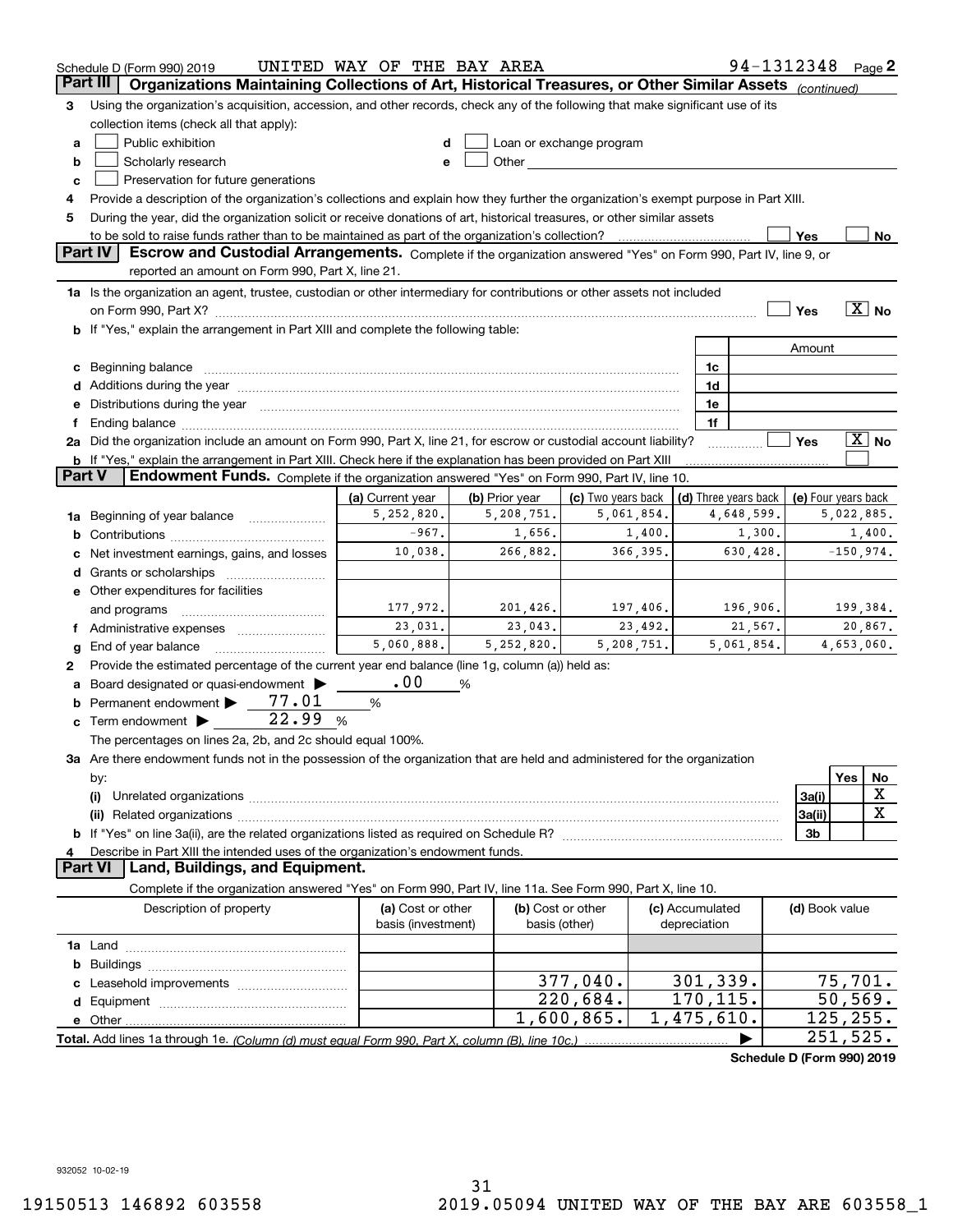#### Complete if the organization answered "Yes" on Form 990, Part IV, line 11b. See Form 990, Part X, line 12.

| <u>OUTIPICIO II DIO ORGINZADOLE ALISTRO COLLECTI ONI LOSO, E ALETT, INICE I DI COCO E ONI LOSO, E ALETA, INICE IZI</u> |                |                                                           |
|------------------------------------------------------------------------------------------------------------------------|----------------|-----------------------------------------------------------|
| (a) Description of security or category (including name of security)                                                   | (b) Book value | (c) Method of valuation: Cost or end-of-year market value |
| (1) Financial derivatives                                                                                              |                |                                                           |
| (2) Closely held equity interests                                                                                      |                |                                                           |
| (3) Other                                                                                                              |                |                                                           |
| (A)                                                                                                                    |                |                                                           |
| (B)                                                                                                                    |                |                                                           |
| (C)                                                                                                                    |                |                                                           |
| (D)                                                                                                                    |                |                                                           |
| (E)                                                                                                                    |                |                                                           |
| (F)                                                                                                                    |                |                                                           |
| (G)                                                                                                                    |                |                                                           |
| (H)                                                                                                                    |                |                                                           |
| Total. (Col. (b) must equal Form 990, Part X, col. (B) line 12.) $\blacktriangleright$                                 |                |                                                           |

#### **Part VIII Investments - Program Related.**

Complete if the organization answered "Yes" on Form 990, Part IV, line 11c. See Form 990, Part X, line 13.

| (a) Description of investment                                       | (b) Book value | (c) Method of valuation: Cost or end-of-year market value |
|---------------------------------------------------------------------|----------------|-----------------------------------------------------------|
| (1)                                                                 |                |                                                           |
| (2)                                                                 |                |                                                           |
| $\frac{1}{2}$                                                       |                |                                                           |
| (4)                                                                 |                |                                                           |
| $\left(5\right)$                                                    |                |                                                           |
| (6)                                                                 |                |                                                           |
| (7)                                                                 |                |                                                           |
| (8)                                                                 |                |                                                           |
| (9)                                                                 |                |                                                           |
| Total. (Col. (b) must equal Form 990, Part X, col. (B) line $13.$ ) |                |                                                           |

#### **Part IX Other Assets.**

Complete if the organization answered "Yes" on Form 990, Part IV, line 11d. See Form 990, Part X, line 15.

| (a) Description                                                                                                   | (b) Book value |
|-------------------------------------------------------------------------------------------------------------------|----------------|
| (1)                                                                                                               |                |
| (2)                                                                                                               |                |
| $\frac{1}{2}$                                                                                                     |                |
| (4)                                                                                                               |                |
| $\frac{1}{2}$ (5)                                                                                                 |                |
| (6)                                                                                                               |                |
| (7)                                                                                                               |                |
| (8)                                                                                                               |                |
| (9)                                                                                                               |                |
|                                                                                                                   |                |
| <b>Part X</b> Other Liabilities.                                                                                  |                |
| Complete if the organization answered "Yes" on Form 990, Part IV, line 11e or 11f. See Form 990, Part X, line 25. |                |

**1.(a)** Description of liability **Book value** Book value Book value Book value Book value **Total.**  *(Column (b) must equal Form 990, Part X, col. (B) line 25.)* (1)Federal income taxes (2)(3)(4)(5) (6)(7)(8)(9) $\blacktriangleright$ 

**2.**Liability for uncertain tax positions. In Part XIII, provide the text of the footnote to the organization's financial statements that reports the organization's liability for uncertain tax positions under FASB ASC 740. Check here if the text of the footnote has been provided in Part XIII

**Schedule D (Form 990) 2019**

 $\boxed{\text{X}}$ 

932053 10-02-19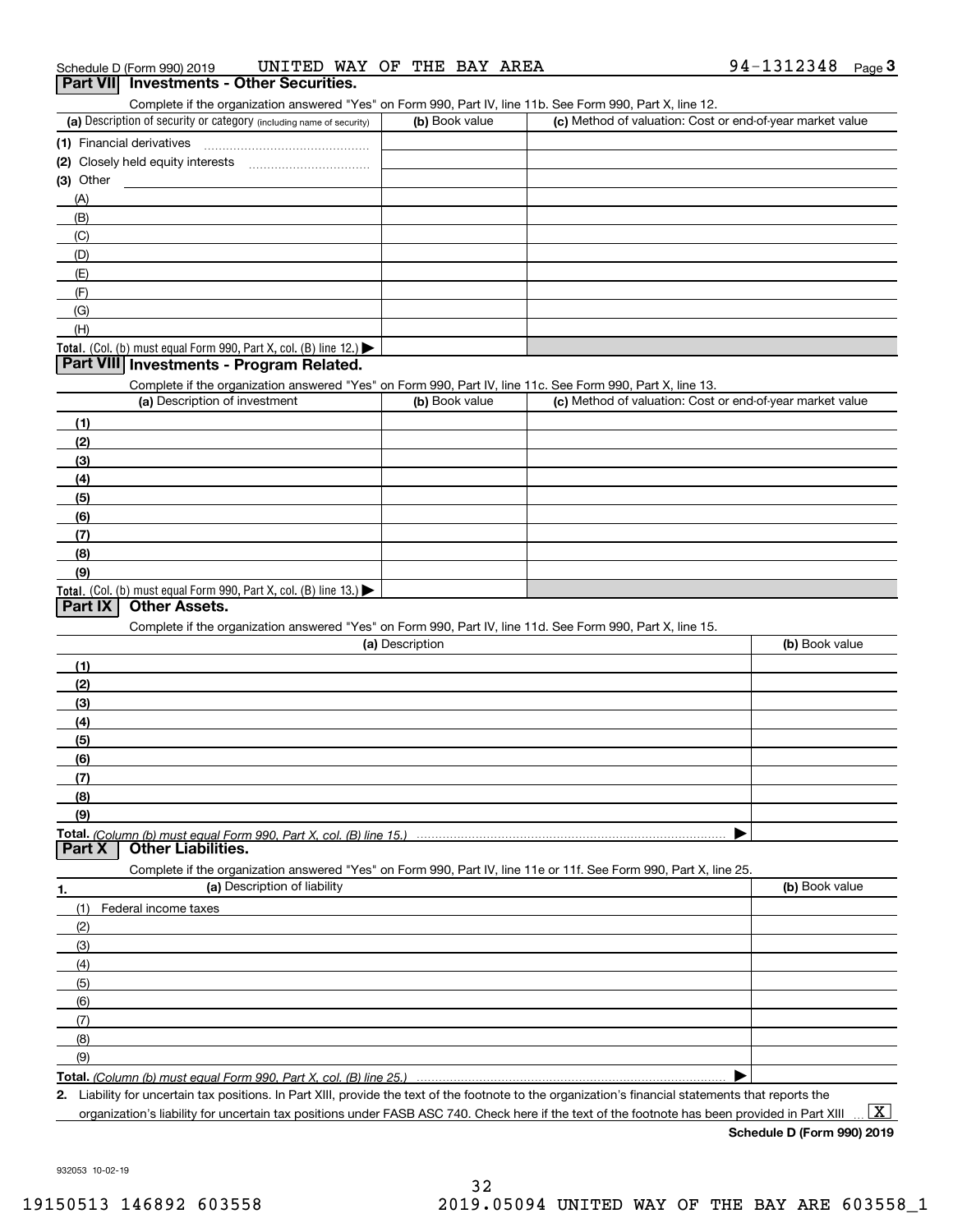|                                                                                                       | UNITED WAY OF THE BAY AREA<br>Schedule D (Form 990) 2019                                                                                                                                                                            |                |                             |                | 94-1312348<br>Page 4        |  |  |  |
|-------------------------------------------------------------------------------------------------------|-------------------------------------------------------------------------------------------------------------------------------------------------------------------------------------------------------------------------------------|----------------|-----------------------------|----------------|-----------------------------|--|--|--|
| <b>Part XI</b><br>Reconciliation of Revenue per Audited Financial Statements With Revenue per Return. |                                                                                                                                                                                                                                     |                |                             |                |                             |  |  |  |
|                                                                                                       | Complete if the organization answered "Yes" on Form 990, Part IV, line 12a.                                                                                                                                                         |                |                             |                |                             |  |  |  |
| 1                                                                                                     | Total revenue, gains, and other support per audited financial statements                                                                                                                                                            |                |                             | $\blacksquare$ | 21, 158, 111.               |  |  |  |
| 2                                                                                                     | Amounts included on line 1 but not on Form 990, Part VIII, line 12:                                                                                                                                                                 |                |                             |                |                             |  |  |  |
| a                                                                                                     |                                                                                                                                                                                                                                     | 2a             | $-376,022.$                 |                |                             |  |  |  |
|                                                                                                       |                                                                                                                                                                                                                                     | 2 <sub>b</sub> | 91, 743.                    |                |                             |  |  |  |
|                                                                                                       |                                                                                                                                                                                                                                     | 2c             |                             |                |                             |  |  |  |
| d                                                                                                     |                                                                                                                                                                                                                                     | 2d             | $-2, 369, 990.$             |                |                             |  |  |  |
| e                                                                                                     | Add lines 2a through 2d                                                                                                                                                                                                             |                |                             | 2e             | $-2,654,269.$               |  |  |  |
| 3                                                                                                     |                                                                                                                                                                                                                                     |                |                             | $\overline{3}$ | 23,812,380.                 |  |  |  |
| 4                                                                                                     | Amounts included on Form 990, Part VIII, line 12, but not on line 1:                                                                                                                                                                |                |                             |                |                             |  |  |  |
| a                                                                                                     |                                                                                                                                                                                                                                     |                | 66,331.                     |                |                             |  |  |  |
|                                                                                                       |                                                                                                                                                                                                                                     | 4 <sub>b</sub> | 10, 564, 065.               |                |                             |  |  |  |
|                                                                                                       | c Add lines 4a and 4b                                                                                                                                                                                                               |                |                             | 4c             | 10,630,396.                 |  |  |  |
|                                                                                                       |                                                                                                                                                                                                                                     |                | $\overline{34, 442, 776}$ . |                |                             |  |  |  |
|                                                                                                       | Part XII   Reconciliation of Expenses per Audited Financial Statements With Expenses per Return.                                                                                                                                    |                |                             |                |                             |  |  |  |
|                                                                                                       |                                                                                                                                                                                                                                     |                |                             |                |                             |  |  |  |
|                                                                                                       | Complete if the organization answered "Yes" on Form 990, Part IV, line 12a.                                                                                                                                                         |                |                             |                |                             |  |  |  |
| 1                                                                                                     | Total expenses and losses per audited financial statements                                                                                                                                                                          |                |                             | $\mathbf{1}$   | 21,611,498.                 |  |  |  |
| 2                                                                                                     | Amounts included on line 1 but not on Form 990, Part IX, line 25:                                                                                                                                                                   |                |                             |                |                             |  |  |  |
| a                                                                                                     |                                                                                                                                                                                                                                     | 2a             | 91,743.                     |                |                             |  |  |  |
| b                                                                                                     |                                                                                                                                                                                                                                     | 2 <sub>b</sub> |                             |                |                             |  |  |  |
|                                                                                                       |                                                                                                                                                                                                                                     | 2c             |                             |                |                             |  |  |  |
| d                                                                                                     | Other (Describe in Part XIII.) (2000) (2000) (2000) (2000) (2000) (2000) (2000) (2000) (2000) (2000) (2000) (2000) (2000) (2000) (2000) (2000) (2000) (2000) (2000) (2000) (2000) (2000) (2000) (2000) (2000) (2000) (2000) (2      | 2d             |                             |                |                             |  |  |  |
| е                                                                                                     | Add lines 2a through 2d <b>contained a contained a contained a contained a</b> contained a contained a contained a contained a contained a contained a contained a contained a contained a contained a contained a contained a cont |                |                             | 2e             |                             |  |  |  |
| 3                                                                                                     |                                                                                                                                                                                                                                     |                |                             | $\overline{3}$ | $\frac{91,743}{21,519,755}$ |  |  |  |
| 4                                                                                                     | Amounts included on Form 990, Part IX, line 25, but not on line 1:                                                                                                                                                                  |                |                             |                |                             |  |  |  |
| a                                                                                                     | Investment expenses not included on Form 990, Part VIII, line 7b [111] [11] Investment expenses not included on Form 990, Part VIII, line 7b                                                                                        | 4a             | 66,331.                     |                |                             |  |  |  |
|                                                                                                       | Other (Describe in Part XIII.)                                                                                                                                                                                                      | 4 <sub>b</sub> | 10, 564, 065.               |                |                             |  |  |  |
|                                                                                                       | Add lines 4a and 4b                                                                                                                                                                                                                 |                |                             | 4 <sub>c</sub> | 10,630,396.                 |  |  |  |
|                                                                                                       | Total expenses. Add lines 3 and 4c. (This must equal Form 990, Part I, line 18.) <b>Conservers</b> manufactured in the<br>Part XIII Supplemental Information.                                                                       |                |                             | 5              | 32, 150, 151.               |  |  |  |

Provide the descriptions required for Part II, lines 3, 5, and 9; Part III, lines 1a and 4; Part IV, lines 1b and 2b; Part V, line 4; Part X, line 2; Part XI, lines 2d and 4b; and Part XII, lines 2d and 4b. Also complete this part to provide any additional information.

#### PART V, LINE 4:

#### ENDOWMENTS ARE USED FOR PERMANENTLY OR TEMPORARILY AND UNRESTRICTED

PURPOSES ACCORDING TO THE INTENT OF THE DONOR.

PART X, LINE 2:

#### UWBA IS EXEMPT FROM FEDERAL INCOME TAX UNDER SECTION 501(C)(3) OF THE

INTERNAL REVENUE CODE ("IRC") AND SECTION 23701D OF THE CALIFORNIA REVENUE

AND TAXATION CODE EXCEPT TO THE EXTENT OF UNRELATED BUSINESS TAXABLE

INCOME AS DEFINED UNDER IRC SECTIONS 511 THROUGH 515. SINCE UWBA HAS

IMMATERIAL UNRELATED BUSINESS TAXABLE INCOME, NO PROVISION FOR INCOME

TAXES HAS BEEN PROVIDED IN THESE FINANCIAL STATEMENTS. UWBA HAS NO

#### UNRECOGNIZED TAX BENEFITS OR UNCERTAIN TAX POSITIONS AS OF JUNE 30, 2020

932054 10-02-19

**Schedule D (Form 990) 2019**

33

19150513 146892 603558 2019.05094 UNITED WAY OF THE BAY ARE 603558\_1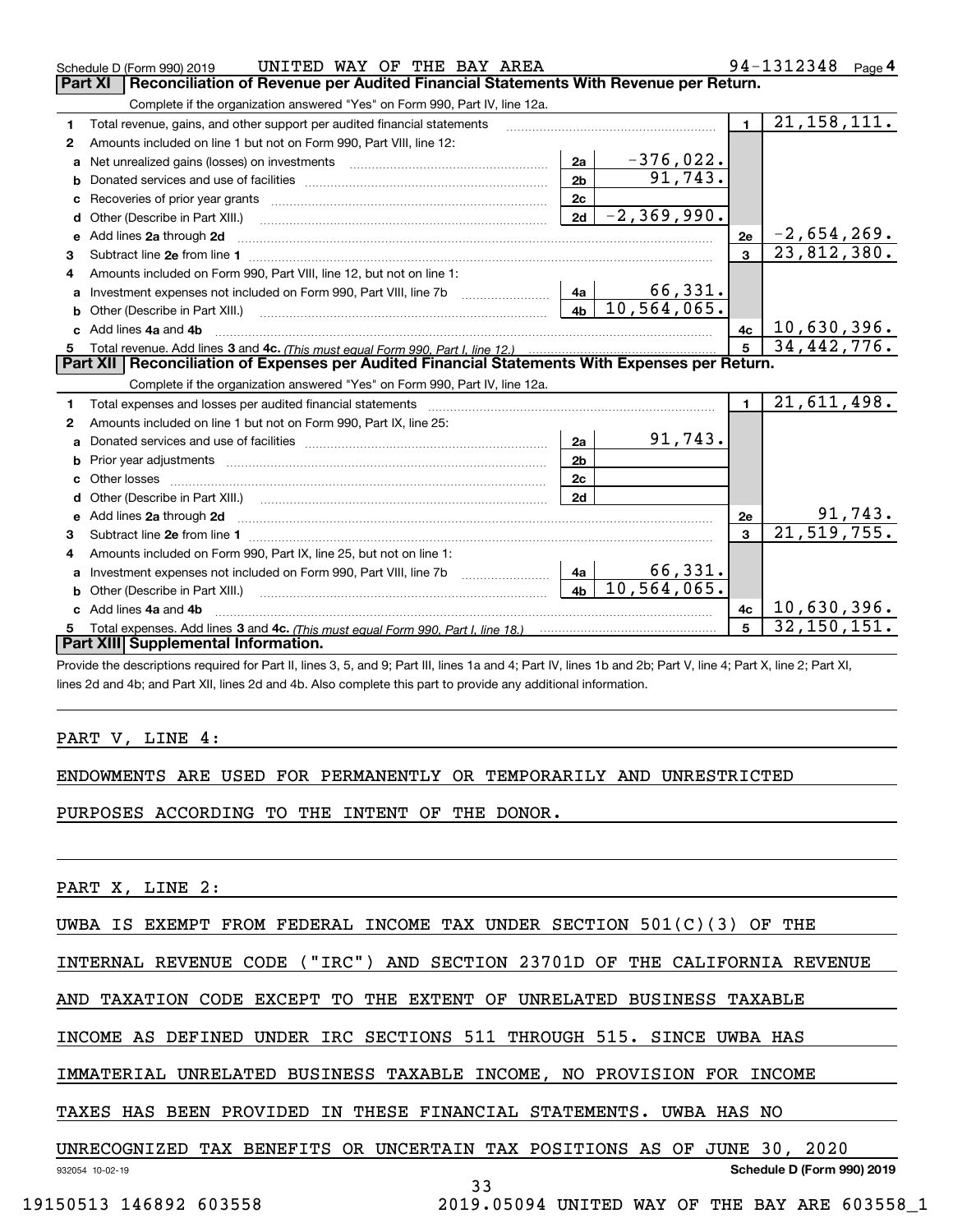| <b>Part XIII Supplemental Information</b> (continued)   |                 |  |  |  |  |
|---------------------------------------------------------|-----------------|--|--|--|--|
| AND 2019.                                               |                 |  |  |  |  |
| PART XI, LINE 2D - OTHER ADJUSTMENTS:                   |                 |  |  |  |  |
| PENSION RELATED CHANGES OTHER THAN NET PERIODIC PENSION | $-2, 369, 990.$ |  |  |  |  |
| PART XI, LINE 4B - OTHER ADJUSTMENTS:                   |                 |  |  |  |  |
| DONOR DESIGNATED PLEDGES                                | 10,564,065.     |  |  |  |  |
| PART XII, LINE 4B - OTHER ADJUSTMENTS:                  |                 |  |  |  |  |
| DONOR DESIGNATED PLEDGES                                | 10,564,065.     |  |  |  |  |
|                                                         |                 |  |  |  |  |
|                                                         |                 |  |  |  |  |
|                                                         |                 |  |  |  |  |
|                                                         |                 |  |  |  |  |
|                                                         |                 |  |  |  |  |
|                                                         |                 |  |  |  |  |
|                                                         |                 |  |  |  |  |
|                                                         |                 |  |  |  |  |
|                                                         |                 |  |  |  |  |
|                                                         |                 |  |  |  |  |
|                                                         |                 |  |  |  |  |
|                                                         |                 |  |  |  |  |

Schedule D (Form 990) 2019 UNITED WAY OF THE BAY AREA 94-1312348 page

**Schedule D (Form 990) 2019**

**5**

932055 10-02-19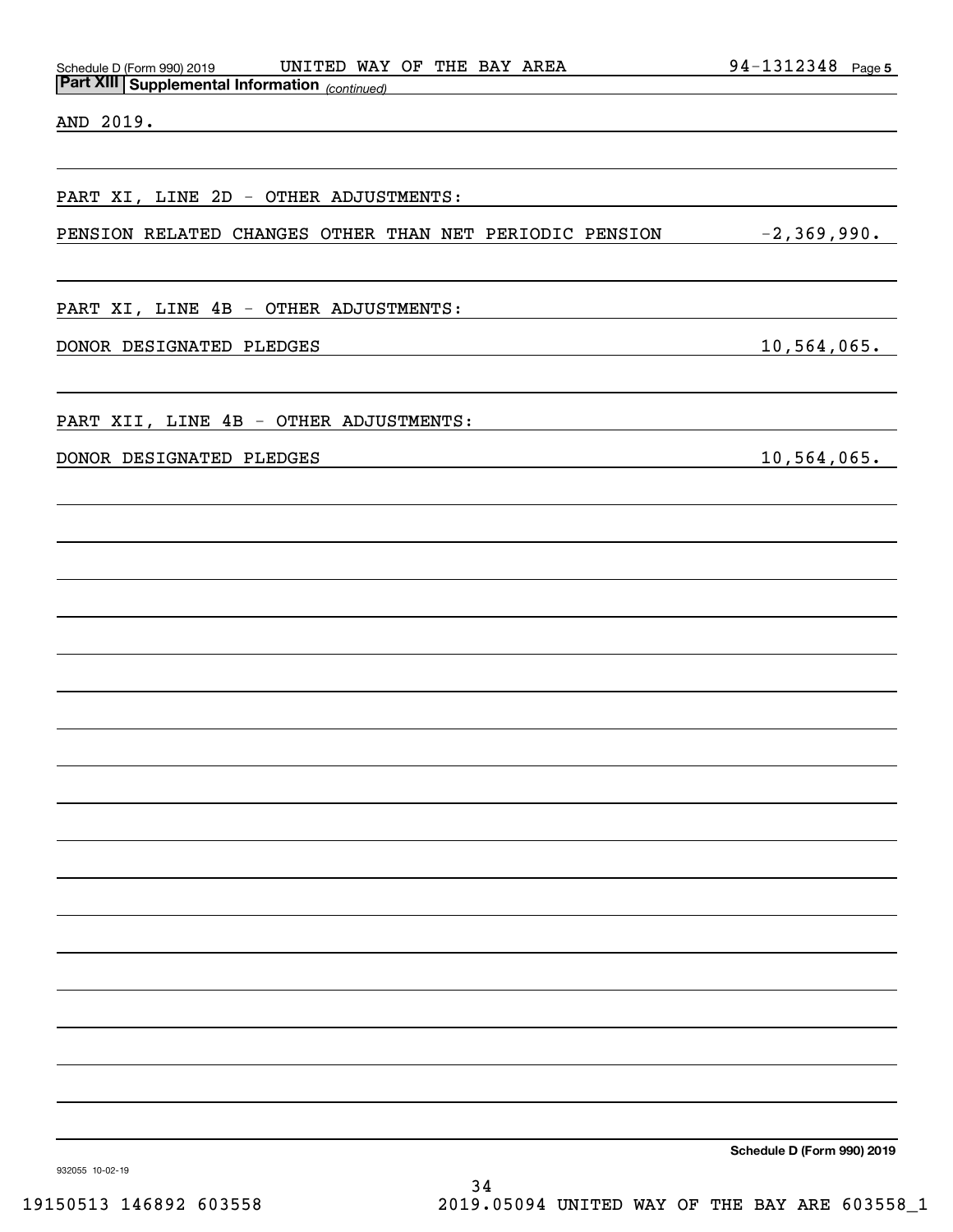| <b>SCHEDULE I</b>                                                                                                                                                              |                                                                                                                                       | <b>Grants and Other Assistance to Organizations,</b> |                             |                                         |                                                                |                                          | OMB No. 1545-0047                                                 |  |
|--------------------------------------------------------------------------------------------------------------------------------------------------------------------------------|---------------------------------------------------------------------------------------------------------------------------------------|------------------------------------------------------|-----------------------------|-----------------------------------------|----------------------------------------------------------------|------------------------------------------|-------------------------------------------------------------------|--|
| (Form 990)                                                                                                                                                                     | Governments, and Individuals in the United States<br>Complete if the organization answered "Yes" on Form 990, Part IV, line 21 or 22. |                                                      |                             |                                         |                                                                |                                          |                                                                   |  |
| Department of the Treasury                                                                                                                                                     |                                                                                                                                       |                                                      | Attach to Form 990.         |                                         |                                                                |                                          | <b>Open to Public</b>                                             |  |
| Internal Revenue Service<br>Go to www.irs.gov/Form990 for the latest information.                                                                                              |                                                                                                                                       |                                                      |                             |                                         |                                                                |                                          | Inspection                                                        |  |
| Name of the organization<br>UNITED WAY OF THE BAY AREA                                                                                                                         |                                                                                                                                       |                                                      |                             |                                         |                                                                |                                          | <b>Employer identification number</b><br>94-1312348               |  |
| Part I<br><b>General Information on Grants and Assistance</b>                                                                                                                  |                                                                                                                                       |                                                      |                             |                                         |                                                                |                                          |                                                                   |  |
| Does the organization maintain records to substantiate the amount of the grants or assistance, the grantees' eligibility for the grants or assistance, and the selection<br>1. |                                                                                                                                       |                                                      |                             |                                         |                                                                |                                          |                                                                   |  |
|                                                                                                                                                                                |                                                                                                                                       |                                                      |                             |                                         |                                                                |                                          | $\boxed{\text{X}}$ Yes<br>l No                                    |  |
| Describe in Part IV the organization's procedures for monitoring the use of grant funds in the United States.<br>$\mathbf{2}$                                                  |                                                                                                                                       |                                                      |                             |                                         |                                                                |                                          |                                                                   |  |
| Part II<br>Grants and Other Assistance to Domestic Organizations and Domestic Governments. Complete if the organization answered "Yes" on Form 990, Part IV, line 21, for any  |                                                                                                                                       |                                                      |                             |                                         |                                                                |                                          |                                                                   |  |
| recipient that received more than \$5,000. Part II can be duplicated if additional space is needed.                                                                            |                                                                                                                                       |                                                      |                             |                                         |                                                                |                                          |                                                                   |  |
| 1 (a) Name and address of organization<br>or government                                                                                                                        | $(b)$ EIN                                                                                                                             | (c) IRC section<br>(if applicable)                   | (d) Amount of<br>cash grant | (e) Amount of<br>non-cash<br>assistance | (f) Method of<br>valuation (book,<br>FMV, appraisal,<br>other) | (g) Description of<br>noncash assistance | (h) Purpose of grant<br>or assistance                             |  |
| 10,000 DEGREES<br>1401 LOS GAMOS DR, SUITE 205                                                                                                                                 |                                                                                                                                       |                                                      |                             |                                         |                                                                |                                          | DESIGNATED BY DONOR TO<br><b>AGENCY FOR GENERAL</b>               |  |
| SAN RAFAEL, CA 94903                                                                                                                                                           | 95-3667812 501C3                                                                                                                      |                                                      | 8,563,                      | 0.                                      |                                                                |                                          | OPERATIONS                                                        |  |
| ABODE SERVICES<br>40849 FREMONT BOULEVARD<br>FREMONT, CA 94538                                                                                                                 | 94-3087060 501C3                                                                                                                      |                                                      | 35,583                      | 0.                                      |                                                                |                                          | DESIGNATED BY DONOR TO<br>AGENCY & PROGRAM GRANT<br>COVID         |  |
| ADVENT LUTHERAN CHURCH MORGAN HILL<br>PO BOX 607<br>MORGAN HILL, CA 95038                                                                                                      | 77-0011232 501C3                                                                                                                      |                                                      | 7,500.                      | 0.                                      |                                                                |                                          | DESIGNATED BY DONOR TO<br><b>AGENCY FOR GENERAL</b><br>OPERATIONS |  |
| AFRICAN COMMUNITY HEALTH INSTITUTE<br>304 N. 6TH STREET<br>SAN JOSE, CA 95112                                                                                                  | 20-4721344 501C3                                                                                                                      |                                                      | 35,000                      | $\mathbf{0}$ .                          |                                                                |                                          | PROGRAM GRANT - CENSUS                                            |  |
| AIDS LEGAL REFERRAL PANEL<br>1663 MISSION STREET, STE 500<br>SAN FRANCISCO, CA 94103                                                                                           | 94-3111738 501C3                                                                                                                      |                                                      | 8,147.                      | 0.                                      |                                                                |                                          | DESIGNATED BY DONOR TO<br><b>AGENCY FOR GENERAL</b><br>OPERATIONS |  |
| ALAMEDA COUNTY COMMUNITY FOOD BANK<br>INC - PO BOX 2599 - OAKLAND, CA<br>94614                                                                                                 | 94-2960297 501C3                                                                                                                      |                                                      | 12,557.                     | 0.                                      |                                                                |                                          | DESIGNATED BY DONOR TO<br><b>AGENCY FOR GENERAL</b><br>OPERATIONS |  |
|                                                                                                                                                                                |                                                                                                                                       |                                                      |                             |                                         |                                                                |                                          | 298.                                                              |  |
| 2 Enter total number of section 501(c)(3) and government organizations listed in the line 1 table<br>Enter total number of other organizations listed in the line 1 table<br>3 |                                                                                                                                       |                                                      |                             |                                         |                                                                |                                          |                                                                   |  |

**For Paperwork Reduction Act Notice, see the Instructions for Form 990. Schedule I (Form 990) (2019)** LHA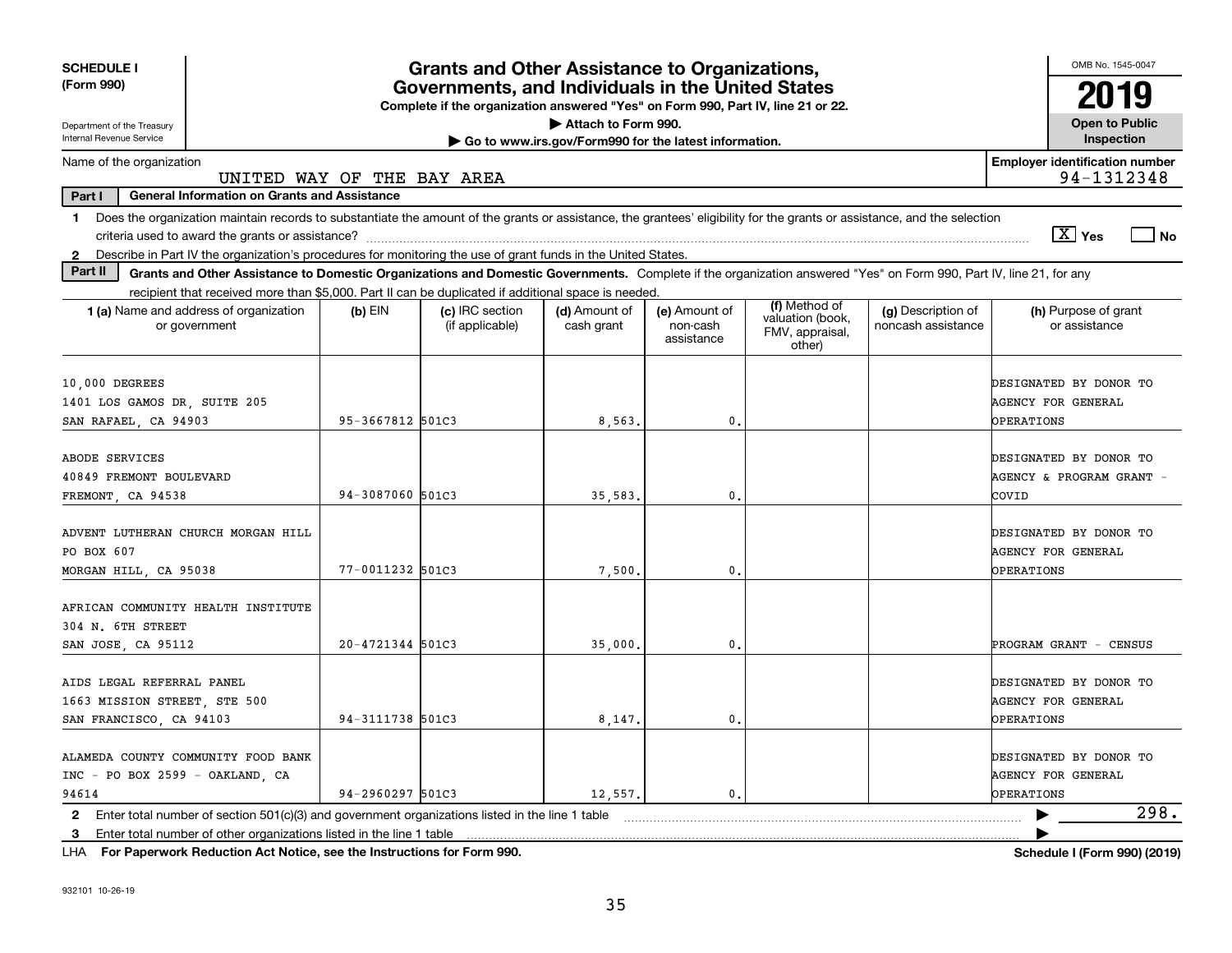organization or government

**Part II Continuation of Grants and Other Assistance to Governments and Organizations in the United States**  (Schedule I (Form 990), Part II.)

if applicable

 $(b)$  EIN  $(c)$  IRC section

**(a) (b) (c) (d) (e) (f) (g) (h)** Name and address of

(d) Amount of cash grant

(e) Amount of non-cashassistance

(f) Method of valuation (book, FMV,

(g) Description of non-cash assistance

|                                                                    |                  |          |                | appraisal, other) |                           |
|--------------------------------------------------------------------|------------------|----------|----------------|-------------------|---------------------------|
| ALAMEDA COUNTY HOMELESS ACTION<br>CENTER - 3126 SHATTUCK AVENUE -  |                  |          |                |                   |                           |
| BERKELEY, CA 94705                                                 | 94-3123953 501C3 | 10,000.  | $\mathbf{0}$   |                   | PROGRAM GRANT - CENSUS    |
|                                                                    |                  |          |                |                   |                           |
| ALAMEDA COUNTY SOCIAL SVCS AGENCY                                  |                  |          |                |                   |                           |
| 2000 SAN PABLO AVENUE, 4TH FLOOR                                   |                  |          |                |                   | PROGRAM GRANT - EMERGENCY |
| OAKLAND, CA 94612                                                  | 94-3123953 501C3 | 17,500.  | $\mathbf{0}$   |                   | ASSISTANCE                |
| ALAMEDA FOOD BANK                                                  |                  |          |                |                   |                           |
| P O BOX 2167, 1900 THAU WAY                                        |                  |          |                |                   |                           |
| ALAMEDA, CA 94501                                                  | 94-2960297 501C3 | 20,000.  | $\mathbf{0}$   |                   | PROGRAM GRANT - CENSUS    |
|                                                                    |                  |          |                |                   |                           |
| ALL STARS HELPING KIDS INC.                                        |                  |          |                |                   | DESIGNATED BY DONOR TO    |
| 4675 STEVENS CREEK BLVD, #125                                      |                  |          |                |                   | <b>AGENCY FOR GENERAL</b> |
| SANTA CLARA, CA 95051                                              | 77-0325111 501C3 | 10,000.  | $\mathbf{0}$   |                   | <b>OPERATIONS</b>         |
| ALLEN TEMPLE BAPTIST HEALTH AND                                    |                  |          |                |                   |                           |
| SOCIAL SERVICES - 8501                                             |                  |          |                |                   |                           |
| INTERNATIONAL BLVD. - OAKLAND, CA                                  | 73-1631545 501C3 |          |                |                   |                           |
| 94621                                                              |                  | 20,900.  | $\mathbf{0}$   |                   | PROGRAM GRANT - VITA      |
| ALTERNATIVE FAMILY SERVICES, INC.                                  |                  |          |                |                   |                           |
| 1421 GUERNEVILLE ROAD, SUITE 218                                   |                  |          |                |                   |                           |
| SANTA ROSA, CA 95403                                               | 94-2427088 501C3 | 20,000.  | 0.             |                   | PROGRAM GRANT - COVID     |
| AMERICAN CANCER SOCIETY, INC.                                      |                  |          |                |                   |                           |
| CALIFORNIA - 1001 MARINA VILLAGE                                   |                  |          |                |                   | DESIGNATED BY DONOR TO    |
| PARKWAY, SUITE 300 - ALAMEDA, CA                                   |                  |          |                |                   | <b>AGENCY FOR GENERAL</b> |
| 94501                                                              | 13-1788491 501C3 | 8,542    | $\mathbf{0}$   |                   | <b>OPERATIONS</b>         |
|                                                                    |                  |          |                |                   | DESIGNATED BY DONOR TO    |
| AMERICAN RED CROSS, BAY AREA<br>CHAPTER 05503 - 1663 MARKET STREET |                  |          |                |                   | <b>AGENCY FOR GENERAL</b> |
|                                                                    | 53-0196605 501C3 |          | 0.             |                   | <b>OPERATIONS</b>         |
| - SAN FRANCISCO, CA 94103                                          |                  | 7,400    |                |                   |                           |
| AMERICA'S BEST LOCAL CHARITIES                                     |                  |          |                |                   | DESIGNATED BY DONOR TO    |
| 1100 LARKSPUR LANDING CIRCLE, STE 3                                |                  |          |                |                   | <b>AGENCY FOR GENERAL</b> |
| LARKSPUR, CA 94939                                                 | 94-3042430 501C3 | 110,332. | $\mathbf{0}$ . |                   | OPERATIONS                |
|                                                                    |                  |          |                |                   |                           |

**Schedule I (Form 990)**

(h) Purpose of grant or assistance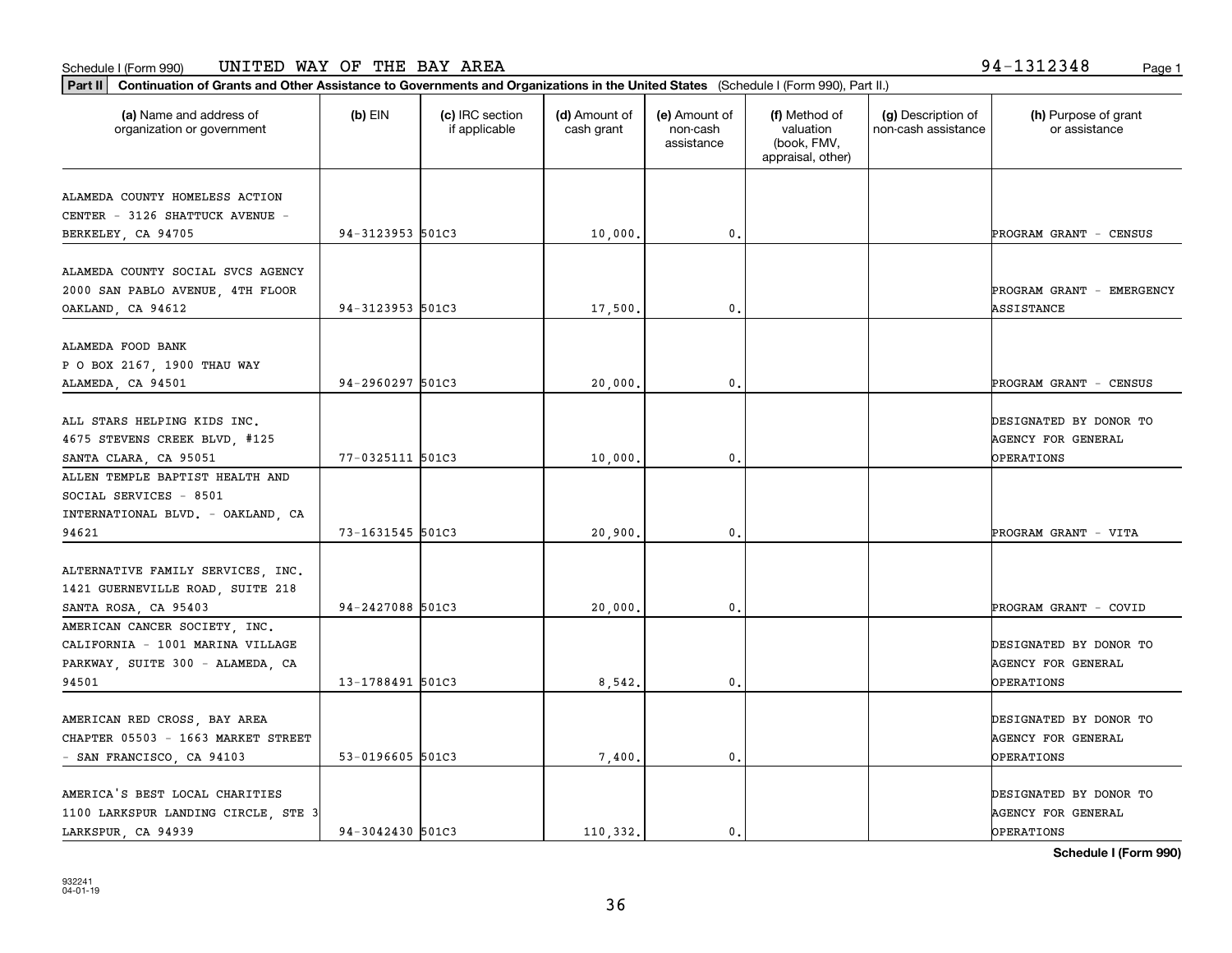**Part II Continuation of Grants and Other Assistance to Governments and Organizations in the United States**  (Schedule I (Form 990), Part II.)

| (a) Name and address of<br>organization or government       | $(b)$ EIN        | (c) IRC section<br>if applicable | (d) Amount of<br>cash grant | (e) Amount of<br>non-cash<br>assistance | (f) Method of<br>valuation<br>(book, FMV,<br>appraisal, other) | (g) Description of<br>non-cash assistance | (h) Purpose of grant<br>or assistance              |
|-------------------------------------------------------------|------------------|----------------------------------|-----------------------------|-----------------------------------------|----------------------------------------------------------------|-------------------------------------------|----------------------------------------------------|
| AMIGOS DE GUADALUPE CENTER FOR                              |                  |                                  |                             |                                         |                                                                |                                           | DESIGNATED BY DONOR TO                             |
| JUSTICE - 1897 ALUM ROCK AVENUE,                            |                  |                                  |                             |                                         |                                                                |                                           | AGENCY & PROGRAM GRANT -                           |
| SUITE 35 - SAN JOSE, CA 95116                               | 77-0555838 501C3 |                                  | 5,404.                      | 0.                                      |                                                                |                                           | VITA                                               |
| ARC OF SAN FRANCISCO                                        |                  |                                  |                             |                                         |                                                                |                                           | DESIGNATED BY DONOR TO                             |
| 1500 HOWARD STREET                                          |                  |                                  |                             |                                         |                                                                |                                           | <b>AGENCY FOR GENERAL</b>                          |
| SAN FRANCISCO, CA 94103                                     | 94-1415287 501C3 |                                  | 5,836                       | 0.                                      |                                                                |                                           | OPERATIONS                                         |
|                                                             |                  |                                  |                             |                                         |                                                                |                                           |                                                    |
| ARCHDIOCESE OF SAN FRANCISCO                                |                  |                                  |                             |                                         |                                                                |                                           | DESIGNATED BY DONOR TO                             |
| 1 PETER YORKE WAY                                           |                  |                                  |                             |                                         |                                                                |                                           | <b>AGENCY FOR GENERAL</b>                          |
| SAN FRANCISCO, CA 94109                                     | 51-0219028 501C3 |                                  | 20,000                      | $\mathbf{0}$ .                          |                                                                |                                           | OPERATIONS                                         |
| ARSOLA'S DISTRIBUTION CENTER AND                            |                  |                                  |                             |                                         |                                                                |                                           |                                                    |
| COMMUNITY SERVICES (ADCCS) - 7801                           |                  |                                  |                             |                                         |                                                                |                                           |                                                    |
| EDGEWATER DRIVE, SUITE 3000 -                               |                  |                                  |                             |                                         |                                                                |                                           |                                                    |
| OAKLAND, CA 94621                                           | 83-3164640 501C3 |                                  | 8,000                       | $\mathbf{0}$ .                          |                                                                |                                           | PROGRAM GRANT - CENSUS                             |
|                                                             |                  |                                  |                             |                                         |                                                                |                                           |                                                    |
| ASIAN AMERICAN CENTER OF SANTA                              |                  |                                  |                             |                                         |                                                                |                                           |                                                    |
| CLARA COUNTY-AASC - 1683 HILLSDALE                          |                  |                                  |                             |                                         |                                                                |                                           |                                                    |
| AVENUE - SAN JOSE, CA 95124                                 | 76-0711301 501C3 |                                  | 7,500                       | 0.                                      |                                                                |                                           | PROGRAM GRANT - CENSUS                             |
|                                                             |                  |                                  |                             |                                         |                                                                |                                           |                                                    |
| ASIAN AMERICAN FOR COMMUNITY<br>INVOLVEMENT - 2400 MOORPARK |                  |                                  |                             |                                         |                                                                |                                           | DESIGNATED BY DONOR TO<br>AGENCY & PROGRAM GRANT - |
|                                                             | 94-2292491 501C3 |                                  | 10,366                      | 0.                                      |                                                                |                                           | COVID                                              |
| AVENUE, #300 - SAN JOSE, CA 95128                           |                  |                                  |                             |                                         |                                                                |                                           |                                                    |
| ASIAN INC                                                   |                  |                                  |                             |                                         |                                                                |                                           | DESIGNATED BY DONOR TO                             |
| 1167 MISSION STREET, 4TH FLOOR                              |                  |                                  |                             |                                         |                                                                |                                           | AGENCY & PROGRAM GRANT -                           |
| SAN FRANCISCO, CA 94103                                     | 94-1753170 501C3 |                                  | 21,869                      | 0.                                      |                                                                |                                           | CENSUS, VITA                                       |
|                                                             |                  |                                  |                             |                                         |                                                                |                                           |                                                    |
| ASIAN LAW ALLIANCE                                          |                  |                                  |                             |                                         |                                                                |                                           | DESIGNATED BY DONOR TO                             |
| 991 WEST HEDDING STREET, SUITE 202                          |                  |                                  |                             |                                         |                                                                |                                           | AGENCY & PROGRAM GRANT -                           |
| SAN JOSE, CA 95126                                          | 94-2439581 501C3 |                                  | 5,456                       | 0.                                      |                                                                |                                           | CENSUS                                             |
|                                                             |                  |                                  |                             |                                         |                                                                |                                           |                                                    |
| ASIAN LAW CAUCUS INC                                        |                  |                                  |                             |                                         |                                                                |                                           | DESIGNATED BY DONOR TO                             |
| 55 COLUMBUS AVENUE                                          |                  |                                  |                             |                                         |                                                                |                                           | AGENCY & PROGRAM GRANT -                           |

**Schedule I (Form 990)**

SAN FRANCISCO, CA 94111 94-2176139 501C3 (55,938. 0. 0. 0. 0. 0. 55,938.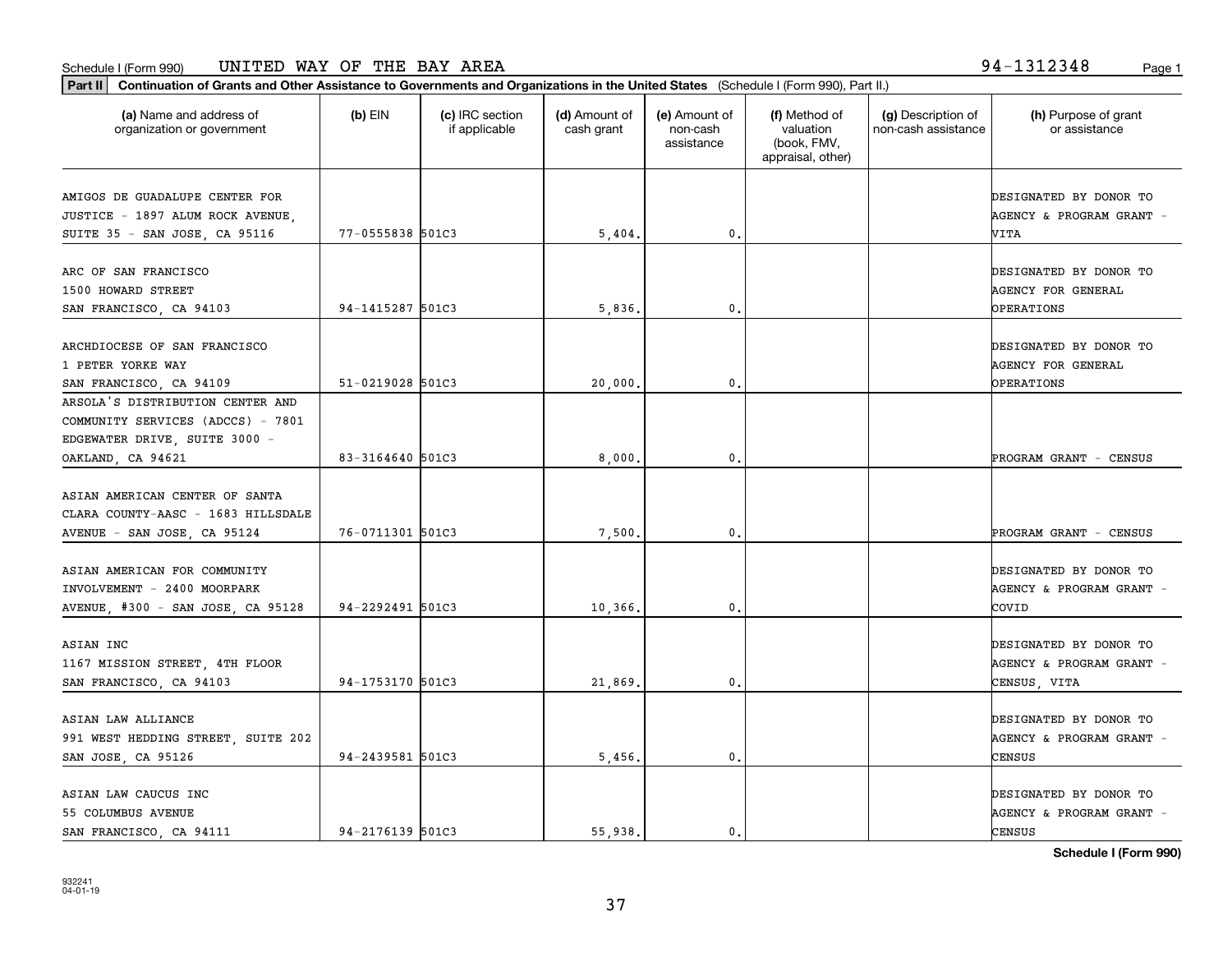organization or government

**Part II Continuation of Grants and Other Assistance to Governments and Organizations in the United States**  (Schedule I (Form 990), Part II.)

if applicable

 $(b)$  EIN  $(c)$  IRC section

PO BOX 1390

|                                                       |                  |         | assistance       | (book, FMV,<br>appraisal, other) |                                  |
|-------------------------------------------------------|------------------|---------|------------------|----------------------------------|----------------------------------|
| ASIAN PACIFIC AMERICAN COMMUNITY                      |                  |         |                  |                                  | DESIGNATED BY DONOR TO           |
| CENTER - 66 RAYMOND AVENUE - SAN                      |                  |         |                  |                                  | AGENCY & PROGRAM GRANT -         |
| FRANCISCO, CA 94134                                   | 94-3357710 501C3 | 10,143. | 0.               |                                  | COVID, VITA                      |
| ASSOCIATED STUDENTS OF THE                            |                  |         |                  |                                  |                                  |
| UNIVERSITY OF CA - 2465 BANCROFT                      |                  |         |                  |                                  |                                  |
| WAY, MC 4500 - BERKELEY, CA                           |                  |         |                  |                                  |                                  |
| 94720-4500                                            | 94-0294680 501C3 | 7,000.  | $\mathfrak{o}$ . |                                  | PROGRAM GRANT - CENSUS           |
| BARBARA & GERSON BAKAR FOUNDATION                     |                  |         |                  |                                  | DESIGNATED BY DONOR TO           |
| 201 FILBERT STREET, STE. 400                          |                  |         |                  |                                  | <b>AGENCY FOR GENERAL</b>        |
| SAN FRANCISCO, CA 94133                               | 20-5691977 501C3 | 11,500. | 0.               |                                  | <b>OPERATIONS</b>                |
|                                                       |                  |         |                  |                                  |                                  |
| BAY AREA DISCOVERY MUSEUM                             |                  |         |                  |                                  | DESIGNATED BY DONOR TO           |
| 557 MCREYNOLDS ROAD                                   |                  |         |                  |                                  | AGENCY FOR GENERAL               |
| SAUSALITO, CA 94965                                   | 68-0033227 501C3 | 5,500.  | 0.               |                                  | <b>OPERATIONS</b>                |
|                                                       |                  |         |                  |                                  |                                  |
| BENICIA COMMUNITY ACTION COUNCIL<br>480 MILITARY EAST |                  |         |                  |                                  | DESIGNATED BY DONOR TO           |
| BENICIA, CA 94510                                     | 68-0294153 501C3 | 8,928.  | 0.               |                                  | AGENCY & PROGRAM GRANT -<br>VITA |
|                                                       |                  |         |                  |                                  |                                  |
| BOARD OF TRUSTEES OF THE GLIDE                        |                  |         |                  |                                  |                                  |
| FOUNDATION - 330 ELLIS STREET -                       |                  |         |                  |                                  |                                  |
| SAN FRANCISCO, CA 94102                               | 94-1156481 501C3 | 15,000. | $\mathbf{0}$     |                                  | PROGRAM GRANT                    |
| BOYS & GIRLS CLUB SAN FRANCISCO                       |                  |         |                  |                                  | DESIGNATED BY DONOR TO           |
| 380 FULTON STREET                                     |                  |         |                  |                                  | <b>AGENCY FOR GENERAL</b>        |
| SAN FRANCISCO, CA 94102                               | 94-1156608 501C3 | 7,282.  | 0.               |                                  | OPERATIONS                       |
|                                                       |                  |         |                  |                                  |                                  |
| <b>BRANDGOV</b>                                       |                  |         |                  |                                  | DESIGNATED BY DONOR TO           |
| 125 HUMPHREY LANE                                     |                  |         |                  |                                  | AGENCY FOR GENERAL               |
| VALLEJO, CA 94591                                     | 08-7627520 501C3 | 20,000. | 0.               |                                  | <b>OPERATIONS</b>                |
| BRIDGE THE GAP                                        |                  |         |                  |                                  |                                  |
|                                                       |                  |         |                  |                                  |                                  |

**(a) (b) (c) (d) (e) (f) (g) (h)** Name and address of

(d) Amount of cash grant

(e) Amount of non-cash

(f) Method of valuation

(g) Description of non-cash assistance

**Schedule I (Form 990)**

SAUSALITO, CA 94965 91-1930327 501C3 (91-1930327 501C3 ) (91-1930327 501C3 ) (91-1930327 501C3 ) (91-1930327 501C3

(h) Purpose of grant or assistance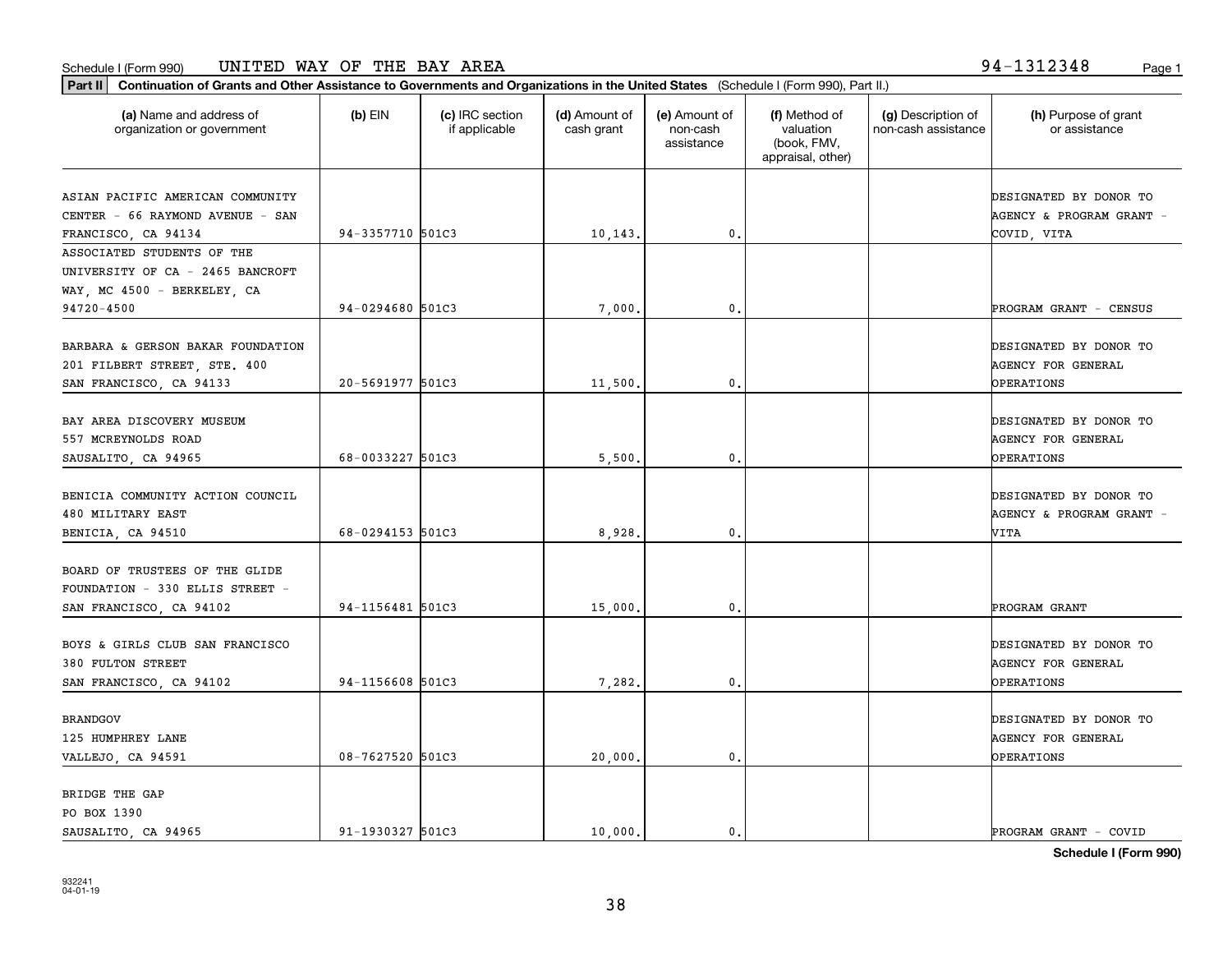CATHOLIC CHARITIES SANTA ROSA

**Schedule I (Form 990)**

| Part II   Continuation of Grants and Other Assistance to Governments and Organizations in the United States (Schedule I (Form 990), Part II.) |                  |                                  |                             |                                         |                                                                |                                           |                                                     |
|-----------------------------------------------------------------------------------------------------------------------------------------------|------------------|----------------------------------|-----------------------------|-----------------------------------------|----------------------------------------------------------------|-------------------------------------------|-----------------------------------------------------|
| (a) Name and address of<br>organization or government                                                                                         | $(b)$ EIN        | (c) IRC section<br>if applicable | (d) Amount of<br>cash grant | (e) Amount of<br>non-cash<br>assistance | (f) Method of<br>valuation<br>(book, FMV,<br>appraisal, other) | (g) Description of<br>non-cash assistance | (h) Purpose of grant<br>or assistance               |
| BUILDING OPPORTUNITIES FOR SELF                                                                                                               |                  |                                  |                             |                                         |                                                                |                                           |                                                     |
| SUFFICIENCY (BOSS) - 1918                                                                                                                     |                  |                                  |                             |                                         |                                                                |                                           |                                                     |
| UNIVERSITY AVE #2A - BERKELEY, CA                                                                                                             |                  |                                  |                             |                                         |                                                                |                                           |                                                     |
| 94704                                                                                                                                         | 51-0173390 501C3 |                                  | 10,000.                     | 0.                                      |                                                                |                                           | PROGRAM GRANT - COVID                               |
| BUILDING SKILLS PARTNERSHIP                                                                                                                   |                  |                                  |                             |                                         |                                                                |                                           |                                                     |
| 828 W WASHINGTON BLVD                                                                                                                         |                  |                                  |                             |                                         |                                                                |                                           |                                                     |
| LOS ANGELES, CA 90015                                                                                                                         | 26-1254255 501C3 |                                  | 7,750.                      | $\mathfrak{o}$ .                        |                                                                |                                           | PROGRAM GRANT - VITA                                |
| CAMP TAYLOR<br>8224 W. GRAYSON ROAD                                                                                                           |                  |                                  |                             |                                         |                                                                |                                           | DESIGNATED BY DONOR TO<br>AGENCY FOR GENERAL        |
| MODESTO, CA 95358                                                                                                                             | 04-3709177 501C3 |                                  | 8,320                       | 0.                                      |                                                                |                                           | OPERATIONS                                          |
| CANAL ALLIANCE<br>91 LARKSPUR STREET                                                                                                          |                  |                                  |                             |                                         |                                                                |                                           | DESIGNATED BY DONOR TO<br><b>AGENCY FOR GENERAL</b> |
| LARKSPUR, CA 94901                                                                                                                            | 94-2832648 501C3 |                                  | 80,000                      | 0.                                      |                                                                |                                           | <b>OPERATIONS</b>                                   |
| CATHOLIC CHARITIES OF ARCHDIOCESE<br>OF SAN FRANCISCO - 990 EDDY STREET                                                                       |                  |                                  |                             |                                         |                                                                |                                           |                                                     |
| - SAN FRANCISCO, CA 94109                                                                                                                     | 94-1498472 501C3 |                                  | 40,000                      | 0.                                      |                                                                |                                           | PROGRAM GRANT - COVID                               |
| CATHOLIC CHARITIES OF SANTA CLARA<br>COUNTY - 2625 ZANKER ROAD, #200 -                                                                        |                  |                                  |                             |                                         |                                                                |                                           | DESIGNATED BY DONOR TO<br>AGENCY & PROGRAM GRANT -  |
| SAN JOSE, CA 95134                                                                                                                            | 94-2762269 501C3 |                                  | 72,881.                     | $\mathbf{0}$ .                          |                                                                |                                           | CENSUS                                              |
| CATHOLIC CHARITIES OF SOLANO INC                                                                                                              |                  |                                  |                             |                                         |                                                                |                                           |                                                     |
| 125 CORPORATE PLACE, SUITE A<br>VALLEJO, CA 94590                                                                                             | 94-2576612 501C3 |                                  | 207,700.                    | $\mathfrak{o}$ .                        |                                                                |                                           | PROGRAM GRANT - COVID,<br>VITA                      |
| CATHOLIC CHARITIES OF THE DIOCESE<br>OF OAKLAND - 433 JEFFERSON STREET                                                                        |                  |                                  |                             |                                         |                                                                |                                           | DESIGNATED BY DONOR TO<br>AGENCY & PROGRAM GRANT -  |

- OAKLAND, CA 94607 (94-2677202 501C3 (94-2677202 501C3) (94-2677202 501C3 (95)

ROSA, CA 95403 04-2479393 501C3 40,000. 0. PROGRAM GRANT - COVID

39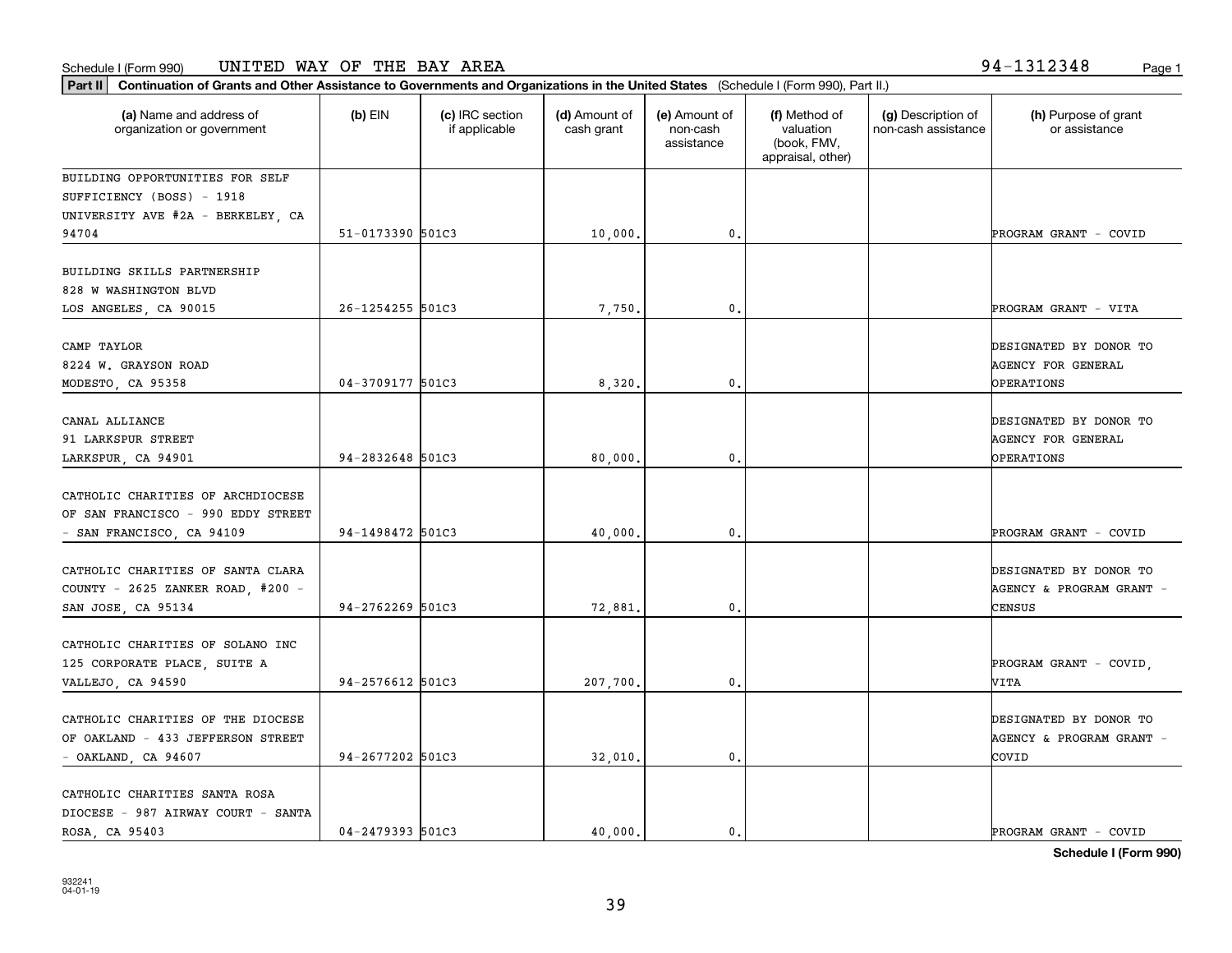**Part II Continuation of Grants and Other Assistance to Governments and Organizations in the United States**  (Schedule I (Form 990), Part II.)

| (a) Name and address of<br>organization or government                                                    | $(b)$ EIN        | (c) IRC section<br>if applicable | (d) Amount of<br>cash grant | (e) Amount of<br>non-cash<br>assistance | (f) Method of<br>valuation<br>(book, FMV,<br>appraisal, other) | (g) Description of<br>non-cash assistance | (h) Purpose of grant<br>or assistance                                    |
|----------------------------------------------------------------------------------------------------------|------------------|----------------------------------|-----------------------------|-----------------------------------------|----------------------------------------------------------------|-------------------------------------------|--------------------------------------------------------------------------|
| CENTER FOR EMPLOYMENT                                                                                    |                  |                                  |                             |                                         |                                                                |                                           |                                                                          |
| OPPORTUNITIES, INC. - 464 7TH                                                                            |                  |                                  |                             |                                         |                                                                |                                           |                                                                          |
| STREET - OAKLAND, CA 94607                                                                               | 13-3843322 501C3 |                                  | 25,000.                     | 0.                                      |                                                                |                                           | PROGRAM GRANT - COVID                                                    |
| CENTER FOR EMPOWERING REFUGEES AND<br>IMMIGRANTS - 544 INTERNATIONAL<br>BOULEVARD #9 - OAKLAND, CA 94606 | 76-0822958 501C3 |                                  | 10,000,                     | 0.                                      |                                                                |                                           | DESIGNATED BY DONOR TO<br>AGENCY FOR GENERAL<br>OPERATIONS               |
| CENTER FOR URBAN EDUCATION AND<br>SUSTAINABLE AGRICULTURE - ONE<br>FERRY BUILDING, SUITE 50 - SAN        |                  |                                  |                             |                                         |                                                                |                                           |                                                                          |
| FRANCISCO, CA 94111                                                                                      | 94-3212988 501C3 |                                  | 15,000.                     | $\mathbf{0}$                            |                                                                |                                           | PROGRAM GRANT - COVID                                                    |
| CENTRAL CITY HOSPITALITY HOUSE<br>290 TURK STREET<br>SAN FRANCISCO, CA 94102                             | 94-6171319 501C3 |                                  | 15,000.                     | $\mathbf{0}$                            |                                                                |                                           | PROGRAM GRANT - COVID                                                    |
| CHABOT-LAS POSITAS COMMUNITY<br>COLLEGE DISTRICT - 7600 DUBLIN<br>BLVD., 3RD FLOOR - DUBLIN, CA          |                  |                                  |                             |                                         |                                                                |                                           | PROGRAM GRANT - CENSUS,                                                  |
| 94568                                                                                                    | 94-1670563 501C3 |                                  | 39,000.                     | 0.                                      |                                                                |                                           | VITA                                                                     |
| CHALLENGER ATHLETICS<br>PO BOX 5511<br>BAY SHORE, NY 11706                                               | 46-2993141 501C3 |                                  | 6,186.                      | $\mathbf{0}$                            |                                                                |                                           | DESIGNATED BY DONOR TO<br>AGENCY FOR GENERAL<br>OPERATIONS               |
| CHARITY CULTURAL SERVICES CENTER<br>731 COMMERCIAL STREET<br>SAN FRANCISCO, CA 94108                     | 94-2922453 501C3 |                                  | 5,882.                      | $\mathbf{0}$                            |                                                                |                                           | DESIGNATED BY DONOR TO<br><b>AGENCY FOR GENERAL</b><br>OPERATIONS        |
| CHILDREN NOW<br>1404 FRANKLIN STREET, SUITE 700<br>OAKLAND, CA 94612                                     | 94-3059243 501C3 |                                  | 15,179.                     | 0.                                      |                                                                |                                           | DESIGNATED BY DONOR TO<br><b>AGENCY FOR GENERAL</b><br><b>OPERATIONS</b> |
| CHILDRENS CREATIVITY MUSEUM<br>221 FOURTH STREET                                                         |                  |                                  |                             |                                         |                                                                |                                           | DESIGNATED BY DONOR TO<br><b>AGENCY FOR GENERAL</b>                      |

SAN FRANCISCO, CA 94103 94-3178735 501C3 (25,714. 0. 0. OPERATIONS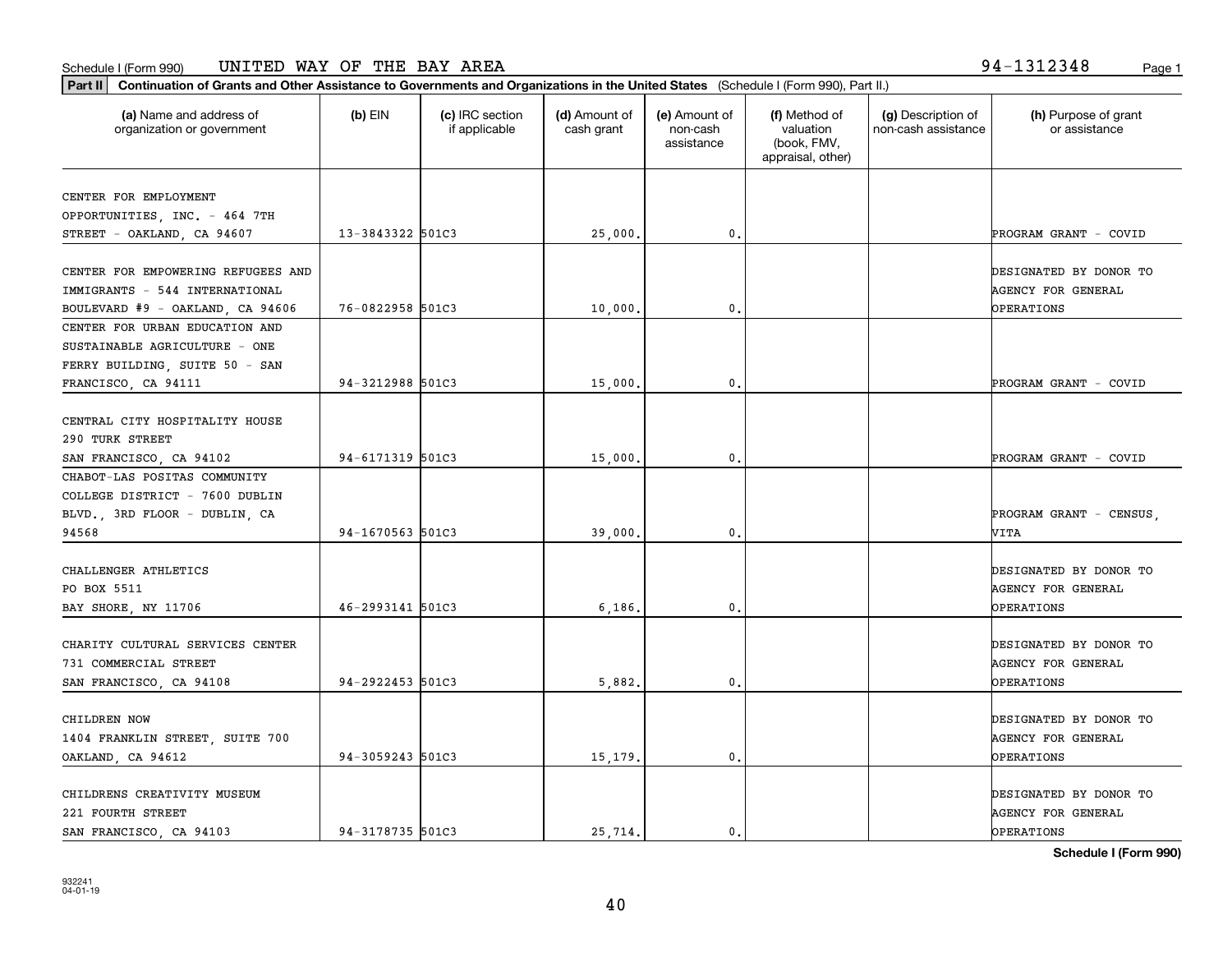| (a) Name and address of<br>$(b)$ EIN<br>(c) IRC section<br>(d) Amount of<br>(f) Method of<br>(g) Description of<br>(e) Amount of<br>valuation<br>non-cash assistance<br>organization or government<br>if applicable<br>cash grant<br>non-cash<br>(book, FMV,<br>assistance<br>appraisal, other)<br>68-0014506 501C3<br>0.<br>560,000.<br>COVID, EQUITY<br>94-6000533 501C3<br>7,701.<br>0.<br>OPERATIONS<br>23-7126354 501C3<br>0.<br>11,077.<br>OPERATIONS<br>94-2502267 501C3<br>15,000.<br>0.<br>PROGRAM GRANT - CENSUS |                                       |
|----------------------------------------------------------------------------------------------------------------------------------------------------------------------------------------------------------------------------------------------------------------------------------------------------------------------------------------------------------------------------------------------------------------------------------------------------------------------------------------------------------------------------|---------------------------------------|
| CHILDREN'S NETWORK OF SOLANO<br>COUNTY - 827 MISSOURI STREET<br>SUITE 5 - FARIFIELD, CA 94533<br>CHILDRENS TRUST FUND SANTA CLARA<br>COUNTY - 373 W JULIAN STREET - SAN<br>JOSE, CA 95110<br>CHINATOWN COMMUNITY CHILDRENS<br>CENTER - 979 CLAY STREET - SAN<br>FRANCISCO, CA 94108<br>CHINESE AMERICAN VOTERS EDUCATION<br>COMMITTEE - 4442 GEARY BLVD. #300<br>- SAN FRANCISCO, CA 94118<br>CHINESE FOR AFFIRMATIVE ACTION                                                                                               | (h) Purpose of grant<br>or assistance |
|                                                                                                                                                                                                                                                                                                                                                                                                                                                                                                                            |                                       |
|                                                                                                                                                                                                                                                                                                                                                                                                                                                                                                                            | PROGRAM GRANT - CENSUS,               |
|                                                                                                                                                                                                                                                                                                                                                                                                                                                                                                                            |                                       |
|                                                                                                                                                                                                                                                                                                                                                                                                                                                                                                                            |                                       |
|                                                                                                                                                                                                                                                                                                                                                                                                                                                                                                                            | DESIGNATED BY DONOR TO                |
|                                                                                                                                                                                                                                                                                                                                                                                                                                                                                                                            | AGENCY FOR GENERAL                    |
|                                                                                                                                                                                                                                                                                                                                                                                                                                                                                                                            |                                       |
|                                                                                                                                                                                                                                                                                                                                                                                                                                                                                                                            |                                       |
|                                                                                                                                                                                                                                                                                                                                                                                                                                                                                                                            | DESIGNATED BY DONOR TO                |
|                                                                                                                                                                                                                                                                                                                                                                                                                                                                                                                            | AGENCY FOR GENERAL                    |
|                                                                                                                                                                                                                                                                                                                                                                                                                                                                                                                            |                                       |
|                                                                                                                                                                                                                                                                                                                                                                                                                                                                                                                            |                                       |
|                                                                                                                                                                                                                                                                                                                                                                                                                                                                                                                            |                                       |
|                                                                                                                                                                                                                                                                                                                                                                                                                                                                                                                            |                                       |
|                                                                                                                                                                                                                                                                                                                                                                                                                                                                                                                            |                                       |
|                                                                                                                                                                                                                                                                                                                                                                                                                                                                                                                            |                                       |
| 17 WALTER U LUM PLACE                                                                                                                                                                                                                                                                                                                                                                                                                                                                                                      |                                       |
| 94-2161304 501C3<br>37,500.<br>0.<br>SAN FRANCISCO, CA 94108                                                                                                                                                                                                                                                                                                                                                                                                                                                               | PROGRAM GRANT - CENSUS                |
|                                                                                                                                                                                                                                                                                                                                                                                                                                                                                                                            |                                       |
| CHINESE HOSPITAL                                                                                                                                                                                                                                                                                                                                                                                                                                                                                                           | DESIGNATED BY DONOR TO                |
| 845 JACKSON ST                                                                                                                                                                                                                                                                                                                                                                                                                                                                                                             | AGENCY FOR GENERAL                    |
| 94-0382780 501C3<br>SAN FRANCISCO, CA 94133<br>5,882.<br>0.<br><b>OPERATIONS</b>                                                                                                                                                                                                                                                                                                                                                                                                                                           |                                       |
|                                                                                                                                                                                                                                                                                                                                                                                                                                                                                                                            |                                       |
| CHINESE NEWCOMERS SERVICE CENTER                                                                                                                                                                                                                                                                                                                                                                                                                                                                                           | DESIGNATED BY DONOR TO                |
| 777 STOCKTON STREET, #104                                                                                                                                                                                                                                                                                                                                                                                                                                                                                                  | AGENCY & PROGRAM GRANT -              |
| 94-2152893 501C3<br>SAN FRANCISCO, CA 94108<br>39,644.<br>0.<br>CENSUS, VITA                                                                                                                                                                                                                                                                                                                                                                                                                                               |                                       |
|                                                                                                                                                                                                                                                                                                                                                                                                                                                                                                                            |                                       |
| CHINESE PROGRESSIVE ASSOCIATION                                                                                                                                                                                                                                                                                                                                                                                                                                                                                            |                                       |
| 1042 GRANT AVE., 5TH FLOOR<br>23-7404756 501C3<br>0.                                                                                                                                                                                                                                                                                                                                                                                                                                                                       |                                       |
| SAN FRANCISCO, CA 94133<br>15,000.                                                                                                                                                                                                                                                                                                                                                                                                                                                                                         | PROGRAM GRANT - CENSUS                |
| CHURCH OF JESUS CHRIST LDS                                                                                                                                                                                                                                                                                                                                                                                                                                                                                                 | DESIGNATED BY DONOR TO                |
| CORPORATION - 50 E NORTH TEMPLE                                                                                                                                                                                                                                                                                                                                                                                                                                                                                            | AGENCY FOR GENERAL                    |
| 87-0234341 501C3<br>STREET - SALT LAKE CITY, UT 84150<br>29.143.<br>$\mathbf{0}$ .<br>OPERATIONS                                                                                                                                                                                                                                                                                                                                                                                                                           |                                       |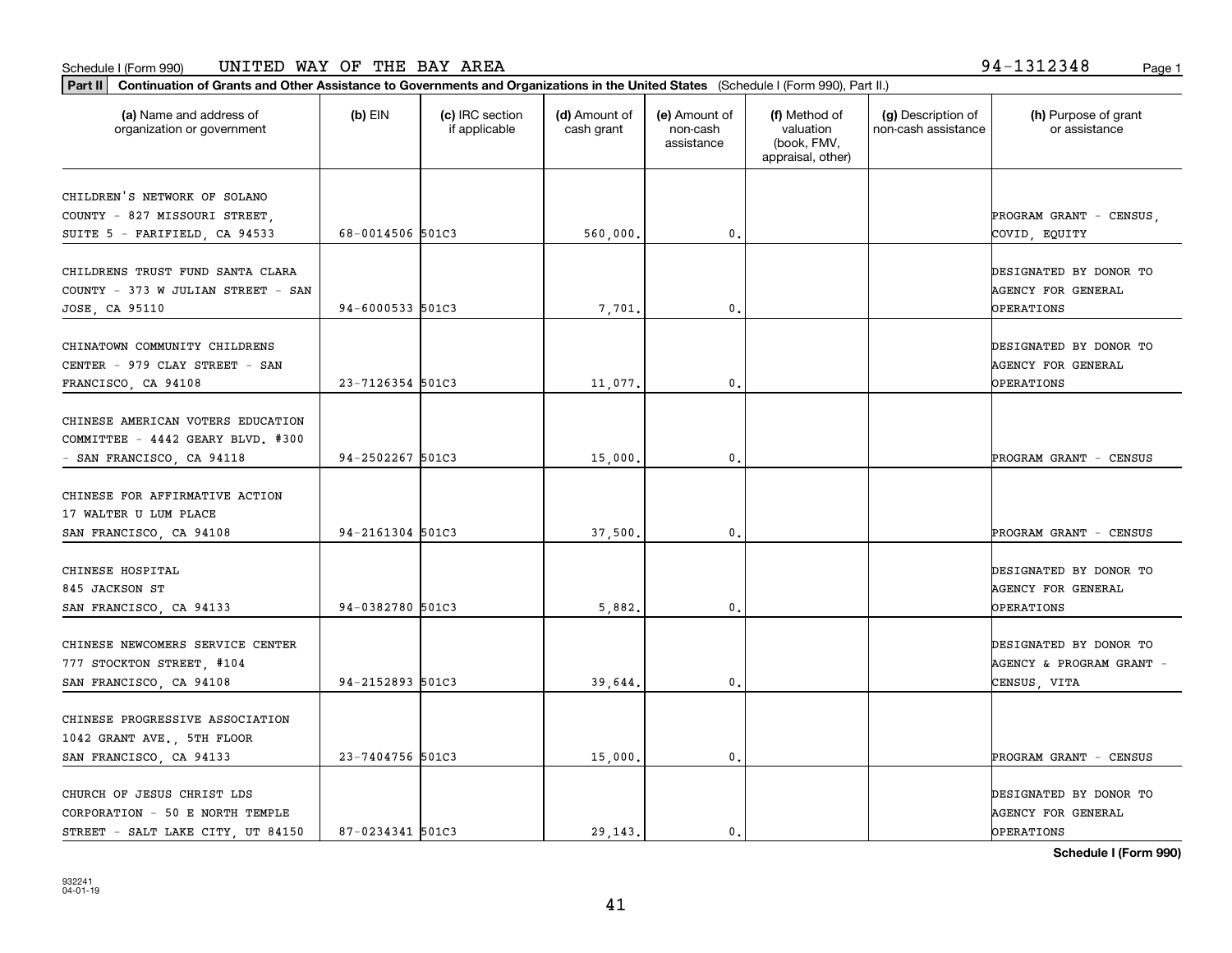| (a) Name and address of<br>organization or government | $(b)$ EIN        | (c) IRC section<br>if applicable | (d) Amount of<br>cash grant | (e) Amount of<br>non-cash<br>assistance | (f) Method of<br>valuation<br>(book, FMV,<br>appraisal, other) | (g) Description of<br>non-cash assistance | (h) Purpose of grant<br>or assistance |
|-------------------------------------------------------|------------------|----------------------------------|-----------------------------|-----------------------------------------|----------------------------------------------------------------|-------------------------------------------|---------------------------------------|
| CITY OF FREMONT                                       |                  |                                  |                             |                                         |                                                                |                                           |                                       |
| 3300 CAPITAL AVENUE, BLDG A                           |                  |                                  |                             |                                         |                                                                |                                           |                                       |
| FREMONT, CA 94538                                     | 94-6027361 501C3 |                                  | 20,000.                     | 0.                                      |                                                                |                                           | PROGRAM GRANT - CENSUS                |
|                                                       |                  |                                  |                             |                                         |                                                                |                                           |                                       |
| CITY OF SOUTH SAN FRANCISCO                           |                  |                                  |                             |                                         |                                                                |                                           |                                       |
| 400 GRAND AVENUE                                      |                  |                                  |                             |                                         |                                                                |                                           | PROGRAM GRANT - CENSUS,               |
| SOUTH SAN FRANCISCO, CA 94080                         | 94-6000435 501C3 |                                  | 33,800.                     | 0.                                      |                                                                |                                           | VITA                                  |
|                                                       |                  |                                  |                             |                                         |                                                                |                                           |                                       |
| CITY TEAM MINISTRIES OF SAN                           |                  |                                  |                             |                                         |                                                                |                                           | DESIGNATED BY DONOR TO                |
| FRANCISCO - 164 6TH STREET - SAN                      |                  |                                  |                             |                                         |                                                                |                                           | <b>AGENCY FOR GENERAL</b>             |
| FRANCISCO, CA 94103                                   | 94-1501265 501C3 |                                  | 11,695.                     | $\mathbf{0}$                            |                                                                |                                           | OPERATIONS                            |
| CITYTEAM SAN JOSE                                     |                  |                                  |                             |                                         |                                                                |                                           | DESIGNATED BY DONOR TO                |
| 2306 ZANKER ROAD                                      |                  |                                  |                             |                                         |                                                                |                                           | <b>AGENCY FOR GENERAL</b>             |
| SAN JOSE, CA 95131                                    | 94-1501265 501C3 |                                  | 6,556.                      | 0.                                      |                                                                |                                           | <b>OPERATIONS</b>                     |
|                                                       |                  |                                  |                             |                                         |                                                                |                                           |                                       |
| COASTSIDE HOPE                                        |                  |                                  |                             |                                         |                                                                |                                           |                                       |
| 99 AVENUE ALHAMBRA                                    |                  |                                  |                             |                                         |                                                                |                                           | PROGRAM GRANT - COVID.                |
| EL GRANADA, CA 94018                                  | 04-6782383 501C3 |                                  | 56,500.                     | $\mathbf{0}$ .                          |                                                                |                                           | VITA                                  |
|                                                       |                  |                                  |                             |                                         |                                                                |                                           |                                       |
| COMMONWEALTH CLUB OF CALIFORNIA                       |                  |                                  |                             |                                         |                                                                |                                           | DESIGNATED BY DONOR TO                |
| 110 THE EMBARCADERO                                   |                  |                                  |                             |                                         |                                                                |                                           | <b>AGENCY FOR GENERAL</b>             |
| SAN FRANCISCO, CA 94105                               | 94-0399260 501C3 |                                  | 8,000.                      | 0.                                      |                                                                |                                           | OPERATIONS                            |
| COMMUNITY ACTION MARIN                                |                  |                                  |                             |                                         |                                                                |                                           |                                       |
| 29 MARY STREET                                        |                  |                                  |                             |                                         |                                                                |                                           | PROGRAM GRANT - CENSUS,               |
| SAN RAFAEL, CA 94901                                  | 94-6136365 501C3 |                                  | 395,000.                    | 0.                                      |                                                                |                                           | VITA                                  |
|                                                       |                  |                                  |                             |                                         |                                                                |                                           |                                       |
| COMMUNITY ACTION NAPA VALLEY                          |                  |                                  |                             |                                         |                                                                |                                           |                                       |
| 2521 OLD SONOMA RD.                                   |                  |                                  |                             |                                         |                                                                |                                           |                                       |
| NAPA, CA 94558                                        | 94-1610851 501C3 |                                  | 30,000,                     | $\mathbf{0}$ .                          |                                                                |                                           | PROGRAM GRANT - COVID                 |
| COMMUNITY CHILD CARE COORDINATING                     |                  |                                  |                             |                                         |                                                                |                                           |                                       |
| CNCL OF ALAMEDA - 22351 CITY                          |                  |                                  |                             |                                         |                                                                |                                           | DESIGNATED BY DONOR TO                |
| CENTER DRIVE, SUITE 100 - HAYWARD,                    |                  |                                  |                             |                                         |                                                                |                                           | <b>AGENCY &amp; PROGRAM GRANT</b>     |
| CA 94541                                              | 23-7218859 501C3 |                                  | 20,800.                     | $\mathbf{0}$ .                          |                                                                |                                           | CENSUS, VITA                          |

42

**Schedule I (Form 990)**

**Part II Continuation of Grants and Other Assistance to Governments and Organizations in the United States**  (Schedule I (Form 990), Part II.)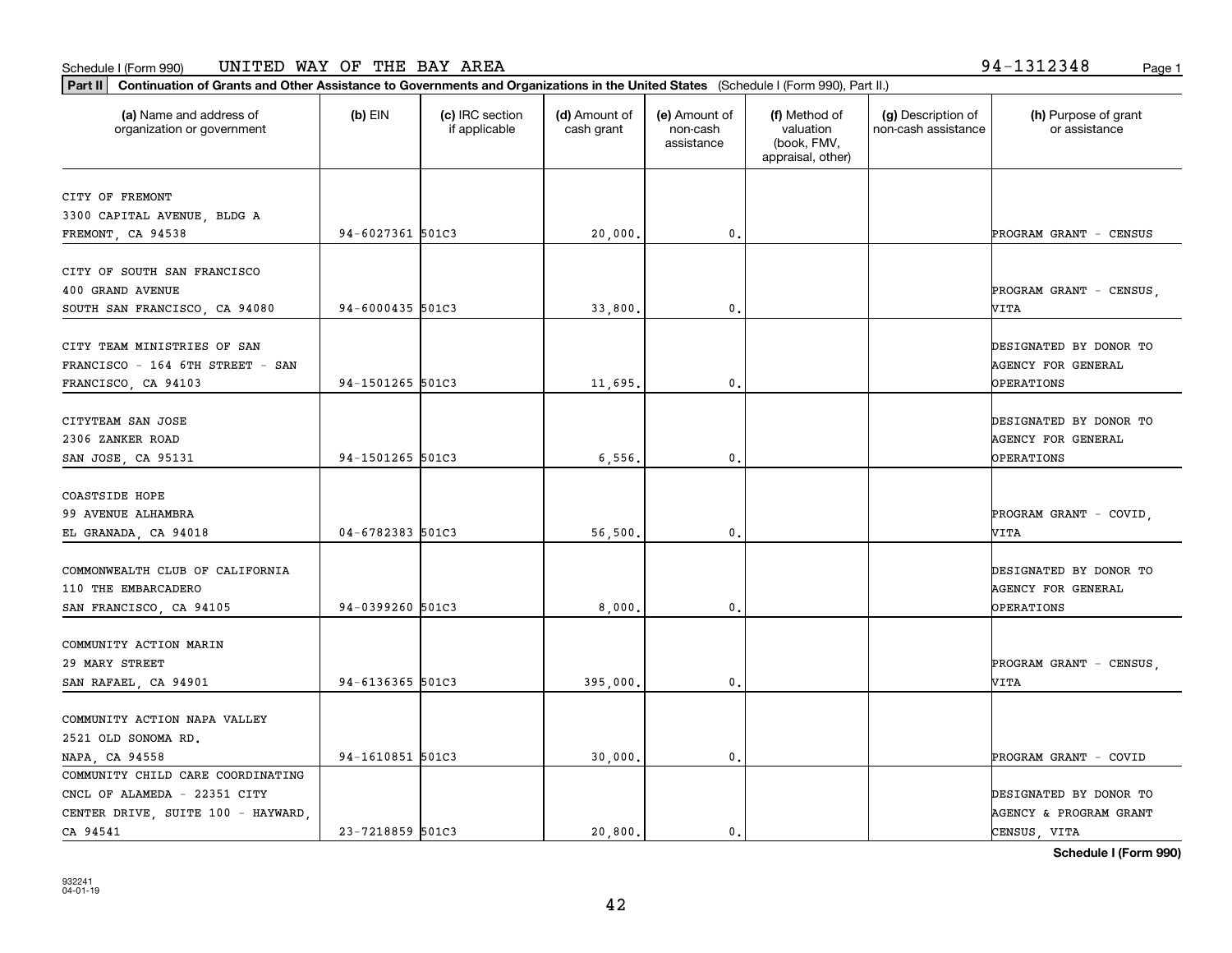#### Schedule I (Form 990) Page 1 UNITED WAY OF THE BAY AREA 94-1312348

| (a) Name and address of<br>organization or government                                                | $(b)$ EIN        | (c) IRC section<br>if applicable | (d) Amount of<br>cash grant | (e) Amount of<br>non-cash<br>assistance | (f) Method of<br>valuation<br>(book, FMV,<br>appraisal, other) | (g) Description of<br>non-cash assistance | (h) Purpose of grant<br>or assistance                             |
|------------------------------------------------------------------------------------------------------|------------------|----------------------------------|-----------------------------|-----------------------------------------|----------------------------------------------------------------|-------------------------------------------|-------------------------------------------------------------------|
| COMMUNITY CLINIC CONSORTIUM                                                                          |                  |                                  |                             |                                         |                                                                |                                           |                                                                   |
| 3720 BARRETT AVENUE                                                                                  |                  |                                  |                             |                                         |                                                                |                                           |                                                                   |
| RICHMOND, CA 94805                                                                                   | 20-0782029 501C3 |                                  | 25,000.                     | $\mathbf{0}$                            |                                                                |                                           | PROGRAM GRANT - CENSUS                                            |
| COMMUNITY FINANCIAL RESOURCES<br>771 EUCLID AVENUE                                                   |                  |                                  |                             |                                         |                                                                |                                           |                                                                   |
| BERKELEY, CA 94708                                                                                   | 20-3788598 501C3 |                                  | 30,000,                     | $\mathbf{0}$                            |                                                                |                                           | PROGRAM GRANT - VITA                                              |
| COMMUNITY FORWARD SF<br>1171 MISSION STREET                                                          |                  |                                  |                             |                                         |                                                                |                                           |                                                                   |
| SAN FRANCISCO, CA 94103                                                                              | 94-2335626 501C3 |                                  | 25,000.                     | $\mathfrak{o}$ .                        |                                                                |                                           | PROGRAM GRANT - COVID                                             |
| COMMUNITY HEALTH CHARITIES OF<br>CALIFORNIA - 1199 N. FAIRFAX ST.<br>STE. 600 - ALEXANDRIA, VA 22314 | 13-6167225 501C3 |                                  | 88,619                      | $\mathbf{0}$                            |                                                                |                                           | DESIGNATED BY DONOR TO<br><b>AGENCY FOR GENERAL</b><br>OPERATIONS |
| COMMUNITY SERVICE AGENCY OF<br>MOUNTAIN VIEW, LOS ALTOS - 204<br>STIERLIN ROAD - MOUNTAIN VIEW, CA   |                  |                                  |                             |                                         |                                                                |                                           | DESIGNATED BY DONOR TO<br>AGENCY & PROGRAM GRANT -                |
| 94043                                                                                                | 94-1422465 501C3 |                                  | 138,286.                    | $\mathbf{0}$                            |                                                                |                                           | EMERG ASSIST.                                                     |
| COMMUNITY SOLUTIONS<br>9015 MURRAY AVENUE, #100<br>GILROY, CA 95020                                  | 23-7351215 501C3 |                                  | 10,547.                     | $\mathbf{0}$                            |                                                                |                                           | DESIGNATED BY DONOR TO<br>AGENCY & PROGRAM GRANT -<br>COVID       |
| COMMUNITY YOUTH CENTER<br>1038 POST STREET<br>SAN FRANCISCO, CA 94109                                | 94-1728818 501C3 |                                  | 10,955.                     | 0.                                      |                                                                |                                           | DESIGNATED BY DONOR TO<br>AGENCY & PROGRAM GRANT -<br>CENSUS      |
| COMPASS FAMILY SERVICES<br>37 GROVE STREET<br>SAN FRANCISCO, CA 94102                                | 94-1156622 501C3 |                                  | 46,500.                     | $\mathbf{0}$ .                          |                                                                |                                           | DESIGNATED BY DONOR TO<br>AGENCY & PROGRAM GRANT -<br>covip       |
| CONSERVATION CORPS NORTH BAY<br>27 LARKSPUR ST<br>SAN RAFAEL, CA 94901                               | 94-2831592 501C3 |                                  | 7.884.                      | $\mathbf{0}$                            |                                                                |                                           | DESIGNATED BY DONOR TO<br><b>AGENCY FOR GENERAL</b><br>OPERATIONS |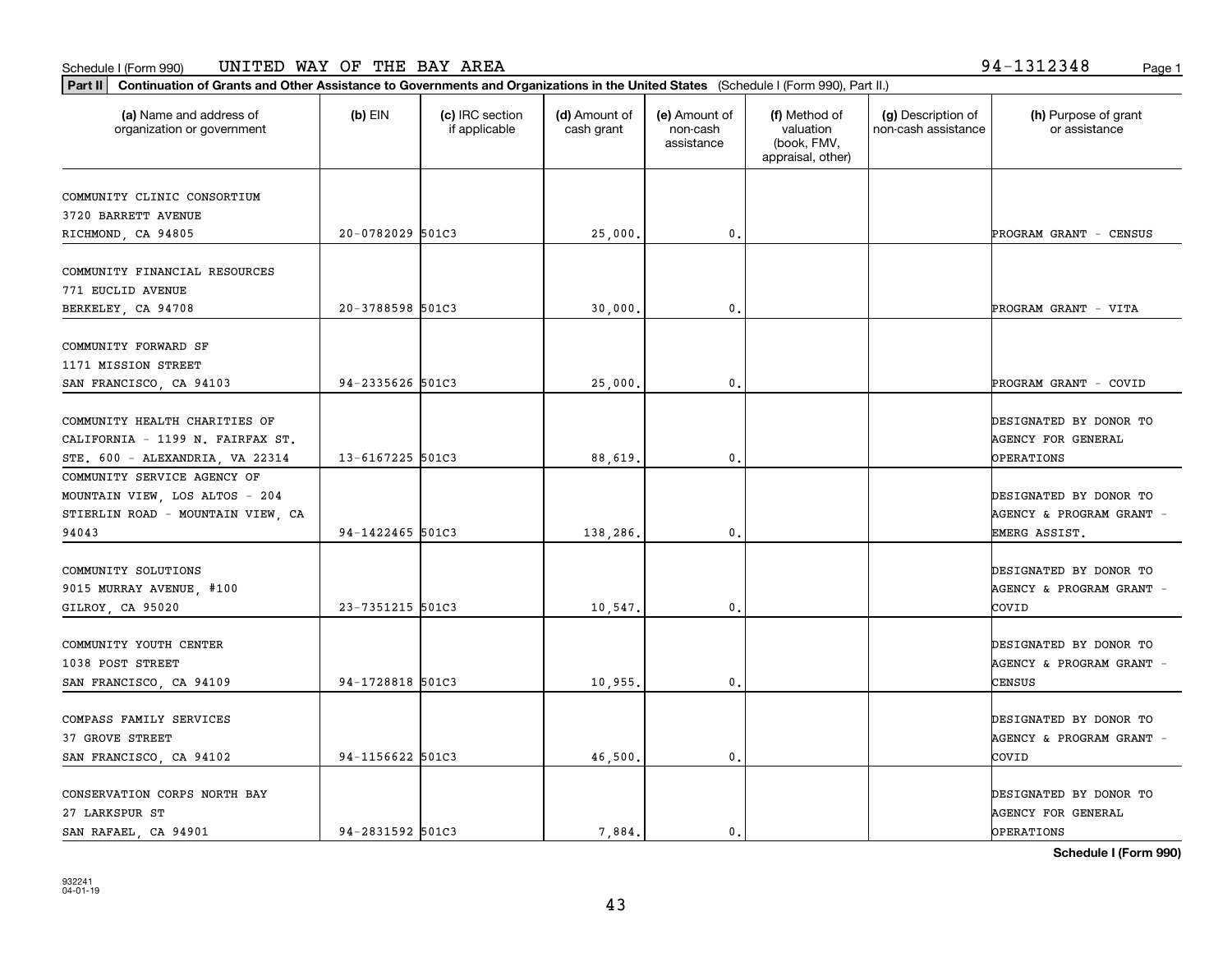**Part II Continuation of Grants and Other Assistance to Governments and Organizations in the United States**  (Schedule I (Form 990), Part II.)

| (a) Name and address of<br>organization or government                                         | $(b)$ EIN            | (c) IRC section<br>if applicable | (d) Amount of<br>cash grant | (e) Amount of<br>non-cash<br>assistance | (f) Method of<br>valuation<br>(book, FMV,<br>appraisal, other) | (g) Description of<br>non-cash assistance | (h) Purpose of grant<br>or assistance                              |
|-----------------------------------------------------------------------------------------------|----------------------|----------------------------------|-----------------------------|-----------------------------------------|----------------------------------------------------------------|-------------------------------------------|--------------------------------------------------------------------|
| CONTRA COSTA CRISIS CENTER<br>P.O. BOX 3364<br>WALNUT CREEK, CA 94598                         | 94-1747227 501C3     |                                  | 95,109.                     | 0.                                      |                                                                |                                           | DESIGNATED BY DONOR TO<br>AGENCY & PROGRAM GRANT -<br>CENSUS, VITA |
| CORA (COMMUNITY OVERCOMING<br>RELATIONSHIP ABUSE) - 2211 PALM<br>AVENUE - SAN MATEO, CA 94403 | 94-2481188 501C3     |                                  | 10,000.                     | 0.                                      |                                                                |                                           | PROGRAM GRANT - COVID                                              |
| COVENANT HOUSE CALIFORNIA<br>200 HARRISON STREET<br>OAKLAND, CA 94607                         | 13-3391210 501C3     |                                  | 40,500.                     | 0.                                      |                                                                |                                           | DESIGNATED BY DONOR TO<br>AGENCY & PROGRAM GRANT -<br>COVID        |
| DALY CITY PENINSULA PARTNERSHIP<br>COLLABORATIVE - 725 PRICE STREET -<br>DALE CITY, CA 94014  | 06-1734338 501C3     |                                  | 160,000.                    | 0.                                      |                                                                |                                           | PROGRAM GRANT - CENSUS,<br>COVID                                   |
| DFCS EDUCATION SCHOLARSHIP FUND<br>333 WEST JULIAN STREET<br>SAN JOSE, CA 95110               | $94 - 6000533$ 501C3 |                                  | 5,003                       | 0.                                      |                                                                |                                           | DESIGNATED BY DONOR TO<br><b>AGENCY FOR GENERAL</b><br>OPERATIONS  |
| DOCTORS WITHOUT BORDERS<br>HEADQUARTER - 333 7TH AVENUE, 2ND<br>FLOOR - NEW YORK, NY 10016    | 13-3433452 501C3     |                                  | 6,572.                      | $\mathbf{0}$                            |                                                                |                                           | DESIGNATED BY DONOR TO<br><b>AGENCY FOR GENERAL</b><br>OPERATIONS  |
| DOLORES STREET COMMUNITY SERVICES<br>938 VALENCIA STREET<br>SAN FRANCISCO, CA 94110           | 94-2919302 501C3     |                                  | 35,000.                     | 0.                                      |                                                                |                                           | PROGRAM GRANT = COVID                                              |
| EARTHSHARE CALIFORNIA<br>870 MARKET STREET, SUITE 703<br>SAN FRANCISCO, CA 94102              | 94-2840364 501C3     |                                  | 26,479.                     | 0.                                      |                                                                |                                           | DESIGNATED BY DONOR TO<br><b>AGENCY FOR GENERAL</b><br>OPERATIONS  |
| EAST BAY AGENCY FOR CHILDREN<br>303 VAN BUREN AVE                                             |                      |                                  |                             |                                         |                                                                |                                           | DESIGNATED BY DONOR TO<br><b>AGENCY FOR GENERAL</b>                |

OAKLAND, CA 94610 94-1358309 501C3 150,000. 0. OPERATIONS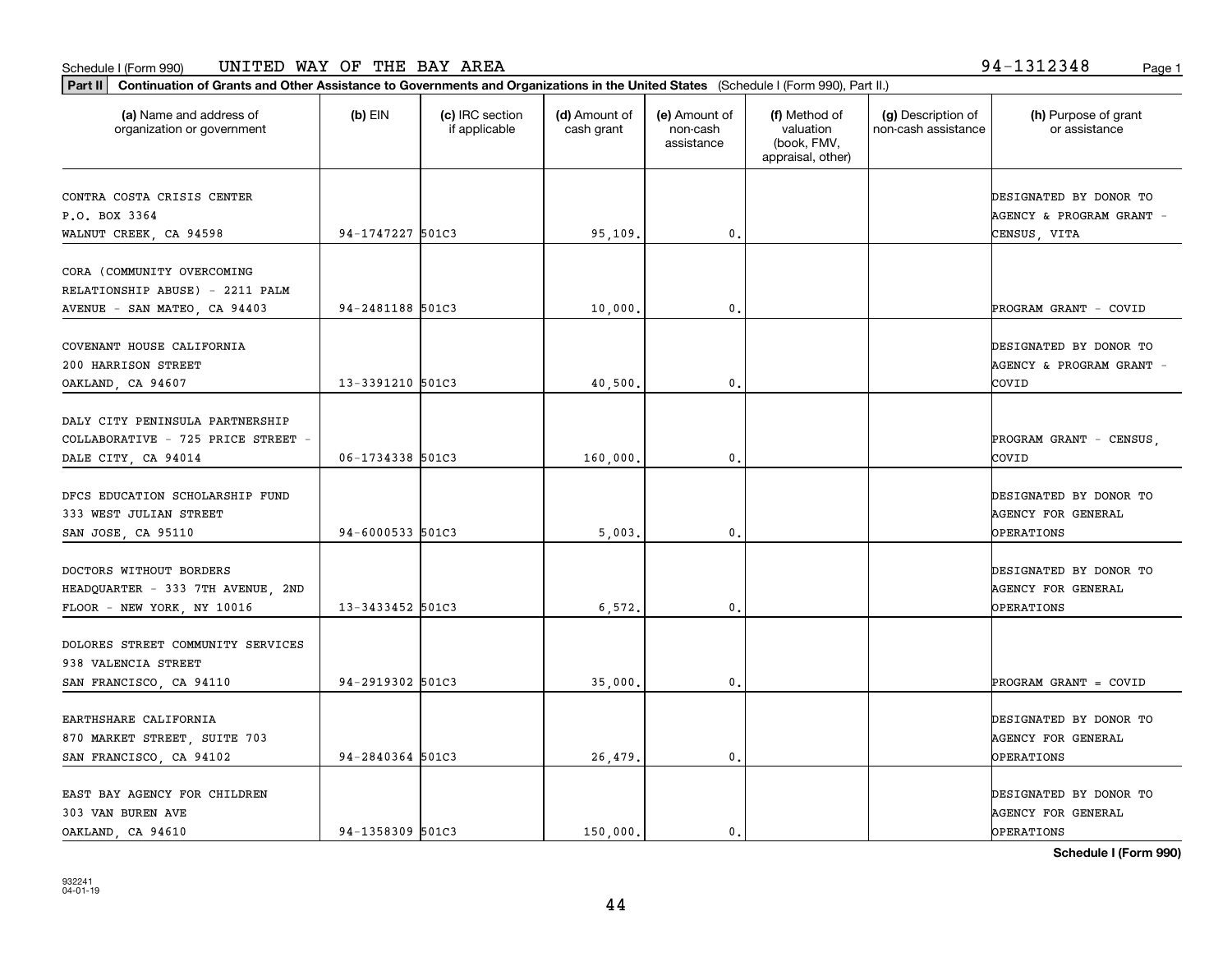**Part II Continuation of Grants and Other Assistance to Governments and Organizations in the United States**  (Schedule I (Form 990), Part II.)

| (a) Name and address of<br>organization or government | $(b)$ EIN        | (c) IRC section<br>if applicable | (d) Amount of<br>cash grant | (e) Amount of<br>non-cash<br>assistance | (f) Method of<br>valuation<br>(book, FMV,<br>appraisal, other) | (g) Description of<br>non-cash assistance | (h) Purpose of grant<br>or assistance |
|-------------------------------------------------------|------------------|----------------------------------|-----------------------------|-----------------------------------------|----------------------------------------------------------------|-------------------------------------------|---------------------------------------|
| EAST BAY ASIAN LOCAL DEVELOPMENT                      |                  |                                  |                             |                                         |                                                                |                                           |                                       |
| CORP - 1825 SAN PABLO AVE., SUITE                     |                  |                                  |                             |                                         |                                                                |                                           | PROGRAM GRANT - CENSUS,               |
| 200 - OAKLAND, CA 94612                               | 51-0171851 501C3 |                                  | 284,000.                    | 0.                                      |                                                                |                                           | EQUITY, VITA                          |
| EAST BAY COMMUNITY LAW CENTER                         |                  |                                  |                             |                                         |                                                                |                                           | DESIGNATED BY DONOR TO                |
| 1950 UNIVERSITY AVENUE, STE. 200                      |                  |                                  |                             |                                         |                                                                |                                           | AGENCY FOR GENERAL                    |
| BERKELEY, CA 94704                                    | 94-3042565 501C3 |                                  | 19,613.                     | 0.                                      |                                                                |                                           | OPERATIONS                            |
| EAST BAY HOUSING ORGANIZATIONS                        |                  |                                  |                             |                                         |                                                                |                                           |                                       |
| 538 - 9TH STREET, STE 200                             |                  |                                  |                             |                                         |                                                                |                                           |                                       |
| OAKLAND, CA 94607                                     | 94-3232405 501C3 |                                  | 15,000.                     | 0.                                      |                                                                |                                           | PROGRAM GRANT - CENSUS                |
| EAST BAY SANCTUARY COVENANT                           |                  |                                  |                             |                                         |                                                                |                                           |                                       |
| PO BOX 4670                                           |                  |                                  |                             |                                         |                                                                |                                           |                                       |
| BERKELEY, CA 94704                                    | 94-3249753 501C3 |                                  | 15,000.                     | 0.                                      |                                                                |                                           | PROGRAM GRANT - COVID                 |
| EAST PALO ALTO CENTER FOR                             |                  |                                  |                             |                                         |                                                                |                                           |                                       |
| COMMUNITY MEDIA - 2111 UNIVERSITY                     |                  |                                  |                             |                                         |                                                                |                                           |                                       |
| AVENUE, #160 - EAST PALO ALTO, CA                     |                  |                                  |                             |                                         |                                                                |                                           |                                       |
| 94303                                                 | 20-1415500 501C3 |                                  | 20,000.                     | 0.                                      |                                                                |                                           | PROGRAM GRANT - CENSUS                |
| EDEN I&R, INC.                                        |                  |                                  |                             |                                         |                                                                |                                           | DESIGNATED BY DONOR TO                |
| 570 B STREET                                          |                  |                                  |                             |                                         |                                                                |                                           | AGENCY & PROGRAM GRANT -              |
| HAYWARD, CA 94541                                     | 94-2339050 501C3 |                                  | 107,361.                    | 0.                                      |                                                                |                                           | CENSUS, VITA                          |
| EDEN YOUTH AND FAMILY CENTER                          |                  |                                  |                             |                                         |                                                                |                                           |                                       |
| 680 W.TENNYSON ROAD                                   |                  |                                  |                             |                                         |                                                                |                                           |                                       |
| HAYWARD, CA 94544                                     | 94-2442586 501C3 |                                  | 15,000.                     | 0.                                      |                                                                |                                           | PROGRAM GRANT - CENSUS                |
| EDGEWOOD CENTER FOR CHILDREN &                        |                  |                                  |                             |                                         |                                                                |                                           |                                       |
| FAMILIES - 1801 VICENTE STREET -                      |                  |                                  |                             |                                         |                                                                |                                           | DESIGNATED BY DONOR TO                |
| SAN FRANCISCO, CA 94116                               | 94-1186168 501C3 |                                  | 26,458.                     | 0.                                      |                                                                |                                           | AGENCY & PROGRAM GRANT                |
|                                                       |                  |                                  |                             |                                         |                                                                |                                           |                                       |
| EPISCOPAL COMMUNITY SERVICES OF SF                    |                  |                                  |                             |                                         |                                                                |                                           |                                       |
| 165 EIGHTH STREET, 3RD FLOOR                          |                  |                                  |                             |                                         |                                                                |                                           |                                       |
| SAN FRANCISCO, CA 94103                               | 94-3096716 501C3 |                                  | 11,900.                     | 0.                                      |                                                                |                                           | PROGRAM GRANT - CENSUS                |

45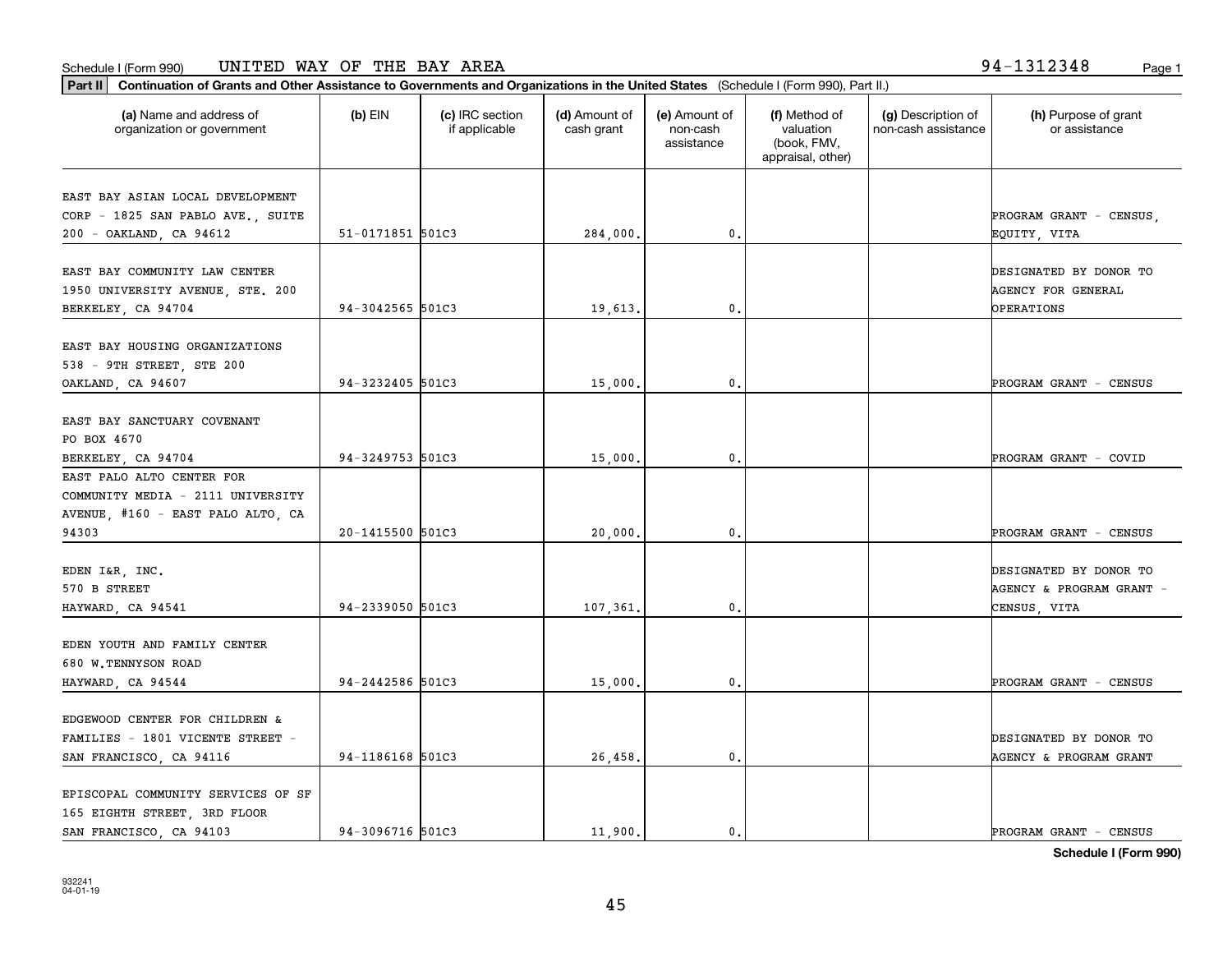**Part II Continuation of Grants and Other Assistance to Governments and Organizations in the United States**  (Schedule I (Form 990), Part II.)

| (a) Name and address of<br>organization or government                                        | $(b)$ EIN        | (c) IRC section<br>if applicable | (d) Amount of<br>cash grant | (e) Amount of<br>non-cash<br>assistance | (f) Method of<br>valuation<br>(book, FMV,<br>appraisal, other) | (g) Description of<br>non-cash assistance | (h) Purpose of grant<br>or assistance                                    |
|----------------------------------------------------------------------------------------------|------------------|----------------------------------|-----------------------------|-----------------------------------------|----------------------------------------------------------------|-------------------------------------------|--------------------------------------------------------------------------|
| ERITREAN COMMUNITY CENTER OF SANTA                                                           |                  |                                  |                             |                                         |                                                                |                                           |                                                                          |
| CLARA - 1998 HOMESTEAD RD - SANTA<br>CLARA, CA 95050                                         | 80-0761162 501C3 |                                  | 7,500.                      | 0.                                      |                                                                |                                           | PROGRAM GRANT - CENSUS                                                   |
| FAITH FOOD FRIDAYS<br>826 SOLANO AVENUE                                                      |                  |                                  |                             |                                         |                                                                |                                           |                                                                          |
| VALLEJO, CA 94590                                                                            | 82-3237428 501C3 |                                  | 50,000.                     | 0.                                      |                                                                |                                           | PROGRAM GRANT - COVID                                                    |
| FAMILY HOUSE- SAN FRANCISCO<br>540 MISSION BAY BLVD., NORTH<br>SAN FRANCISCO, CA 94158       | 94-2722663 501C3 |                                  | 25,574.                     | $\mathbf{0}$ .                          |                                                                |                                           | DESIGNATED BY DONOR TO<br><b>AGENCY FOR GENERAL</b><br><b>OPERATIONS</b> |
| FAMILY VIOLENCE LAW CENTER<br>470 27TH STREET<br>OAKLAND, CA 94612                           | 94-2527939 501C3 |                                  | 10,146.                     | $\mathbf{0}$ .                          |                                                                |                                           | DESIGNATED BY DONOR TO<br>AGENCY & PROGRAM GRANT -<br>COVID              |
| FIRE ASSOCIATES OF SANTA CLARA<br>VALLEY - P.O. BOX 494 - CAMPBELL,<br>CA 95009              | 23-7087975 501C3 |                                  | 10,214.                     | 0.                                      |                                                                |                                           | DESIGNATED BY DONOR TO<br><b>AGENCY FOR GENERAL</b><br>OPERATIONS        |
| FOOD BANK OF CONTRA COSTA & SOLANO<br>4010 NELSON AVENUE<br>CONCORD, CA 94520                | 94-2418054 501C3 |                                  | 152,235.                    | 0.                                      |                                                                |                                           | DESIGNATED BY DONOR TO<br>AGENCY & PROGRAM GRANT -<br>COVID              |
| FRANCISCO PARK CONSERVANCY<br>P.O. BOX 475035<br>SAN FRANCISCO, CA 94147                     | 47-1744588 501C3 |                                  | 25,000.                     | $\mathfrak o$ .                         |                                                                |                                           | DESIGNATED BY DONOR TO<br><b>AGENCY FOR GENERAL</b><br>OPERATIONS        |
| FREMONT FAMILY RESOURCE CENTER<br>39155 LIBERTY STREET, SUITE A110<br>FREMONT, CA 94537-5006 | 94-3333831 501C3 |                                  | 103,900.                    | 0.                                      |                                                                |                                           | PROGRAM GRANT - COVID,<br>EQUITY, VITA                                   |
| FRESH LIFE FOUNDATION INC.<br>3105 SAN PABLO AVENUE                                          |                  |                                  |                             |                                         |                                                                |                                           | DESIGNATED BY DONOR TO<br><b>AGENCY FOR GENERAL</b>                      |

**Schedule I (Form 990)**

OAKLAND, CA 94608 81-2832278 501C3 10,700. 0. OPERATIONS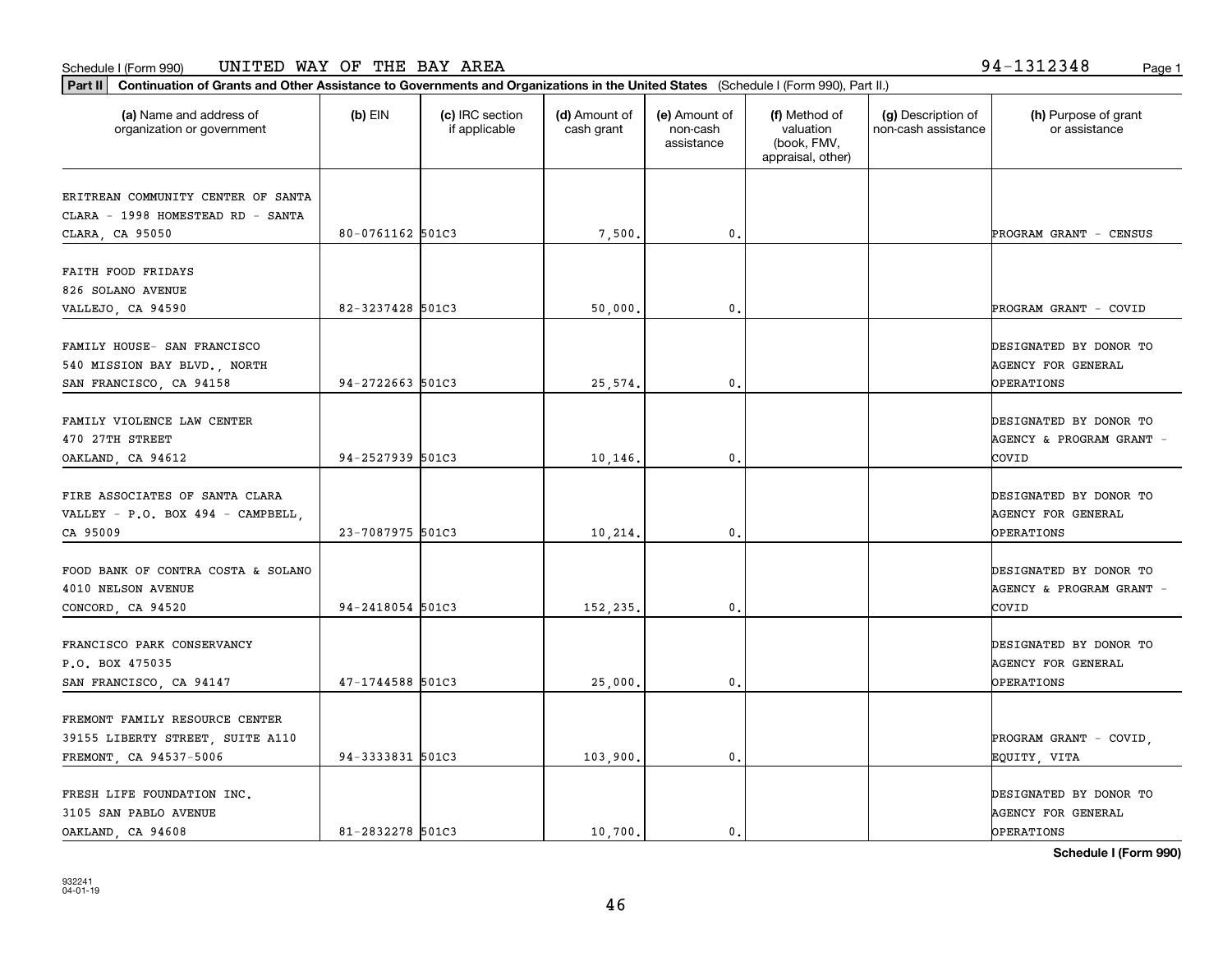| Form 990)<br>Schedule ' | <b>WAY</b><br>BAY<br>AREA<br>ΟF<br>THE<br>UNITED<br>. | 1312348<br>-94<br>Page 1 |
|-------------------------|-------------------------------------------------------|--------------------------|
|-------------------------|-------------------------------------------------------|--------------------------|

| (a) Name and address of<br>organization or government                                              | $(b)$ EIN        | (c) IRC section<br>if applicable | (d) Amount of<br>cash grant | (e) Amount of<br>non-cash<br>assistance | (f) Method of<br>valuation<br>(book, FMV,<br>appraisal, other) | (g) Description of<br>non-cash assistance | (h) Purpose of grant<br>or assistance                                    |
|----------------------------------------------------------------------------------------------------|------------------|----------------------------------|-----------------------------|-----------------------------------------|----------------------------------------------------------------|-------------------------------------------|--------------------------------------------------------------------------|
| FRESH LIFELINES FOR YOUTH/FLY<br>568 VALLEY WAY                                                    |                  |                                  |                             |                                         |                                                                |                                           | DESIGNATED BY DONOR TO<br>AGENCY FOR GENERAL                             |
| MILPITAS, CA 95035                                                                                 | 52-2234595 501C3 |                                  | 5,861.                      | $\mathbf{0}$                            |                                                                |                                           | OPERATIONS                                                               |
| FRIENDS CONSTRU CASA<br>PO BOX 392<br>CRETE, NE 68333                                              | 45-2345557 501C3 |                                  | 5,700.                      | 0.                                      |                                                                |                                           | DESIGNATED BY DONOR TO<br><b>AGENCY FOR GENERAL</b><br><b>OPERATIONS</b> |
| FUERZA EDUCATIONAL COALITION<br>7750 PARDEE LANE, SUITE 110<br>OAKLAND, CA 94621                   | 83-3036778 501C3 |                                  | 200,000.                    | $\mathfrak{o}$ .                        |                                                                |                                           | PROGRAM GRANT - COVID                                                    |
| GARDNER FAMILY HEALTH NETWORK,<br>INC. - 1621 GOLD STREET, PO BOX<br>1240 - ALVISO, CA 95002       | 94-1743078 501C3 |                                  | 15,000.                     | 0.                                      |                                                                |                                           | PROGRAM GRANT - CENSUS                                                   |
| GIFFORDS LAW CTR TO PREVENT GUN<br>VIOLENCE - 268 BUCH STREET #555 -<br>SAN FRANCISCO, CA 94104    | 46-4638549 501C3 |                                  | 6,000                       | 0.                                      |                                                                |                                           | DESIGNATED BY DONOR TO<br>AGENCY FOR GENERAL<br><b>OPERATIONS</b>        |
| GIRL SCOUTS OF NORTHERN CALIFORNIA<br>1650 HARBOR BAY PARKWAY, SUITE 100<br>ALAMEDA, CA 94502      | 94-1551410 501C3 |                                  | 21,396.                     | 0.                                      |                                                                |                                           | DESIGNATED BY DONOR TO<br>AGENCY FOR GENERAL<br><b>OPERATIONS</b>        |
| GLOBAL IMPACT<br>1199 N FAIRFAX STREET, SUITE 300<br>ALEXANDRIA, VA 22314                          | 52-1273585 501C3 |                                  | 24,556.                     | $\mathfrak{o}$ .                        |                                                                |                                           | DESIGNATED BY DONOR TO<br><b>AGENCY FOR GENERAL</b><br><b>OPERATIONS</b> |
| GOLDEN STATE OPPORTUNITY<br>FOUNDATION - 10877 WILSHIRE BLVD.<br>SUITE 708 - LOS ANGELES, CA 90024 | 47-4325738 501C3 |                                  | 112,500.                    | $\mathbf{0}$ .                          |                                                                |                                           | PROGRAM GRANT - CENSUS<br>VITA                                           |
| <b>GRACE SOLUTIONS</b><br>484 E SAN FERNANDO STREET<br>SAN JOSE, CA 95112                          | 82-1581590 501C3 |                                  | 15,000.                     | 0.                                      |                                                                |                                           | PROGRAM GRANT - COVID                                                    |

47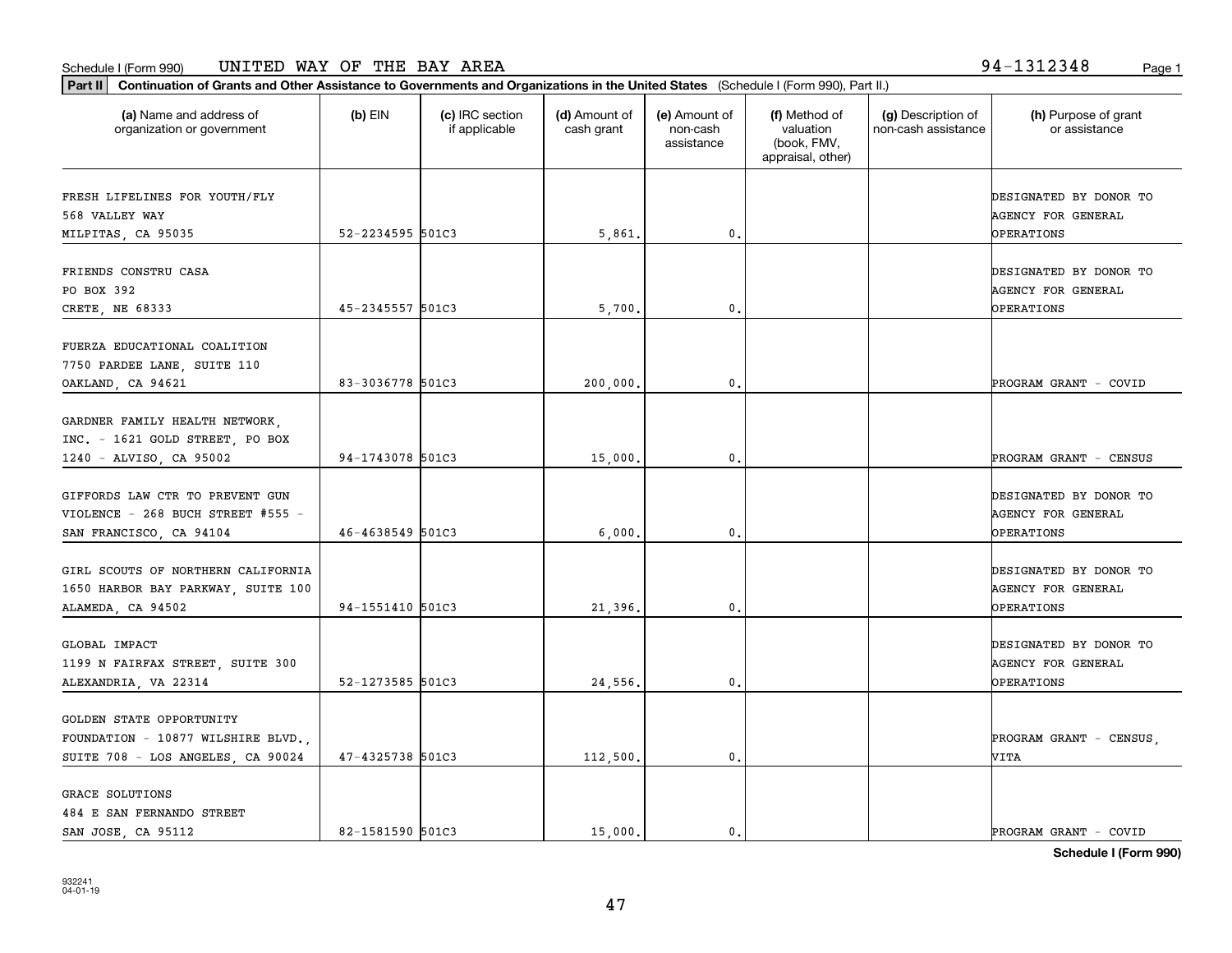**Part II Continuation of Grants and Other Assistance to Governments and Organizations in the United States**  (Schedule I (Form 990), Part II.)

| (a) Name and address of<br>organization or government                                       | (b) EIN          | (c) IRC section<br>if applicable | (d) Amount of<br>cash grant | (e) Amount of<br>non-cash<br>assistance | (f) Method of<br>valuation<br>(book, FMV,<br>appraisal, other) | (g) Description of<br>non-cash assistance | (h) Purpose of grant<br>or assistance                                    |
|---------------------------------------------------------------------------------------------|------------------|----------------------------------|-----------------------------|-----------------------------------------|----------------------------------------------------------------|-------------------------------------------|--------------------------------------------------------------------------|
| GUM MOON WOMENS RESIDENCE<br>940 WASHINGTON ST<br>SAN FRANCISCO, CA 94108                   | 94-1156357 501C3 |                                  | 21,091.                     | 0.                                      |                                                                |                                           | DESIGNATED BY DONOR TO<br>AGENCY & PROGRAM GRANT -<br>COVID              |
| HABITAT FOR HUMANITY EAST<br>BAY/SILICON VALLEY - 2619 BROADWAY<br>#205 - OAKLAND, CA 94612 | 94-3053687 501C3 |                                  | 8,676.                      | $\mathbf{0}$                            |                                                                |                                           | DESIGNATED BY DONOR TO<br><b>AGENCY FOR GENERAL</b><br><b>OPERATIONS</b> |
| HAMILTON FAMILIES<br>1631 HAYES STREET<br>SAN FRANCISCO, CA 94117                           | 94-3055602 501C3 |                                  | 36,100.                     | $\mathbf{0}$                            |                                                                |                                           | DESIGNATED BY DONOR TO<br><b>AGENCY FOR GENERAL</b><br><b>OPERATIONS</b> |
| HARVARD-CLASS OF 1992<br>HARVARD BUSINESS SCHOOL, SOLDIERS F<br>BOSTON, MA 02163            | 53-0199180 501C3 |                                  | 10,000.                     | $\mathfrak o$ .                         |                                                                |                                           | DESIGNATED BY DONOR TO<br><b>AGENCY FOR GENERAL</b><br><b>OPERATIONS</b> |
| HAYWARD AREA RECREATION AND PARK<br>DISTRICT (HARD) - 1099 E STREET -<br>HAYWARD, CA 94541  | 94-6000728 501C3 |                                  | 7,000,                      | 0.                                      |                                                                |                                           | PROGRAM GRANT - VITA                                                     |
| HELIA MORENO<br>1025 HAYES ST<br>FAIRFIELD, CA 94533                                        | 63-6288320 501C3 |                                  | 6,600.                      | $\mathbf 0$ .                           |                                                                |                                           | PROGRAM GRANT - VITA                                                     |
| HILLSDALE COLLEGE<br>33 EAST COLLEGE STREET<br>HILLSDALE, MI 49242                          | 38-1374230 501C3 |                                  | 5,000.                      | $\mathbf{0}$                            |                                                                |                                           | DESIGNATED BY DONOR TO<br><b>AGENCY FOR GENERAL</b><br><b>OPERATIONS</b> |
| HOME AND HOPE<br>1720 EL CAMINO REAL, #7<br>BURLINGAME, CA 94010                            | 94-3356735 501C3 |                                  | 15,000.                     | $\mathbf{0}$                            |                                                                |                                           | PROGRAM GRANT - COVID                                                    |
| HOMEWARD BOUND OF MARIN<br>1385 NORTH HAMILTON PARKWAY                                      |                  |                                  |                             |                                         |                                                                |                                           | DESIGNATED BY DONOR TO<br>AGENCY & PROGRAM GRANT -                       |

**Schedule I (Form 990)**

NOVATO, CA 94949 (68-0011405 501C3 (89-0011405 501C3)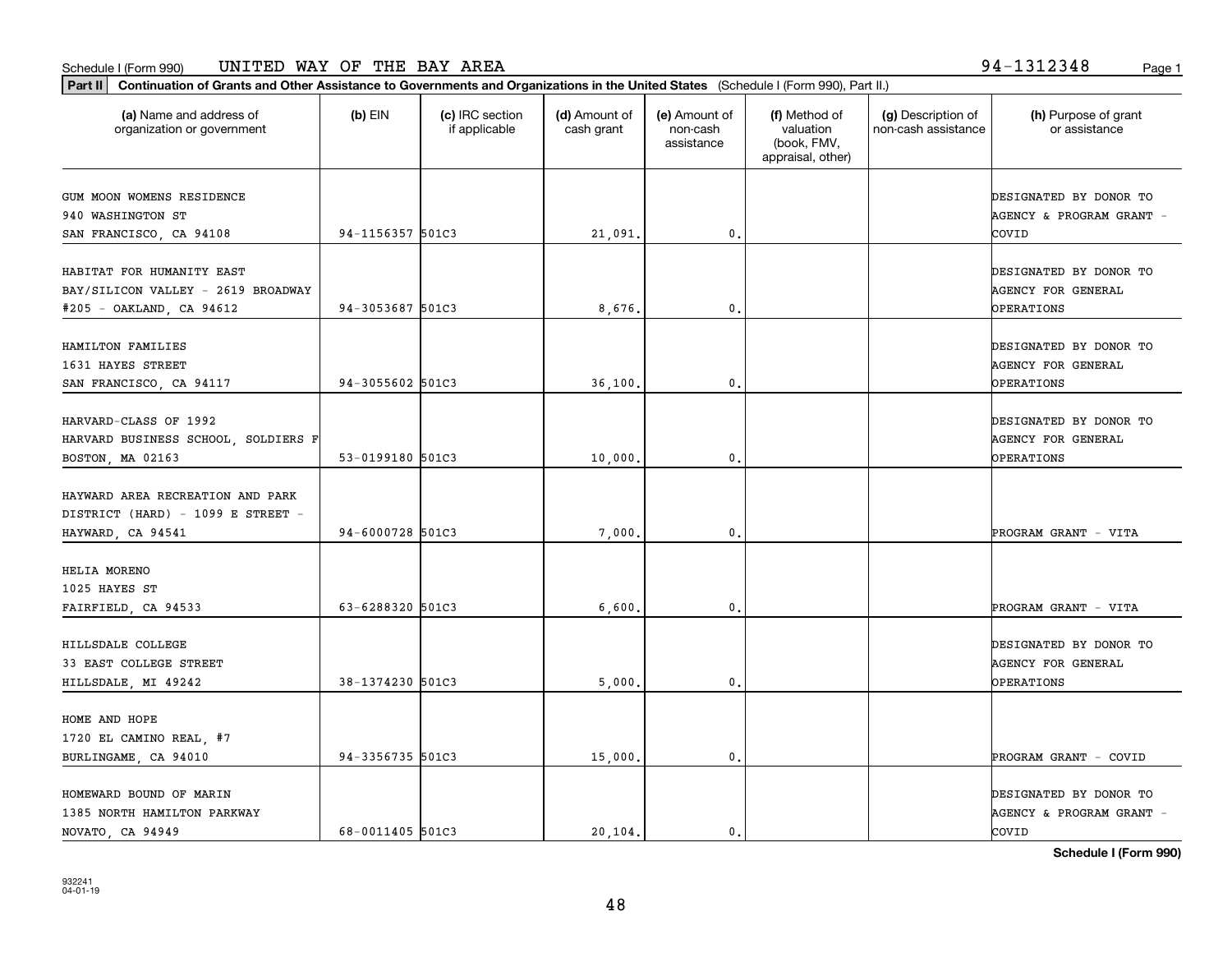| Part II   Continuation of Grants and Other Assistance to Governments and Organizations in the United States (Schedule I (Form 990), Part II.) |                  |                                  |                             |                                         |                                                                |                                           |                                                                     |
|-----------------------------------------------------------------------------------------------------------------------------------------------|------------------|----------------------------------|-----------------------------|-----------------------------------------|----------------------------------------------------------------|-------------------------------------------|---------------------------------------------------------------------|
| (a) Name and address of<br>organization or government                                                                                         | $(b)$ EIN        | (c) IRC section<br>if applicable | (d) Amount of<br>cash grant | (e) Amount of<br>non-cash<br>assistance | (f) Method of<br>valuation<br>(book, FMV,<br>appraisal, other) | (g) Description of<br>non-cash assistance | (h) Purpose of grant<br>or assistance                               |
| HUMAN RIGHTS CAMPAIGN FOUNDATION<br>1640 RHODE ISLAND AVENUE NW<br>WASHINGTON, DC 20036                                                       | 52-1481896 501C3 |                                  | 10,530.                     | 0.                                      |                                                                |                                           | DESIGNATED BY DONOR TO<br>AGENCY FOR GENERAL<br>OPERATIONS          |
| HUMANE SOCIETY SILICON VALLEY<br>901 AMES AVENUE<br>MILPITAS, CA 95035                                                                        | 94-1196215 501C3 |                                  | 9,806,                      | 0.                                      |                                                                |                                           | DESIGNATED BY DONOR TO<br>AGENCY FOR GENERAL<br>OPERATIONS          |
| ICA FUND GOOD JOBS<br>2235 BROADWAY, SUITE 102<br>OAKLAND, CA 94612                                                                           | 47-0898054 501C3 |                                  | 6,000,                      | $\mathbf{0}$ .                          |                                                                |                                           | DESIGNATED BY DONOR TO<br>AGENCY FOR GENERAL<br>OPERATIONS          |
| IMMACULATE CONCEPTION ACADEMY<br>3625 - 24TH STREET<br>SAN FRANCISCO, CA 94110                                                                | 94-1156675 501C3 |                                  | 10,284.                     | 0.                                      |                                                                |                                           | DESIGNATED BY DONOR TO<br>AGENCY FOR GENERAL<br>OPERATIONS          |
| IMMIGRANT LEGAL RESOURCE CENTER<br>1458 HOWARD STREET<br>SAN FRANCISCO, CA 94103                                                              | 94-2939540 501C3 |                                  | 25,715.                     | 0.                                      |                                                                |                                           | DESIGNATED BY DONOR TO<br>AGENCY & PROGRAM GRANT -<br>CENSUS        |
| INDIA CURRENTS FOUNDATION<br>3343 BELGROVE CIRCLE<br>SAN JOSE, CA 95148                                                                       | 83-3257703 501C3 |                                  | 15,000.                     | 0.                                      |                                                                |                                           | PROGRAM GRANT - CENSUS                                              |
| INTERFACE CHILDREN FAMILY SERVICES<br>4001 MISSION OAKS BLVD., SUITE I<br>CAMARILLO, CA 93012-5121                                            | 95-2944459 501C3 |                                  | 40,000.                     | 0.                                      |                                                                |                                           | PROGRAM GRANT - CENSUS                                              |
| INTERFAITH COUNCIL CONTRA COSTA<br>COUNTY - 404 GREGORY LANE -<br>PLEASANT HILL, CA 94523                                                     | 94-1693225 501C3 |                                  | 40,250.                     | 0.                                      |                                                                |                                           | PROGRAM GRANT - COVID                                               |
| INTERNATIONAL CHILDREN ASSISTANCE<br>NETWORK INC - 532 VALLEY WAY -<br>MILPITAS, CA 95035                                                     | 77-0541211 501C3 |                                  | 15,777.                     | $\mathfrak{o}$ .                        |                                                                |                                           | DESIGNATED BY DONOR TO<br>AGENCY & PROGRAM GRANT -<br><b>CENSUS</b> |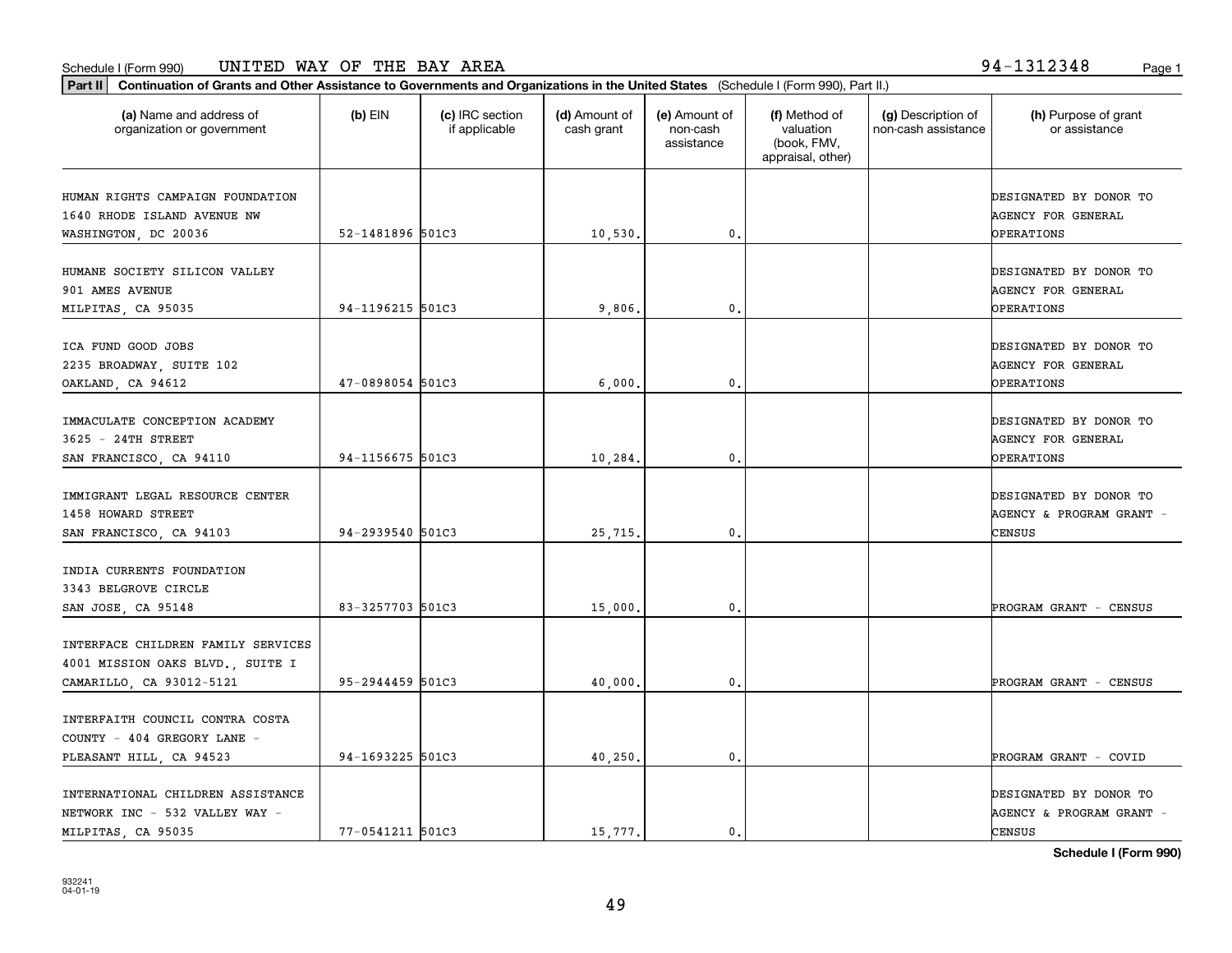т

**Part II Continuation of Grants and Other Assistance to Governments and Organizations in the United States**  (Schedule I (Form 990), Part II.)

| (a) Name and address of<br>organization or government                                                           | $(b)$ EIN        | (c) IRC section<br>if applicable | (d) Amount of<br>cash grant | (e) Amount of<br>non-cash<br>assistance | (f) Method of<br>valuation<br>(book, FMV,<br>appraisal, other) | (g) Description of<br>non-cash assistance | (h) Purpose of grant<br>or assistance                                    |
|-----------------------------------------------------------------------------------------------------------------|------------------|----------------------------------|-----------------------------|-----------------------------------------|----------------------------------------------------------------|-------------------------------------------|--------------------------------------------------------------------------|
| J DAVID GLADSTONE INSTITUTES<br>1650 OWENS STREET<br>SAN FRANCISCO, CA 94158                                    | 23-7203666 501C3 |                                  | 15,000.                     | $\mathbf 0$ .                           |                                                                |                                           | DESIGNATED BY DONOR TO<br><b>AGENCY FOR GENERAL</b><br><b>OPERATIONS</b> |
| <b>JAKARA MOVEMENT</b><br>6089 N. FIRST ST., #102<br>FRESNO, CA 93710                                           | 26-3225754 501C3 |                                  | 10,000.                     | 0.                                      |                                                                |                                           | PROGRAM GRANT - CENSUS                                                   |
| JAPANESE COMMUNITY YOUTH COUNCIL<br>2012 PINE STREET<br>SAN FRANCISCO, CA 94115                                 | 23-7092514 501C3 |                                  | 29,505.                     | 0.                                      |                                                                |                                           | DESIGNATED BY DONOR TO<br><b>AGENCY FOR GENERAL</b><br>OPERATIONS        |
| JEWISH FAMILY & CHILDRENS SERVICES<br>PO BOX 159004<br>SAN FRANCISCO, CA 94115                                  | 94-1156528 501C3 |                                  | 6,651                       | 0.                                      |                                                                |                                           | DESIGNATED BY DONOR TO<br><b>AGENCY FOR GENERAL</b><br>OPERATIONS        |
| JEWISH FAMILY & COMMUNITY SERVICES<br>2484 SHATTUCK AVE #210<br>BERKELEY, CA 94704                              | 94-3250304 501C3 |                                  | 5,170.                      | 0.                                      |                                                                |                                           | DESIGNATED BY DONOR TO<br><b>AGENCY FOR GENERAL</b><br>OPERATIONS        |
| JEWISH FAMILY SERVICES OF SILICON<br>VALLEY - 14855 OKA ROAD, SUITE 202<br>$-$ LOS GATOS, CA 95032              | 94-2536452 501C3 |                                  | 47,197.                     | 0.                                      |                                                                |                                           | DESIGNATED BY DONOR TO<br>AGENCY & PROGRAM GRANT -<br>CENSUS, COVID      |
| JEWISH VOCATIONAL AND CAREER<br>COUNSELING SERVICE - 225 BUSH<br>STREET, SUITE 400 - SAN FRANCISCO,<br>CA 94104 | 94-2213100 501C3 |                                  | 10,000.                     | 0.                                      |                                                                |                                           | PROGRAM GRANT - COVID                                                    |
| JF KAPNEK CHARITABLE TRUST<br>936 DEWING AVENUE, SUITE E3<br>LAFAYETTE, CA 94549                                | 23-7165692 501C3 |                                  | 51,000.                     | 0.                                      |                                                                |                                           | DESIGNATED BY DONOR TO<br><b>AGENCY FOR GENERAL</b><br><b>OPERATIONS</b> |
| JUNIOR ACHIEVEMENT NORTHERN<br>CALIFORNIA - 3003 OAK ROAD -<br>WALNUT CREEK, CA 94597                           | 94-1322179 501C3 |                                  | 17,600.                     | 0.                                      |                                                                |                                           | DESIGNATED BY DONOR TO<br><b>AGENCY FOR GENERAL</b><br>OPERATIONS        |

50

**Schedule I (Form 990)**

Т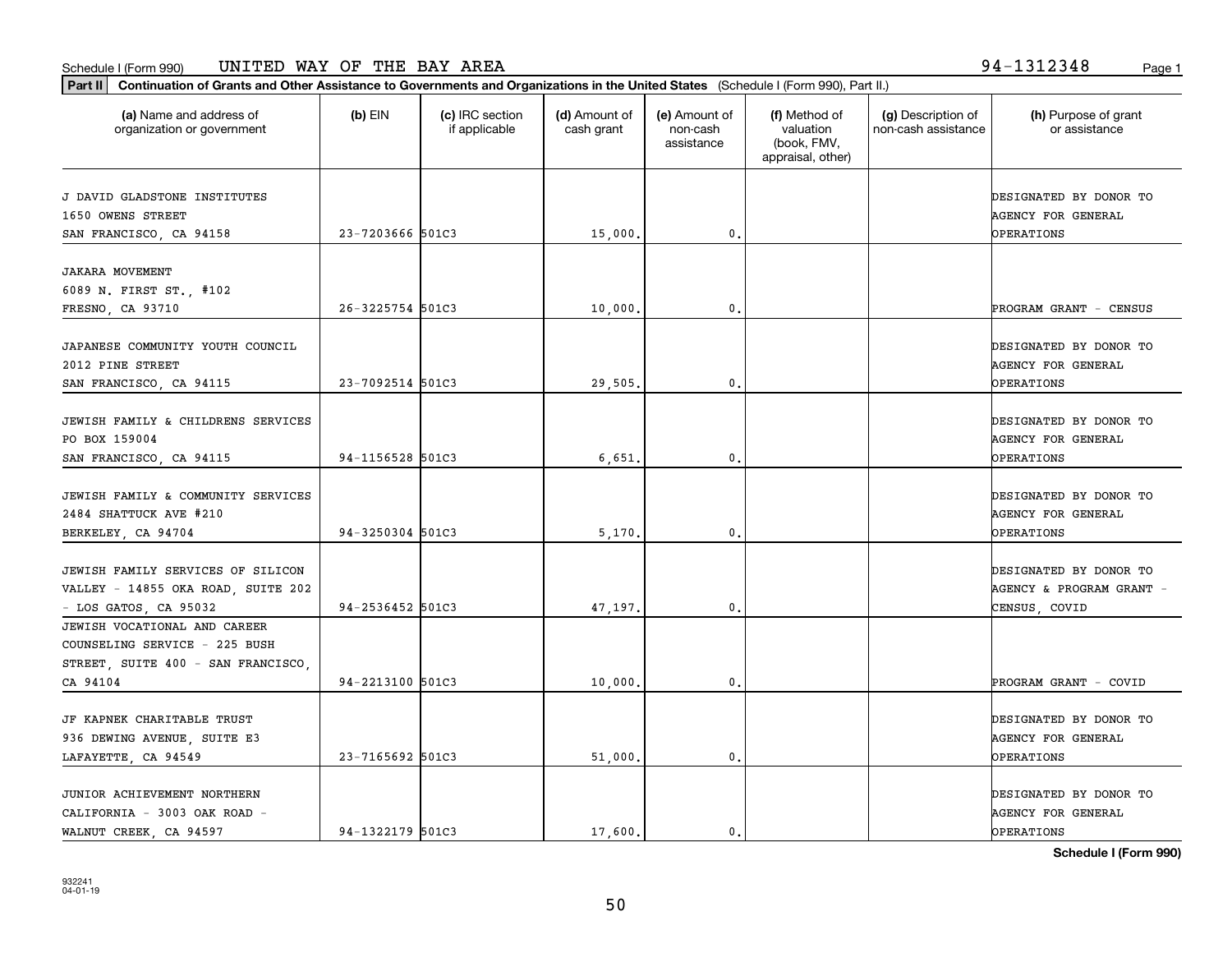**Part II Continuation of Grants and Other Assistance to Governments and Organizations in the United States**  (Schedule I (Form 990), Part II.)

| (a) Name and address of<br>organization or government | $(b)$ EIN        | (c) IRC section<br>if applicable | (d) Amount of<br>cash grant | (e) Amount of<br>non-cash<br>assistance | (f) Method of<br>valuation<br>(book, FMV,<br>appraisal, other) | (g) Description of<br>non-cash assistance | (h) Purpose of grant<br>or assistance |
|-------------------------------------------------------|------------------|----------------------------------|-----------------------------|-----------------------------------------|----------------------------------------------------------------|-------------------------------------------|---------------------------------------|
| JUSTICE & DIVERSITY CENTER OF THE                     |                  |                                  |                             |                                         |                                                                |                                           |                                       |
| BAR ASSN OF S.F. - 301 BATTERY                        |                  |                                  |                             |                                         |                                                                |                                           | DESIGNATED BY DONOR TO                |
| STREET, THIRD FLOOR - SAN                             |                  |                                  |                             |                                         |                                                                |                                           | AGENCY FOR GENERAL                    |
| FRANCISCO, CA 94111                                   | 94-2931349 501C3 |                                  | 12,850.                     | 0.                                      |                                                                |                                           | OPERATIONS                            |
| KIDS IN NEED OF DEFENSE                               |                  |                                  |                             |                                         |                                                                |                                           | DESIGNATED BY DONOR TO                |
| 1201 L STREET, NW, 2ND FLOOR                          |                  |                                  |                             |                                         |                                                                |                                           | <b>AGENCY FOR GENERAL</b>             |
| WASHINGTON, DC 20005                                  | 26-2763038 501C3 |                                  | 14,595.                     | 0.                                      |                                                                |                                           | OPERATIONS                            |
|                                                       |                  |                                  |                             |                                         |                                                                |                                           |                                       |
| KIPP BAY AREA SCHOOLS                                 |                  |                                  |                             |                                         |                                                                |                                           | DESIGNATED BY DONOR TO                |
| 1404 FRANKLIN STREET, SUITE 500                       |                  |                                  |                             |                                         |                                                                |                                           | <b>AGENCY FOR GENERAL</b>             |
| OAKLAND, CA 94612                                     | 20-5010766 501C3 |                                  | 13,925.                     | 0.                                      |                                                                |                                           | OPERATIONS                            |
|                                                       |                  |                                  |                             |                                         |                                                                |                                           |                                       |
| KOREAN AMERICAN COMMUNITY SERVICES                    |                  |                                  |                             |                                         |                                                                |                                           | DESIGNATED BY DONOR TO                |
| 1800-B FRUITDALE AVE                                  |                  |                                  |                             |                                         |                                                                |                                           | AGENCY & PROGRAM GRANT -              |
|                                                       | 94-2659848 501C3 |                                  |                             |                                         |                                                                |                                           |                                       |
| SAN JOSE, CA 95128                                    |                  |                                  | 10,729.                     | 0.                                      |                                                                |                                           | CENSUS                                |
|                                                       |                  |                                  |                             |                                         |                                                                |                                           |                                       |
| KOREAN COMMUNITY CENTER OF THE                        |                  |                                  |                             |                                         |                                                                |                                           | DESIGNATED BY DONOR TO                |
| EAST BAY - 101 CALLAN AVENUE,                         |                  |                                  |                             |                                         |                                                                |                                           | AGENCY & PROGRAM GRANT -              |
| SUITE 400 - SAN LEANDRO, CA 94577                     | 94-2503925 501C3 |                                  | 40,380.                     | 0.                                      |                                                                |                                           | CENSUS                                |
|                                                       |                  |                                  |                             |                                         |                                                                |                                           |                                       |
| LA RAZA COMMUNITY RESOURCE CENTER                     |                  |                                  |                             |                                         |                                                                |                                           |                                       |
| 474 VALENCIA STREET, SUITE 100                        |                  |                                  |                             |                                         |                                                                |                                           |                                       |
| SAN FRANCISCO, CA 94103                               | 94-2258257 501C3 |                                  | 50,000.                     | 0.                                      |                                                                |                                           | PROGRAM GRANT - COVID                 |
|                                                       |                  |                                  |                             |                                         |                                                                |                                           |                                       |
| LAO FAMILY COMMUNITY DEVELOPMENT                      |                  |                                  |                             |                                         |                                                                |                                           |                                       |
| INC. - 2325 EAST 12TH STREET -                        |                  |                                  |                             |                                         |                                                                |                                           | PROGRAM GRANT - CENSUS,               |
| OAKLAND, CA 94601                                     | 94-3115164 501C3 |                                  | 20,000.                     | 0.                                      |                                                                |                                           | VITA                                  |
|                                                       |                  |                                  |                             |                                         |                                                                |                                           |                                       |
| LARKIN STREET YOUTH SERVICES                          |                  |                                  |                             |                                         |                                                                |                                           | DESIGNATED BY DONOR TO                |
| 134 GOLDEN GATE AVENUE                                |                  |                                  |                             |                                         |                                                                |                                           | AGENCY & PROGRAM GRANT -              |
| SAN FRANCISCO, CA 94102                               | 94-2917999 501C3 |                                  | 22,541.                     | 0.                                      |                                                                |                                           | COVID                                 |
|                                                       |                  |                                  |                             |                                         |                                                                |                                           |                                       |
| LAVENDER SENIORS EAST BAY                             |                  |                                  |                             |                                         |                                                                |                                           |                                       |
| 4123 BROADWAY #818                                    |                  |                                  |                             |                                         |                                                                |                                           |                                       |

**Schedule I (Form 990)**

OAKLAND, CA 94611 94-3337173 501C3 10,000. 0. 0. 0. PROGRAM GRANT - CENSUS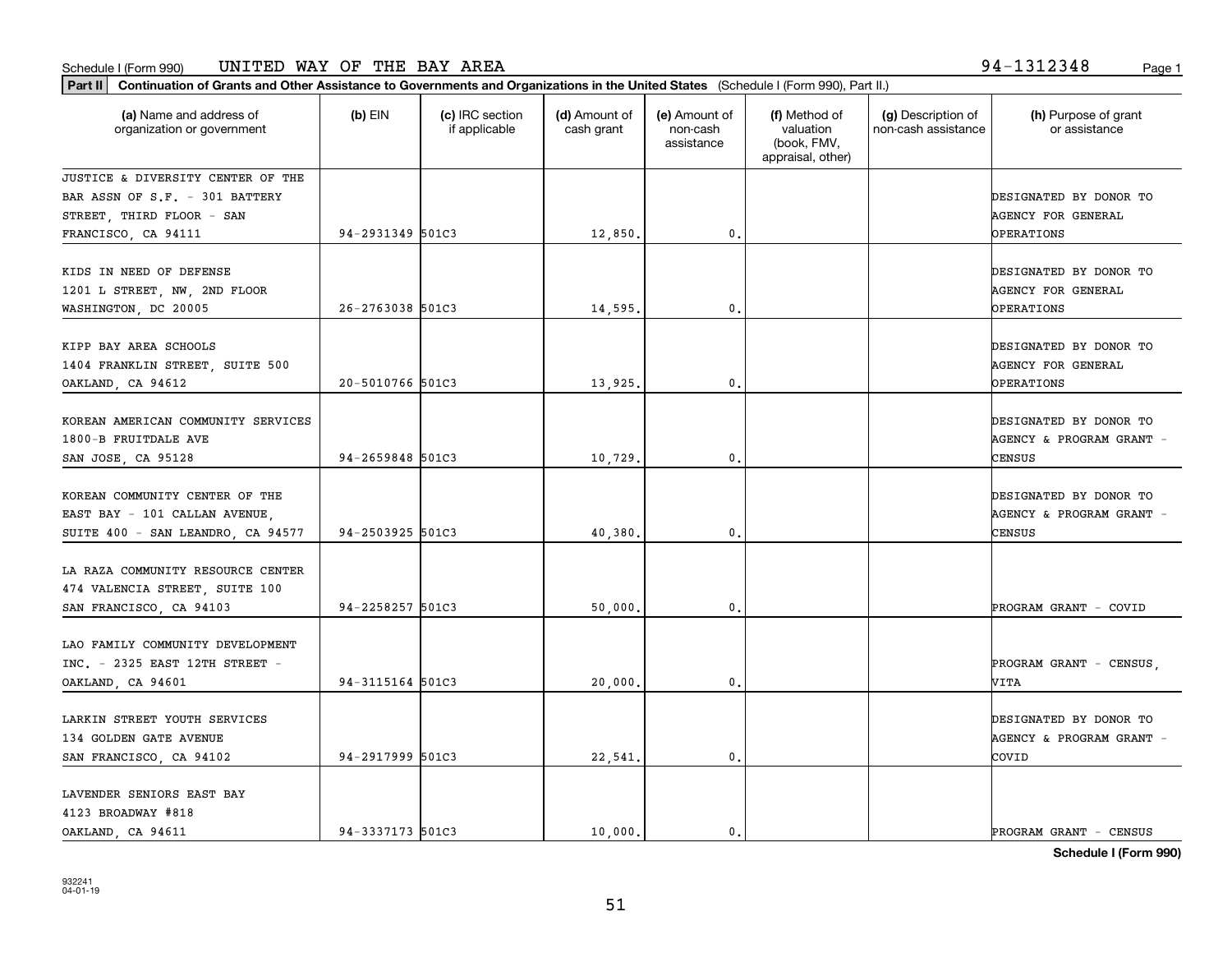**Part II Continuation of Grants and Other Assistance to Governments and Organizations in the United States**  (Schedule I (Form 990), Part II.)

| (a) Name and address of<br>organization or government                                            | $(b)$ EIN        | (c) IRC section<br>if applicable | (d) Amount of<br>cash grant | (e) Amount of<br>non-cash<br>assistance | (f) Method of<br>valuation<br>(book, FMV,<br>appraisal, other) | (g) Description of<br>non-cash assistance | (h) Purpose of grant<br>or assistance                                         |
|--------------------------------------------------------------------------------------------------|------------------|----------------------------------|-----------------------------|-----------------------------------------|----------------------------------------------------------------|-------------------------------------------|-------------------------------------------------------------------------------|
| LAWYERS COMMITTEE FOR CIVIL<br>RIGHTS- SF - 131 STEUART ST, STE<br>400 - SAN FRANCISCO, CA 94105 | 94-2581415 501C3 |                                  | 48,100.                     | 0.                                      |                                                                |                                           | DESIGNATED BY DONOR TO<br><b>AGENCY FOR GENERAL</b><br>OPERATIONS             |
| LEGAL AID AT WORK<br>180 MONTGOMERY STREET, SUITE 600<br>SAN FRANCISCO, CA 94104                 | 94-2783401 501C3 |                                  | 13,000.                     | 0.                                      |                                                                |                                           | DESIGNATED BY DONOR TO<br><b>AGENCY FOR GENERAL</b><br>OPERATIONS             |
| LEUKEMIA & LYMPHOMA SOCIETY<br>3 INTERNATIONAL DRIVE, SUITE 200<br>RYE BROOK, NY 10573           | 13-5644916 501C3 |                                  | 5,599.                      | 0.                                      |                                                                |                                           | DESIGNATED BY DONOR TO<br><b>AGENCY FOR GENERAL</b><br>OPERATIONS             |
| LIFEMOVES<br>181 CONSTITUTION DRIVE<br>MENLO PARK, CA 94025                                      | 77-0160469 501C3 |                                  | 108,076.                    | 0.                                      |                                                                |                                           | DESIGNATED BY DONOR TO<br>AGENCY & PROGRAM GRANT -<br>COVID, EMERG ASSISTANCE |
| LOAVES & FISHES FAMILY KITCHEN SAN<br>JOSE - 1534 BERGER DRIVE - SAN<br>JOSE, CA 95112           | 77-0370874 501C3 |                                  | 53,259.                     | 0.                                      |                                                                |                                           | DESIGNATED BY DONOR TO<br>AGENCY & PROGRAM GRANT -<br>COVID                   |
| LOAVES AND FISHES OF CONTRA COSTA<br>835 FERRY STREET<br>MARTINEZ, CA 94553                      | 68-0018077 501C3 |                                  | 6,998.                      | 0.                                      |                                                                |                                           | DESIGNATED BY DONOR TO<br>AGENCY & PROGRAM GRANT -<br>COVID                   |
| MAKE A WISH FOUNDATION GREATER BAY<br>AREA - 1333 BROADWAY, SUITE 200 -<br>OAKLAND, CA 94612     | 94-2958481 501C3 |                                  | 11,367.                     | 0.                                      |                                                                |                                           | DESIGNATED BY DONOR TO<br><b>AGENCY FOR GENERAL</b><br>OPERATIONS             |
| MANDELA PARTNERS<br>1344 7TH STREET<br>OAKLAND, CA 94607                                         | 11-3754129 501C3 |                                  | 20,000.                     | 0.                                      |                                                                |                                           | PROGRAM GRANT - COVID                                                         |
| MARIN ACADEMY<br>1600 MISSION AVE<br>SAN RAFAEL, CA 94901                                        | 94-1186189 501C3 |                                  | 20,000.                     | 0.                                      |                                                                |                                           | PROGRAM GRANT - CENSUS                                                        |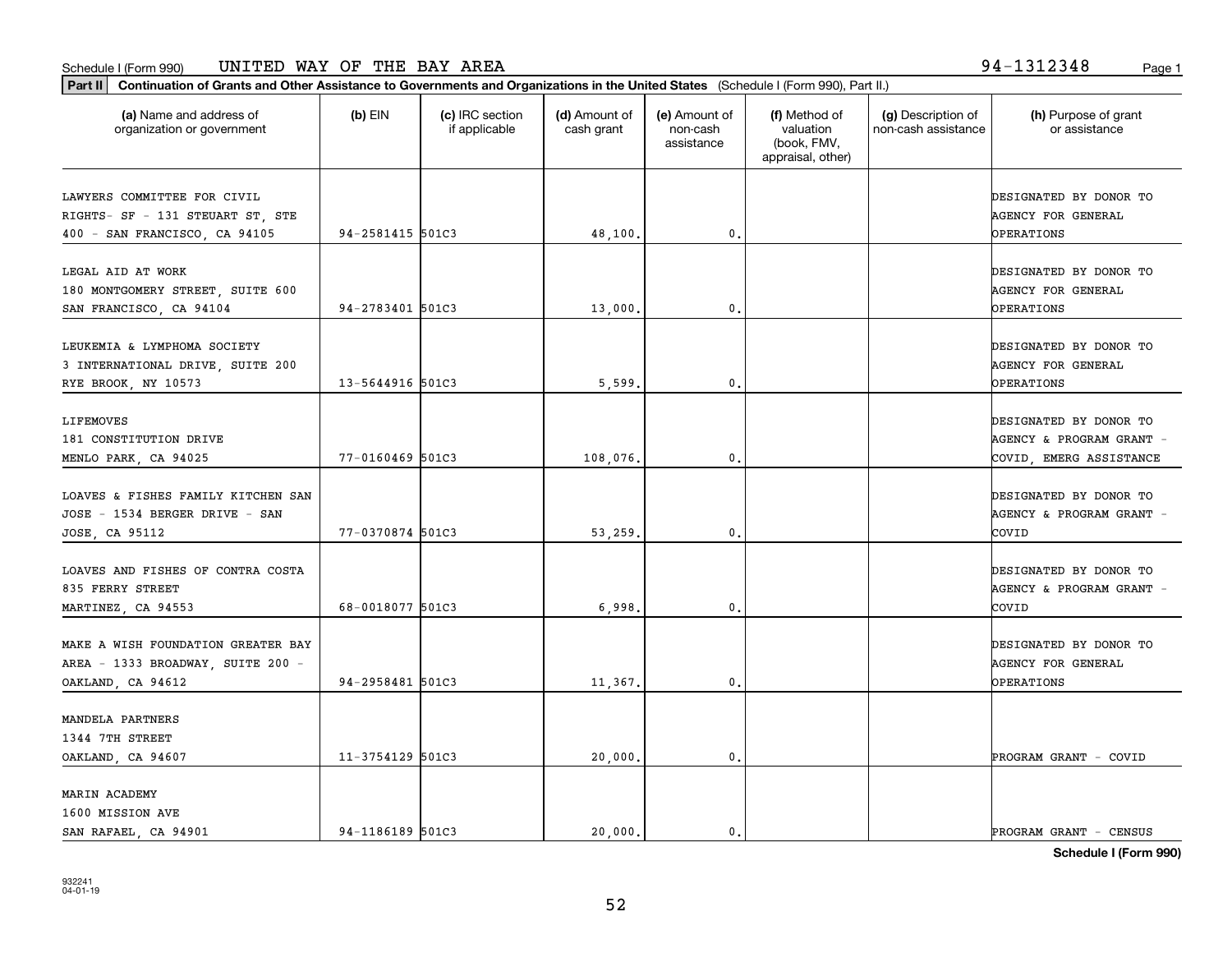**Part II Continuation of Grants and Other Assistance to Governments and Organizations in the United States**  (Schedule I (Form 990), Part II.)

94110

| (a) Name and address of<br>organization or government                                             | $(b)$ EIN        | (c) IRC section<br>if applicable | (d) Amount of<br>cash grant | (e) Amount of<br>non-cash<br>assistance | (f) Method of<br>valuation<br>(book, FMV,<br>appraisal, other) | (g) Description of<br>non-cash assistance | (h) Purpose of grant<br>or assistance                             |
|---------------------------------------------------------------------------------------------------|------------------|----------------------------------|-----------------------------|-----------------------------------------|----------------------------------------------------------------|-------------------------------------------|-------------------------------------------------------------------|
| MARIN COUNTY FREE LIBRARY<br>3501 CIVIC CENTER DRIVE, SUITE 414<br>SAN RAFAEL, CA 94903           | 94-6000519 501C3 |                                  | 10,000.                     | $\mathfrak{o}$ .                        |                                                                |                                           | PROGRAM GRANT - CENSUS                                            |
| MARIN SENIOR COORDINATING COUNCIL<br>930 TAMALPAIS AVENUE<br>SAN RAFAEL, CA 94901                 | 94-1422463 501C3 |                                  | 14,947.                     | $\mathfrak{o}$ .                        |                                                                |                                           | PROGRAM GRANT - CENSUS                                            |
| MARTHA'S KITCHEN<br>311 WILLOW STREET<br>SAN JOSE, CA 95110                                       | 91-2091094 501C3 |                                  | 45,500,                     | $\mathfrak{o}$ .                        |                                                                |                                           | PROGRAM GRANT - COVID                                             |
| MEALS ON WHEELS DIABLO REGION<br>1300 CIVIC DRIVE<br>WALNUT CREEK, CA 94596                       | 68-0044205 501C3 |                                  | 40,000,                     | $\mathfrak{o}$ .                        |                                                                |                                           | DESIGNATED BY DONOR TO<br>AGENCY & PROGRAM GRANT -<br>COVID       |
| MEALS ON WHEELS OF SOLANO CO<br>95 MARINA CENTER<br>SUISUN CITY, CA 94585                         | 94-2453452 501C3 |                                  | 21,565.                     | $\mathfrak{o}$ .                        |                                                                |                                           | PROGRAM GRANT - COVID                                             |
| <b>MENTAL HEALTH ASSOCIATION OF SAN</b><br>MATEO - 2686 SPRING STREET -<br>REDWOOD CITY, CA 94063 | 94-6034112 501C3 |                                  | 15,000.                     | $\mathfrak{o}$ .                        |                                                                |                                           | PROGRAM GRANT - COVID                                             |
| MICHAEL J. FOX FOUNDATION<br>CHURCH STREET STATION, P.O. BOX 47<br><b>NEW YORK, NY 10163</b>      | 13-4141945 501C3 |                                  | 8,138,                      | 0.                                      |                                                                |                                           | DESIGNATED BY DONOR TO<br>AGENCY FOR GENERAL<br><b>OPERATIONS</b> |
| <b>MISSION ASSET FUND</b><br>3269 MISSION STREET<br>SAN FRANCISCO, CA 94110                       | 20-8993652 501C3 |                                  | 25,000.                     | 0.                                      |                                                                |                                           | PROGRAM GRANT - COVID                                             |
| MISSION ECONOMIC DEVELOPMENT<br>AGENCY - 2301 MISSION STREET,                                     |                  |                                  |                             |                                         |                                                                |                                           |                                                                   |

**Schedule I (Form 990)**

SUITE 301 - SAN FRANCISCO, CA REAL PROGRAM GRANT - CENSUS,

51-0187791 501C3 (38,009. 0. 0. 0. 0. 1 VITA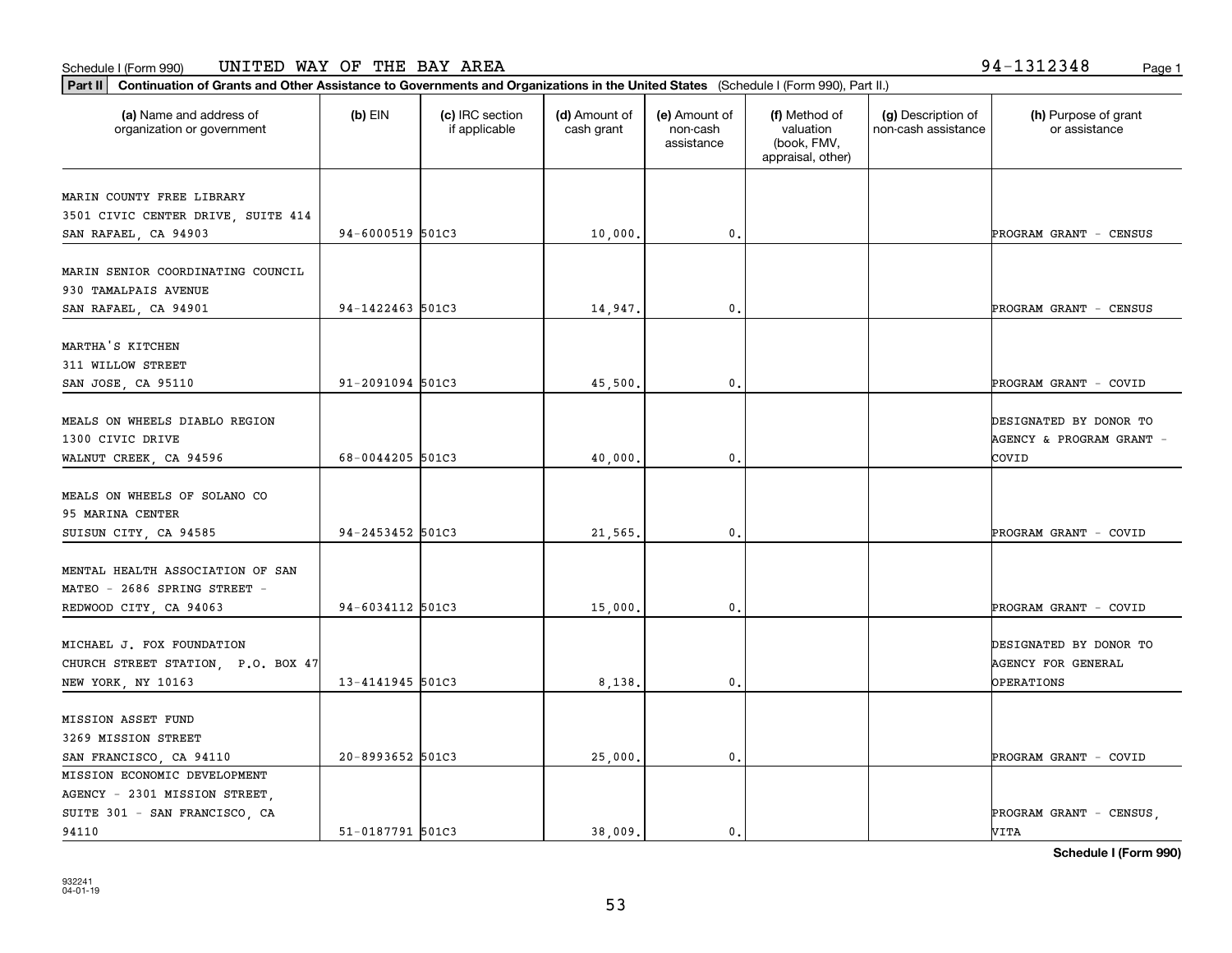1520 STOCKTON STREET

NORTH EAST MEDICAL SERVICES

932241 04-01-19

| Part II   Continuation of Grants and Other Assistance to Governments and Organizations in the United States (Schedule I (Form 990), Part II.) |                  |                                  |                             |                                         |                                                                |                                           |                                       |
|-----------------------------------------------------------------------------------------------------------------------------------------------|------------------|----------------------------------|-----------------------------|-----------------------------------------|----------------------------------------------------------------|-------------------------------------------|---------------------------------------|
| (a) Name and address of<br>organization or government                                                                                         | $(b)$ EIN        | (c) IRC section<br>if applicable | (d) Amount of<br>cash grant | (e) Amount of<br>non-cash<br>assistance | (f) Method of<br>valuation<br>(book, FMV,<br>appraisal, other) | (g) Description of<br>non-cash assistance | (h) Purpose of grant<br>or assistance |
|                                                                                                                                               |                  |                                  |                             |                                         |                                                                |                                           |                                       |
| MONUMENT CRISIS CENTER                                                                                                                        |                  |                                  |                             |                                         |                                                                |                                           |                                       |
| 1990 MARKET STREET                                                                                                                            |                  |                                  |                             |                                         |                                                                |                                           | PROGRAM GRANT - CENSUS,               |
| CONCORD, CA 94520                                                                                                                             | 41-2111171 501C3 |                                  | 45,000.                     | 0.                                      |                                                                |                                           | COVID                                 |
| MONUMENT IMPACT                                                                                                                               |                  |                                  |                             |                                         |                                                                |                                           |                                       |
| 1760 CLAYTON ROAD                                                                                                                             |                  |                                  |                             |                                         |                                                                |                                           | PROGRAM GRANT - CENSUS,               |
| CONCORD, CA 94520                                                                                                                             | 94-3370919 501C3 |                                  | 25,000.                     | 0.                                      |                                                                |                                           | COVID                                 |
|                                                                                                                                               |                  |                                  |                             |                                         |                                                                |                                           |                                       |
| MULTIPLYING GOOD                                                                                                                              |                  |                                  |                             |                                         |                                                                |                                           | DESIGNATED BY DONOR TO                |
| 15 WEST 38TH STREET, SUITE 1210                                                                                                               |                  |                                  |                             |                                         |                                                                |                                           | <b>AGENCY FOR GENERAL</b>             |
| NEW YORK, NY 10018                                                                                                                            | 52-0959336 501C3 |                                  | 35,000.                     | 0.                                      |                                                                |                                           | OPERATIONS                            |
| NATIONAL JAPANESE AMERICAN                                                                                                                    |                  |                                  |                             |                                         |                                                                |                                           |                                       |
| HISTORICAL SOCIETY INC - 1684 POST                                                                                                            |                  |                                  |                             |                                         |                                                                |                                           |                                       |
| STREET - SAN FRANCISCO, CA 94115                                                                                                              | 94-2778424 501C3 |                                  | 15,000.                     | 0.                                      |                                                                |                                           | PROGRAM GRANT - CENSUS                |
|                                                                                                                                               |                  |                                  |                             |                                         |                                                                |                                           |                                       |
| NETWORK ON WOMEN IN PRISON                                                                                                                    |                  |                                  |                             |                                         |                                                                |                                           |                                       |
| 4400 MARKET STREET                                                                                                                            |                  |                                  |                             |                                         |                                                                |                                           |                                       |
| OAKLAND, CA 94608                                                                                                                             | 94-3080408 501C3 |                                  | 10,000.                     | 0.                                      |                                                                |                                           | PROGRAM GRANT - CENSUS                |
|                                                                                                                                               |                  |                                  |                             |                                         |                                                                |                                           |                                       |
| NEWS - NAPA EMERGENCY WOMENS                                                                                                                  |                  |                                  |                             |                                         |                                                                |                                           |                                       |
| SERVICES - 1141 PEAR TREE LANE,                                                                                                               |                  |                                  |                             |                                         |                                                                |                                           |                                       |
| SUITE 220 - NAPA, CA 94558                                                                                                                    | 94-2745889 501C3 |                                  | 30,000.                     | 0.                                      |                                                                |                                           | PROGRAM GRANT - COVID                 |
| NEXT DOOR SOLUTIONS TO DOMESTIC                                                                                                               |                  |                                  |                             |                                         |                                                                |                                           | DESIGNATED BY DONOR TO                |
| VIOLENCE - 234 EAST GISH ROAD,                                                                                                                |                  |                                  |                             |                                         |                                                                |                                           | AGENCY & PROGRAM GRANT -              |
| #200 - SAN JOSE, CA 95112                                                                                                                     | 94-2420708 501C3 |                                  | 14,276.                     | 0.                                      |                                                                |                                           | COVID                                 |
|                                                                                                                                               |                  |                                  |                             |                                         |                                                                |                                           |                                       |
| NICOS CHINESE HEALTH COALITION                                                                                                                |                  |                                  |                             |                                         |                                                                |                                           | DESIGNATED BY DONOR TO                |
| 1208 MASON STREET                                                                                                                             |                  |                                  |                             |                                         |                                                                |                                           | <b>AGENCY FOR GENERAL</b>             |
| SAN FRANCISCO, CA 94108                                                                                                                       | 94-3184812 501C3 |                                  | 5.882.                      | 0.                                      |                                                                |                                           | OPERATIONS                            |

SAN FRANCISCO, CA 94133 94-1722562 501C3 10,000. 0. 0. 0. PROGRAM GRANT - CENSUS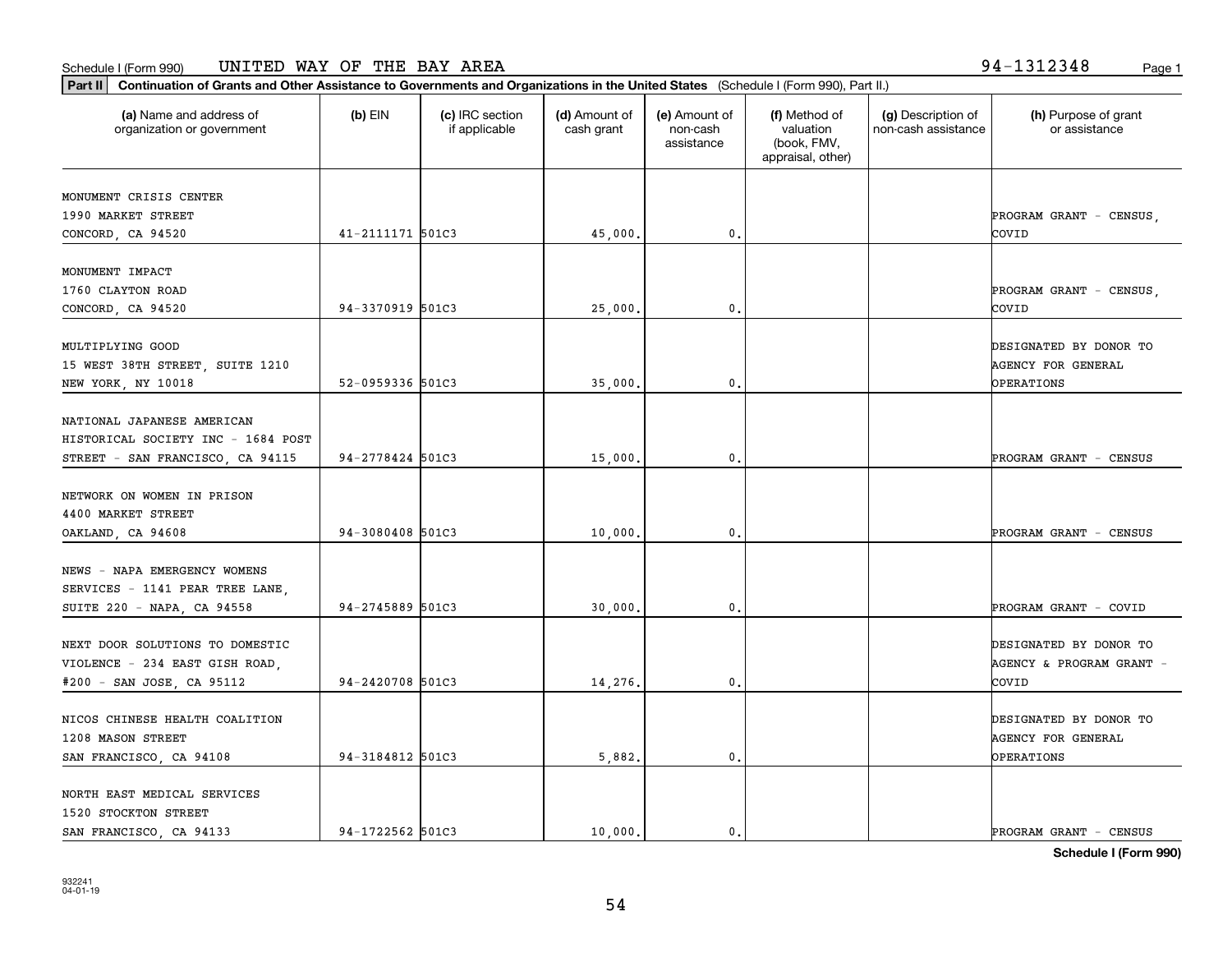**Part II Continuation of Grants and Other Assistance to Governments and Organizations in the United States**  (Schedule I (Form 990), Part II.)

| Schedule I (Form 990) |  |
|-----------------------|--|
|-----------------------|--|

OPERATION DIGNITY INC

| (a) Name and address of<br>organization or government | $(b)$ EIN        | (c) IRC section<br>if applicable | (d) Amount of<br>cash grant | (e) Amount of<br>non-cash<br>assistance | (f) Method of<br>valuation<br>(book, FMV,<br>appraisal, other) | (g) Description of<br>non-cash assistance | (h) Purpose of grant<br>or assistance |
|-------------------------------------------------------|------------------|----------------------------------|-----------------------------|-----------------------------------------|----------------------------------------------------------------|-------------------------------------------|---------------------------------------|
| NORTHEAST COMMUNITY FEDERAL CREDIT                    |                  |                                  |                             |                                         |                                                                |                                           |                                       |
| UNION - 683 CLAY STREET - SAN                         |                  |                                  |                             |                                         |                                                                |                                           |                                       |
| FRANCISCO, CA 94111                                   | 62-0676416 501C3 |                                  | 16,500.                     | 0.                                      |                                                                |                                           | PROGRAM GRANT - VITA                  |
| OAKLAND MUSEUM OF CALIFORNIA                          |                  |                                  |                             |                                         |                                                                |                                           | DESIGNATED BY DONOR TO                |
| 1000 OAK STREET                                       |                  |                                  |                             |                                         |                                                                |                                           | AGENCY FOR GENERAL                    |
| OAKLAND, CA 94607                                     | 45-3138892 501C3 |                                  | 20,000.                     | 0.                                      |                                                                |                                           | OPERATIONS                            |
|                                                       |                  |                                  |                             |                                         |                                                                |                                           |                                       |
| OAKLAND PAL (FISCAL AGENT)                            |                  |                                  |                             |                                         |                                                                |                                           |                                       |
| PO BOX6788                                            |                  |                                  |                             |                                         |                                                                |                                           |                                       |
| OAKLAND, CA 94603                                     | 94-2826718 501C3 |                                  | 10,000.                     | 0.                                      |                                                                |                                           | PROGRAM GRANT - CENSUS                |
| OASIS LEGAL SERVICES                                  |                  |                                  |                             |                                         |                                                                |                                           |                                       |
| 1900 ADDISON STREET, SUITE 100                        |                  |                                  |                             |                                         |                                                                |                                           |                                       |
| BERKELEY, CA 94704                                    | 82-0696739 501C3 |                                  | 7,500,                      | 0.                                      |                                                                |                                           | PROGRAM GRANT - CENSUS                |
|                                                       |                  |                                  |                             |                                         |                                                                |                                           |                                       |
| ON LOK INC                                            |                  |                                  |                             |                                         |                                                                |                                           | DESIGNATED BY DONOR TO                |
| 1333 BUSH STREET                                      |                  |                                  |                             |                                         |                                                                |                                           | AGENCY FOR GENERAL                    |
| SAN FRANCISCO, CA 94109                               | 94-3101464 501C3 |                                  | 7,280.                      | 0.                                      |                                                                |                                           | OPERATIONS                            |
| ON THE MOVE                                           |                  |                                  |                             |                                         |                                                                |                                           |                                       |
| 780 LINCOLN AVENUE                                    |                  |                                  |                             |                                         |                                                                |                                           | PROGRAM GRANT - COVID,                |
| NAPA, CA 94558                                        | 75-3149095 501C3 |                                  | 95,000.                     | 0.                                      |                                                                |                                           | EQUITY, VITA                          |
|                                                       |                  |                                  |                             |                                         |                                                                |                                           |                                       |
| ONE TREASURE ISLAND                                   |                  |                                  |                             |                                         |                                                                |                                           | DESIGNATED BY DONOR TO                |
| 1 AVENUE OF THE PALMS, ROOM 166                       |                  |                                  |                             |                                         |                                                                |                                           | AGENCY & PROGRAM GRANT -              |
| SAN FRANCISCO, CA 94130                               | 94-3280624 501C3 |                                  | 13, 119.                    | 0.                                      |                                                                |                                           | COVID, VITA                           |

OPEN DOOR LEGAL DESIGNATED BY DONOR TO DESIGNATED BY DONOR TO 60 OCEAN AVE AGENCY & PROGRAM GRANT -

3850 SAN PABLO AVE., SUITE 102 PROGRAM GRANT - CENSUS,

SAN FRANCISCO, CA 94112 45-3360280 501C3 (3000. 0. 0. 0. 0. 0. 0. 0. 0. 2001D

EMERYVILLE, CA 94608 2011 | 94-3176007 501C3 | 30,000. | 30,000. | 2001D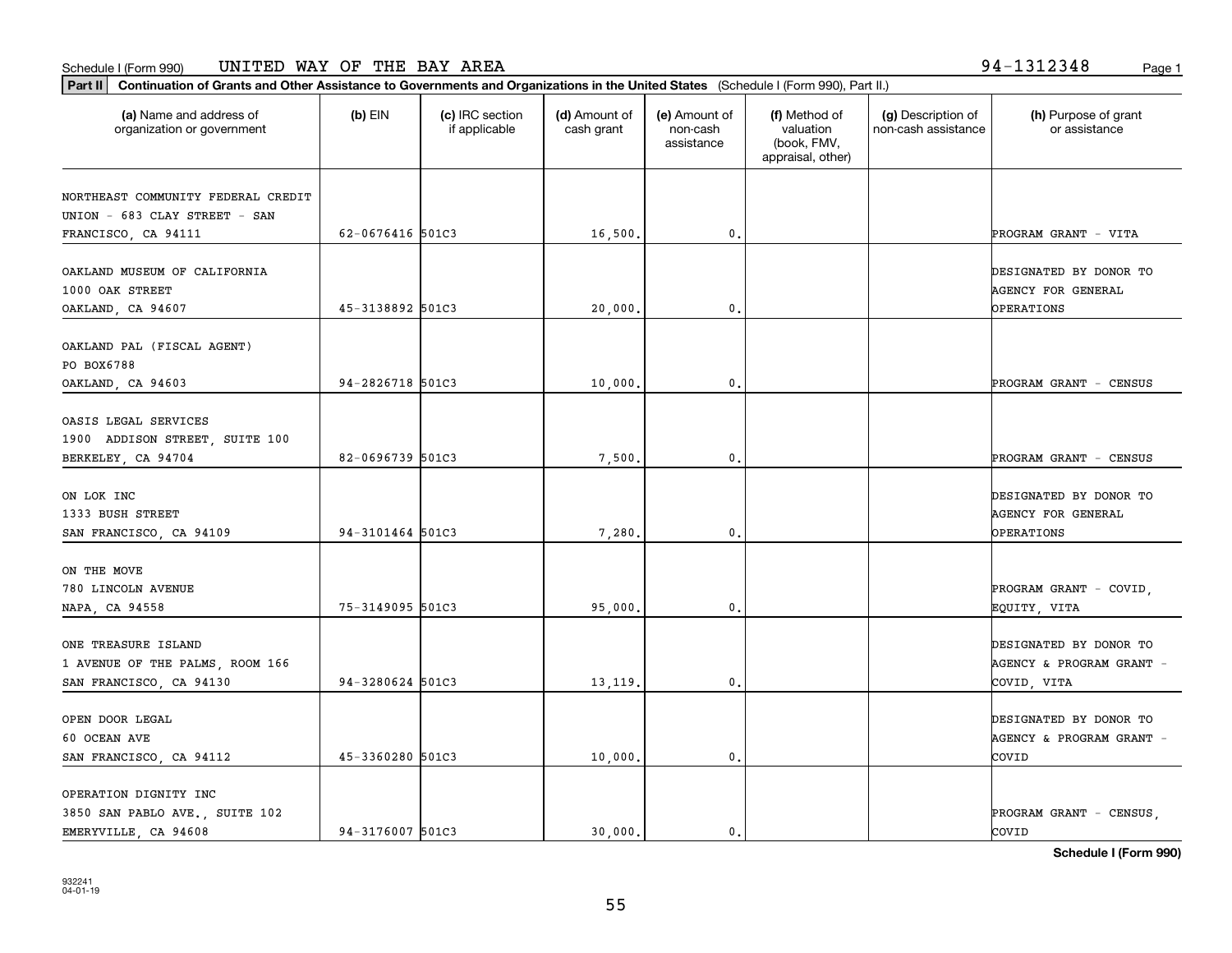organization or government

**Part II Continuation of Grants and Other Assistance to Governments and Organizations in the United States**  (Schedule I (Form 990), Part II.)

if applicable

 $(b)$  EIN  $(c)$  IRC section

**(a) (b) (c) (d) (e) (f) (g) (h)** Name and address of

(d) Amount of cash grant

(e) Amount of non-cashassistance

(f) Method of valuation (book, FMV,

932241 04-01-19

|                                  |                  |          |               | appraisal, other) |                          |
|----------------------------------|------------------|----------|---------------|-------------------|--------------------------|
| ORPHAN RELIEF NETWORK INC. DBA   |                  |          |               |                   |                          |
| SOLANO DREAM CENTER - 1615 WEST  |                  |          |               |                   |                          |
| TEXAS STREET #4 - FAIRFIELD, CA  |                  |          |               |                   |                          |
| 94533                            | 45-2158727 501C3 | 15,000.  | 0.            |                   | PROGRAM GRANT - COVID    |
| PACIFICA RESOURCE CENTER         |                  |          |               |                   | DESIGNATED BY DONOR TO   |
| 1809 PALMETTO AVENUE             |                  |          |               |                   | AGENCY & PROGRAM GRANT - |
|                                  | 81-1496989 501C3 |          | 0.            |                   |                          |
| PACIFICA, CA 94044               |                  | 112,679. |               |                   | CENSUS, COVID, VITA      |
| PARENT SERVICES PROJECT INC      |                  |          |               |                   |                          |
| 79 BELVEDERE STREET, SUITE 101   |                  |          |               |                   | PROGRAM GRANT - CENSUS,  |
| SAN RAFAEL, CA 94901             | 68-0169962 501C3 | 25,000.  | 0.            |                   | COVID, VITA              |
|                                  |                  |          |               |                   |                          |
| PARS EQUALITY CENTER             |                  |          |               |                   |                          |
| 1635 THE ALAMEDA                 |                  |          |               |                   | PROGRAM GRANT - CENSUS,  |
| SAN JOSE, CA 95126               | 27-2969900 501C3 | 20,000.  | 0.            |                   | VITA                     |
| PENINSULA FAMILY SERVICE         |                  |          |               |                   |                          |
| 24 SECOND AVENUE                 |                  |          |               |                   |                          |
| SAN MATEO, CA 94401              | 94-1186169 501C3 | 25,000.  | 0.            |                   | PROGRAM GRANT - CENSUS   |
|                                  |                  |          |               |                   |                          |
| PERALTA COLLEGES FOUNDATION      |                  |          |               |                   |                          |
| 333 EAST 8TH STREET              |                  |          |               |                   |                          |
| OAKLAND, CA 94606                | 23-7091547 501C3 | 10,000.  | $\mathbf 0$ . |                   | PROGRAM GRANT            |
| PERFORMING STARS OF MARIN        |                  |          |               |                   |                          |
| 271 DRAKE AVENUE                 |                  |          |               |                   |                          |
| SAUSALITO, CA 94965              | 94-3136030 501C3 | 20,284.  | 0.            |                   | PROGRAM GRANT - CENSUS   |
|                                  |                  |          |               |                   |                          |
| PLANNED PARENTHOOD MAR MONTE INC |                  |          |               |                   |                          |
| 1605 THE ALAMEDA                 |                  |          |               |                   |                          |
| SAN JOSE, CA 95050               | 94-1583439 501C3 | 40,000.  | 0.            |                   | PROGRAM GRANT - EQUITY   |
| PLANNED PARENTHOOD NORTHERN      |                  |          |               |                   | DESIGNATED BY DONOR TO   |
| CALIFORNIA - 2185 PACHECO STREET |                  |          |               |                   | AGENCY & PROGRAM GRANT   |

**Schedule I (Form 990)**

(g) Description of non-cash assistance

(h) Purpose of grant or assistance

CONCORD, CA 94520 94-1575233 501C3 3 (CENSUS ENSUS)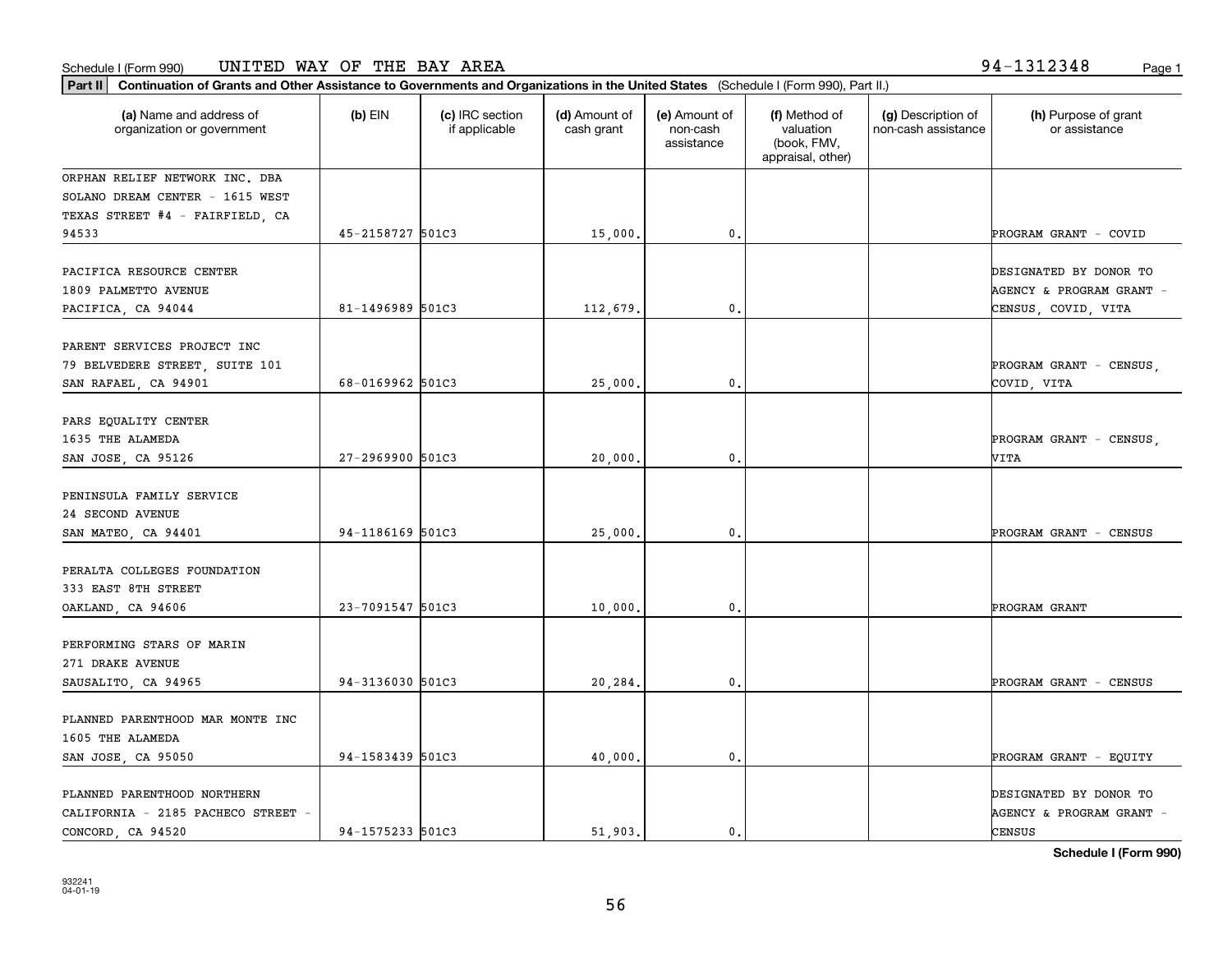#### Schedule I (Form 990) Page 1 UNITED WAY OF THE BAY AREA 94-1312348

| Part II   Continuation of Grants and Other Assistance to Governments and Organizations in the United States (Schedule I (Form 990), Part II.) |                  |                                  |                             |                                         |                                                                |                                           |                                       |
|-----------------------------------------------------------------------------------------------------------------------------------------------|------------------|----------------------------------|-----------------------------|-----------------------------------------|----------------------------------------------------------------|-------------------------------------------|---------------------------------------|
| (a) Name and address of<br>organization or government                                                                                         | $(b)$ EIN        | (c) IRC section<br>if applicable | (d) Amount of<br>cash grant | (e) Amount of<br>non-cash<br>assistance | (f) Method of<br>valuation<br>(book, FMV,<br>appraisal, other) | (g) Description of<br>non-cash assistance | (h) Purpose of grant<br>or assistance |
| PROJECT ACCESS INC                                                                                                                            |                  |                                  |                             |                                         |                                                                |                                           |                                       |
| 2100 W. ORANGEWOOD AVE., STE 230                                                                                                              |                  |                                  |                             |                                         |                                                                |                                           |                                       |
| ORANGE, CA 92868                                                                                                                              | 33-0834635 501C3 |                                  | 15,000.                     | $\mathfrak{o}$ .                        |                                                                |                                           | PROGRAM GRANT - CENSUS                |
|                                                                                                                                               |                  |                                  |                             |                                         |                                                                |                                           |                                       |
| PUENTE DE LA COSTA SUR                                                                                                                        |                  |                                  |                             |                                         |                                                                |                                           | DESIGNATED BY DONOR TO                |
| PO BOX 554                                                                                                                                    |                  |                                  |                             |                                         |                                                                |                                           | AGENCY & PROGRAM GRANT -              |
| PESCADERO, CA 94060                                                                                                                           | 37-1484262 501C3 |                                  | 127,088.                    | 0.                                      |                                                                |                                           | CENSUS, COVID, VITA                   |
|                                                                                                                                               |                  |                                  |                             |                                         |                                                                |                                           |                                       |
| PUERTAS ABIERTAS COMMUNITY                                                                                                                    |                  |                                  |                             |                                         |                                                                |                                           |                                       |
| RESOURCE CENTER - 952 NAPA STREET                                                                                                             |                  |                                  |                             |                                         |                                                                |                                           |                                       |
| - NAPA, CA 94559                                                                                                                              | 20-3126333 501C3 |                                  | 36,600.                     | $\mathbf{0}$ .                          |                                                                |                                           | PROGRAM GRANT - VITA                  |
|                                                                                                                                               |                  |                                  |                             |                                         |                                                                |                                           |                                       |
| RAPHAEL HOUSE OF SAN FRANCISCO                                                                                                                |                  |                                  |                             |                                         |                                                                |                                           | DESIGNATED BY DONOR TO                |
| 1065 SUTTER STREET                                                                                                                            |                  |                                  |                             |                                         |                                                                |                                           | AGENCY & PROGRAM GRANT -              |
| SAN FRANCISCO, CA 94019                                                                                                                       | 94-3141608 501C3 |                                  | 22,009.                     | 0.                                      |                                                                |                                           | COVID                                 |
| REBEKAH CHILDRENS SERVICES                                                                                                                    |                  |                                  |                             |                                         |                                                                |                                           | DESIGNATED BY DONOR TO                |
|                                                                                                                                               |                  |                                  |                             |                                         |                                                                |                                           |                                       |
| 290 I.O.O.F. AVENUE                                                                                                                           |                  |                                  |                             |                                         |                                                                |                                           | <b>AGENCY FOR GENERAL</b>             |
| GILROY, CA 95020                                                                                                                              | 94-1167402 501C3 |                                  | 5,689,                      | $\mathbf{0}$                            |                                                                |                                           | OPERATIONS                            |
| REDWOOD CITY SCHOOL DISTRICT                                                                                                                  |                  |                                  |                             |                                         |                                                                |                                           |                                       |
| 750 BRADFORD STREET                                                                                                                           |                  |                                  |                             |                                         |                                                                |                                           |                                       |
| REDWOOD CITY, CA 94063                                                                                                                        | 94-6001116 501C3 |                                  | 70,000,                     | $\mathfrak{o}$ .                        |                                                                |                                           | PROGRAM GRANT - EQUITY                |
|                                                                                                                                               |                  |                                  |                             |                                         |                                                                |                                           |                                       |
| RENAISSANCE ENTREPRENEURSHIP                                                                                                                  |                  |                                  |                             |                                         |                                                                |                                           |                                       |
| CENTER - 275 5TH STREET - SAN                                                                                                                 |                  |                                  |                             |                                         |                                                                |                                           | PROGRAM GRANT - CENSUS.               |
| FRANCISCO, CA 94103                                                                                                                           | 94-2793122 501C3 |                                  | 11,600.                     | $\mathfrak{o}$ .                        |                                                                |                                           | VITA                                  |
|                                                                                                                                               |                  |                                  |                             |                                         |                                                                |                                           | DESIGNATED BY DONOR TO                |
| RICHMOND COMMUNITY FOUNDATION                                                                                                                 |                  |                                  |                             |                                         |                                                                |                                           | AGENCY & PROGRAM GRANT -              |
| 1014 FLORIDA AVENUE, SUITE 200                                                                                                                |                  |                                  |                             |                                         |                                                                |                                           | CENSUS, COVID, EQUITY,                |
| RICHMOND, CA 94804                                                                                                                            | 94-3337754 501C3 |                                  | 775,604.                    | $\mathfrak o$ .                         |                                                                |                                           | VITA                                  |
|                                                                                                                                               |                  |                                  |                             |                                         |                                                                |                                           |                                       |
| RICHMOND MAIN STREET INITIATIVE                                                                                                               |                  |                                  |                             |                                         |                                                                |                                           |                                       |
| 1600 NEVIN PLAZA                                                                                                                              |                  |                                  |                             |                                         |                                                                |                                           |                                       |
| RICHMOND, CA 94801                                                                                                                            | 68-0481132 501C3 |                                  | 10,000.                     | $\mathfrak{o}$ .                        |                                                                |                                           | PROGRAM GRANT - CENSUS                |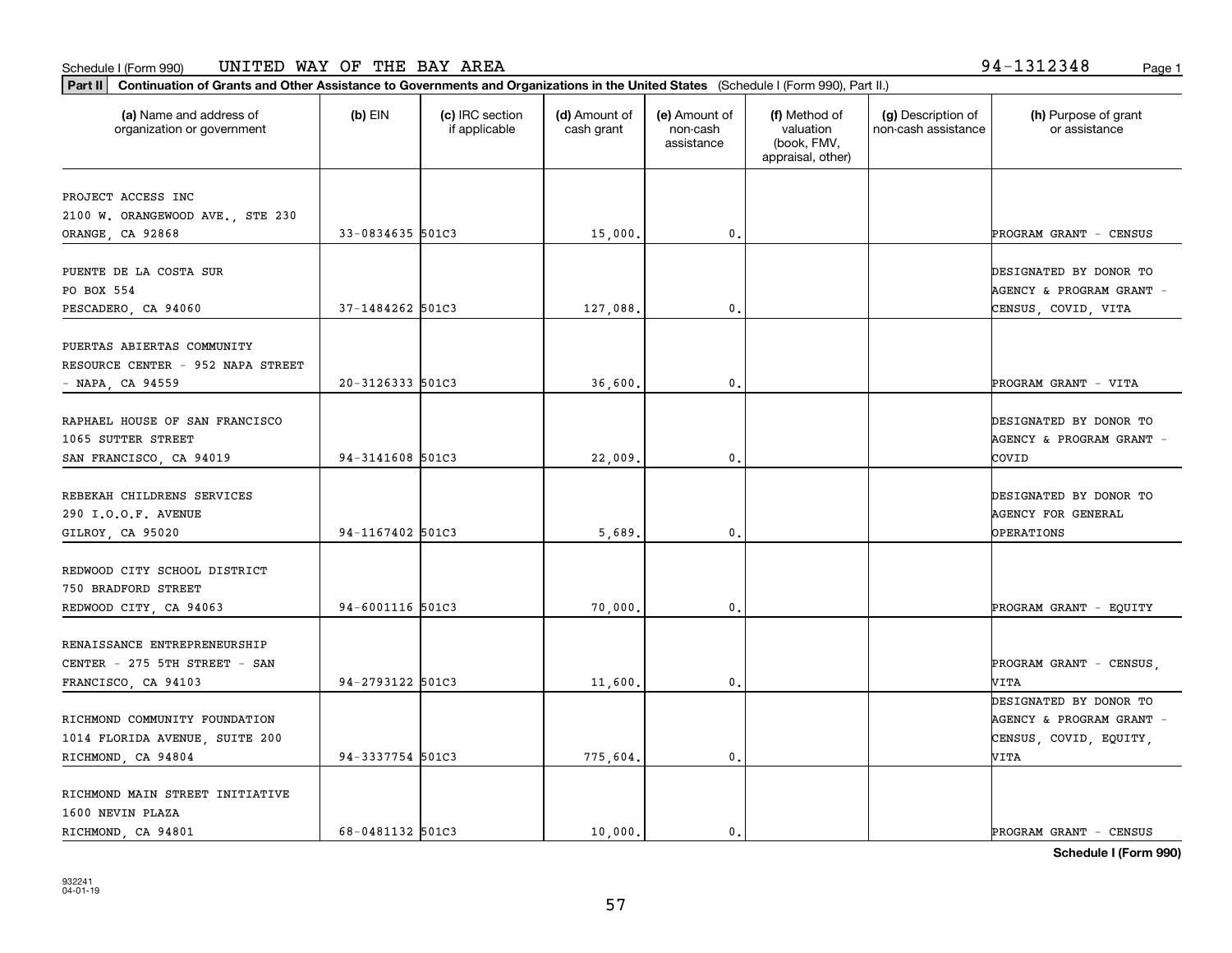**Part II Continuation of Grants and Other Assistance to Governments and Organizations in the United States**  (Schedule I (Form 990), Part II.)

| (a) Name and address of<br>organization or government | $(b)$ EIN        | (c) IRC section<br>if applicable | (d) Amount of<br>cash grant | (e) Amount of<br>non-cash<br>assistance | (f) Method of<br>valuation<br>(book, FMV,<br>appraisal, other) | (g) Description of<br>non-cash assistance | (h) Purpose of grant<br>or assistance |
|-------------------------------------------------------|------------------|----------------------------------|-----------------------------|-----------------------------------------|----------------------------------------------------------------|-------------------------------------------|---------------------------------------|
| RICHMOND NEIGHBORHOOD HOUSING                         |                  |                                  |                             |                                         |                                                                |                                           |                                       |
| SERVICES INC. - 12972 SAN PABLO                       |                  |                                  |                             |                                         |                                                                |                                           | PROGRAM GRANT - CENSUS,               |
| AVENUE - RICHMOND, CA 94805                           | 94-2791683 501C3 |                                  | 10,000.                     | 0.                                      |                                                                |                                           | COVID                                 |
|                                                       |                  |                                  |                             |                                         |                                                                |                                           |                                       |
| RICHMOND PROGRESSIVE ALLIANCE                         |                  |                                  |                             |                                         |                                                                |                                           |                                       |
| 2540 MACDONALD                                        |                  |                                  |                             |                                         |                                                                |                                           |                                       |
| RICHMOND, CA 94804                                    | 37-1777173 501C3 |                                  | 9,650                       | 0.                                      |                                                                |                                           | PROGRAM GRANT - CENSUS                |
|                                                       |                  |                                  |                             |                                         |                                                                |                                           |                                       |
| RUBICON PROGRAMS, INC                                 |                  |                                  |                             |                                         |                                                                |                                           | DESIGNATED BY DONOR TO                |
| 2500 BISSELL AVENUE                                   |                  |                                  |                             |                                         |                                                                |                                           | AGENCY & PROGRAM GRANT -              |
| RICHMOND, CA 94804                                    | 94-2301550 501C3 |                                  | 14,073.                     | 0.                                      |                                                                |                                           | VITA                                  |
| RUBY'S PLACE                                          |                  |                                  |                             |                                         |                                                                |                                           |                                       |
| 20880 BAKER ROAD                                      |                  |                                  |                             |                                         |                                                                |                                           |                                       |
| CASTRO VALLEY, CA 94546                               | 94-2212241 501C3 |                                  | 20,000.                     | $\mathfrak{o}$ .                        |                                                                |                                           | PROGRAM GRANT - CENSUS                |
|                                                       |                  |                                  |                             |                                         |                                                                |                                           |                                       |
| RYSE INC                                              |                  |                                  |                             |                                         |                                                                |                                           |                                       |
| 205 - 41ST STREET                                     |                  |                                  |                             |                                         |                                                                |                                           |                                       |
| RICHMOND, CA 94805                                    | 26-0692904 501C3 |                                  | 20,000.                     | 0.                                      |                                                                |                                           | PROGRAM GRANT - CENSUS                |
|                                                       |                  |                                  |                             |                                         |                                                                |                                           |                                       |
| SACRED HEART COMMUNITY SERVICE                        |                  |                                  |                             |                                         |                                                                |                                           | DESIGNATED BY DONOR TO                |
| 1381 SOUTH FIRST STREET                               |                  |                                  |                             |                                         |                                                                |                                           | AGENCY & PROGRAM GRANT -              |
| SAN JOSE, CA 95110                                    | 23-7179787 501C3 |                                  | 413,237.                    | 0.                                      |                                                                |                                           | CENSUS, COVID, VITA                   |
| SAFE ALTERNATIVES TO VIOLENT                          |                  |                                  |                             |                                         |                                                                |                                           |                                       |
| ENVIRONMENTS, INC. - 1900 MOWRY                       |                  |                                  |                             |                                         |                                                                |                                           |                                       |
| AVENUE, SUITE 201 - FREMONT, CA                       | 94-2520559 501C3 |                                  |                             |                                         |                                                                |                                           |                                       |
| 94538                                                 |                  |                                  | 20,000.                     | 0.                                      |                                                                |                                           | PROGRAM GRANT - COVID                 |
| SALVATION ARMY GOLDEN STATE                           |                  |                                  |                             |                                         |                                                                |                                           | DESIGNATED BY DONOR TO                |
| DIVISION - PO BOX 193465 - SAN                        |                  |                                  |                             |                                         |                                                                |                                           | AGENCY & PROGRAM GRANT -              |
| FRANCISCO, CA 94119                                   | 94-1156347 501C3 |                                  | 100,985.                    | 0.                                      |                                                                |                                           | COVID, EMERG ASSISTANCE               |
|                                                       |                  |                                  |                             |                                         |                                                                |                                           |                                       |
| SAMARITAN HOUSE                                       |                  |                                  |                             |                                         |                                                                |                                           | DESIGNATED BY DONOR TO                |
| 4031 PACIFIC BLVD., 3RD FLOOR                         |                  |                                  |                             |                                         |                                                                |                                           | AGENCY & PROGRAM GRANT -              |
| SAN MATEO, CA 94403                                   | 23-7416272 501C3 |                                  | 248,917.                    | $0$ .                                   |                                                                |                                           | COVID, VITA                           |

58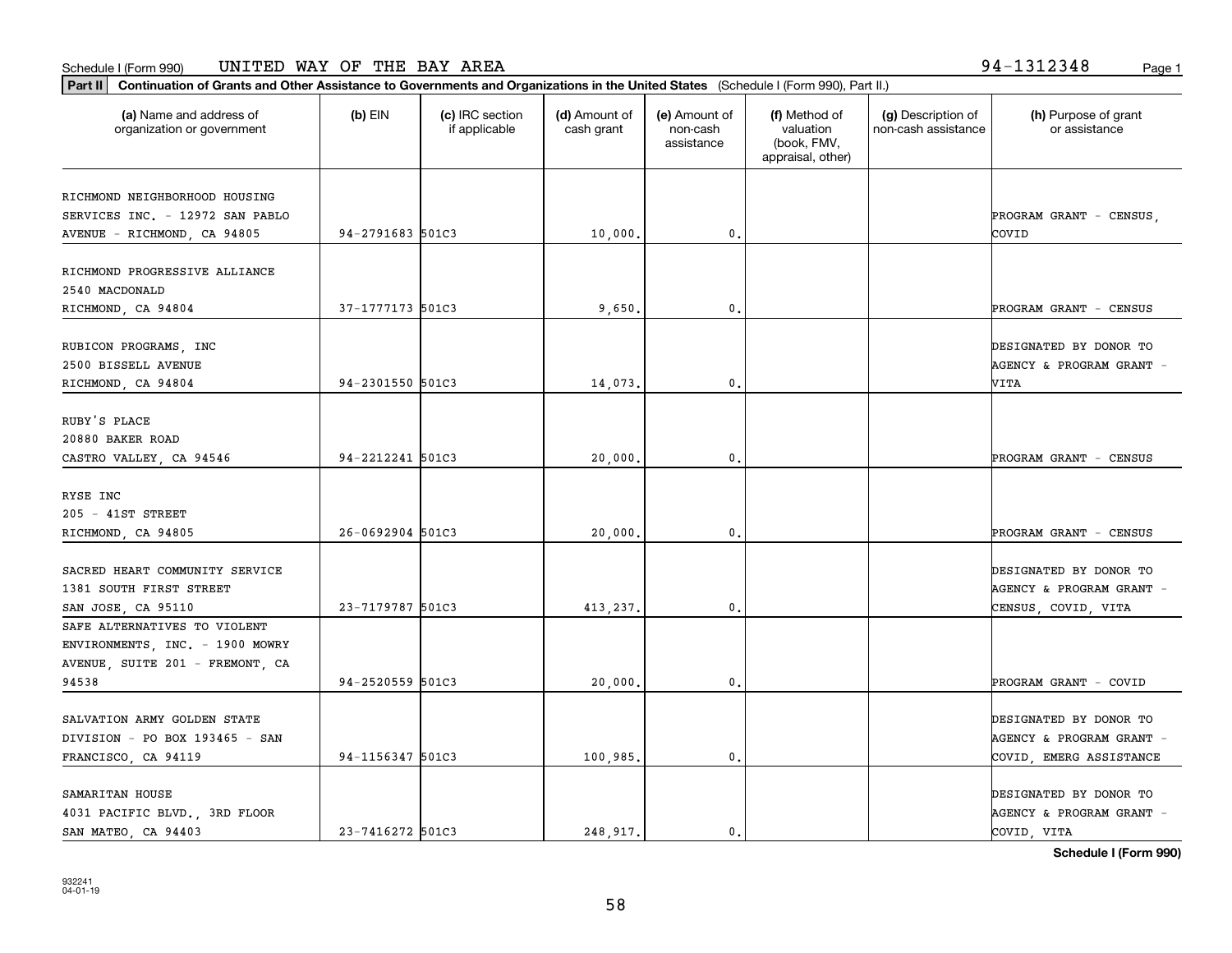**Part II Continuation of Grants and Other Assistance to Governments and Organizations in the United States**  (Schedule I (Form 990), Part II.)

| (a) Name and address of<br>organization or government                                             | $(b)$ EIN        | (c) IRC section<br>if applicable | (d) Amount of<br>cash grant | (e) Amount of<br>non-cash<br>assistance | (f) Method of<br>valuation<br>(book, FMV,<br>appraisal, other) | (g) Description of<br>non-cash assistance | (h) Purpose of grant<br>or assistance                             |
|---------------------------------------------------------------------------------------------------|------------------|----------------------------------|-----------------------------|-----------------------------------------|----------------------------------------------------------------|-------------------------------------------|-------------------------------------------------------------------|
| SAN ANTONIO COMMUNITY DEVELOPMENT<br>CORP - 2228 EAST 15TH STREET -<br>OAKLAND, CA 94606          | 94-2675448 501C3 |                                  | 22,000.                     | 0.                                      |                                                                |                                           | PROGRAM GRANT - VITA                                              |
| SAN FRANCISCO ASSOCIATION OF<br>REALTORS FDN - 301 GROVE STREET -<br>SAN FRANCISCO, CA 94102      | 94-3158665 501C3 |                                  | 6,000.                      | 0.                                      |                                                                |                                           | DESIGNATED BY DONOR TO<br>AGENCY FOR GENERAL<br><b>OPERATIONS</b> |
| SAN FRANCISCO HOUSING DEVELOPMENT<br>CORPORATION - 4439 THIRD STREET -<br>SAN FRANCISCO, CA 94124 | 94-3090854 501C3 |                                  | 7,700.                      | 0.                                      |                                                                |                                           | PROGRAM GRANT - VITA                                              |
| SAN FRANCISCO MARIN FOOD BANK<br>900 PENNSYLVANIA AVE<br>SAN FRANCISCO, CA 94107                  | 94-3041517 501C3 |                                  | 9,239.                      | 0.                                      |                                                                |                                           | DESIGNATED BY DONOR TO<br>AGENCY FOR GENERAL<br>OPERATIONS        |
| SAN FRANCISCO SPCA<br>201 ALABAMA STREET<br>SAN FRANCISCO, CA 94103                               | 94-0836580 501C3 |                                  | 5,100.                      | 0.                                      |                                                                |                                           | DESIGNATED BY DONOR TO<br><b>AGENCY FOR GENERAL</b><br>OPERATIONS |
| SAN FRANCISCO WOMENS CENTER<br>3543 18TH STREET, STE 8<br>SAN FRANCISCO, CA 94110                 | 94-1730620 501C3 |                                  | 21,567.                     | 0.                                      |                                                                |                                           | DESIGNATED BY DONOR TO<br>AGENCY & PROGRAM GRANT -<br>COVID, VITA |
| SAN JOSE PUBLIC LIBRARY FOUNDATION<br>P.O. BOX 611540<br>SAN JOSE, CA 95161                       | 77-0142379 501C3 |                                  | 13,378.                     | 0.                                      |                                                                |                                           | DESIGNATED BY DONOR TO<br>AGENCY & PROGRAM GRANT -<br>CENSUS      |
| SAN JOSE/EVERGREEN COMMUNITY<br>COLLEGE DISTRICT - 40 SOUTH MARKET<br>STREET - SAN JOSE, CA 95113 | 77-0100756 501C3 |                                  | 217,000.                    | 0.                                      |                                                                |                                           | DESIGNATED BY DONOR TO<br>AGENCY & PROGRAM GRANT -<br>COVID, VITA |
| SAN MATEO COUNTY COMMUNITY COLLEGE<br>DISTRICT - 3401 CSM DRIVE - SAN                             |                  |                                  |                             |                                         |                                                                |                                           | PROGRAM GRANT - COVID                                             |

**Schedule I (Form 990)**

MATEO, CA 94402 80 | 94-3084147 501C3 | 186,500. 0. 0. | 196,500 | EQUITY, VITA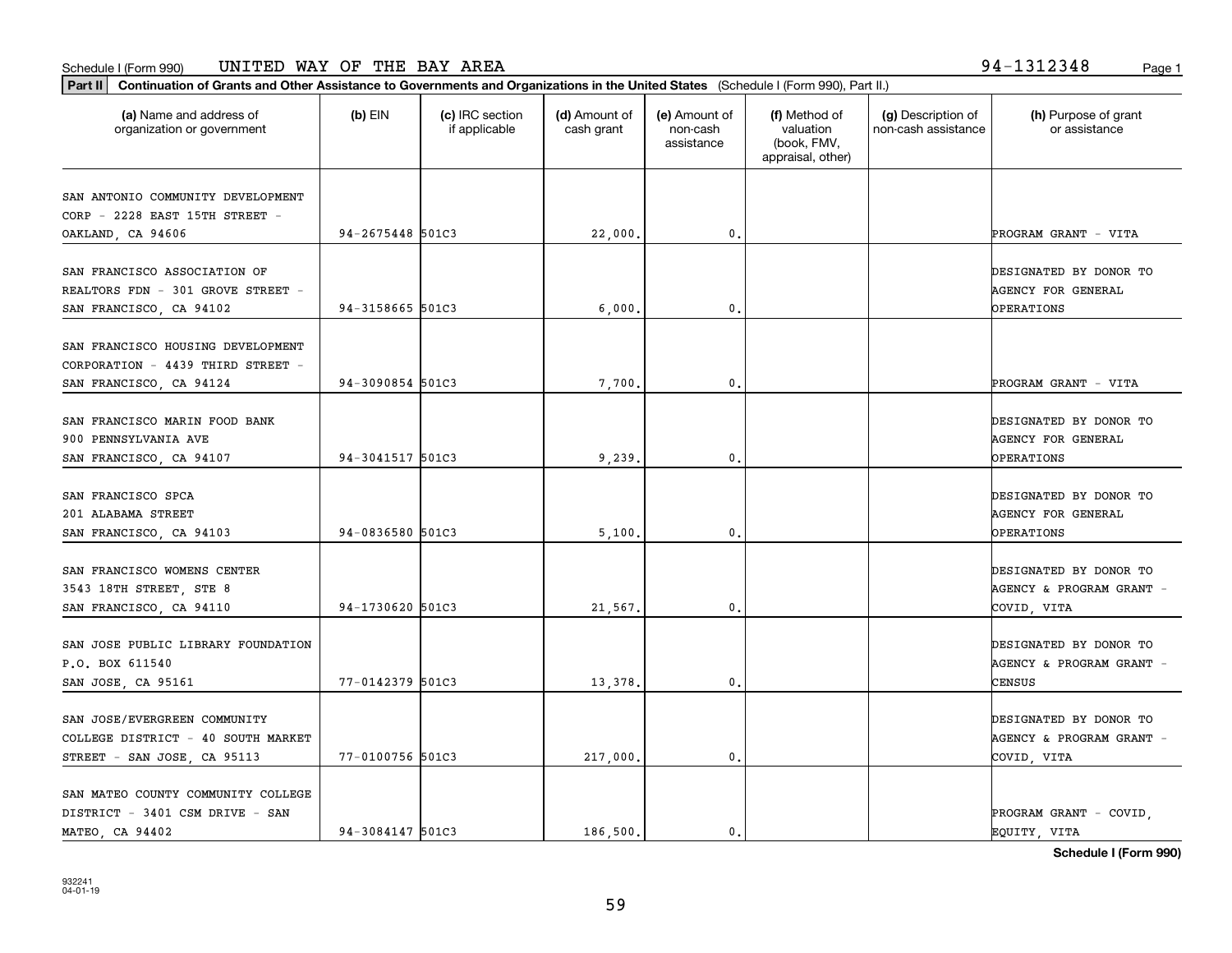**Part II Continuation of Grants and Other Assistance to Governments and Organizations in the United States**  (Schedule I (Form 990), Part II.)

SHIPLEY SCHOOL 814 YARROW STREET

| (a) Name and address of<br>organization or government                                                       | $(b)$ EIN            | (c) IRC section<br>if applicable | (d) Amount of<br>cash grant | (e) Amount of<br>non-cash<br>assistance | (f) Method of<br>valuation<br>(book, FMV,<br>appraisal, other) | (g) Description of<br>non-cash assistance | (h) Purpose of grant<br>or assistance                                          |
|-------------------------------------------------------------------------------------------------------------|----------------------|----------------------------------|-----------------------------|-----------------------------------------|----------------------------------------------------------------|-------------------------------------------|--------------------------------------------------------------------------------|
| SAN MATEO COUNTY UNION COMMUNITY<br>ALLIANCE - 1153 CHESS DRIVE, SUITE                                      |                      |                                  |                             |                                         |                                                                |                                           |                                                                                |
| 200 - FOSTER CITY, CA 94404                                                                                 | 73-1656669 501C3     |                                  | 15,000.                     | 0.                                      |                                                                |                                           | PROGRAM GRANT - CENSUS                                                         |
| SANTA CLARA COUNTY ANIMAL SHELTER<br>1555 BERGER DRIVE<br>SAN JOSE, CA 95112                                | $94 - 6000533$ 501C3 |                                  | 14,515.                     | 0.                                      |                                                                |                                           | DESIGNATED BY DONOR TO<br>AGENCY FOR GENERAL<br>OPERATIONS                     |
| SANTA CLARA COUNTY MEALS ON WHEELS<br>333 WEST JULIAN STREET                                                | 94-6000533 501C3     |                                  |                             |                                         |                                                                |                                           | DESIGNATED BY DONOR TO<br>AGENCY FOR GENERAL                                   |
| SAN JOSE, CA 95110<br>SECOND HARVEST OF SILICON VALLEY<br>750 CURTNER AVENUE<br>SAN JOSE, CA 95125          | 94-2614101 501C3     |                                  | 9,570.<br>345,780.          | 0.<br>0.                                |                                                                |                                           | <b>OPERATIONS</b><br>DESIGNATED BY DONOR TO<br>AGENCY & PROGRAM GRANT<br>COVID |
| SELF-HELP ECONOMIC DEVELOPMENT,<br>INC - 1330 BROADWAY, SUITE 604 -<br>OAKLAND, CA 94612                    | 20-5330006 501C3     |                                  | 20,000.                     | 0.                                      |                                                                |                                           | DESIGNATED BY DONOR TO<br>AGENCY FOR GENERAL<br>OPERATIONS                     |
| SELF-HELP FOR THE ELDERLY<br>731 SANSOME STREET, SUITE 100<br>SAN FRANCISCO, CA 94111                       | 94-1750717 501C3     |                                  | 28,959.                     | 0.                                      |                                                                |                                           | DESIGNATED BY DONOR TO<br>AGENCY & PROGRAM GRANT -<br>VITA                     |
| SERVICES IMMIGRATION RIGHTS &<br>EDUCATION NETWORK - 1415 KOLL<br>CIRCLE, SUITE 108 - SAN JOSE, CA<br>95112 | 77-0487468 501C3     |                                  | 35,564.                     | 0.                                      |                                                                |                                           | DESIGNATED BY DONOR TO<br>AGENCY & PROGRAM GRANT<br>CENSUS                     |
| SHELTER, INC.<br>1333 WILLOW PASS RD STE 206                                                                |                      |                                  |                             |                                         |                                                                |                                           | DESIGNATED BY DONOR TO<br>AGENCY & PROGRAM GRANT                               |

BRYN MAWR, PA 19010 | 23-1352677 501C3 | 10,000. 0. 0. | PROGRAM GRANT - CENSUS

CONCORD, CA 94520 68-0117241 501C3 68-0117241 501C3 68-0117241 52,590.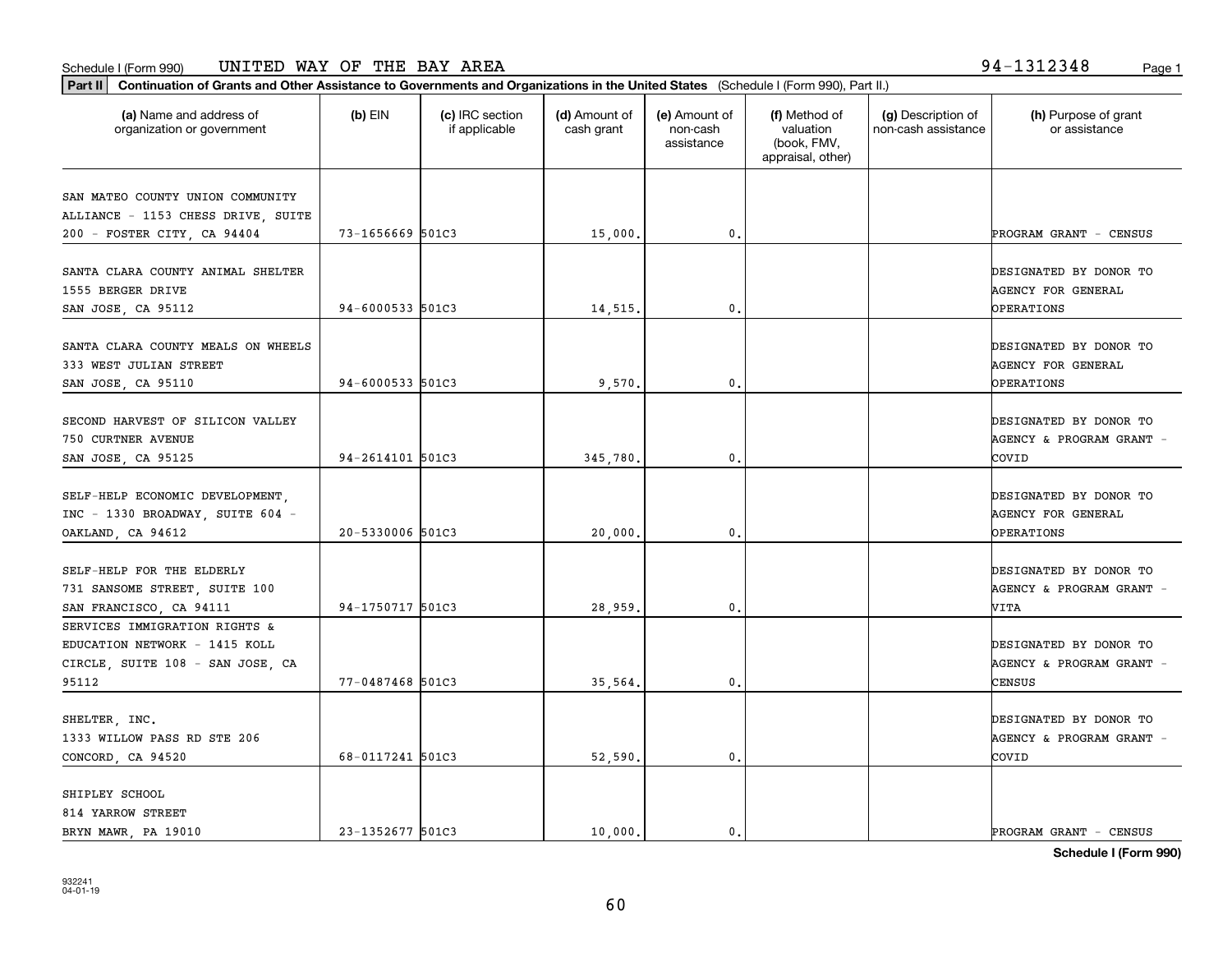**Part II Continuation of Grants and Other Assistance to Governments and Organizations in the United States**  (Schedule I (Form 990), Part II.)

| (a) Name and address of<br>organization or government                                           | (b) EIN          | (c) IRC section<br>if applicable | (d) Amount of<br>cash grant | (e) Amount of<br>non-cash<br>assistance | (f) Method of<br>valuation<br>(book, FMV,<br>appraisal, other) | (g) Description of<br>non-cash assistance | (h) Purpose of grant<br>or assistance                             |
|-------------------------------------------------------------------------------------------------|------------------|----------------------------------|-----------------------------|-----------------------------------------|----------------------------------------------------------------|-------------------------------------------|-------------------------------------------------------------------|
| SILICON VALLEY COUNCIL OF<br>NONPROFITS - 1400 PARKMOOR AVENUE<br>SUITE 13 - SAN JOSE, CA 95126 | 77-0524747 501C3 |                                  | 30,000.                     | 0.                                      |                                                                |                                           | DESIGNATED BY DONOR TO<br>AGENCY FOR GENERAL<br>OPERATIONS        |
| SILICON VALLEY CREATES<br>38 W. SANTA CLARA ST.<br>SAN JOSE, CA 95113                           | 94-2825213 501C3 |                                  | 12,357.                     | 0.                                      |                                                                |                                           | DESIGNATED BY DONOR TO<br><b>AGENCY FOR GENERAL</b><br>OPERATIONS |
| SMILE TRAIN INC<br>41 MADISON AVENUE, #28TH FLOOR<br>NEW YORK, NY 10010                         | 13-3661416 501C3 |                                  | 5,075.                      | $\mathbf 0$ .                           |                                                                |                                           | DESIGNATED BY DONOR TO<br>AGENCY FOR GENERAL<br>OPERATIONS        |
| SMILEY, ROBIN<br>1621 HARRIS AVENUE<br>BELLINGHAM, WA 98225                                     | 55-2043058 501C3 |                                  | 7,500.                      | 0.                                      |                                                                |                                           | PROGRAM GRANT                                                     |
| SOCIAL GOOD FUND INC<br>12651 SAN PABLO AVE., UNIT 5473<br>RICHMOND, CA 94805                   | 46-1323531 501C3 |                                  | 22,372.                     | 0.                                      |                                                                |                                           | PROGRAM GRANT                                                     |
| SOCIETY OF ST. VINCENT DE PAUL<br>ALAMEDA COUNTY - 2272 SAN PABLO<br>AVENUE - OAKLAND, CA 94612 | 94-1156493 501C3 |                                  | 40,500.                     | $\mathbf{0}$                            |                                                                |                                           | PROGRAM GRANT                                                     |
| SOLANO COUNTY DISTRICT COUNCIL<br>7897 ELIZABETH ROAD<br>VACAVILLE, CA 95688                    | 47-3175154 501C3 |                                  | 15,000.                     | $\mathbf 0$ .                           |                                                                |                                           | PROGRAM GRANT                                                     |
| SOMOS MAYFAIR INC<br>370 S KING ROAD<br>SAN JOSE, CA 95116                                      | 77-0499813 501C3 |                                  | 20,000.                     | $\mathbf 0$ .                           |                                                                |                                           | PROGRAM GRANT - CENSUS                                            |
| SPARKPOINT CONTRA COSTA<br>1000-C MACDONALD AVENUE                                              |                  |                                  |                             |                                         |                                                                |                                           |                                                                   |

**Schedule I (Form 990)**

RICHMOND, CA 94801 94-3337754 501C3 9,000. 0. 0. 0. PROGRAM GRANT - CENSUS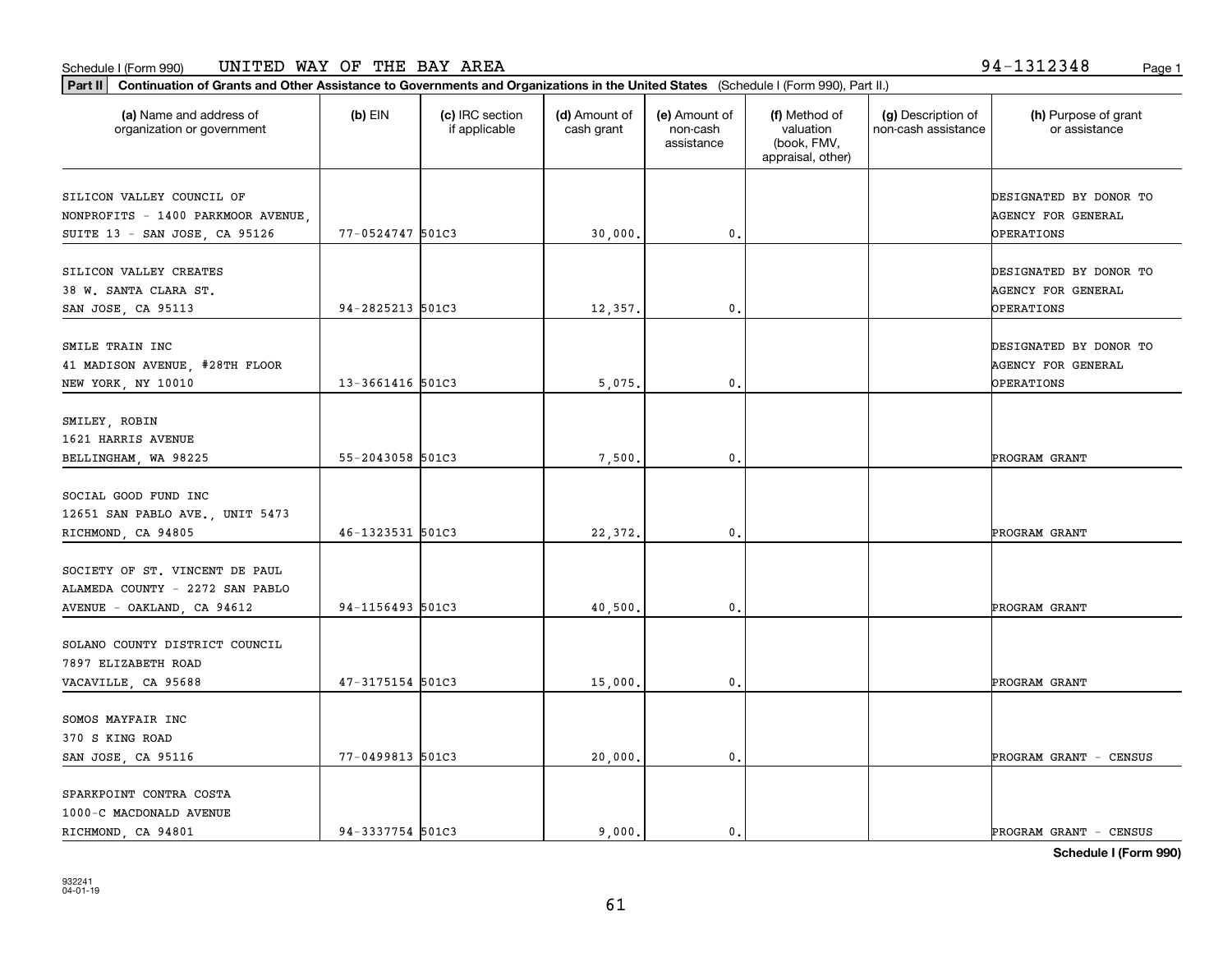**Part II Continuation of Grants and Other Assistance to Governments and Organizations in the United States**  (Schedule I (Form 990), Part II.)

932241 04-01-19

| (a) Name and address of<br>organization or government                                         | $(b)$ EIN        | (c) IRC section<br>if applicable | (d) Amount of<br>cash grant | (e) Amount of<br>non-cash<br>assistance | (f) Method of<br>valuation<br>(book, FMV,<br>appraisal, other) | (g) Description of<br>non-cash assistance | (h) Purpose of grant<br>or assistance                                    |
|-----------------------------------------------------------------------------------------------|------------------|----------------------------------|-----------------------------|-----------------------------------------|----------------------------------------------------------------|-------------------------------------------|--------------------------------------------------------------------------|
| ST DOMINICS CATHOLIC CHURCH<br>2390 BUSH STREET<br>SAN FRANCISCO, CA 94115                    | 94-1711359 501C3 |                                  | 10,973.                     | $\mathbf{0}$ .                          |                                                                |                                           | DESIGNATED BY DONOR TO<br><b>AGENCY FOR GENERAL</b><br><b>OPERATIONS</b> |
| ST JOSEPHS FAMILY CENTER<br>7950 CHURCH STREET, SUITE A<br>GILROY, CA 95020                   | 03-0391775 501C3 |                                  | 133,000.                    | 0.                                      |                                                                |                                           | PROGRAM GRANT - COVID,<br>EMERG ASSISTANCE                               |
| ST MARY CATHOLIC CHURCH<br>2051 MT DIABLO BLVD<br>WALNUT CREEK, CA 94596                      | 94-1156831 501C3 |                                  | 6,000.                      | 0.                                      |                                                                |                                           | DESIGNATED BY DONOR TO<br>AGENCY & PROGRAM GRANT -<br>CENSUS, COVID      |
| ST STEPHENS EPISCOPAL<br>CHURCH-ORINDA - 66 ST STEPHENS<br>DRIVE - ORINDA, CA 94563           | 94-1399270 501C3 |                                  | 25,000.                     | $\mathbf{0}$ .                          |                                                                |                                           | DESIGNATED BY DONOR TO<br>AGENCY FOR GENERAL<br><b>OPERATIONS</b>        |
| ST VINCENT FERRER CHURCH<br>925 SACRAMENTO STREET<br>VALLEJO, CA 94590                        | 94-1156830 501C3 |                                  | 8,501.                      | $\mathbf{0}$ .                          |                                                                |                                           | DESIGNATED BY DONOR TO<br><b>AGENCY FOR GENERAL</b><br><b>OPERATIONS</b> |
| ST. JUDE CHILDRENS RESEARCH<br>HOSPITAL - 501 ST JUDE PLAZA -<br>MEMPHIS, TN 38105            | 62-0646012 501C3 |                                  | 13,847.                     | $\mathbf{0}$ .                          |                                                                |                                           | DESIGNATED BY DONOR TO<br><b>AGENCY FOR GENERAL</b><br><b>OPERATIONS</b> |
| ST. MARY'S CENTER<br>P.O. BOX 23403<br>OAKLAND, CA 94623                                      | 68-0172229 501C3 |                                  | 25,177.                     | 0.                                      |                                                                |                                           | DESIGNATED BY DONOR TO<br><b>AGENCY FOR GENERAL</b><br><b>OPERATIONS</b> |
| ST. VINCENT DE PAUL OF CONTRA<br>COSTA COUNTY - 2210 GLADSTONE<br>DRIVE - PITTSBURG, CA 94565 | 94-1448577 501C3 |                                  | 40,000.                     | $\mathbf{0}$ .                          |                                                                |                                           | PROGRAM GRANT - COVID                                                    |
| ST. VINCENT DE PAUL OF SAN MATEO<br>COUNTY - 50 NORTH B STREET - SAN<br>MATEO, CA 94401       | 94-1375833 501C3 |                                  | 25,000.                     | $\mathbf{0}$ .                          |                                                                |                                           | PROGRAM GRANT - COVID                                                    |

Т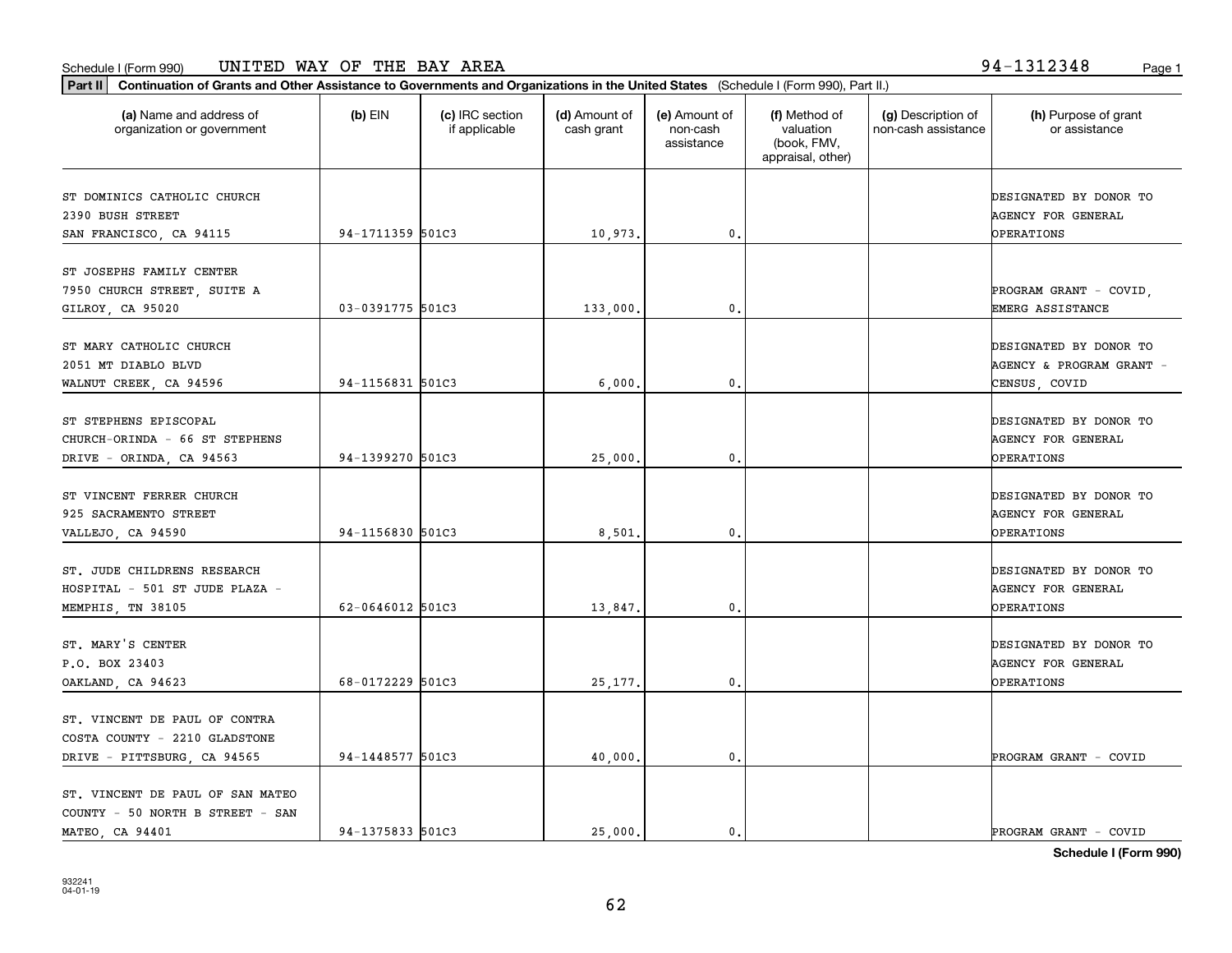| Part II   Continuation of Grants and Other Assistance to Governments and Organizations in the United States (Schedule I (Form 990), Part II.) |                  |                                  |                             |                                         |                                                                |                                           |                                                                               |  |  |  |
|-----------------------------------------------------------------------------------------------------------------------------------------------|------------------|----------------------------------|-----------------------------|-----------------------------------------|----------------------------------------------------------------|-------------------------------------------|-------------------------------------------------------------------------------|--|--|--|
| (a) Name and address of<br>organization or government                                                                                         | $(b)$ EIN        | (c) IRC section<br>if applicable | (d) Amount of<br>cash grant | (e) Amount of<br>non-cash<br>assistance | (f) Method of<br>valuation<br>(book, FMV,<br>appraisal, other) | (g) Description of<br>non-cash assistance | (h) Purpose of grant<br>or assistance                                         |  |  |  |
| ST. VINCENT DE PAUL SOCIETY,                                                                                                                  |                  |                                  |                             |                                         |                                                                |                                           |                                                                               |  |  |  |
| DISTRICT COUNCIL OF MARIN CO. -                                                                                                               |                  |                                  |                             |                                         |                                                                |                                           |                                                                               |  |  |  |
| 822 B STREET - SAN RAFAEL, CA                                                                                                                 |                  |                                  |                             |                                         |                                                                |                                           |                                                                               |  |  |  |
| 94901                                                                                                                                         | 94-1207701 501C3 |                                  | 40,000.                     | 0.                                      |                                                                |                                           | PROGRAM GRANT - COVID                                                         |  |  |  |
| STANFORD UNIVERSITY<br>PO BOX 20466<br>STANFORD, CA 94309                                                                                     | 94-1156365 501C3 |                                  | 28,358,                     | 0.                                      |                                                                |                                           | DESIGNATED BY DONOR TO<br><b>AGENCY FOR GENERAL</b><br><b>OPERATIONS</b>      |  |  |  |
| SUMMER SEARCH<br>101 HOWARD STREET, SUITE 250<br>SAN FRANCISCO, CA 94105                                                                      | 68-0200138 501C3 |                                  | 12,259.                     | 0.                                      |                                                                |                                           | DESIGNATED BY DONOR TO<br>AGENCY FOR GENERAL<br><b>OPERATIONS</b>             |  |  |  |
| SUNNYVALE COMMUNITY SERVICES<br>725 KIFER ROAD<br>SUNNYVALE, CA 94086                                                                         | 94-1713897 501C3 |                                  | 264,220.                    | 0.                                      |                                                                |                                           | DESIGNATED BY DONOR TO<br>AGENCY & PROGRAM GRANT -<br>COVID, EMERG ASSISTANCE |  |  |  |
| SUPPORT LIFE FOUNDATION<br>3349 INTERNATIONAL BLVD #3<br>OAKLAND, CA 94601                                                                    | 47-1675693 501C3 |                                  | 47,500.                     | $\mathbf{0}$                            |                                                                |                                           | DESIGNATED BY DONOR TO<br>AGENCY FOR GENERAL<br><b>OPERATIONS</b>             |  |  |  |
| SWORDS TO PLOWSHARES VETERANS                                                                                                                 |                  |                                  |                             |                                         |                                                                |                                           |                                                                               |  |  |  |
| RIGHTS ORGANIZATION - 401 VAN NESS<br>AVE., SUITE 313 - SAN FRANCISCO,<br>CA 94102                                                            | 94-2260626 501C3 |                                  | 20,475.                     | 0.                                      |                                                                |                                           | DESIGNATED BY DONOR TO<br>AGENCY & PROGRAM GRANT -<br>COVID                   |  |  |  |
| TAX-AID<br>235 MONTGOMERY STREET, SUITE 1155<br>SAN FRANCISCO, CA 94104                                                                       | 94-3062518 501C3 |                                  | 12,500.                     | 0.                                      |                                                                |                                           | PROGRAM GRANT - CENSUS.<br>VITA                                               |  |  |  |
| THE BERKELEY FRIENDS CHURCH DBA<br>BERKLEY FOOD PANTRY - 1600<br>SACRAMENTO STREET - BERKELEY, CA<br>94702                                    | 94-6003752 501C3 |                                  | 10,000.                     | $\mathbf{0}$ .                          |                                                                |                                           | PROGRAM GRANT                                                                 |  |  |  |
| THE DAVIS STREET COMMUNITY CENTER.<br>INC. - 3081 TEAGARDEN STREET - SAN<br>LEANDRO, CA 94577                                                 | 94-3121699 501C3 |                                  | 50.000.                     | 0.                                      |                                                                |                                           | PROGRAM GRANT - COVID                                                         |  |  |  |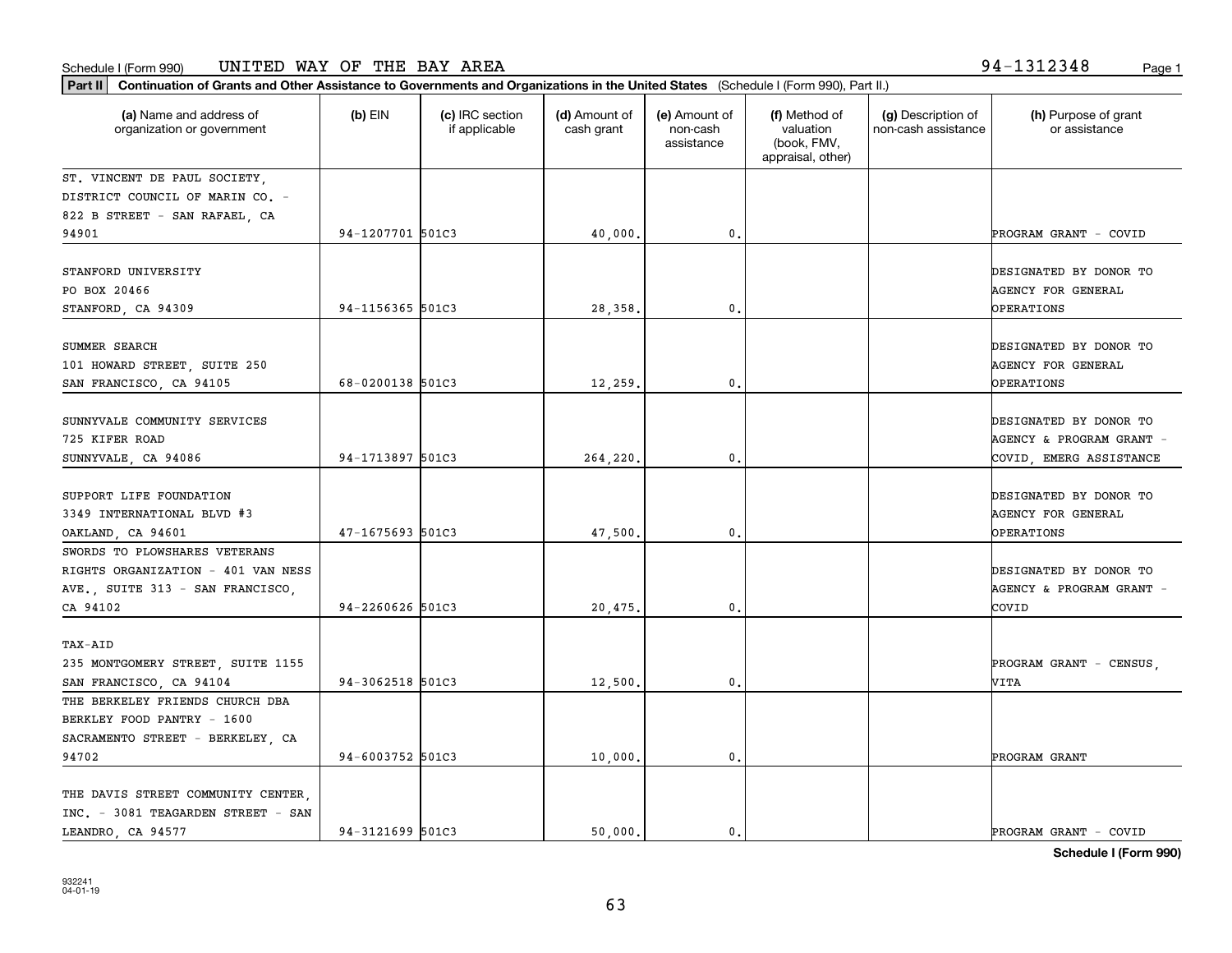**Part II Continuation of Grants and Other Assistance to Governments and Organizations in the United States**  (Schedule I (Form 990), Part II.)

 $(b)$  EIN  $(c)$  IRC section

40910 FREMONT BLVD.

| (a) Name and address of<br>organization or government                                             | (b) EIN          | (c) IRC section<br>if applicable | (d) Amount of<br>cash grant | (e) Amount of<br>non-cash<br>assistance | (f) Method of<br>valuation<br>(book, FMV,<br>appraisal, other) | (g) Description of<br>non-cash assistance | (h) Purpose of grant<br>or assistance                      |
|---------------------------------------------------------------------------------------------------|------------------|----------------------------------|-----------------------------|-----------------------------------------|----------------------------------------------------------------|-------------------------------------------|------------------------------------------------------------|
| THE FATHERS HOUSE<br>126 PEABODY ROAD<br>VACAVILLE, CA 95687                                      | 68-0408159 501C3 |                                  | 10,767.                     | 0.                                      |                                                                |                                           | DESIGNATED BY DONOR TO<br>AGENCY FOR GENERAL<br>OPERATIONS |
| THE FRIENDS OF CHABOT COLLEGE<br>25555 HESPERIAN BOULEVARD<br>HAYWARD, CA 94545                   | 46-3708462 501C3 |                                  | 20,000.                     | 0.                                      |                                                                |                                           | PROGRAM GRANT - COVID                                      |
| THE LATINA CENTER<br>3701 BARRETT AVE.<br>RICHMOND, CA 94805                                      | 68-0470904 501C3 |                                  | 20,000.                     | $\mathbf{0}$ .                          |                                                                |                                           | PROGRAM GRANT - COVID                                      |
| THE SPAHR CENTER<br>150 NELLEN AVENUE<br>CORTE MADERA, CA 94925                                   | 68-0072470 501C3 |                                  | 7,500.                      | 0.                                      |                                                                |                                           | PROGRAM GRANT - CENSUS                                     |
| THE UNITY COUNCIL OF ALAMEDA<br>COUNTY INC - 1900 FRUITVALE<br>AVENUE, STE 2A - OAKLAND, CA 94601 | 94-1670490 501C3 |                                  | 50,117.                     | 0.                                      |                                                                |                                           | PROGRAM GRANT - CENSUS,<br>COVID, VITA                     |
| THRIVE ALLIANCE<br>330 TWIN DOLPHIN DR., STE 155<br>REDWOOD CITY, CA 94065                        | 20-4745089 501C3 |                                  | 15,000.                     | 0.                                      |                                                                |                                           | PROGRAM GRANT - CENSUS                                     |
| TIDES CENTER/BARHII<br>PO BOX 29907<br>SAN FRANCISCO, CA 94129                                    | 94-3213100 501C3 |                                  | 125,000.                    | $\mathbf{0}$ .                          |                                                                |                                           | PROGRAM GRANT                                              |
| TRAVIS CREDIT UNION<br>P O BOX 2069<br>VACAVILLE, CA 95696                                        | 82-4159040 501C3 |                                  | 8,800.                      | 0.                                      |                                                                |                                           | PROGRAM GRANT - VITA                                       |
| TRI-CITY HEALTH CENTER                                                                            |                  |                                  |                             |                                         |                                                                |                                           |                                                            |

FREMONT, CA 94538 **23-7255435 501C3** 15,000. 0. 0. PROGRAM GRANT - COVID

64

(f) Method of

(g) Description of

**Schedule I (Form 990)**

(h) Purpose of grant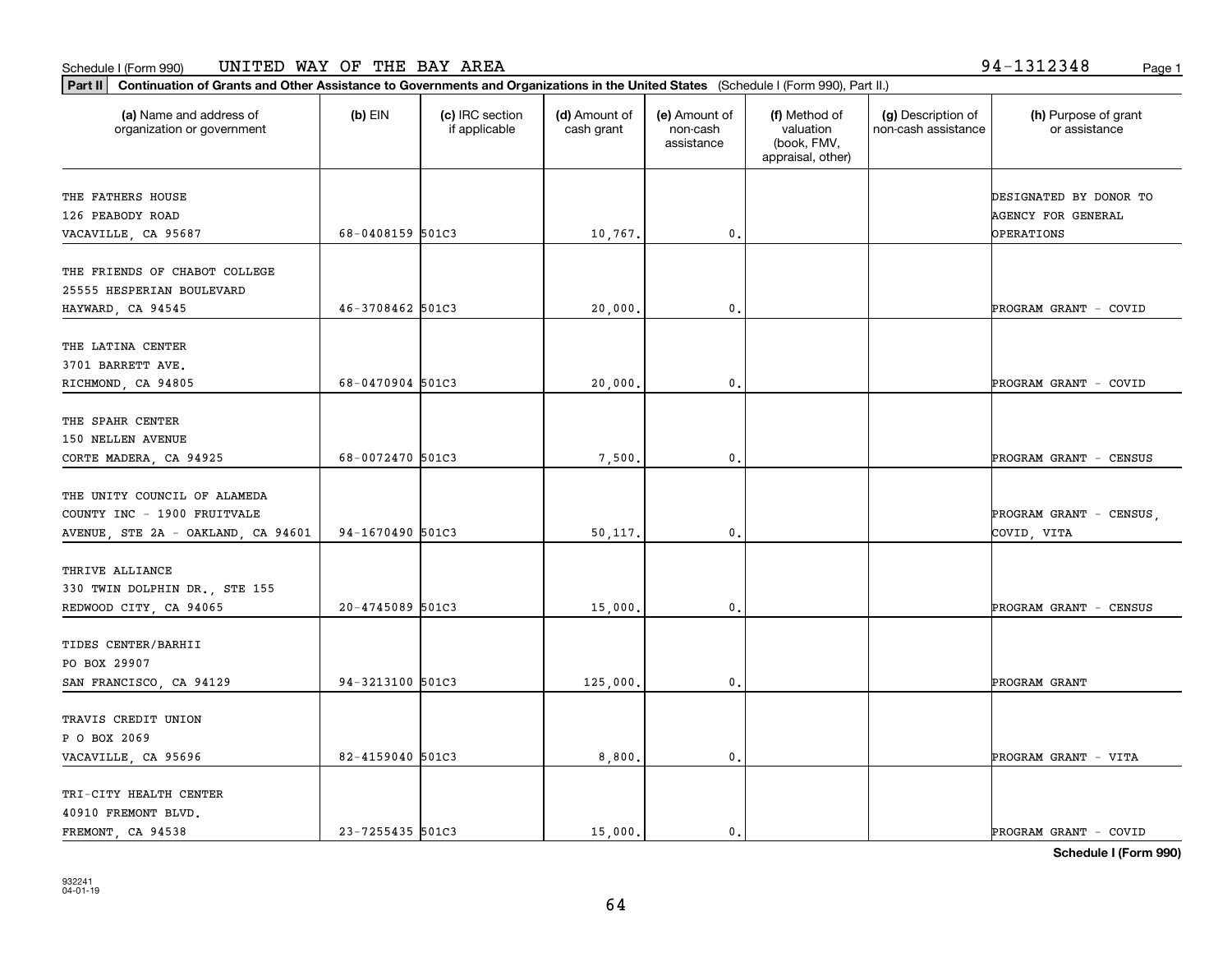**Part II Continuation of Grants and Other Assistance to Governments and Organizations in the United States**  (Schedule I (Form 990), Part II.)

 $(b)$  EIN  $(c)$  IRC section

| organization or government                                                                    |                  | if applicable | cash grant | non-cash<br>assistance | valuation<br>(book, FMV,<br>appraisal, other) | non-cash assistance | or assistance                                                     |
|-----------------------------------------------------------------------------------------------|------------------|---------------|------------|------------------------|-----------------------------------------------|---------------------|-------------------------------------------------------------------|
| TRIPS FOR KIDS MARIN<br>610 4TH STREET<br>SAN RAFAEL, CA 94901                                | 68-0159458 501C3 |               | 5,777.     | 0.                     |                                               |                     | DESIGNATED BY DONOR TO<br>AGENCY FOR GENERAL<br>OPERATIONS        |
| TRYBE INC.<br>1341 E 25TH STREET, SUITE B<br>OAKLAND, CA 94606                                | 46-4328520 501C3 |               | 12,500.    | 0.                     |                                               |                     | PROGRAM GRANT - CENSUS                                            |
| UCSF BENIOFF CHILDRENS HOSPITAL<br>BOX 45339<br>SAN FRANCISCO, CA 94145                       | 94-1657474 501C3 |               | 7,450.     | 0.                     |                                               |                     | DESIGNATED BY DONOR TO<br><b>AGENCY FOR GENERAL</b><br>OPERATIONS |
| UNITED INDIAN NATIONS, INC.<br>1122 DAVIS STREET<br>SAN LEANDRO, CA 94577                     | 94-2551170 501C3 |               | 10,000.    | 0.                     |                                               |                     | PROGRAM GRANT - CENSUS                                            |
| UNITED WAY MONTEREY COUNTY<br>60 GARDEN COURT, SUITE 350<br>MONTEREY, CA 93940                | 94-1322169 501C3 |               | 9.711      | 0.                     |                                               |                     | DESIGNATED BY DONOR TO<br>AGENCY FOR GENERAL<br><b>OPERATIONS</b> |
| UNITED WAY NORTHERN CALIF BUTTE CO<br>FIRE - PO BOX 990248 - REDDING, CA<br>96099             | 94-1251675 501C3 |               | 67, 343.   | 0.                     |                                               |                     | DESIGNATED BY DONOR TO<br>AGENCY FOR GENERAL<br><b>OPERATIONS</b> |
| UNITED WAY OF GREATER UNION COUNTY<br>33 W GRAND STREET<br>ELIZABETH, NJ 07202                | 22-1904427 501C3 |               | 7,282.     | 0.                     |                                               |                     | DESIGNATED BY DONOR TO<br>AGENCY FOR GENERAL<br><b>OPERATIONS</b> |
| UNITED WAY OF THE WINE COUNTRY<br>975 CORPORATE CENTER PARKWAY, SUITE<br>SANTA ROSA, CA 95407 | 94-1669646 501C3 |               | 97,802.    | 0.                     |                                               |                     | DESIGNATED BY DONOR TO<br>AGENCY & PROGRAM GRANT -<br>VITA        |
| UNIVERSITY OF ARIZONA FOUNDATION<br>1111 N CHERRY AVE                                         |                  |               |            |                        |                                               |                     | DESIGNATED BY DONOR TO<br>AGENCY FOR GENERAL                      |

**(a) (b) (c) (d) (e) (f) (g) (h)** Name and address of

(d) Amount of

(e) Amount of

(f) Method of

(g) Description of

**Schedule I (Form 990)**

(h) Purpose of grant

TUCSON, AZ 85721 **86-6050388** 501C3 <br>
86-6050388 501C3 5,652. 0.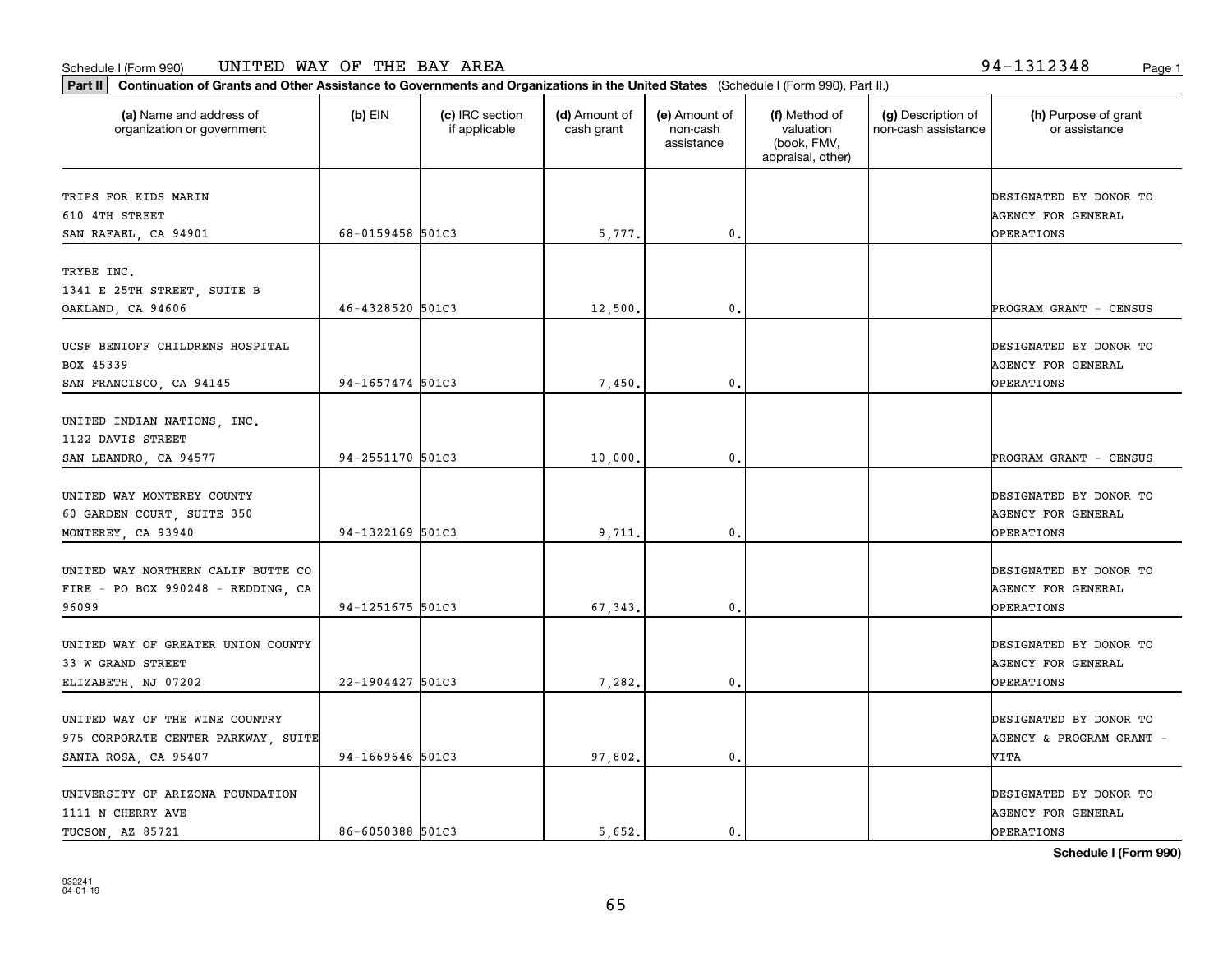**Part II Continuation of Grants and Other Assistance to Governments and Organizations in the United States**  (Schedule I (Form 990), Part II.)

| (a) Name and address of<br>organization or government | $(b)$ EIN        | (c) IRC section<br>if applicable | (d) Amount of<br>cash grant | (e) Amount of<br>non-cash<br>assistance | (f) Method of<br>valuation<br>(book, FMV,<br>appraisal, other) | (g) Description of<br>non-cash assistance | (h) Purpose of grant<br>or assistance |
|-------------------------------------------------------|------------------|----------------------------------|-----------------------------|-----------------------------------------|----------------------------------------------------------------|-------------------------------------------|---------------------------------------|
| UNIVERSITY OF SOUTHERN CALIFORNIA                     |                  |                                  |                             |                                         |                                                                |                                           | DESIGNATED BY DONOR TO                |
| 1150 SOUTH OLIVE STREET, 25TH FLOOR                   |                  |                                  |                             |                                         |                                                                |                                           | <b>AGENCY FOR GENERAL</b>             |
| LOS ANGELES, CA 90015                                 | 95-1642394 501C3 |                                  | 17,875.                     | 0.                                      |                                                                |                                           | <b>OPERATIONS</b>                     |
| UNIVERSITY OF WASHINGTON SCHOOL OF                    |                  |                                  |                             |                                         |                                                                |                                           |                                       |
| LAW - OFFICE OF ADVANCEMENT                           |                  |                                  |                             |                                         |                                                                |                                           | DESIGNATED BY DONOR TO                |
| WILLIAM H. GATES HALL BOX 353020 -                    |                  |                                  |                             |                                         |                                                                |                                           | <b>AGENCY FOR GENERAL</b>             |
| SEATTLE, WA 98195                                     | 94-3079432 501C3 |                                  | 20,000                      | 0.                                      |                                                                |                                           | <b>OPERATIONS</b>                     |
|                                                       |                  |                                  |                             |                                         |                                                                |                                           |                                       |
| UP VALLEY FAMILY CENTERS OF NAPA                      |                  |                                  |                             |                                         |                                                                |                                           |                                       |
| COUNTY - 1440 SPRING STREET -                         |                  |                                  |                             |                                         |                                                                |                                           | PROGRAM GRANT - COVID,                |
| SAINT HELENA, CA 94574                                | 80-0023012 501C3 |                                  | 46,500                      | 0.                                      |                                                                |                                           | VITA                                  |
|                                                       |                  |                                  |                             |                                         |                                                                |                                           |                                       |
| URBAN SCHOOL OF SAN FRANCISCO                         |                  |                                  |                             |                                         |                                                                |                                           | DESIGNATED BY DONOR TO                |
| 1563 PAGE ST                                          | 94-1622034 501C3 |                                  |                             |                                         |                                                                |                                           | <b>AGENCY FOR GENERAL</b>             |
| SAN FRANCISCO, CA 94117                               |                  |                                  | 15,000.                     | $\mathbf{0}$ .                          |                                                                |                                           | <b>OPERATIONS</b>                     |
| URBAN STRATEGIES COUNCIL                              |                  |                                  |                             |                                         |                                                                |                                           |                                       |
| 1720 BROADWAY, 2ND FLOOR                              |                  |                                  |                             |                                         |                                                                |                                           |                                       |
| OAKLAND, CA 94612                                     | 94-3044453 501C3 |                                  | 25,000.                     | $\mathbf{0}$ .                          |                                                                |                                           | PROGRAM GRANT - CENSUS                |
|                                                       |                  |                                  |                             |                                         |                                                                |                                           |                                       |
| USA CYCLING, INC.                                     |                  |                                  |                             |                                         |                                                                |                                           | DESIGNATED BY DONOR TO                |
| 210 USA CYCLING POINT, SUITE 100                      |                  |                                  |                             |                                         |                                                                |                                           | <b>AGENCY FOR GENERAL</b>             |
| COLORADO SPRINGS, CO 80919                            | 84-1284437 501C3 |                                  | 25,983.                     | 0.                                      |                                                                |                                           | <b>OPERATIONS</b>                     |
| VIETNAMESE AMERICAN COMMUNITY                         |                  |                                  |                             |                                         |                                                                |                                           |                                       |
| CENTER OF THE EAST BAY - 655                          |                  |                                  |                             |                                         |                                                                |                                           |                                       |
| INTERNATIONAL BLVD - OAKLAND, CA                      |                  |                                  |                             |                                         |                                                                |                                           |                                       |
| 94606                                                 | 20-5358946 501C3 |                                  | 15,000.                     | 0.                                      |                                                                |                                           | PROGRAM GRANT - CENSUS                |
|                                                       |                  |                                  |                             |                                         |                                                                |                                           |                                       |
| VIETNAMESE AMERICAN ROUNDTABLE                        |                  |                                  |                             |                                         |                                                                |                                           |                                       |
| $(VAR)$ - 1511 YOSEMITE DRIVE -                       |                  |                                  |                             |                                         |                                                                |                                           |                                       |
| MILPITAS, CA 95035                                    | 82-1802251 501C3 |                                  | 20,000.                     | $\mathbf{0}$ .                          |                                                                |                                           | PROGRAM GRANT - CENSUS                |
| VMC FOUNDATION                                        |                  |                                  |                             |                                         |                                                                |                                           | DESIGNATED BY DONOR TO                |
| 2400 CLOVE DRIVE                                      |                  |                                  |                             |                                         |                                                                |                                           | AGENCY FOR GENERAL                    |
| SAN JOSE, CA 95128                                    | 77-0187890 501C3 |                                  | 118,025.                    | 0.                                      |                                                                |                                           | OPERATIONS                            |
|                                                       |                  |                                  |                             |                                         |                                                                |                                           |                                       |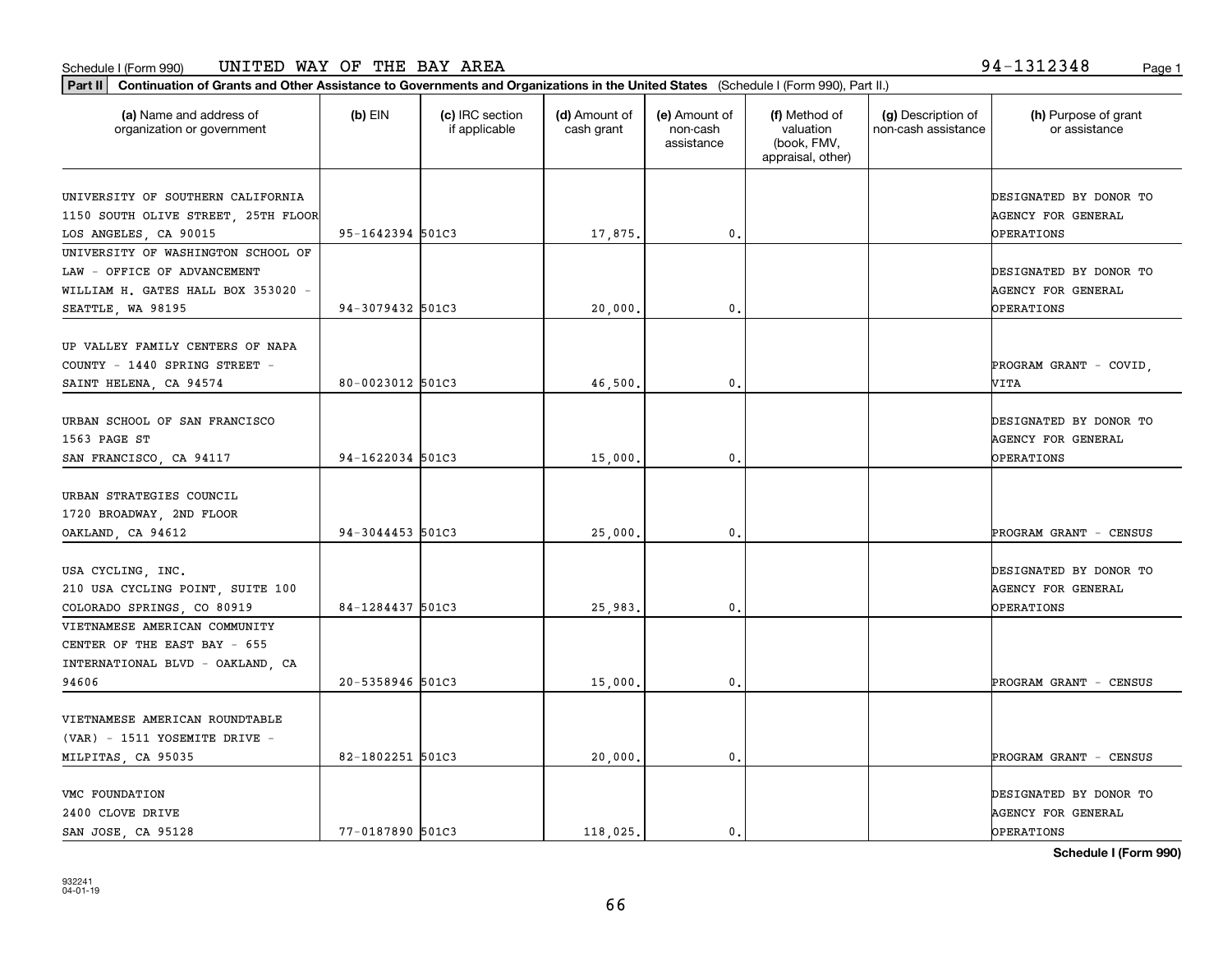| (a) Name and address of<br>organization or government | $(b)$ EIN        | (c) IRC section<br>if applicable | (d) Amount of<br>cash grant | (e) Amount of<br>non-cash<br>assistance | (f) Method of<br>valuation<br>(book, FMV,<br>appraisal, other) | (g) Description of<br>non-cash assistance | (h) Purpose of grant<br>or assistance |
|-------------------------------------------------------|------------------|----------------------------------|-----------------------------|-----------------------------------------|----------------------------------------------------------------|-------------------------------------------|---------------------------------------|
| <b>WEHOPE</b>                                         |                  |                                  |                             |                                         |                                                                |                                           |                                       |
| 1854 BAY ROAD                                         |                  |                                  |                             |                                         |                                                                |                                           |                                       |
| E. PALO ALTO, CA 94303                                | 94-3342713 501C3 |                                  | 30,000.                     | 0.                                      |                                                                |                                           | PROGRAM GRANT - COVID                 |
|                                                       |                  |                                  |                             |                                         |                                                                |                                           | DESIGNATED BY DONOR TO                |
| WEST VALLEY COMMUNITY SERVICES                        |                  |                                  |                             |                                         |                                                                |                                           | AGENCY & PROGRAM GRANT -              |
| 10104 VISTA DRIVE                                     |                  |                                  |                             |                                         |                                                                |                                           | CENSUS, COVID, EMERG                  |
| CUPERTINO, CA 95014                                   | 94-2211685 501C3 |                                  | 230,786.                    | 0.                                      |                                                                |                                           | ASSISTANCE, EQUITY, VITA              |
|                                                       |                  |                                  |                             |                                         |                                                                |                                           |                                       |
| WESTERN CENTER ON LAW & POVERTY                       |                  |                                  |                             |                                         |                                                                |                                           | DESIGNATED BY DONOR TO                |
| 3701 WILSHIRE BLVD, STE 208                           | 95-2897721 501C3 |                                  |                             | 0.                                      |                                                                |                                           | <b>AGENCY FOR GENERAL</b>             |
| LOS ANGELES, CA 90010                                 |                  |                                  | 8,334.                      |                                         |                                                                |                                           | <b>OPERATIONS</b>                     |
| WILDAID                                               |                  |                                  |                             |                                         |                                                                |                                           | DESIGNATED BY DONOR TO                |
| 333 PINE STREET, SUITE 300                            |                  |                                  |                             |                                         |                                                                |                                           | AGENCY FOR GENERAL                    |
| SAN FRANCISCO, CA 94104                               | 20-3644441 501C3 |                                  | 5,076.                      | 0.                                      |                                                                |                                           | OPERATIONS                            |
|                                                       |                  |                                  |                             |                                         |                                                                |                                           |                                       |
| WOODSIDE SCHOOL FOUNDATION                            |                  |                                  |                             |                                         |                                                                |                                           | DESIGNATED BY DONOR TO                |
| 3195 WOODSIDE ROAD                                    |                  |                                  |                             |                                         |                                                                |                                           | AGENCY FOR GENERAL                    |
| WOODSIDE, CA 94062                                    | 94-2928552 501C3 |                                  | 15,000.                     | $\mathbf{0}$                            |                                                                |                                           | OPERATIONS                            |
|                                                       |                  |                                  |                             |                                         |                                                                |                                           |                                       |
| WORKING PARTNERSHIPS USA                              |                  |                                  |                             |                                         |                                                                |                                           |                                       |
| 2102 ALMADEN RD., SUITE 112                           |                  |                                  |                             |                                         |                                                                |                                           |                                       |
| SAN JOSE, CA 95125                                    | 77-0387535 501C3 |                                  | 25,000.                     | 0.                                      |                                                                |                                           | PROGRAM GRANT - CENSUS                |
|                                                       |                  |                                  |                             |                                         |                                                                |                                           |                                       |
| WOUNDED WARRIOR PROJECT                               |                  |                                  |                             |                                         |                                                                |                                           | DESIGNATED BY DONOR TO                |
| PO BOX 758517                                         |                  |                                  |                             |                                         |                                                                |                                           | AGENCY FOR GENERAL                    |
| TOPEKA, KS 66675                                      | 20-2370934 501C3 |                                  | 13,128.                     | 0.                                      |                                                                |                                           | <b>OPERATIONS</b>                     |
| YALE UNIVERSITY                                       |                  |                                  |                             |                                         |                                                                |                                           | DESIGNATED BY DONOR TO                |
| PO BOX 2038                                           |                  |                                  |                             |                                         |                                                                |                                           | AGENCY FOR GENERAL                    |
| NEW HAVEN, CT 06521                                   | 06-0646973 501C3 |                                  | 7,500.                      | $\mathbf{0}$ .                          |                                                                |                                           | OPERATIONS                            |
|                                                       |                  |                                  |                             |                                         |                                                                |                                           |                                       |
| YMCA OF SAN FRANCISCO                                 |                  |                                  |                             |                                         |                                                                |                                           | DESIGNATED BY DONOR TO                |
| 50 CALIFORNIA STREET, SUITE 650                       |                  |                                  |                             |                                         |                                                                |                                           | AGENCY & PROGRAM GRANT -              |
| SAN FRANCISCO, CA 94111                               | 94-0997140 501C3 |                                  | 56,420.                     | 0.                                      |                                                                |                                           | CENSUS, COVID                         |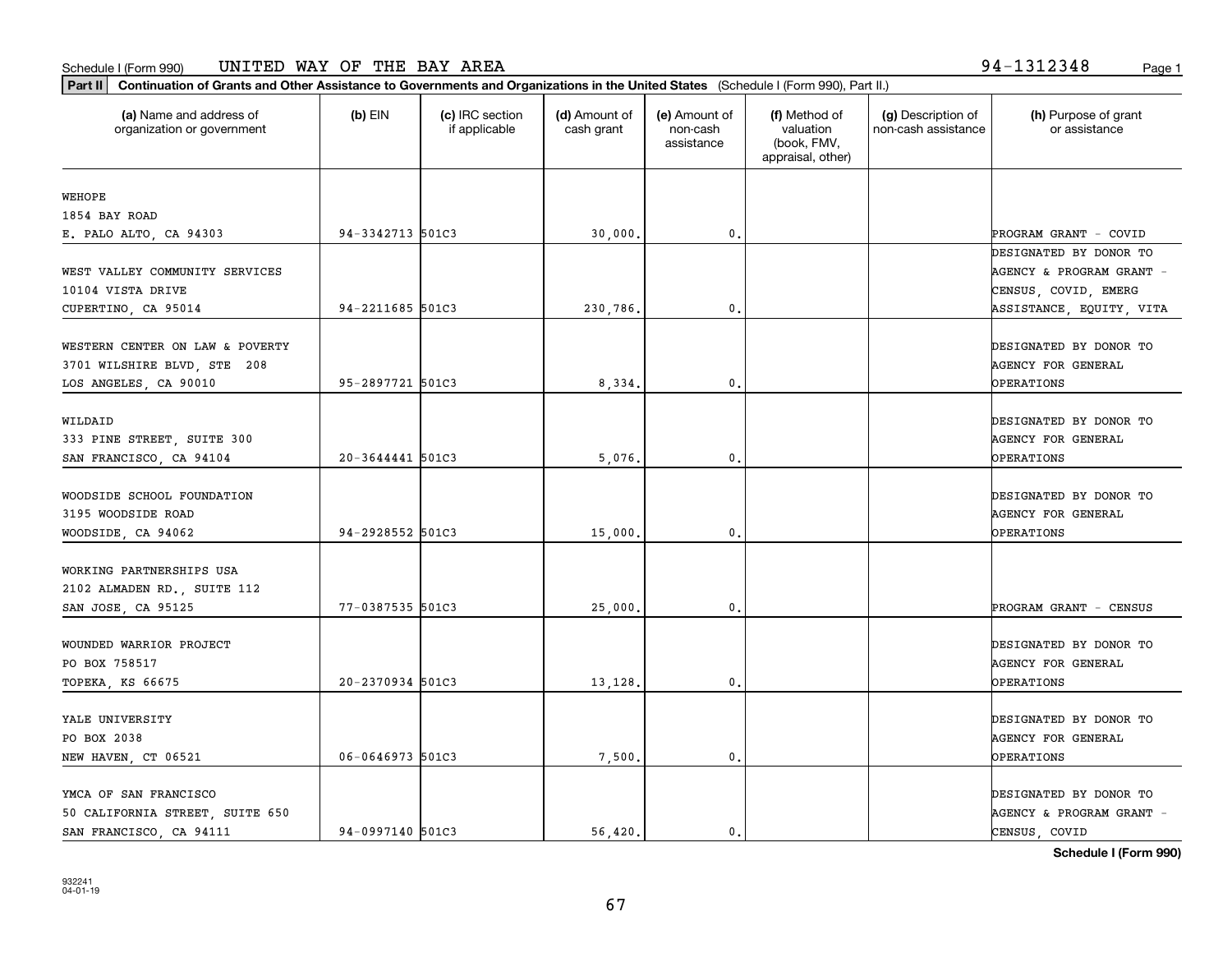#### Schedule I (Form 990) Page 1 UNITED WAY OF THE BAY AREA

**Part II Continuation of Grants and Other Assistance to Governments and Organizations in the United States**  (Schedule I (Form 990), Part II.)

| (a) Name and address of<br>organization or government                                           | (b) EIN          | (c) IRC section<br>if applicable | (d) Amount of<br>cash grant | (e) Amount of<br>non-cash<br>assistance | (f) Method of<br>valuation<br>(book, FMV,<br>appraisal, other) | (g) Description of<br>non-cash assistance | (h) Purpose of grant<br>or assistance                             |
|-------------------------------------------------------------------------------------------------|------------------|----------------------------------|-----------------------------|-----------------------------------------|----------------------------------------------------------------|-------------------------------------------|-------------------------------------------------------------------|
| YWCA OF SAN FRANCISCO & MARIN<br>940 POWELL STREET<br>SAN FRANCISCO, CA 94108                   | 94-0997420 501C3 |                                  | 24,000.                     | $\mathfrak o$ .                         |                                                                |                                           | PROGRAM GRANT - CENSUS,<br>COVID                                  |
| CARONDELET HIGH SCHOOL<br>1133 WINTON DRIVE<br>CONCORD, CA 94518                                | 94-3333365 501C3 |                                  | 20,000.                     | $\mathbf{0}$ .                          |                                                                |                                           | DESIGNATED BY DONOR TO<br>AGENCY FOR GENERAL<br><b>OPERATIONS</b> |
| CORNERSTONE COMMUNITY DEVELOPMENT<br>DBA BFWC - 1395 BANCROFT AVENUE -<br>SAN LEANDRO, CA 94577 | 94-3100741 501C3 |                                  | 20,000.                     | $\mathbf{0}$ .                          |                                                                |                                           | PROGRAM GRANT - COVID                                             |
| INSPIRING YOU! MINISTRIES, INC.<br>915 W. 4TH STREET<br>ANTIOCH, CA 94509                       | 61-0185309 501C3 |                                  | 7,500.                      | $\mathbf{0}$ .                          |                                                                |                                           | PROGRAM GRANT - CENSUS                                            |
|                                                                                                 |                  |                                  |                             |                                         |                                                                |                                           |                                                                   |
|                                                                                                 |                  |                                  |                             |                                         |                                                                |                                           |                                                                   |
|                                                                                                 |                  |                                  |                             |                                         |                                                                |                                           |                                                                   |
|                                                                                                 |                  |                                  |                             |                                         |                                                                |                                           |                                                                   |
|                                                                                                 |                  |                                  |                             |                                         |                                                                |                                           |                                                                   |

**Schedule I (Form 990)**

94-1312348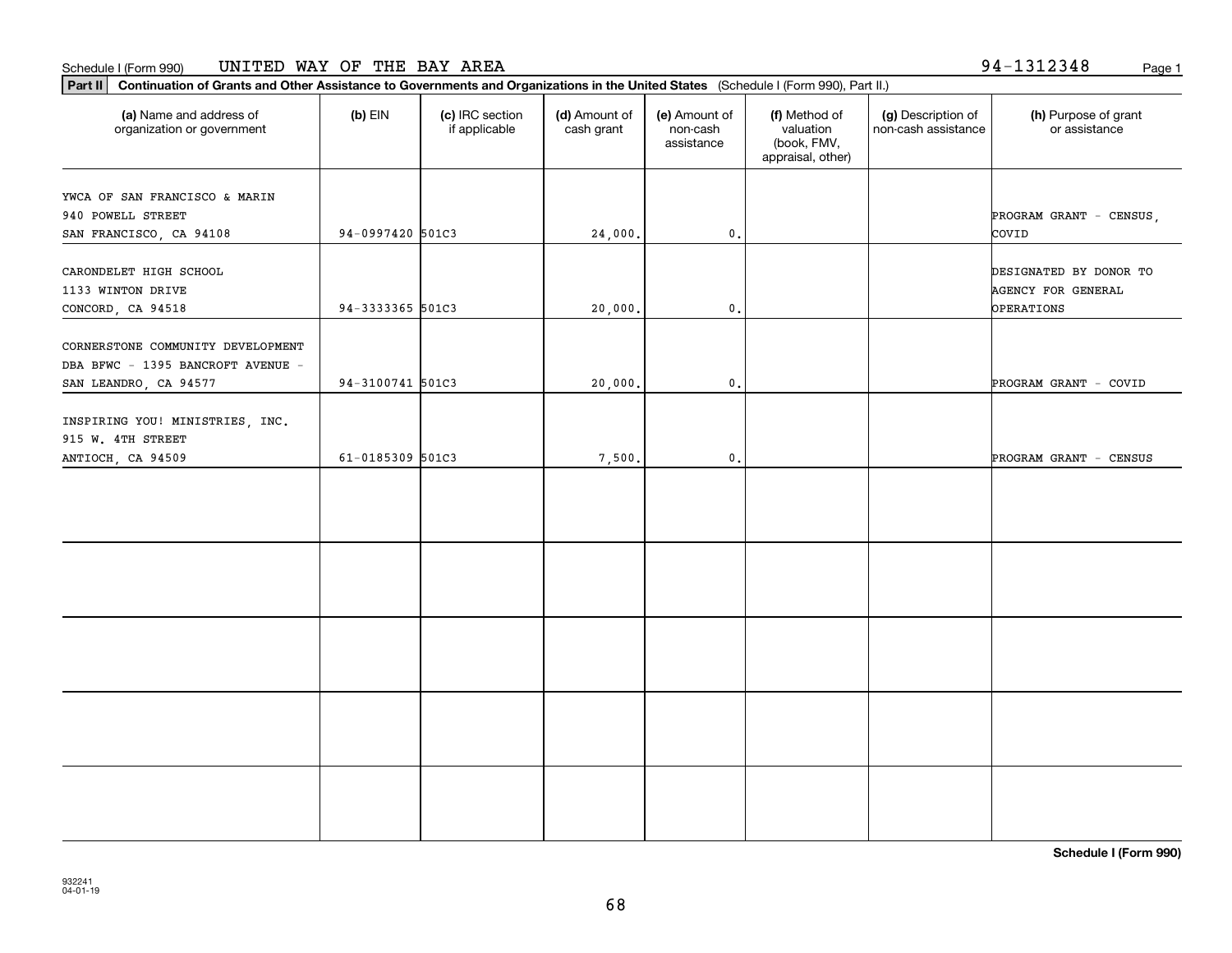Part IV | Supplemental Information. Provide the information required in Part I, line 2; Part III, column (b); and any other additional information.

PART I, LINE 2:

FUNDING ALLOCATED TO AGENCIES AS DIRECTED BY DONORS:

UNITED WAY OF THE BAY AREA RESPONSIBLY FULFILLS DONOR INTENT, INCLUDING

REQUESTS TO FUND SPECIFIC NONPROFITS THAT MEET THE IRS QUALIFICATIONS OF A

TAX EXEMPT CHARITABLE ORGANIZATION UNDER SECTION 170(C). ELIGIBLE

ORGANIZATIONS ARE ALSO REQUIRED TO BE IN COMPLIANCE WITH THE SPIRIT AND

INTENT OF THE USA PATRIOT ACT AND OTHER COUNTER TERRORISM LAWS.

Part III can be duplicated if additional space is needed.

**Part III | Grants and Other Assistance to Domestic Individuals. Complete if the organization answered "Yes" on Form 990, Part IV, line 22.** 

(a) Type of grant or assistance **Audity Commet Audio Commet Commet Commet Commet Commet Commet Commet Commet Comme** (e) Method of valuation (book, FMV, appraisal, other) recipients(c) Amount of cash grant (d) Amount of noncash assistance **(f)** Description of noncash assistance

**2**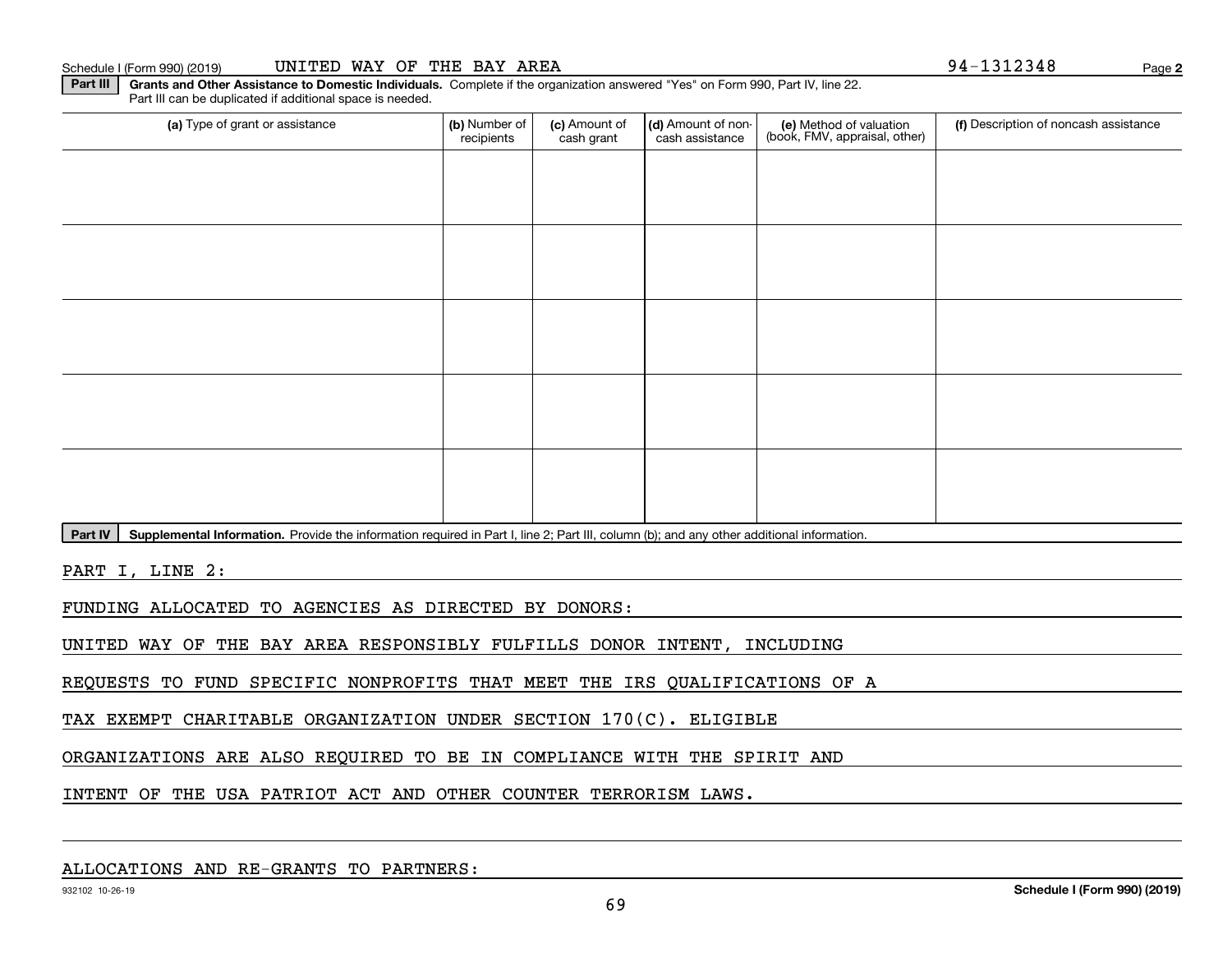| UNITED WAY OF THE BAY AREA<br>Schedule I (Form 990)<br><b>Supplemental Information</b><br><b>Part IV</b> | 94-1312348 Page 2     |
|----------------------------------------------------------------------------------------------------------|-----------------------|
|                                                                                                          |                       |
| UNITED WAY OF THE BAY AREA PARTNERS WITH OTHER 501(C)3                                                   |                       |
| ORGANIZATIONS/PARTNERS TO SUPPORT ITS MISSION IN VARIOUS PROGRAM AREAS.                                  |                       |
| GRANT PROPOSALS ARE EVALUATED ON THE BASIS OF THEIR ALIGNMENT WITH UWBA'S                                |                       |
| STRATEGIC PLAN AS WELL AS THE AGENCY'S ABILITY TO DEMONSTRATE HIGH                                       |                       |
| STANDARDS IN FISCAL AND PROGRAMMATIC OPERATIONS AND OVERALL ORGANIZATIONAL                               |                       |
| STRENGTH.                                                                                                |                       |
|                                                                                                          |                       |
|                                                                                                          |                       |
|                                                                                                          |                       |
|                                                                                                          |                       |
|                                                                                                          |                       |
|                                                                                                          |                       |
|                                                                                                          |                       |
|                                                                                                          |                       |
|                                                                                                          |                       |
|                                                                                                          |                       |
|                                                                                                          |                       |
|                                                                                                          |                       |
|                                                                                                          |                       |
|                                                                                                          |                       |
|                                                                                                          |                       |
|                                                                                                          |                       |
|                                                                                                          |                       |
|                                                                                                          |                       |
|                                                                                                          |                       |
|                                                                                                          |                       |
|                                                                                                          |                       |
|                                                                                                          |                       |
|                                                                                                          | Schedule I (Form 990) |
| 932291<br>$04 - 01 - 19$<br>70                                                                           |                       |
|                                                                                                          |                       |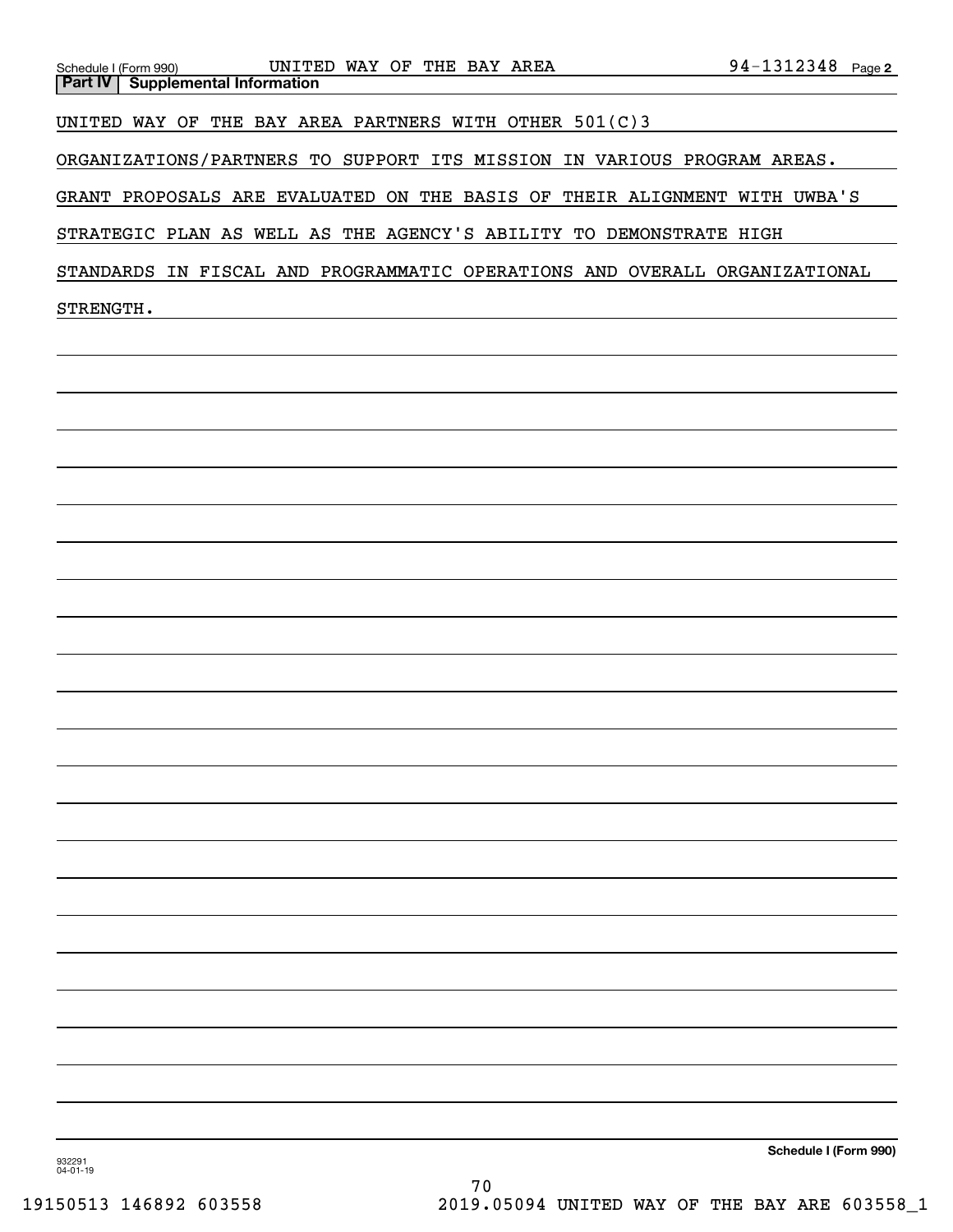|                                                                                                               | <b>SCHEDULE J</b>                                                                                                      | <b>Compensation Information</b>                                                                                                                                                                               |  | OMB No. 1545-0047                     |     |                              |
|---------------------------------------------------------------------------------------------------------------|------------------------------------------------------------------------------------------------------------------------|---------------------------------------------------------------------------------------------------------------------------------------------------------------------------------------------------------------|--|---------------------------------------|-----|------------------------------|
|                                                                                                               | (Form 990)                                                                                                             |                                                                                                                                                                                                               |  |                                       |     |                              |
|                                                                                                               | For certain Officers, Directors, Trustees, Key Employees, and Highest<br><b>Compensated Employees</b>                  |                                                                                                                                                                                                               |  | 2019                                  |     |                              |
|                                                                                                               |                                                                                                                        | Complete if the organization answered "Yes" on Form 990, Part IV, line 23.                                                                                                                                    |  | <b>Open to Public</b>                 |     |                              |
|                                                                                                               | Department of the Treasury<br>Internal Revenue Service                                                                 | Attach to Form 990.<br>Go to www.irs.gov/Form990 for instructions and the latest information.                                                                                                                 |  | Inspection                            |     |                              |
|                                                                                                               | Name of the organization                                                                                               |                                                                                                                                                                                                               |  | <b>Employer identification number</b> |     |                              |
| 94-1312348<br>UNITED WAY OF THE BAY AREA                                                                      |                                                                                                                        |                                                                                                                                                                                                               |  |                                       |     |                              |
|                                                                                                               | <b>Questions Regarding Compensation</b><br>Part I                                                                      |                                                                                                                                                                                                               |  |                                       |     |                              |
|                                                                                                               |                                                                                                                        |                                                                                                                                                                                                               |  |                                       | Yes | No                           |
|                                                                                                               |                                                                                                                        | <b>1a</b> Check the appropriate box(es) if the organization provided any of the following to or for a person listed on Form 990,                                                                              |  |                                       |     |                              |
| Part VII, Section A, line 1a. Complete Part III to provide any relevant information regarding these items.    |                                                                                                                        |                                                                                                                                                                                                               |  |                                       |     |                              |
|                                                                                                               | First-class or charter travel<br>Housing allowance or residence for personal use                                       |                                                                                                                                                                                                               |  |                                       |     |                              |
|                                                                                                               | Travel for companions<br>Payments for business use of personal residence                                               |                                                                                                                                                                                                               |  |                                       |     |                              |
|                                                                                                               | Tax indemnification and gross-up payments<br>Health or social club dues or initiation fees                             |                                                                                                                                                                                                               |  |                                       |     |                              |
|                                                                                                               | Discretionary spending account<br>Personal services (such as maid, chauffeur, chef)                                    |                                                                                                                                                                                                               |  |                                       |     |                              |
|                                                                                                               |                                                                                                                        |                                                                                                                                                                                                               |  |                                       |     |                              |
|                                                                                                               | <b>b</b> If any of the boxes on line 1a are checked, did the organization follow a written policy regarding payment or |                                                                                                                                                                                                               |  |                                       |     |                              |
|                                                                                                               |                                                                                                                        |                                                                                                                                                                                                               |  | 1b                                    |     |                              |
| 2                                                                                                             | Did the organization require substantiation prior to reimbursing or allowing expenses incurred by all directors,       |                                                                                                                                                                                                               |  |                                       |     |                              |
|                                                                                                               |                                                                                                                        |                                                                                                                                                                                                               |  | $\overline{2}$                        |     |                              |
|                                                                                                               |                                                                                                                        |                                                                                                                                                                                                               |  |                                       |     |                              |
| з                                                                                                             |                                                                                                                        | Indicate which, if any, of the following the organization used to establish the compensation of the organization's                                                                                            |  |                                       |     |                              |
|                                                                                                               | CEO/Executive Director. Check all that apply. Do not check any boxes for methods used by a related organization to     |                                                                                                                                                                                                               |  |                                       |     |                              |
|                                                                                                               |                                                                                                                        | establish compensation of the CEO/Executive Director, but explain in Part III.                                                                                                                                |  |                                       |     |                              |
|                                                                                                               | $ \mathbf{X} $ Compensation committee                                                                                  | Written employment contract                                                                                                                                                                                   |  |                                       |     |                              |
|                                                                                                               |                                                                                                                        | $X$ Independent compensation consultant<br>Compensation survey or study                                                                                                                                       |  |                                       |     |                              |
|                                                                                                               | $ \mathbf{X} $ Form 990 of other organizations                                                                         | Approval by the board or compensation committee                                                                                                                                                               |  |                                       |     |                              |
|                                                                                                               |                                                                                                                        |                                                                                                                                                                                                               |  |                                       |     |                              |
|                                                                                                               |                                                                                                                        | During the year, did any person listed on Form 990, Part VII, Section A, line 1a, with respect to the filing                                                                                                  |  |                                       |     |                              |
|                                                                                                               | organization or a related organization:                                                                                |                                                                                                                                                                                                               |  |                                       |     |                              |
| а                                                                                                             |                                                                                                                        | Receive a severance payment or change-of-control payment?                                                                                                                                                     |  | 4a                                    | X   |                              |
|                                                                                                               |                                                                                                                        |                                                                                                                                                                                                               |  | 4b                                    |     | X<br>$\overline{\mathbf{x}}$ |
|                                                                                                               |                                                                                                                        |                                                                                                                                                                                                               |  | 4c                                    |     |                              |
| If "Yes" to any of lines 4a-c, list the persons and provide the applicable amounts for each item in Part III. |                                                                                                                        |                                                                                                                                                                                                               |  |                                       |     |                              |
|                                                                                                               |                                                                                                                        |                                                                                                                                                                                                               |  |                                       |     |                              |
| 5                                                                                                             |                                                                                                                        | Only section 501(c)(3), 501(c)(4), and 501(c)(29) organizations must complete lines 5-9.<br>For persons listed on Form 990, Part VII, Section A, line 1a, did the organization pay or accrue any compensation |  |                                       |     |                              |
|                                                                                                               | contingent on the revenues of:                                                                                         |                                                                                                                                                                                                               |  |                                       |     |                              |
|                                                                                                               |                                                                                                                        |                                                                                                                                                                                                               |  | 5a                                    |     | x                            |
|                                                                                                               |                                                                                                                        |                                                                                                                                                                                                               |  | 5b                                    |     | $\overline{\mathbf{x}}$      |
|                                                                                                               |                                                                                                                        | If "Yes" on line 5a or 5b, describe in Part III.                                                                                                                                                              |  |                                       |     |                              |
|                                                                                                               |                                                                                                                        | 6 For persons listed on Form 990, Part VII, Section A, line 1a, did the organization pay or accrue any compensation                                                                                           |  |                                       |     |                              |
|                                                                                                               | contingent on the net earnings of:                                                                                     |                                                                                                                                                                                                               |  |                                       |     |                              |
|                                                                                                               |                                                                                                                        |                                                                                                                                                                                                               |  | 6a                                    |     | x                            |
|                                                                                                               |                                                                                                                        |                                                                                                                                                                                                               |  | 6b                                    |     | $\overline{\mathbf{x}}$      |
|                                                                                                               |                                                                                                                        | If "Yes" on line 6a or 6b, describe in Part III.                                                                                                                                                              |  |                                       |     |                              |
|                                                                                                               |                                                                                                                        | 7 For persons listed on Form 990, Part VII, Section A, line 1a, did the organization provide any nonfixed payments                                                                                            |  |                                       |     |                              |
|                                                                                                               |                                                                                                                        |                                                                                                                                                                                                               |  | 7                                     |     | х                            |
| 8                                                                                                             |                                                                                                                        | Were any amounts reported on Form 990, Part VII, paid or accrued pursuant to a contract that was subject to the                                                                                               |  |                                       |     |                              |
|                                                                                                               |                                                                                                                        |                                                                                                                                                                                                               |  | 8                                     |     | х                            |
| 9                                                                                                             |                                                                                                                        | If "Yes" on line 8, did the organization also follow the rebuttable presumption procedure described in                                                                                                        |  |                                       |     |                              |
|                                                                                                               |                                                                                                                        |                                                                                                                                                                                                               |  | 9                                     |     |                              |
|                                                                                                               |                                                                                                                        | LHA For Paperwork Reduction Act Notice, see the Instructions for Form 990.                                                                                                                                    |  | Schedule J (Form 990) 2019            |     |                              |

932111 10-21-19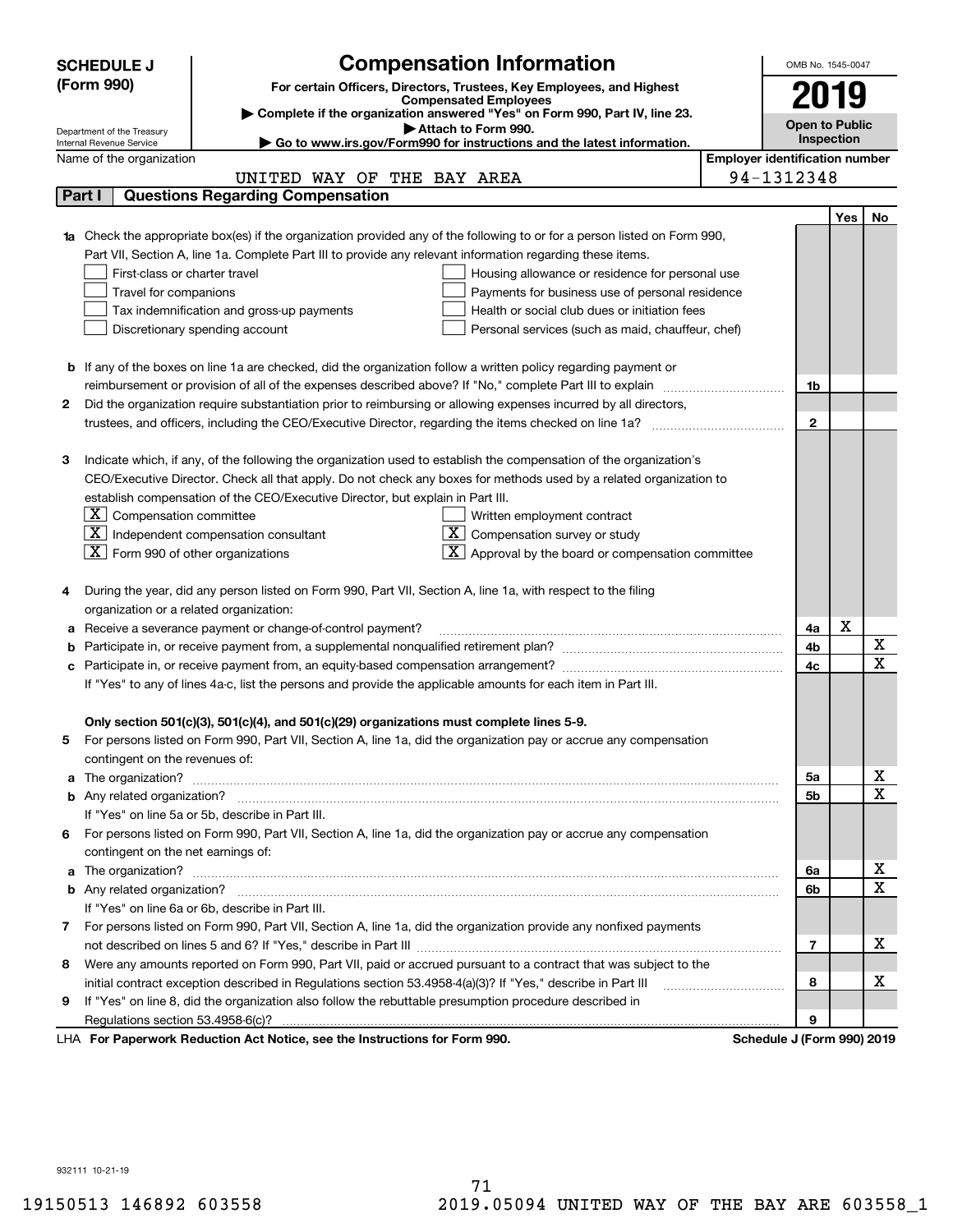### 94-1312348

**2**

# **Part II Officers, Directors, Trustees, Key Employees, and Highest Compensated Employees.**  Schedule J (Form 990) 2019 Page Use duplicate copies if additional space is needed.

For each individual whose compensation must be reported on Schedule J, report compensation from the organization on row (i) and from related organizations, described in the instructions, on row (ii). Do not list any individuals that aren't listed on Form 990, Part VII.

**Note:**  The sum of columns (B)(i)-(iii) for each listed individual must equal the total amount of Form 990, Part VII, Section A, line 1a, applicable column (D) and (E) amounts for that individual.

|                                       |      |                          | (B) Breakdown of W-2 and/or 1099-MISC compensation |                                           | (C) Retirement and             | (D) Nontaxable | (E) Total of columns | (F) Compensation                                           |
|---------------------------------------|------|--------------------------|----------------------------------------------------|-------------------------------------------|--------------------------------|----------------|----------------------|------------------------------------------------------------|
| (A) Name and Title                    |      | (i) Base<br>compensation | (ii) Bonus &<br>incentive<br>compensation          | (iii) Other<br>reportable<br>compensation | other deferred<br>compensation | benefits       | $(B)(i)-(D)$         | in column (B)<br>reported as deferred<br>on prior Form 990 |
| WILSON, ANNE<br>(1)                   | (i)  | 393,072.                 | 0.                                                 | 7,654.                                    | 102,634.                       | 0.             | 503, 360.            | 0.                                                         |
| CHIEF EXECUTIVE OFFICER (THRU 05/20)  | (ii) | 0.                       | 0.                                                 | 0.                                        | 0.                             | 0.             | $\mathbf 0$ .        | 0.                                                         |
| BRAUN, JOAN<br>(2)                    | (i)  | 182, 564.                | 0.                                                 | 110,409.                                  | 33,620.                        | 37,401.        | 363,994.             | 0.                                                         |
| CHIEF OPERATING OFFICER (THRU 09/19)  | (ii) | 0.                       | 0.                                                 | 0.                                        | 0.                             | $\mathbf 0$ .  | $\mathbf 0$ .        | 0.                                                         |
| GRIFFIN, SIDNEY<br>(3)                | (i)  | 178,079.                 | 0.                                                 | 1,052.                                    | 11,441.                        | 32,275.        | 222,847.             | 0.                                                         |
| CHIEF MARKETING OFFICER               | (ii) | 0.                       | 0.                                                 | 0.                                        | $\mathbf 0$ .                  | 0.             | 0.                   | 0.                                                         |
| SCHAVER, JOHN (THRU 10/19)<br>(4)     | (i)  | 118,471.                 | 0.                                                 | 55,738.                                   | 34,217.                        | 20, 353.       | 228,779.             | 0.                                                         |
| VP, INFORMATION TECHNOLOGY            | (ii) | $\mathbf 0$ .            | 0.                                                 | 0.                                        | $\mathbf 0$ .                  | 0.             | $\mathbf 0$ .        | 0.                                                         |
| BATSON, KELLY<br>(5)                  | (i)  | 159,954.                 | 0.                                                 | 5,685.                                    | 9,962.                         | 9,918.         | 185,519.             | $\overline{0}$ .                                           |
| SENIOR VP, CIT                        | (ii) | 0.                       | $\mathbf 0$ .                                      | 0.                                        | 0.                             | $\mathbf 0$ .  | $\mathbf{0}$         | $\overline{0}$ .                                           |
| KUKOVIC, LIDIYA<br>(6)                | (i)  | 142,226.                 | 0.                                                 | 960.                                      | 11,855.                        | 18,471.        | 173,512.             | 0.                                                         |
| VP, CONTROLLER (THRU 12/19)           | (ii) | 0.                       | 0.                                                 | 0.                                        | 0.                             | 0.             | $\mathbf 0$ .        | 0.                                                         |
| NICHOLS, VIRGINIA (THRU 10/19)<br>(7) | (i)  | 95, 192.                 | 0.                                                 | 36,611.                                   | 7,900.                         | 18,471.        | 158,174.             | 0.                                                         |
| SR DIRECTOR, CORP RELATIONS           | (ii) | 0.                       | 0.                                                 | 0.                                        | 0.                             | 0.             | $\mathbf 0$ .        | 0.                                                         |
| GOOCH, NORA (THRU 06/19)<br>(8)       | (i)  | 127,446.                 | 0.                                                 | 2, 263.                                   | 6,180.                         | 19,493.        | 155,382.             | 0.                                                         |
| CHIEF DEVELOPMENT OFFICER             | (ii) | 0.                       | 0.                                                 | 0.                                        | 0.                             | 0.             | 0.                   | 0.                                                         |
|                                       | (i)  |                          |                                                    |                                           |                                |                |                      |                                                            |
|                                       | (ii) |                          |                                                    |                                           |                                |                |                      |                                                            |
|                                       | (i)  |                          |                                                    |                                           |                                |                |                      |                                                            |
|                                       | (ii) |                          |                                                    |                                           |                                |                |                      |                                                            |
|                                       | (i)  |                          |                                                    |                                           |                                |                |                      |                                                            |
|                                       | (ii) |                          |                                                    |                                           |                                |                |                      |                                                            |
|                                       | (i)  |                          |                                                    |                                           |                                |                |                      |                                                            |
|                                       | (ii) |                          |                                                    |                                           |                                |                |                      |                                                            |
|                                       | (i)  |                          |                                                    |                                           |                                |                |                      |                                                            |
|                                       | (ii) |                          |                                                    |                                           |                                |                |                      |                                                            |
|                                       | (i)  |                          |                                                    |                                           |                                |                |                      |                                                            |
|                                       | (ii) |                          |                                                    |                                           |                                |                |                      |                                                            |
|                                       | (i)  |                          |                                                    |                                           |                                |                |                      |                                                            |
|                                       | (ii) |                          |                                                    |                                           |                                |                |                      |                                                            |
|                                       | (i)  |                          |                                                    |                                           |                                |                |                      |                                                            |
|                                       | (ii) |                          |                                                    |                                           |                                |                |                      |                                                            |

**Schedule J (Form 990) 2019**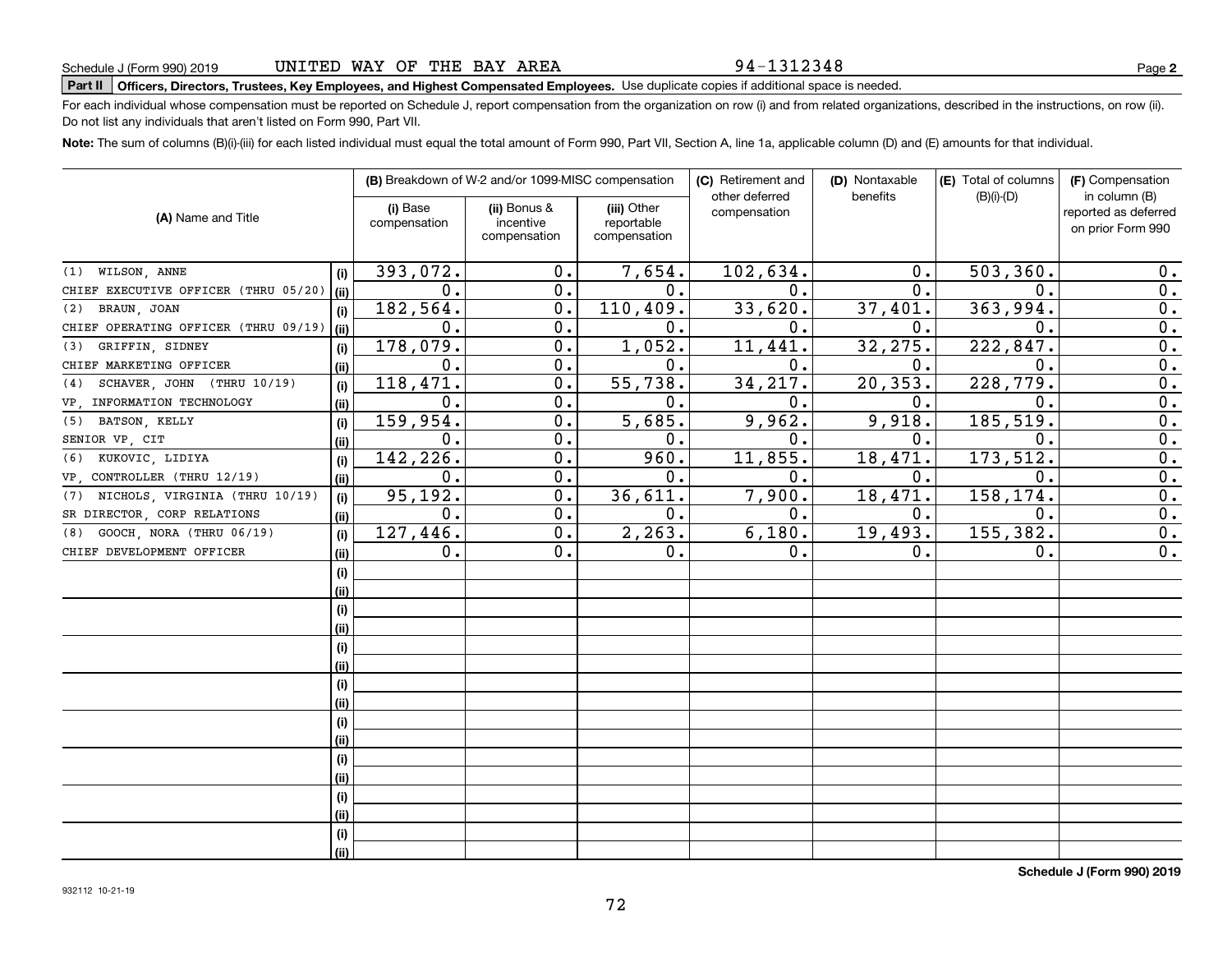#### **Part III Supplemental Information**

Schedule J (Form 990) 2019 UNITED WAY OF THE BAY AREA<br>
Part III Supplemental Information<br>
Provide the information, explanation, or descriptions required for Part I, lines 1a, 1b, 3, 4a, 4b, 4c, 5a, 5b, 6a, 6b, 7, and 8, an

### PART I, LINE 4A:

THE FOLLOWING INDIVIDUALS RECEIVED A SEVERANCE PAYMENT INCLUDED IN COLUMN

B(III) DURING THE 2019 CALENDAR YEAR.:

JOAN BRAUN - 91,515

JOHN SHAVER  $-48,425$ 

VIRGINIA NICHOLS - 29,820

SCHEDULE J, PART II, COLUMN C:

THE IRS DEFINES OTHER COMPENSATION, AS REPORTED ON SCHEDULE J TO

INCLUDE THE ANNUAL INCREASE IN THE ACTUARIAL VALUE OF A DEFINED BENEFIT

PLAN. THREE CURRENT DIRECTORS, OFFICERS OR KEY EMPLOYEES WERE PART OF

THE DEFINED BENEFITS PLAN: THE CEO AND VP, IT.

**Schedule J (Form 990) 2019**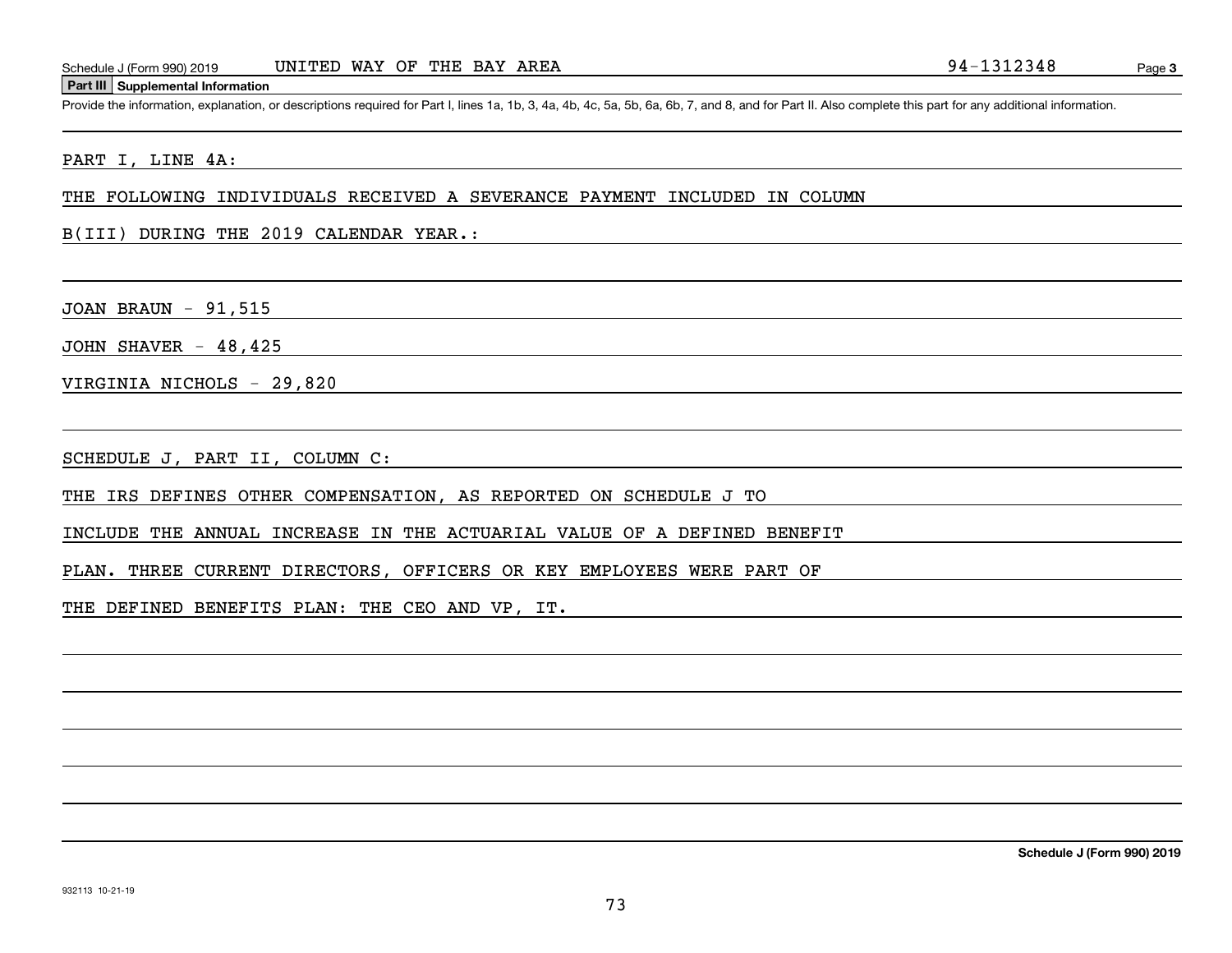## **SCHEDULE M (Form 990)**

# **Noncash Contributions**

OMB No. 1545-0047

| Department of the Treasurv |
|----------------------------|
| Internal Revenue Service   |

**Complete if the organizations answered "Yes" on Form 990, Part IV, lines 29 or 30.** <sup>J</sup>**2019 Attach to Form 990.** J

**Open to Public Inspection**

|  | Jamo of the organization |  |
|--|--------------------------|--|

 **Go to www.irs.gov/Form990 for instructions and the latest information.** J

| Name of the organization |                                                                                                                                |                        |                  |                                                | <b>Employer identification number</b> |                              |                       |     |    |
|--------------------------|--------------------------------------------------------------------------------------------------------------------------------|------------------------|------------------|------------------------------------------------|---------------------------------------|------------------------------|-----------------------|-----|----|
|                          | UNITED WAY OF THE BAY AREA                                                                                                     |                        |                  |                                                |                                       |                              | 94-1312348            |     |    |
| Part I                   | <b>Types of Property</b>                                                                                                       |                        |                  |                                                |                                       |                              |                       |     |    |
|                          |                                                                                                                                | (a)                    | (b)<br>Number of | (c)                                            |                                       |                              | (d)                   |     |    |
|                          |                                                                                                                                | Check if<br>applicable | contributions or | Noncash contribution<br>amounts reported on    |                                       | noncash contribution amounts | Method of determining |     |    |
|                          |                                                                                                                                |                        |                  | items contributed Form 990, Part VIII, line 1g |                                       |                              |                       |     |    |
| 1                        |                                                                                                                                |                        |                  |                                                |                                       |                              |                       |     |    |
| 2                        |                                                                                                                                |                        |                  |                                                |                                       |                              |                       |     |    |
| 3                        |                                                                                                                                |                        |                  |                                                |                                       |                              |                       |     |    |
| 4                        |                                                                                                                                |                        |                  |                                                |                                       |                              |                       |     |    |
| 5                        | Clothing and household goods                                                                                                   |                        |                  |                                                |                                       |                              |                       |     |    |
| 6                        |                                                                                                                                |                        |                  |                                                |                                       |                              |                       |     |    |
| 7                        |                                                                                                                                |                        |                  |                                                |                                       |                              |                       |     |    |
| 8                        |                                                                                                                                |                        |                  |                                                |                                       |                              |                       |     |    |
| 9                        |                                                                                                                                | $\mathbf X$            | 22               | 377,058. PROCEEDS FROM SALE                    |                                       |                              |                       |     |    |
| 10                       | Securities - Closely held stock                                                                                                |                        |                  |                                                |                                       |                              |                       |     |    |
| 11                       | Securities - Partnership, LLC, or                                                                                              |                        |                  |                                                |                                       |                              |                       |     |    |
|                          |                                                                                                                                |                        |                  |                                                |                                       |                              |                       |     |    |
| 12                       | Securities - Miscellaneous                                                                                                     |                        |                  |                                                |                                       |                              |                       |     |    |
| 13                       | Qualified conservation contribution -                                                                                          |                        |                  |                                                |                                       |                              |                       |     |    |
|                          | Historic structures                                                                                                            |                        |                  |                                                |                                       |                              |                       |     |    |
| 14                       | Qualified conservation contribution - Other                                                                                    |                        |                  |                                                |                                       |                              |                       |     |    |
| 15                       |                                                                                                                                |                        |                  |                                                |                                       |                              |                       |     |    |
| 16                       |                                                                                                                                |                        |                  |                                                |                                       |                              |                       |     |    |
| 17                       |                                                                                                                                |                        |                  |                                                |                                       |                              |                       |     |    |
| 18                       |                                                                                                                                |                        |                  |                                                |                                       |                              |                       |     |    |
| 19                       |                                                                                                                                |                        |                  |                                                |                                       |                              |                       |     |    |
| 20                       |                                                                                                                                |                        |                  |                                                |                                       |                              |                       |     |    |
| 21                       |                                                                                                                                |                        |                  |                                                |                                       |                              |                       |     |    |
| 22                       |                                                                                                                                |                        |                  |                                                |                                       |                              |                       |     |    |
| 23                       |                                                                                                                                |                        |                  |                                                |                                       |                              |                       |     |    |
| 24                       |                                                                                                                                |                        |                  |                                                |                                       |                              |                       |     |    |
| 25                       | Other $\blacktriangleright$<br>$\left($ $\right)$                                                                              |                        |                  |                                                |                                       |                              |                       |     |    |
| 26                       | Other $\blacktriangleright$                                                                                                    |                        |                  |                                                |                                       |                              |                       |     |    |
| 27                       | $\overline{\phantom{a}}$ )<br>Other $\blacktriangleright$                                                                      |                        |                  |                                                |                                       |                              |                       |     |    |
| 28                       | Other                                                                                                                          |                        |                  |                                                |                                       |                              |                       |     |    |
| 29                       | Number of Forms 8283 received by the organization during the tax year for contributions                                        |                        |                  |                                                |                                       |                              |                       |     |    |
|                          | for which the organization completed Form 8283, Part IV, Donee Acknowledgement                                                 |                        |                  | 29                                             |                                       |                              |                       | 0   |    |
|                          |                                                                                                                                |                        |                  |                                                |                                       |                              |                       | Yes | No |
|                          | 30a During the year, did the organization receive by contribution any property reported in Part I, lines 1 through 28, that it |                        |                  |                                                |                                       |                              |                       |     |    |
|                          | must hold for at least three years from the date of the initial contribution, and which isn't required to be used for          |                        |                  |                                                |                                       |                              |                       |     |    |
|                          |                                                                                                                                |                        |                  |                                                |                                       |                              | <b>30a</b>            |     | х  |
|                          | <b>b</b> If "Yes," describe the arrangement in Part II.                                                                        |                        |                  |                                                |                                       |                              |                       |     |    |
| 31                       | Does the organization have a gift acceptance policy that requires the review of any nonstandard contributions?                 |                        |                  |                                                |                                       | .                            | 31                    |     | х  |
|                          | 32a Does the organization hire or use third parties or related organizations to solicit, process, or sell noncash              |                        |                  |                                                |                                       |                              |                       |     |    |
|                          | contributions?                                                                                                                 |                        |                  |                                                |                                       |                              | 32a                   |     | х  |
|                          | <b>b</b> If "Yes," describe in Part II.                                                                                        |                        |                  |                                                |                                       |                              |                       |     |    |
| 33                       | If the organization didn't report an amount in column (c) for a type of property for which column (a) is checked,              |                        |                  |                                                |                                       |                              |                       |     |    |
|                          | describe in Part II.                                                                                                           |                        |                  |                                                |                                       |                              |                       |     |    |
|                          |                                                                                                                                |                        |                  |                                                |                                       |                              |                       |     |    |

**For Paperwork Reduction Act Notice, see the Instructions for Form 990. Schedule M (Form 990) 2019** LHA

932141 09-27-19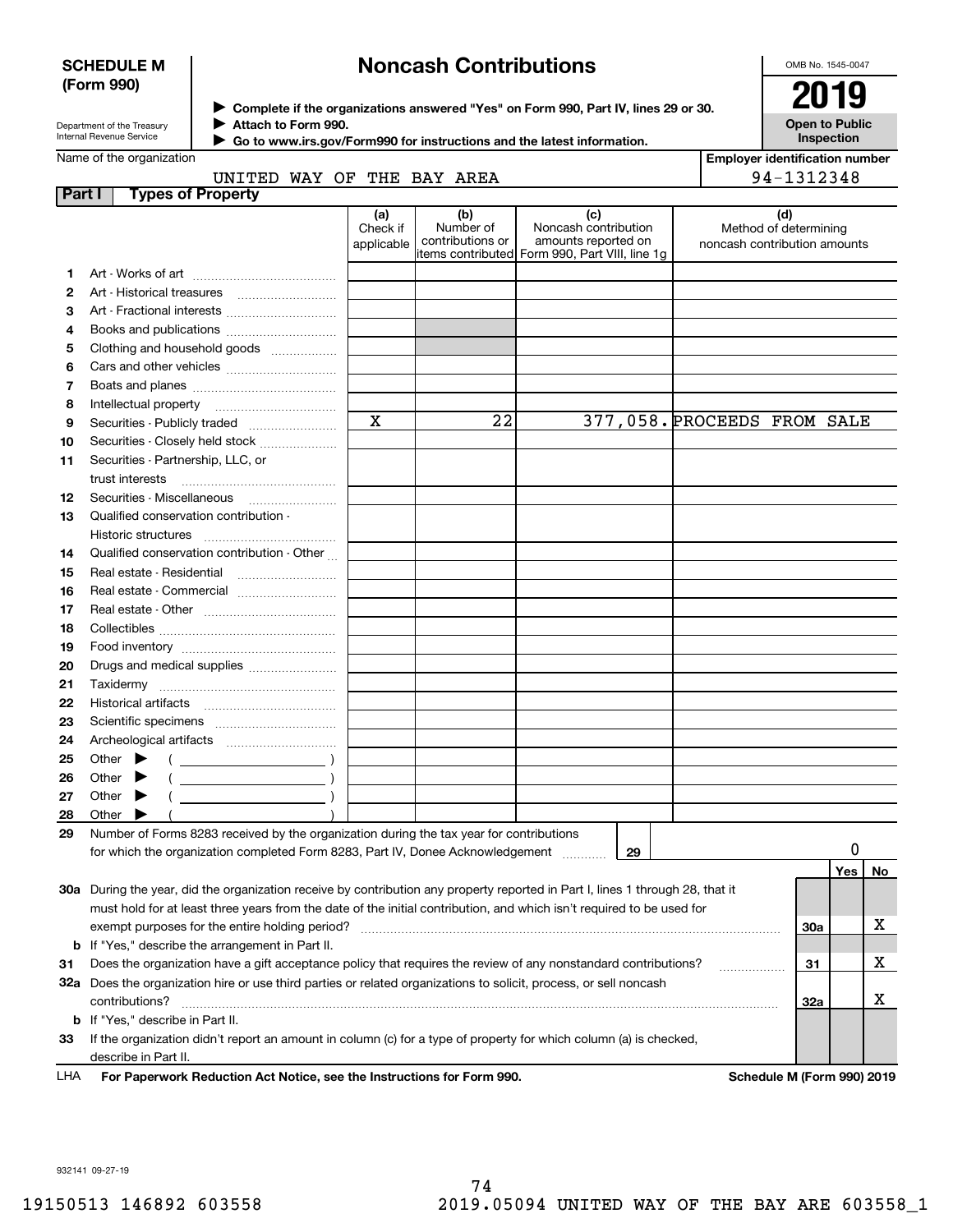Part II | Supplemental Information. Provide the information required by Part I, lines 30b, 32b, and 33, and whether the organization is reporting in Part I, column (b), the number of contributions, the number of items received, or a combination of both. Also complete this part for any additional information.

932142 09-27-19 **Schedule M (Form 990) 2019** 75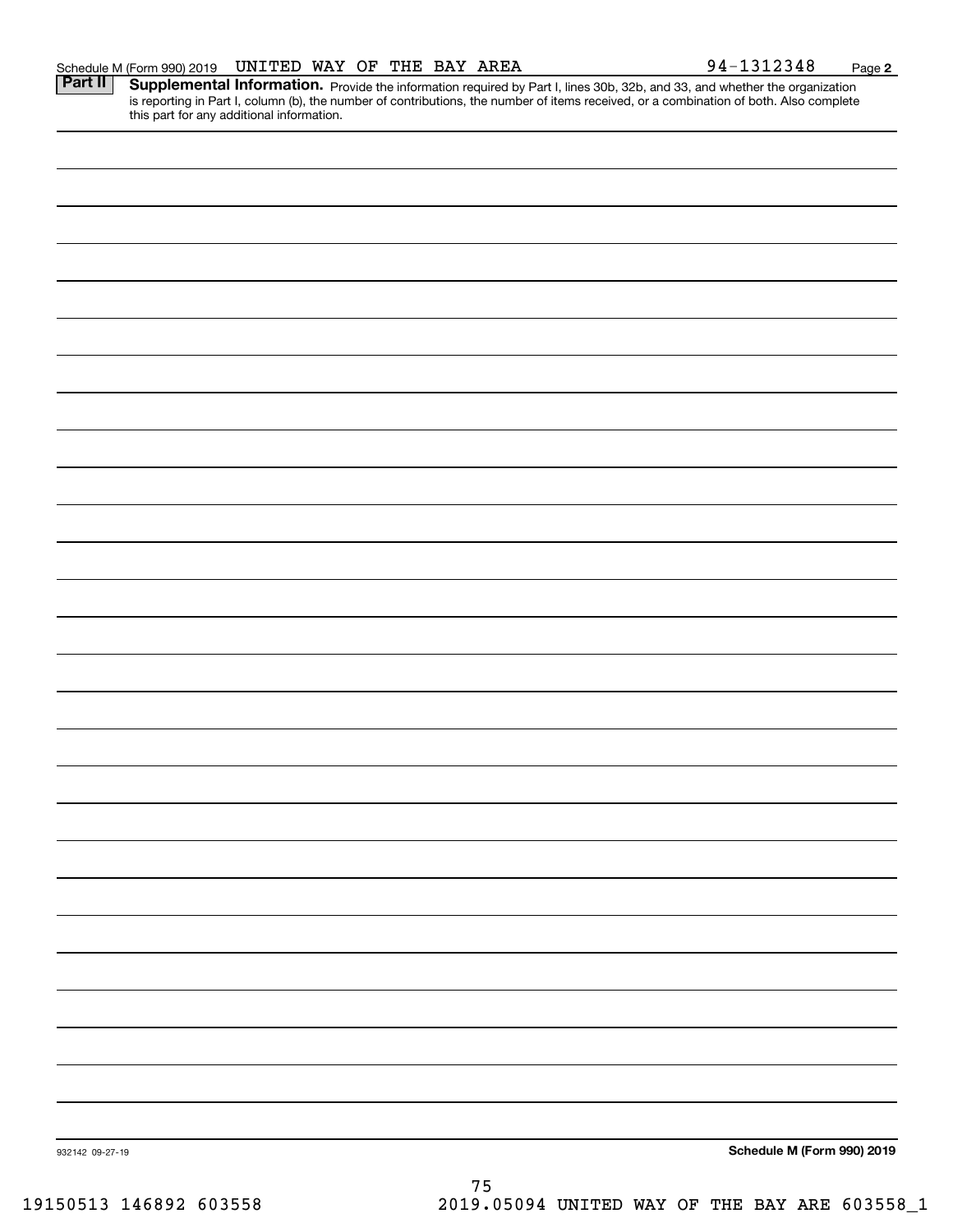**(Form 990 or 990-EZ)**

Department of the Treasury Internal Revenue Service Name of the organization

# **SCHEDULE O Supplemental Information to Form 990 or 990-EZ**

**Complete to provide information for responses to specific questions on Form 990 or 990-EZ or to provide any additional information. | Attach to Form 990 or 990-EZ. | Go to www.irs.gov/Form990 for the latest information.**



**Employer identification number**

UNITED WAY OF THE BAY AREA **194-1312348** 

FORM 990, PART I, LINE 6

VOLUNTEERS

VOLUNTEER NUMBER INCLUDES VOLUNTEERS WHO PROVIDE DIRECT SERVICE TO

UNITED WAY OF THE BAY AREA AS BOARD MEMBERS, VOLUNTEER TAX PREPARERS,

FUNDRAISERS AND CAMPAIGN COORDINATORS, ADVOCACY AND PUBLIC POLICY

VOLUNTEERS, AND VOLUNTEERS IN OTHER UNITED WAY OF THE BAY AREA

PROGRAMS, AS WELL AS VOLUNTEER MATCHING REFERRALS THAT MATCH AND

MOBILIZE VOLUNTEERS STRATEGICALLY TO MEET IDENTIFIED COMMUNITY NEEDS.

FORM 990, PART III, LINE 4C, PROGRAM SERVICE ACCOMPLISHMENTS:

100 OUTSTANDING PARTNER ORGANIZATIONS ACROSS THE BAY AREA.

FISCAL YEAR 2020 HIGHLIGHTS INCLUDE: 217 CLIENTS ACHIEVED

SELF-SUFFICIENT INCOME, 1,789 CLIENTS ARE MAKING PROGRESS TOWARD ONE

ELEMENT OF FINANCIAL PROSPERITY: SELF-SUFFICIENT INCOME, 3 MONTHS'

SAVINGS, 700 CREDIT SCORE, NO REVOLVING DEBT. THERE ARE MORE THAN 20

LOCATIONS THROUGHOUT OUR 8 COUNTIES, WITH TWO NEW COMMUNITY COLLEGE

LOCATIONS PLANNED TO OPEN IN FY21.

THE EARN IT! KEEP IT! SAVE IT! ("EKS"), A VOLUNTEER INCOME TAX

ASSISTANCE PROGRAM ("VITA"), IS A UWBA-LED COALITION OF PARTNERS THAT

PREPARES TAX RETURNS FOR FREE, ENSURING LOW-TO MODERATE-INCOME FAMILIES

GET THE REFUNDS AND CREDITS FOR WHICH THEY ARE ELIGIBLE. DURING THE

2019 TAX SEASON, 2,887 VOLUNTEERS PREPARED MORE THAN 80,595 RETURNS AND

932211 09-06-19 LHA For Paperwork Reduction Act Notice, see the Instructions for Form 990 or 990-EZ. Schedule O (Form 990 or 990-EZ) (2019) BROUGHT BACK OVER \$80.6 MILLION IN REFUNDS. ADDITIONALLY, \$20.1 MILLION

76

 <sup>19150513 146892 603558 2019.05094</sup> UNITED WAY OF THE BAY ARE 603558\_1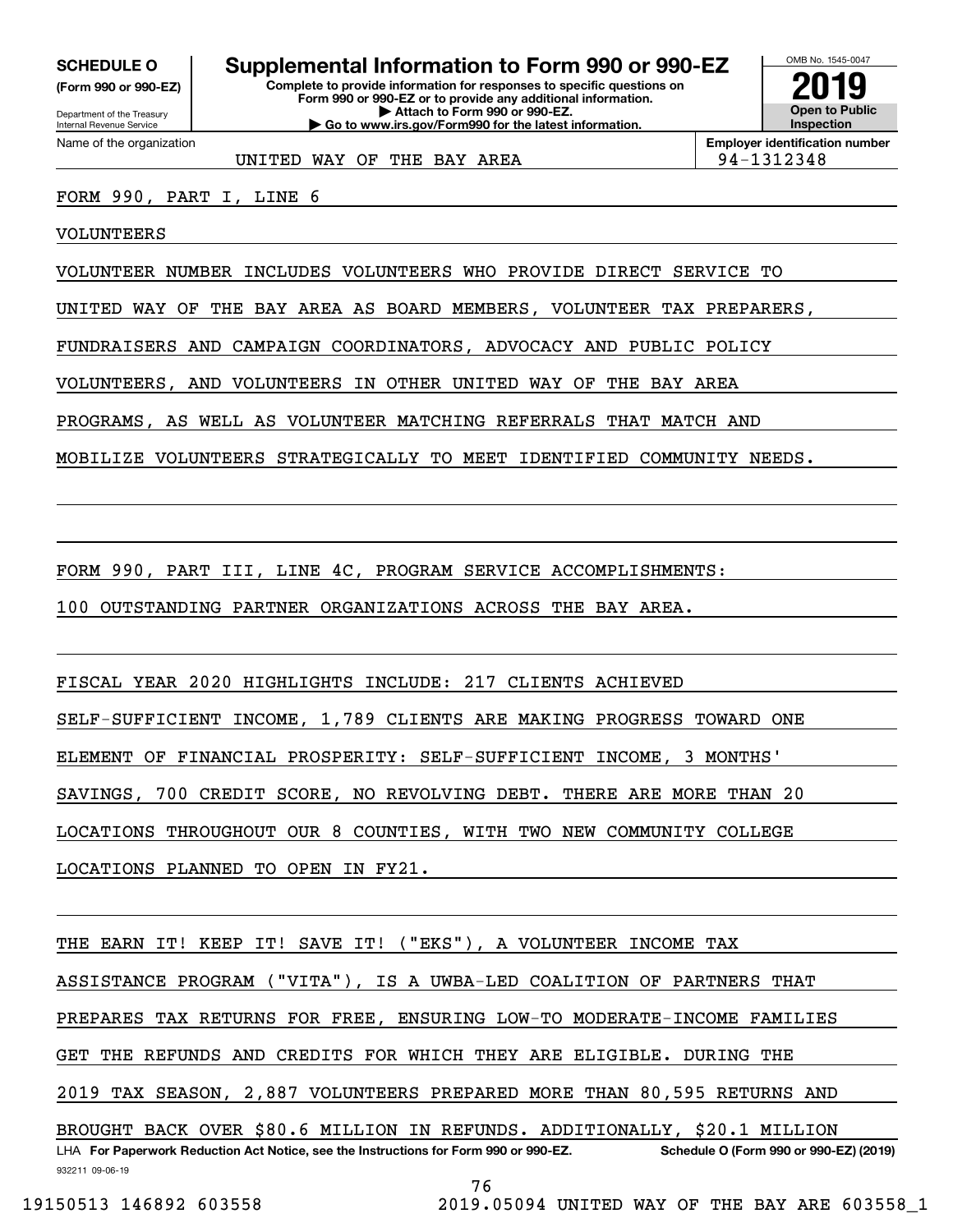| Schedule O (Form 990 or 990-EZ) (2019)                                       | Page 2                                              |
|------------------------------------------------------------------------------|-----------------------------------------------------|
| Name of the organization<br>UNITED WAY OF THE BAY AREA                       | <b>Employer identification number</b><br>94-1312348 |
| OF THOSE REFUNDS WAS IN EARNED INCOME TAX CREDIT ("EITC"). EITC GOES TO      |                                                     |
| THE POOREST, MOST VULNERABLE BAY AREA HOUSEHOLDS AND HAS BEEN                |                                                     |
| IDENTIFIED BY POVERTY-FIGHTING EXPERTS AS ONE OF THE MOST EFFECTIVE          |                                                     |
| PROGRAMS NATIONALLY, LIFTING MILLIONS OF PEOPLE ABOVE THE FEDERAL            |                                                     |
| POVERTY LEVEL EVERY YEAR. FAMILIES USE THEIR REFUNDS PRIMARILY TO PAY        |                                                     |
| BILLS, RENT, AND TO BUY FOOD OR CLOTHES. THROUGH ITS TAX PREPARATION         |                                                     |
| EFFORTS, EKS PROVIDES RESOURCES TO MEET BASIC NEEDS, WHICH IS CRITICAL       |                                                     |
| THE CYCLE OF POVERTY IN THE BAY AREA. EKS HAS 230 LOCATIONS<br>ENDING<br>TO. |                                                     |
| EIGHT COUNTIES.<br>IN.                                                       |                                                     |
|                                                                              |                                                     |
|                                                                              |                                                     |

IN ADDITION TO PREPARING TAX RETURNS, EKS USES THE PROGRAM VISIT AS A MOMENT TO OFFER LOW-INCOME FAMILIES THE OPPORTUNITY TO INCREASE THEIR SAVINGS.

YOUTH WORKFORCE

UNITED WAY'S YOUTH WORKFORCE PROGRAMMING INCLUDES OUR BUSINESS PATHWAYS INTERNSHIP PROGRAM, WHERE 23 INTERNS WERE PLACED IN LOCAL COMPANIES FOR 10-WEEK INTERNSHIP AND WEEKLY PROFESSIONAL DEVELOPMENT SEMINARS. THE TEAM ALSO CONDUCTED SEVERAL YOUTH EMPLOYMENT EVENTS: 1) CAREERPREP BRINGS VOLUNTEERS IN TO SUPPORT YOUNG PEOPLE IN PREPARING FOR INTERVIEWS AND JOB SEARCHES THROUGH MOCK INTERVIEWS AND RESUME REVIEW AND 2) ONTRACK IS A CAREER EXPOSURE EVENT WHERE EMPLOYERS TABLE AND PRESENT ON THEIR INDUSTRY OR COMPANY TO EXPOSE YOUNG PEOPLE TO VARIOUS CAREER PATHS. IN SAN FRANCISCO, THIS EVENT WAS HELD IN PARTNERSHIP WITH THE AFRICAN AMERICAN ACHIEVEMENT INITIATIVE AND SPECIFICALLY FOCUSED ON YOUNG PEOPLE OF COLOR AND PROFESSIONALS WHO ARE PEOPLE OF COLOR TO INCREASE THEIR SAVINGS.

77

932212 09-06-19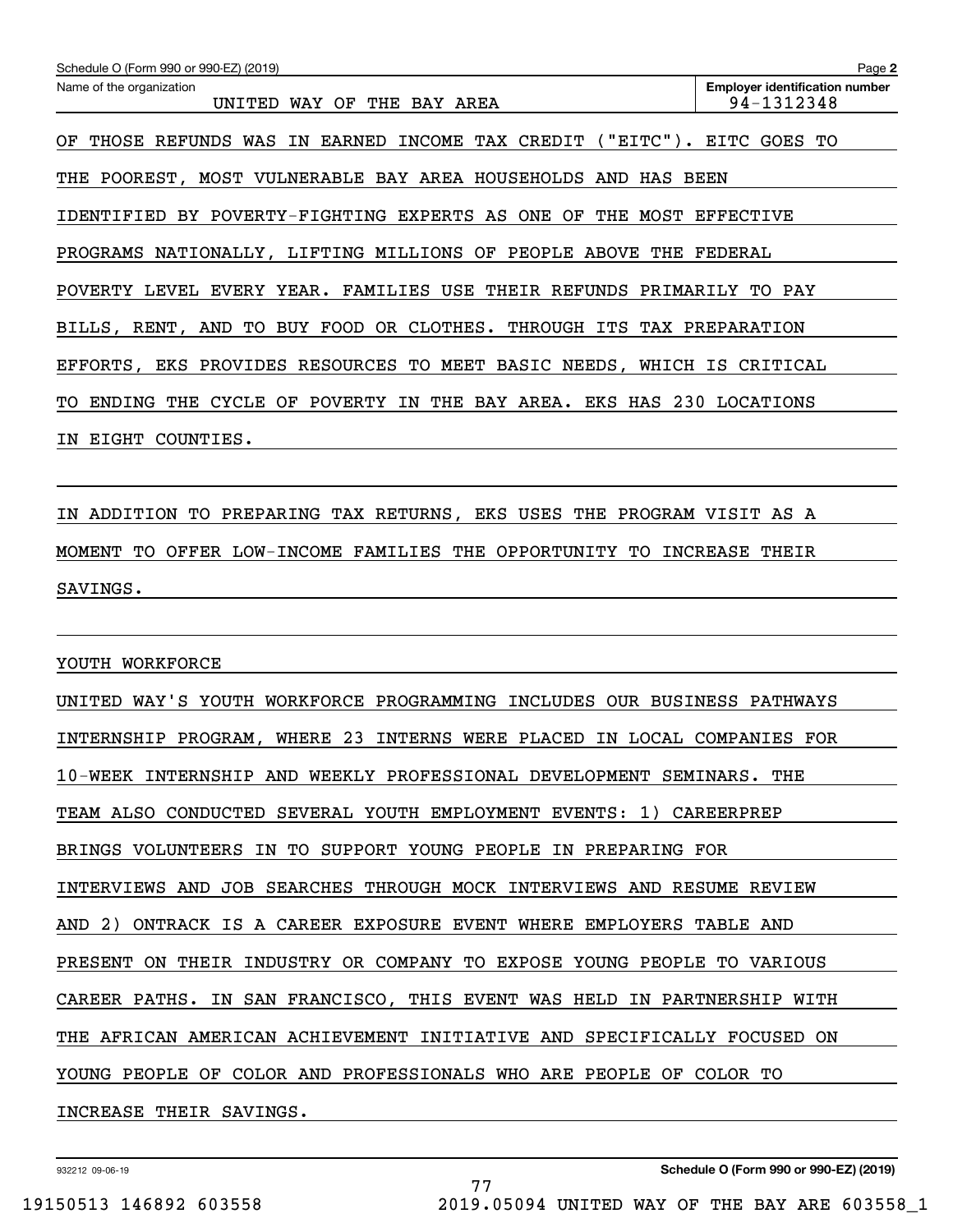| Schedule O (Form 990 or 990-EZ) (2019)                                  | Page 2                                              |
|-------------------------------------------------------------------------|-----------------------------------------------------|
| Name of the organization<br>UNITED WAY OF THE BAY AREA                  | <b>Employer identification number</b><br>94-1312348 |
| FORM 990, PART III, LINE 4D, OTHER PROGRAM SERVICES:                    |                                                     |
| LIKE UNITED WAYS AROUND THE COUNTRY, UWBA MANAGES THE LOCAL ACTIVITIES  |                                                     |
| THE FEDERAL EMERGENCY FOOD AND SHELTER PROGRAM ("EFSP"), WHICH<br>OF.   |                                                     |
| DISTRIBUTES FEDERAL FUNDS TO LOCAL PROGRAMS THAT FEED AND PROVIDE       |                                                     |
| SHELTER TO PEOPLE IN NEED. IN FISCAL YEAR 2020, UWBA DISTRIBUTED MORE   |                                                     |
| THAN \$2.1 MILLION IN EIGHT COUNTIES TO AGENCIES THAT PROVIDED MILLIONS |                                                     |
| OF MEALS AND THOUSANDS OF SHELTER NIGHTS. IN ADDITION, OUR EMERGENCY    |                                                     |
| ASSISTANCE NETWORK IN SANTA CLARA COUNTY WAS ABLE TO PROVIDE FINANCIAL  |                                                     |
| ASSISTANCE TO 917 HOUSEHOLDS.                                           |                                                     |
|                                                                         |                                                     |
| LABOR COMMUNITY SERVICES                                                |                                                     |
| THE LONG-STANDING LABOR-UNITED WAY PARTNERSHIP COMBINES THE POWER OF    |                                                     |
| MORE THAN 12.5 MILLION WORKING FAMILIES AND THEIR COMMUNITIES TOWARD A  |                                                     |
| SHARED VISION WHERE ALL HAVE THE OPPORTUNITY TO REACH THEIR HIGHEST     |                                                     |
| POTENTIAL. LOCALLY, UWBA'S LABOR COMMUNITY SERVICES PROGRAM CONTINUED   |                                                     |
| ITS ESSENTIAL ROLE OF ASSISTING PEOPLE IN POVERTY THROUGH DIRECT        |                                                     |
| PROVISION OF COMMUNITY SERVICES AND POLICY ADVOCACY. THE SUPPORTS       |                                                     |
| PROVIDED BY OUR LABOR LIAISONS BECAME INCREASINGLY IMPORTANT AS THE     |                                                     |
| ECONOMIC EFFECTS OF THE PANDEMIC CONTINUED. IN FISCAL YEAR 2020, OUR    |                                                     |
| LABOR LIAISONS IN TWO COUNTIES (SAN MATEO AND SAN FRANCISCO) HELPED 184 |                                                     |

BAY AREA FAMILIES RECEIVE DIRECT HARDSHIP ASSISTANCE, 5,100 INDIVIDUALS

WERE SERVED BY THE WE RISE SF PROGRAM, 91 STUDENTS GRADUATED FROM THE

TRADES INTRODUCTION PROGRAM, AND 26,419 INDIVIDUALS RECEIVED FOOD

ASSISTANCE FROM THE SAN MATEO COUNTY LABOR WEEKLY FOOD DISTRIBUTION.

THE LIAISONS ALSO WORKED CLOSELY WITH UNITED WAY'S OTHER PROGRAMS,

HELPING TO REFER POTENTIAL CLIENTS TO EKS, 211 AND SPARKPOINT. THEY

FOCUSED ON KEY ISSUES SUCH AS STRENGTHENING THE SAFETY NET FOR

932212 09-06-19 **Schedule O (Form 990 or 990-EZ) (2019)** IMMIGRANT FAMILIES AND RAISING THE MINIMUM WAGE. IN ADDITION, LABOR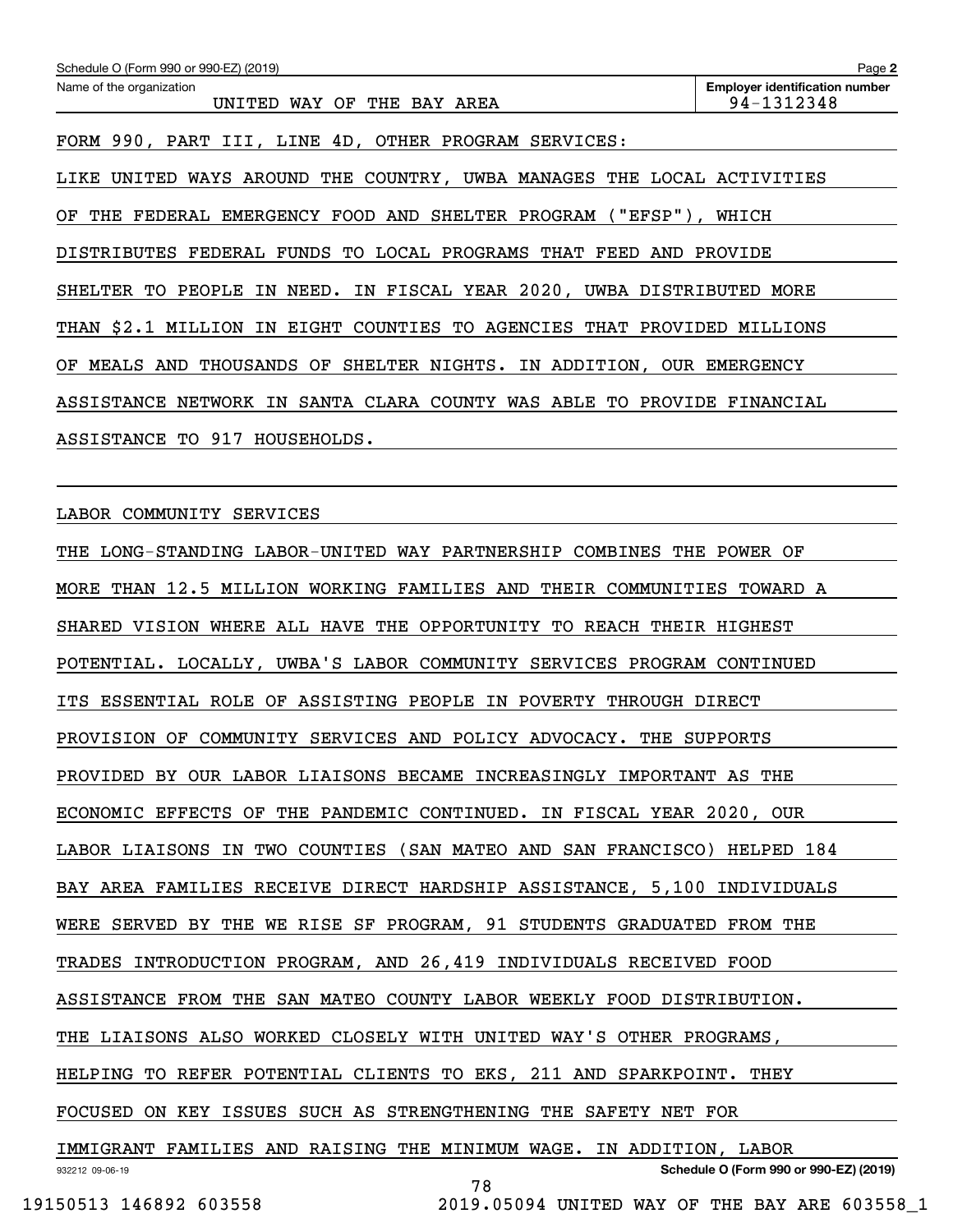**2**

### LIAISONS WERE KEY PARTNERS IN THE OVERALL CENSUS EFFORTS IN THEIR

COUNTIES.

PUBLIC POLICY

UNITED WAY BAY AREA RECOGNIZES THAT IN ORDER TO ACHIEVE OUR GOAL OF ENDING THE CYCLE OF POVERTY IN OUR COMMUNITY, WE MUST ADVANCE PUBLIC POLICIES THAT SUPPORT OUR MISSION. UWBA'S PUBLIC POLICY TEAM INFLUENCES POLICY AND ENGAGES IN ADVOCACY AT ALL LEVELS OF GOVERNMENT. OUR PRIMARY POLICY FOCUS IS TARGETED AT THE LOCAL LEVEL IN OUR EIGHT COUNTY SERVICE AREA (ALAMEDA, CONTRA COSTA, MARIN, NAPA, SAN FRANCISCO, SANTA CLARA, SAN MATEO, AND SOLANO). IN ADDITION, WE PROVIDE ADVOCACY SUPPORT TO STATE AND FEDERAL ISSUES IMPORTANT TO THE UNITED WAY SYSTEM. IN FISCAL YEAR 2020, WE WORKED ALONGSIDE OUR CA SYSTEM TO SUCCESSFULLY ADVOCATE FOR THE CA EARNED INCOME TAX CREDIT EXPANSION. UWBA ENGAGED THE PUBLIC POLICY COMMITTEE IN MEETING DISCUSSIONS TO SUPPORT STATEWIDE AND LOCAL LEGISLATION THAT WOULD INCREASE AFFORDABLE HOUSING. TYPICAL ADVOCACY DAYS IN SACRAMENTO AND WASHINGTON D.C. TAKE PLACE IN THE SPRING AND EARLY SUMMER; HOWEVER, VIRTUAL ADVOCACY VISITS DID HAPPEN AS NEEDED AFTER SHELTER IN PLACE WENT INTO EFFECT.

#### SPECIAL INITIATIVES

932212 09-06-19 **Schedule O (Form 990 or 990-EZ) (2019)** THIS YEAR UWBA FUNCTIONED AS THE ADMINISTRATIVE BACKBONE FOR THE REGION'S EFFORTS TO GET A COMPLETE COUNT IN THE 2020 CENSUS. UWBA'S BAY AREA COUNTS 2020 WAS A \$3.7 MILLION REGIONAL CENSUS OUTREACH INITIATIVE, INCLUDING GRANTMAKING, REGIONAL COORDINATION, DATA STEWARDSHIP, AND TECHNICAL ASSISTANCE TO HUNDREDS OF PARTNERS. DESPITE SHIFTING DEADLINES, WIDESPREAD DISINFORMATION, AND THE CANCELLATION OF IN-PERSON EVENTS, 75.7% OF ALL HOUSING UNITS IN THE BAY AREA COMPLETED 79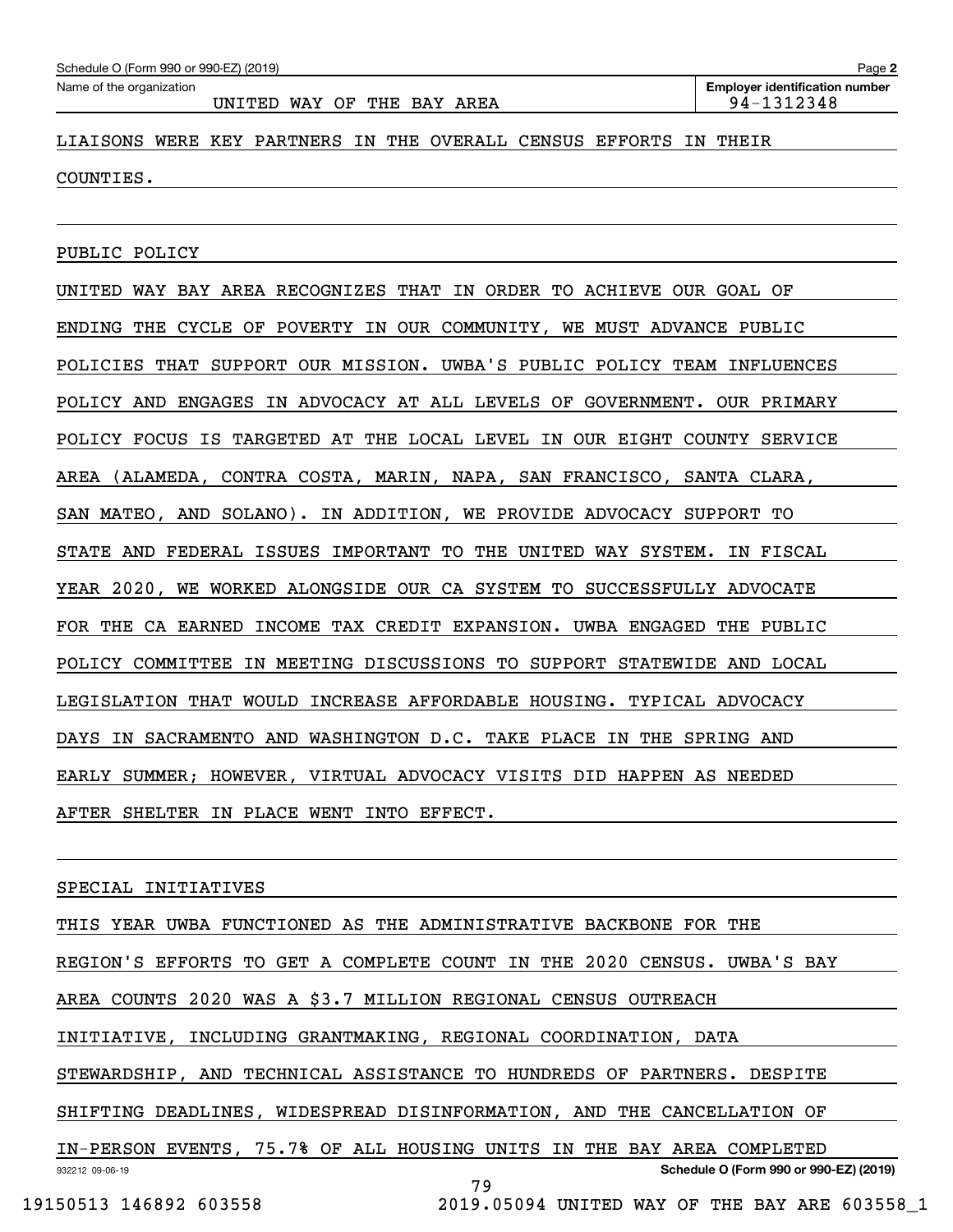|  | Schedule O (Form 990 or 990-EZ) (2019) |  |
|--|----------------------------------------|--|
|--|----------------------------------------|--|

UNITED WAY OF THE BAY AREA  $\vert$  94-1312348

THE CENSUS. UWBA COUNTIES ALSO REPORTED FOUR OF THE FIVE HIGHEST

RESPONSE RATES IN THE STATE.

IN MARCH 2020. UWBA LAUNCHED THE COVID-19 COMMUNITY RELIEF FUND TO

SUPPORT THE SHORT- AND LONG-TERM RESPONSE AND RECOVERY EFFORTS OF

NONPROFIT ORGANIZATIONS THROUGHOUT THE BAY AREA. THE FUND FOCUSED ON

BASIC NEEDS, TECHNOLOGY INFRASTRUCTURE, PPE, SUPPORTS FOR WORKERS, AND

RELIABLE PUBLIC MESSAGING THROUGH:

-211. THROUGH GRANTS TO PARTNERS, UWBA WAS ABLE TO HAVE THIS IMPACT:

-4.87 MILLION WAS DISTRIBUTED TO OVER 130 BAY AREA ORGANIZATIONS (THIS

INCLUDES FY21 DISTRIBUTIONS)

-2,933 INDIVIDUALS RECEIVED RENTAL ASSISTANCE

-6,173 HOUSEHOLDS RECEIVED CASH ASSISTANCE FOR GROCERIES, GAS, AND

OTHER BILLS

-165 HOUSEHOLDS EXPERIENCING HOMELESSNESS OR DOMESTIC VIOLENCE RECEIVED

MOTEL VOUCHERS, FOR A TOTAL OF 1,217 NIGHTS

-OVER 4.8 MILLION MEALS

CREATED BY WELLS FARGO WITH AN INITIAL INVESTMENT OF \$750,000 AND SUPPORTED BY DOZENS OF ADDITIONAL FUNDERS SINCE JUNE 2020, UWBA'S RENTAL RELIEF FUND PROVIDED OVER \$517,000 IN RENTAL ASSISTANCE TO MORE THAN 300 FAMILIES THROUGH SPARKPOINT CENTERS AND LOCAL COMMUNITY PARTNERS. UWBA IS CONTINUING TO RAISE AND DISBURSE FUNDS TO AID MORE FAMILIES ACROSS THE REGION. KEEPING EQUITY FRONT AND CENTER, SPARKPOINT CENTERS TARGETED OUTREACH TO THOSE MOST IN NEED OF THE FUNDS USING URBAN INSTITUTE'S DATA ON WHO TO PRIORITIZE FOR RENTAL ASSISTANCE. EXPENSES \$ 8,664,085. INCLUDING GRANTS OF \$ 6,534,222. REVENUE \$ 0.

80

932212 09-06-19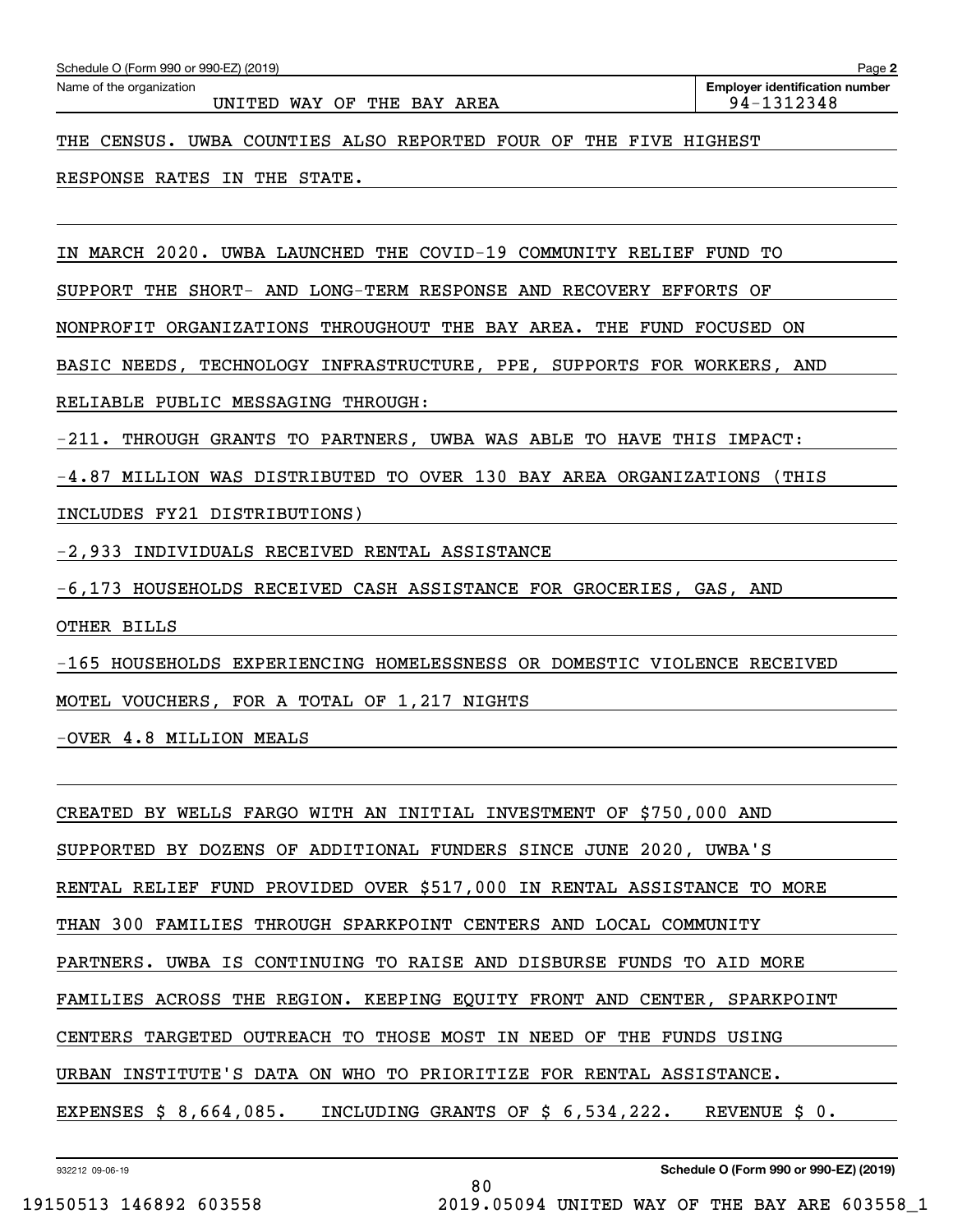UNITED WAY OF THE BAY AREA  $\vert$  94-1312348

FORM 990, PART VI, SECTION A, LINE 1:

EXECUTIVE COMMITTEE IS EMPOWERED WITH LIMITATIONS TO TAKE ACTION ON BEHALF

OF THE BOARD BETWEEN ITS REGULARLY SCHEDULED MEETINGS.

FORM 990, PART VI, SECTION A, LINE 4:

THE ARTICLES OF INCORPORATION WERE UPDATES TO INCLUDE THE ADDITION OF THE

SOLE MEMBER UNITED WAY WORLDWIDE.

THE BYLAWS INCLUDED CHANGES TO THE FOLLOWING AREAS:

- THE NUMBER OF DIRECTOR'S CHANGED FROM A 30 MEMBER BOARD TO A 9 MEMBER

BOARD.

- THE BOARD CONSISTS OF 6 MEMBERS ELECTED BY THE SOLE MEMBER UWW, AND 3

MEMBERS ELECTED BY UWBA

THE OFFICER OF THE CORPORATION WERE INCLUDE ONLY A CHAIR OF THE BOARD, A

CHAIR ELECT, A PRESIDENT, A SECRETARY, AND A TREASURER.

- THE ADDITION OF PROCESS REGARDING RECEIPT, INVESTMENT AND DISBURSEMENT OF FUNDS

THE REMOVAL OF SECTIONS REGARDING COMMITTEES

FORM 990, PART VI, SECTION A, LINE 6:

UWBA'S SOLE MEMBER IS UNITED WAY WORLDWIDE ("UWW")

FORM 990, PART VI, SECTION A, LINE 7A:

THE SOLE MEMBER HAS THE POWER TO ELECT 6 MEMBERS OF THE 9 MEMBER BOARD.

FORM 990, PART VI, SECTION A, LINE 7B:

NO AMENDMENTS TO THE BYLAWS WILL BE EFFECTIVE UNTIL APPROVED BY THE SOLE

81

MEMBER.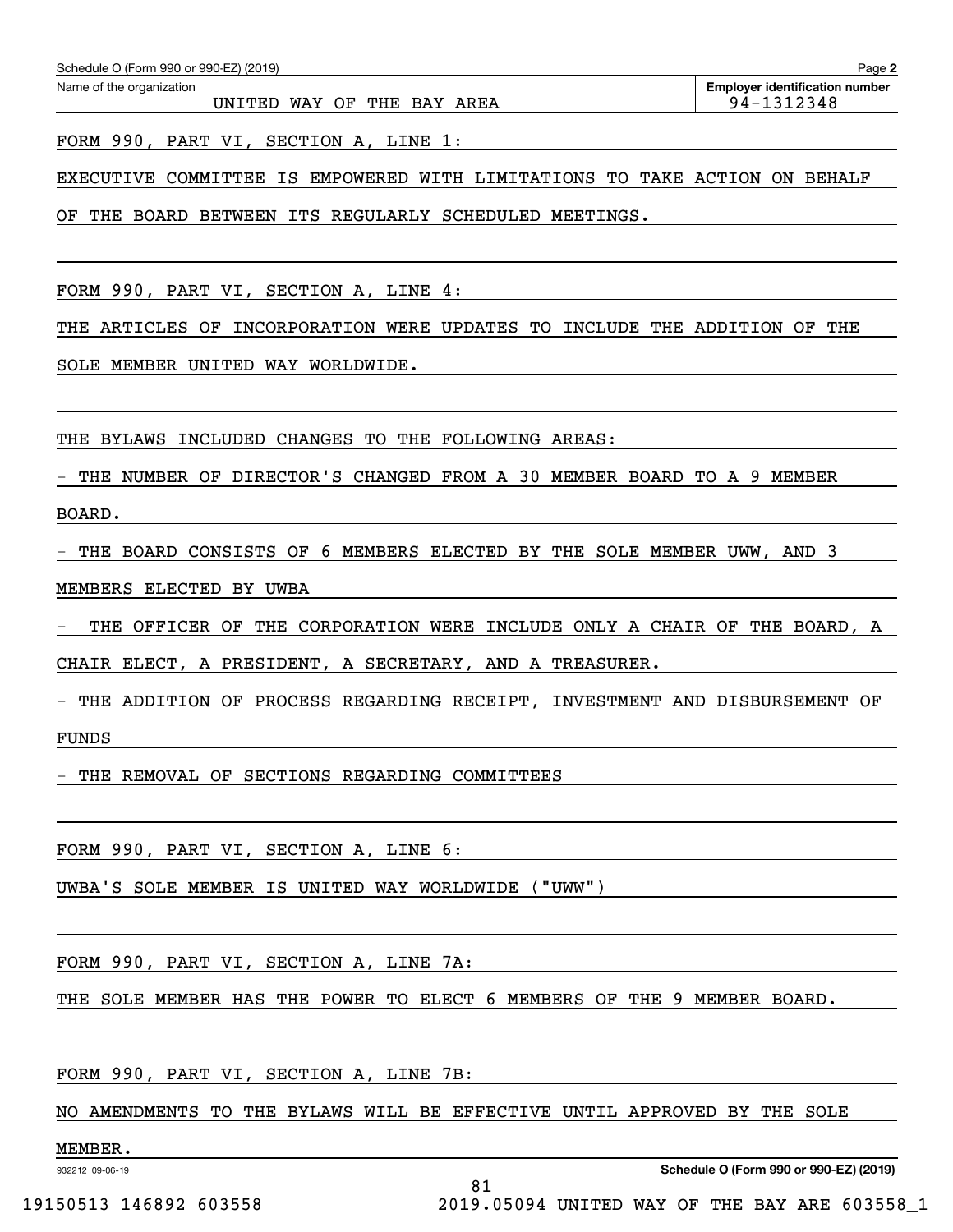**2**

FORM 990, PART VI, SECTION B, LINE 11B:

THE CHIEF FINANCIAL OFFICER AND CONTROLLER REVIEWS A FINAL DRAFT OF 990. THE RETURN IS PRESENETED AND REVIEWED BY THE THE AUDIT COMMITTEE PRIOR TO PRESENTING IT TO ALL VOTING MEMBERS OF THE BOARD FOR INFORMATIONAL REVIEW PRIOR TO SUBMISSION. AFTER THAT, THE 990 IS SUBMITTED TO THE IRS.

FORM 990, PART VI, SECTION B, LINE 12C:

THE UWBA IS COMMITTED TO THE HIGHEST STANDARDS OF ETHICAL COMPLIANCE. OUR CORPORATE COMPLIANCE POLICY, OUR CODE OF ETHICAL CONDUCT, AND OUR CONFLICT OF INTEREST POLICY ARE POSTED ON OUR INTRANET AND ON OUR ORGANIZATION'S PUBLIC FACING WEB SITE. TAKEN TOGETHER, THEY OUTLINE THE EXPECTATIONS THE UWBA HAS OF ITS EMPLOYEES, VOLUNTEERS, AND REPRESENTATIVES. THE CONFLICT OF INTEREST POLICY CONTAINS SPECIFIC INJUNCTIONS AGAINST ANY PRACTICE OR ACT WHICH CONFLICTS WITH OR APPEARS TO CONFLICT WITH THE INTERESTS OF THE UWBA, BOTH ON AND OFF THE JOB. IT GOES ON TO EXPLICITLY STATE THAT NO EMPLOYEE, VOLUNTEER, OR REPRESENTATIVE SHALL USE HER/HIS POSITION OR INFLUENCE OR INFORMATION TO WHICH THEY HAVE ACCESS TO AS A RESULT OF THEIR ASSOCIATION OR ANY ASSETS OR RESOURCES OF THE UWBA FOR HER/HIS OWN PERSONAL GAIN, FOR TRADING OR FOR THE IMPROPER BENEFIT OF OTHERS.

932212 09-06-19 THE POLICY PROHIBITS PERFORMING COMPENSATED SERVICES FOR OR HAVING A BENEFICIAL INTEREST IN, OR BEING SUBSTANTIALLY OBLIGATED TO (OR A SIMILAR RELATIONSHIP FOR ANY FAMILY MEMBER OR CLOSE RELATIVE), ANY OF UWBA'S SUPPLIERS OF GOODS OR SERVICES OR ANY OTHER ORGANIZATION DOING BUSINESS WITH UWBA UNLESS SUCH FACT HAS BEEN PROPERLY DISCLOSED TO UWBA'S CEO AND TO UWBA'S BOARD, AND SUCH RELATIONSHIP HAS BEEN SPECIFICALLY APPROVED BY THE BOARD ON THE BASIS OF A FULL DISCLOSURE OF THE FACTS.

82

**Schedule O (Form 990 or 990-EZ) (2019)**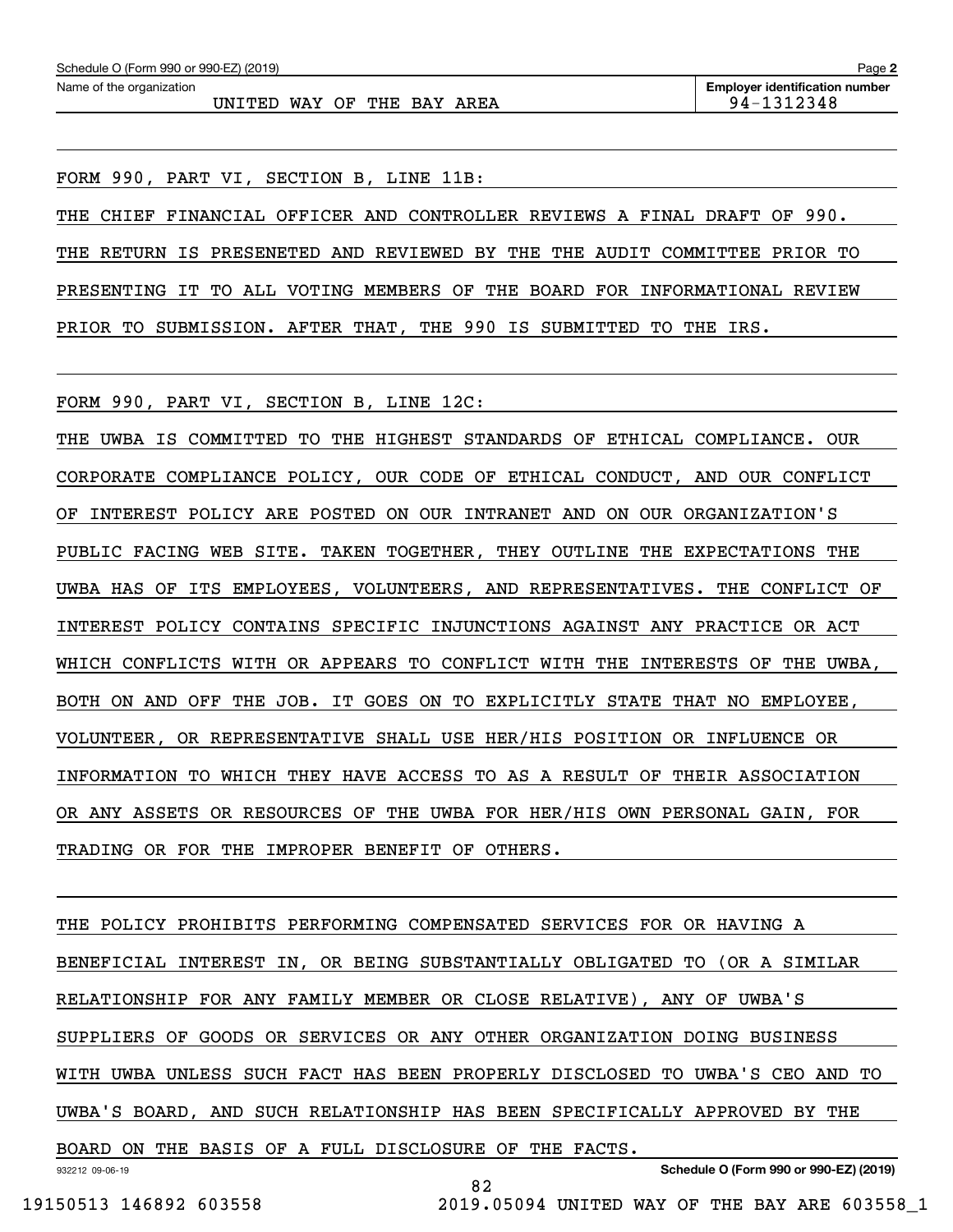| Schedule O (Form 990 or 990-EZ) (2019) | Page 2                                |
|----------------------------------------|---------------------------------------|
| Name of the organization               | <b>Emplover identification number</b> |
| WAY OF THE BAY AREA<br>UNITED          | 94-1312348                            |

THE CODE OF ETHICAL CONDUCT SPECIFICALLY REQUIRES THE REPORTING OF VIOLATIONS AND THE PROTECTION OF THOSE WHO REPORT VIOLATIONS. OUR CORPORATE COMPLIANCE POLICY LAYS OUT A CLEARLY DEFINED PROCESS FOR EMPLOYEES AND VOLUNTEERS TO FOLLOW IN ORDER TO DISCLOSE ANY REASONABLE BELIEF THAT ANOTHER EMPLOYEE OR VOLUNTEER HAS VIOLATED LEGAL OR INTERNAL POLICY STANDARDS, WHETHER IN THE WORKPLACE OR OTHERWISE AS PART OF UWBA'S ACTIVITIES. INCLUDED IN THAT PROCEDURE IS A REPORT TO BE MADE TO THE BOARD ANNUALLY REGARDING ITEMS BROUGHT TO THE ATTENTION OF THE CORPORATE COMPLIANCE TASKFORCE, THE RESULTS OF THE INVESTIGATION THE TASKFORCE DID, AND THE STEPS TAKEN TO ADDRESS THE CONCERNS RAISED, IF STEPS WERE MERITED. THE TASKFORCE IS COMPOSED OF THE CHIEF EXECUTIVE OFFICER, THE CHIEF OPERATING OFFICER, THE CHIEF FINANCIAL AND ADMINISTRATIVE OFFICER, AND THE CHIEF ETHICS OFFICER.

THE UNITED WAY OF THE BAY AREA HAS AN ANNUAL PROCESS FOR RE-AFFIRMING ITS CONFLICT OF INTEREST, ITS CODE OF ETHICAL CONDUCT, ITS CORPORATE COMPLIANCE AND DIVERSITY POLICIES. IT ALSO HAS A POLICY OF REVIEWING THE POLICIES ON A PERIODIC BASIS.

FORM 990, PART VI, SECTION B, LINE 15:

932212 09-06-19 **Schedule O (Form 990 or 990-EZ) (2019)** PROCESS FOR DETERMINING COMPENSATION OF TOP MANAGEMENT AND OFFICERS/KEY EMPLOYEES IS THE SAME - UNITED WAY OF THE BAY AREA HAS A CONTRACTUAL RELATIONSHIP WITH AN INDEPENDENT SALARY CONSULTANT WHO CONSIDERS INDUSTRY, POSITION, EXPERIENCE AND MARKET BEFORE MAKING RECOMMENDATIONS TO UNITED WAY OF THE BAY AREA'S COMPENSATION COMMITTEE. THE COMPENSATION COMMITTEE MEETS AT LEAST TWICE A YEAR TO REVIEW CURRENT DATA, ANALYZE BUDGET ISSUES AND MAKE RECOMMENDATIONS TO THE BOARD OF DIRECTORS. MINIMALLY, THE BOARD 83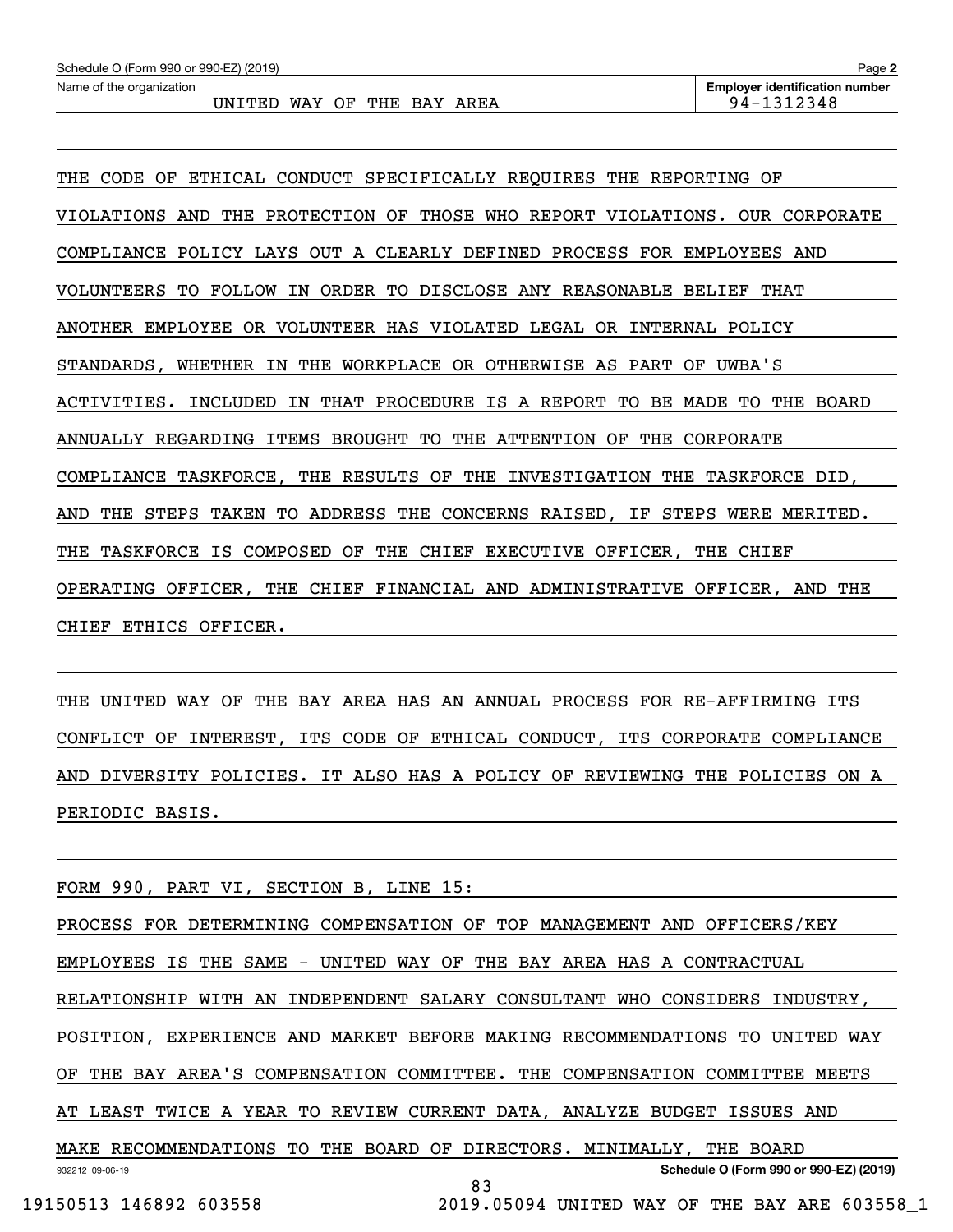| Schedule O (Form 990 or 990-EZ) (2019)                                   | Page 2                                              |
|--------------------------------------------------------------------------|-----------------------------------------------------|
| Name of the organization<br>UNITED WAY OF THE BAY AREA                   | <b>Employer identification number</b><br>94-1312348 |
| APPROVES THE COMPENSATION OF THE CEO, CFAO AND OTHER KEY EMPLOYEES ON AN |                                                     |
| ANNUAL BASIS.                                                            |                                                     |
|                                                                          |                                                     |
| FORM 990, PART VI, SECTION C, LINE 19:                                   |                                                     |
| GOVERNING DOCUMENTS, CONFLICT OF INTEREST POLICY, FORM 990 AND<br>THE    |                                                     |
| FINANCIAL STATEMENTS ARE AVAILABLE ON THE UNITED WAY OF THE BAY AREA     |                                                     |
| WEBSITE AS WELL AS BY WRITTEN OR IN-PERSON REQUEST.                      |                                                     |
| FORM 990, PART XI, LINE 9, CHANGES IN NET ASSETS:                        |                                                     |
| CHANGE IN PENSION LIABILITY IN EXCESS OF INTANGIBLE PENSION              |                                                     |
| <b>ASSETS</b>                                                            | $-2, 369, 990.$                                     |
|                                                                          |                                                     |
|                                                                          |                                                     |
|                                                                          |                                                     |
|                                                                          |                                                     |
|                                                                          |                                                     |
|                                                                          |                                                     |
|                                                                          |                                                     |
|                                                                          |                                                     |
|                                                                          |                                                     |
|                                                                          |                                                     |
|                                                                          |                                                     |
|                                                                          |                                                     |
|                                                                          |                                                     |
|                                                                          |                                                     |
|                                                                          |                                                     |
|                                                                          |                                                     |
|                                                                          |                                                     |
| 932212 09-06-19<br>84                                                    | Schedule O (Form 990 or 990-EZ) (2019)              |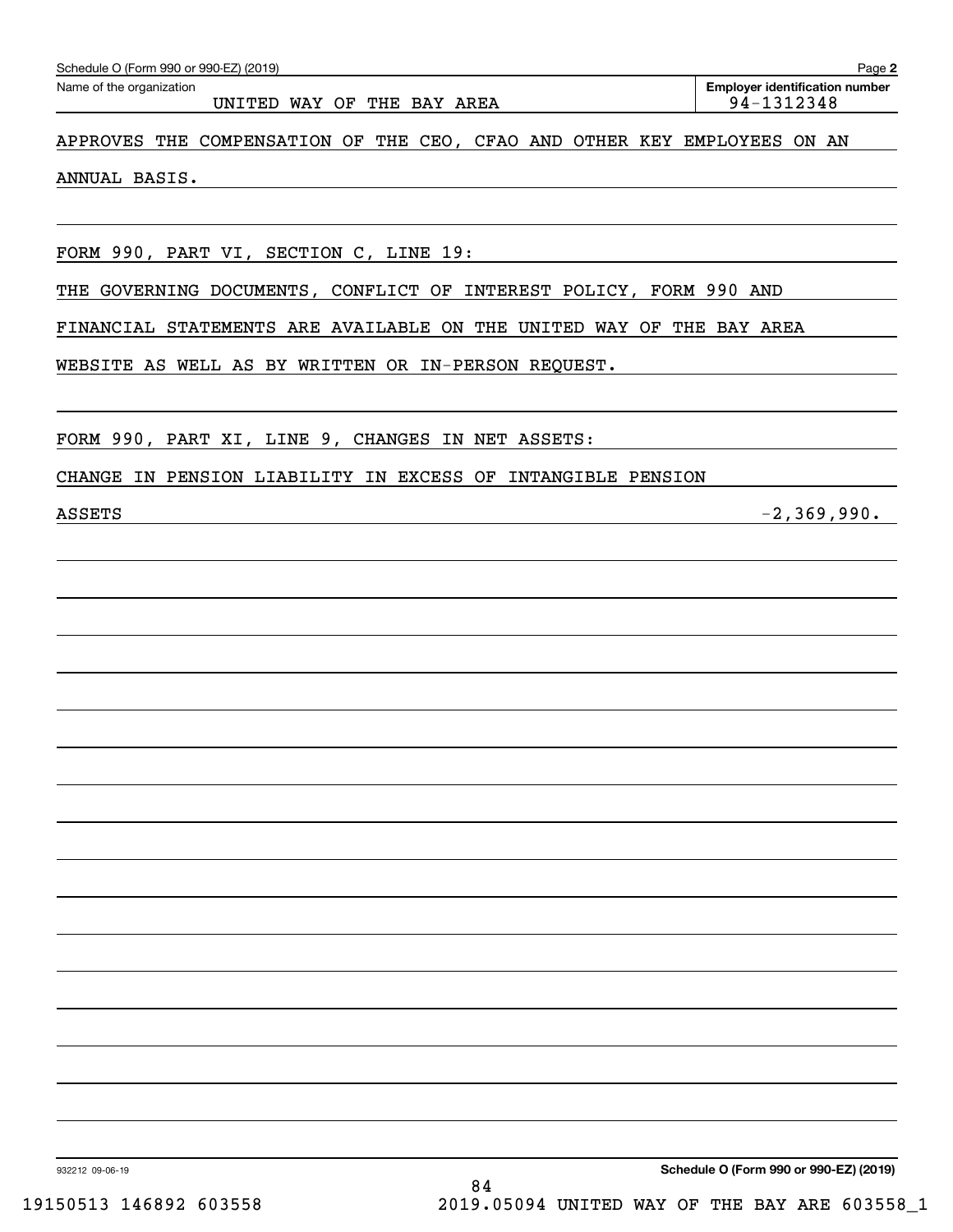**For Paperwork Reduction Act Notice, see the Instructions for Form 990. Schedule R (Form 990) 2019**

## **Related Organizations and Unrelated Partnerships**

**Complete if the organization answered "Yes" on Form 990, Part IV, line 33, 34, 35b, 36, or 37.** |

**Attach to Form 990.**  |

**Open to Public 2019**

Department of the Treasury Internal Revenue Service Name of the organization

## UNITED WAY OF THE BAY AREA

**Part I Identification of Disregarded Entities.**  Complete if the organization answered "Yes" on Form 990, Part IV, line 33.

| (a)<br>Name, address, and EIN (if applicable)<br>of disregarded entity | (b)<br>Primary activity | (c)<br>Legal domicile (state or<br>foreign country) | (d)<br>Total income | (e)<br>End-of-year assets | (f)<br>Direct controlling<br>entity |
|------------------------------------------------------------------------|-------------------------|-----------------------------------------------------|---------------------|---------------------------|-------------------------------------|
|                                                                        |                         |                                                     |                     |                           |                                     |
|                                                                        |                         |                                                     |                     |                           |                                     |
|                                                                        |                         |                                                     |                     |                           |                                     |
|                                                                        |                         |                                                     |                     |                           |                                     |

**Identification of Related Tax-Exempt Organizations.** Complete if the organization answered "Yes" on Form 990, Part IV, line 34, because it had one or more related tax-exempt **Part II** organizations during the tax year.

| (a)<br>Name, address, and EIN<br>of related organization | (b)<br>Primary activity    | (c)<br>Legal domicile (state or<br>foreign country) | (d)<br><b>Exempt Code</b><br>section | (e)<br>Public charity<br>status (if section | (f)<br>Direct controlling<br>entity | $(g)$<br>Section 512(b)(13)<br>controlled<br>entity? |    |
|----------------------------------------------------------|----------------------------|-----------------------------------------------------|--------------------------------------|---------------------------------------------|-------------------------------------|------------------------------------------------------|----|
|                                                          |                            |                                                     |                                      | 501(c)(3))                                  |                                     | Yes                                                  | No |
| UNITED WAY WORLDWIDE - 13-1635294                        | LEADERSHIP AND SUPPORT FOR |                                                     |                                      |                                             |                                     |                                                      |    |
| 701 NORTH FAIRFAX STREET                                 | THE UWW NETWORK AROUND THE |                                                     |                                      |                                             |                                     |                                                      |    |
| ALEXANDRIA, VA 22314                                     | WORLD                      | NEW YORK                                            | 501(C)(3)                            | LINE 7                                      |                                     |                                                      | X  |
|                                                          |                            |                                                     |                                      |                                             |                                     |                                                      |    |
|                                                          |                            |                                                     |                                      |                                             |                                     |                                                      |    |
|                                                          |                            |                                                     |                                      |                                             |                                     |                                                      |    |

# **SCHEDULE R**

**(Form 990)**

**| Go to www.irs.gov/Form990 for instructions and the latest information. Inspection**

**Employer identification number** 94-1312348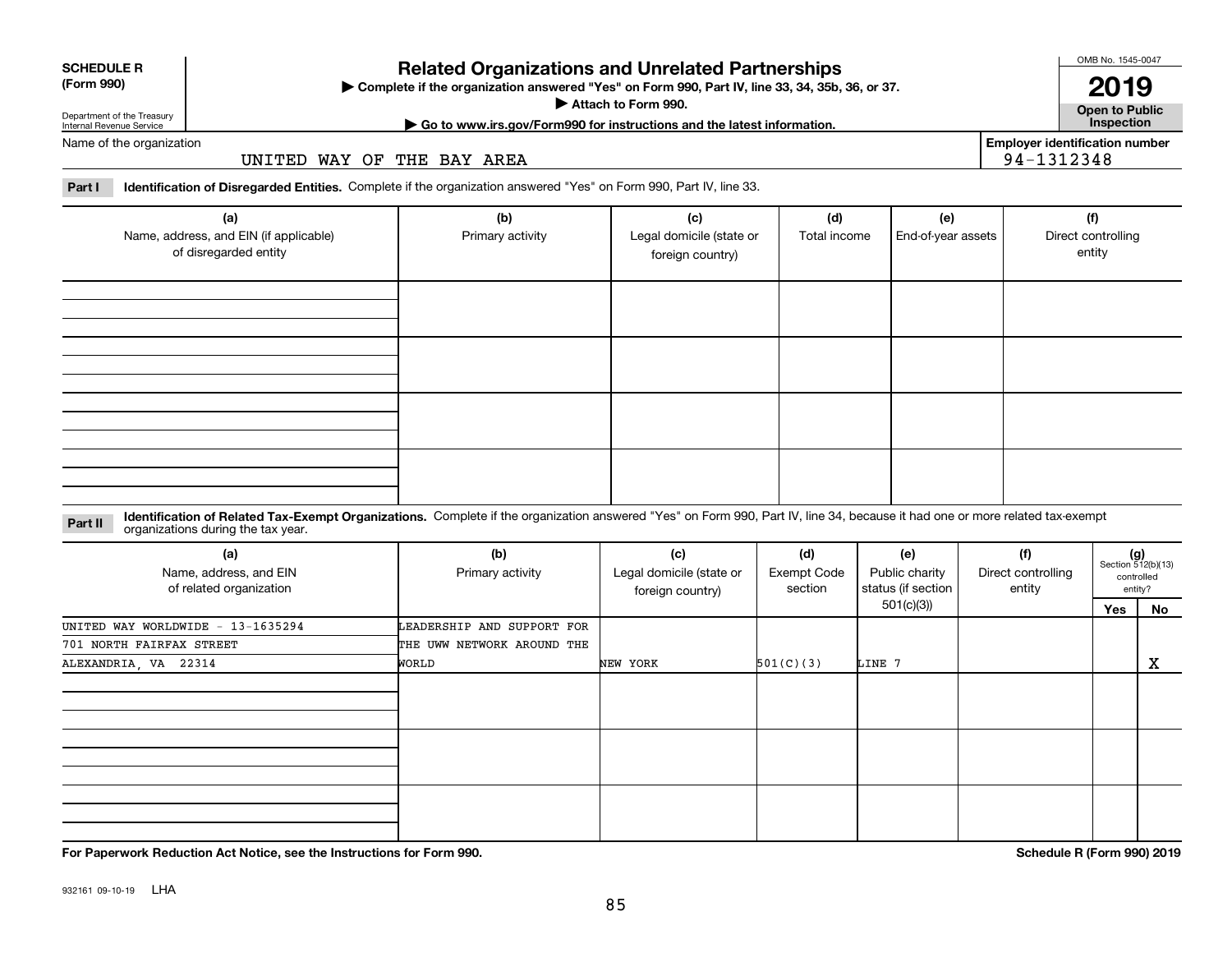#### Schedule R (Form 990) 2019 UNITED WAY OF THE BAY AREA 9 $\rm 4\mathrm{-}1312348$  Page

**2**

**Identification of Related Organizations Taxable as a Partnership.** Complete if the organization answered "Yes" on Form 990, Part IV, line 34, because it had one or more related **Part III** organizations treated as a partnership during the tax year.

| (a)                                               | (b)              | (c)                  | (d)                          | (e)                                                                 | (f)                      | (g)                     |                  | (h)          | (i)                                                       | (j) | (k)                                                     |
|---------------------------------------------------|------------------|----------------------|------------------------------|---------------------------------------------------------------------|--------------------------|-------------------------|------------------|--------------|-----------------------------------------------------------|-----|---------------------------------------------------------|
| Name, address, and EIN<br>of related organization | Primary activity | Legal<br>domicile    | Direct controlling<br>entity | Predominant income                                                  | Share of total<br>income | Share of<br>end-of-year | Disproportionate |              | Code V-UBI                                                |     | General or Percentage<br>managing ownership<br>partner? |
|                                                   |                  | (state or<br>foreign |                              |                                                                     |                          | assets                  |                  | allocations? |                                                           |     |                                                         |
|                                                   |                  | country)             |                              | related, unrelated,<br>excluded from tax under<br>sections 512-514) |                          |                         | Yes   No         |              | amount in box<br>20 of Schedule<br>K-1 (Form 1065) Yes No |     |                                                         |
|                                                   |                  |                      |                              |                                                                     |                          |                         |                  |              |                                                           |     |                                                         |
|                                                   |                  |                      |                              |                                                                     |                          |                         |                  |              |                                                           |     |                                                         |
|                                                   |                  |                      |                              |                                                                     |                          |                         |                  |              |                                                           |     |                                                         |
|                                                   |                  |                      |                              |                                                                     |                          |                         |                  |              |                                                           |     |                                                         |
|                                                   |                  |                      |                              |                                                                     |                          |                         |                  |              |                                                           |     |                                                         |
|                                                   |                  |                      |                              |                                                                     |                          |                         |                  |              |                                                           |     |                                                         |
|                                                   |                  |                      |                              |                                                                     |                          |                         |                  |              |                                                           |     |                                                         |
|                                                   |                  |                      |                              |                                                                     |                          |                         |                  |              |                                                           |     |                                                         |
|                                                   |                  |                      |                              |                                                                     |                          |                         |                  |              |                                                           |     |                                                         |
|                                                   |                  |                      |                              |                                                                     |                          |                         |                  |              |                                                           |     |                                                         |
|                                                   |                  |                      |                              |                                                                     |                          |                         |                  |              |                                                           |     |                                                         |
|                                                   |                  |                      |                              |                                                                     |                          |                         |                  |              |                                                           |     |                                                         |
|                                                   |                  |                      |                              |                                                                     |                          |                         |                  |              |                                                           |     |                                                         |
|                                                   |                  |                      |                              |                                                                     |                          |                         |                  |              |                                                           |     |                                                         |
|                                                   |                  |                      |                              |                                                                     |                          |                         |                  |              |                                                           |     |                                                         |
|                                                   |                  |                      |                              |                                                                     |                          |                         |                  |              |                                                           |     |                                                         |
|                                                   |                  |                      |                              |                                                                     |                          |                         |                  |              |                                                           |     |                                                         |

**Identification of Related Organizations Taxable as a Corporation or Trust.** Complete if the organization answered "Yes" on Form 990, Part IV, line 34, because it had one or more related **Part IV** organizations treated as a corporation or trust during the tax year.

| (a)<br>Name, address, and EIN<br>of related organization | (b)<br>Primary activity | (c)<br>Legal domicile<br>(state or<br>foreign | (d)<br>Direct controlling<br>entity | (e)<br>Type of entity<br>(C corp, S corp,<br>or trust) | (f)<br>Share of total<br>income | (g)<br>Share of<br>end-of-year<br>assets | (h)<br>Percentage<br>ownership | $\begin{array}{c} \textbf{(i)}\\ \text{Section}\\ 512 \text{(b)} \text{(13)}\\ \text{controlled}\\ \text{entity?} \end{array}$ |
|----------------------------------------------------------|-------------------------|-----------------------------------------------|-------------------------------------|--------------------------------------------------------|---------------------------------|------------------------------------------|--------------------------------|--------------------------------------------------------------------------------------------------------------------------------|
|                                                          |                         | country)                                      |                                     |                                                        |                                 |                                          |                                | Yes No                                                                                                                         |
|                                                          |                         |                                               |                                     |                                                        |                                 |                                          |                                |                                                                                                                                |
|                                                          |                         |                                               |                                     |                                                        |                                 |                                          |                                |                                                                                                                                |
|                                                          |                         |                                               |                                     |                                                        |                                 |                                          |                                |                                                                                                                                |
|                                                          |                         |                                               |                                     |                                                        |                                 |                                          |                                |                                                                                                                                |
|                                                          |                         |                                               |                                     |                                                        |                                 |                                          |                                |                                                                                                                                |
|                                                          |                         |                                               |                                     |                                                        |                                 |                                          |                                |                                                                                                                                |
|                                                          |                         |                                               |                                     |                                                        |                                 |                                          |                                |                                                                                                                                |
|                                                          |                         |                                               |                                     |                                                        |                                 |                                          |                                |                                                                                                                                |
|                                                          |                         |                                               |                                     |                                                        |                                 |                                          |                                |                                                                                                                                |
|                                                          |                         |                                               |                                     |                                                        |                                 |                                          |                                |                                                                                                                                |
|                                                          |                         |                                               |                                     |                                                        |                                 |                                          |                                |                                                                                                                                |
|                                                          |                         |                                               |                                     |                                                        |                                 |                                          |                                |                                                                                                                                |
|                                                          |                         |                                               |                                     |                                                        |                                 |                                          |                                |                                                                                                                                |
|                                                          |                         |                                               |                                     |                                                        |                                 |                                          |                                |                                                                                                                                |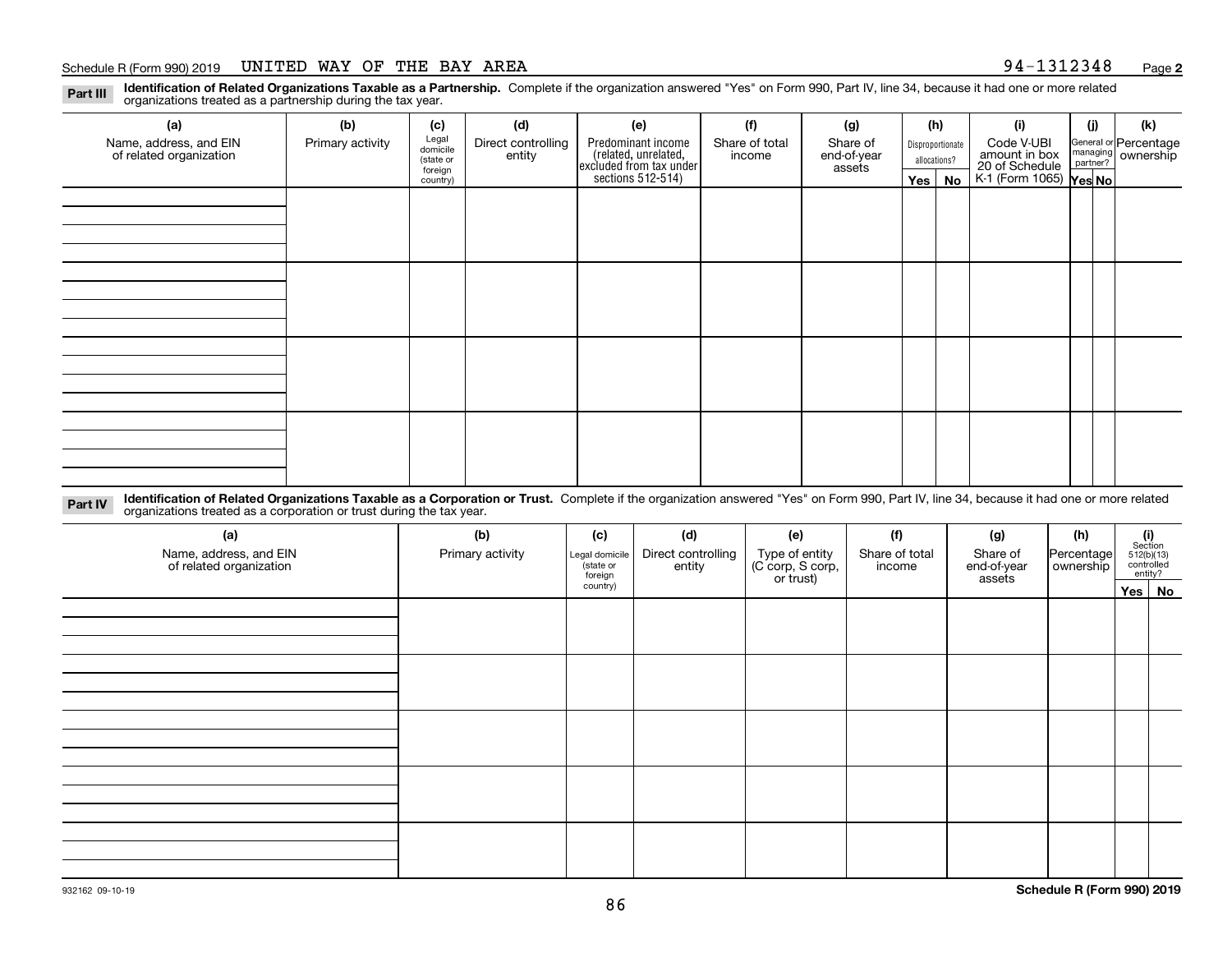### Schedule R (Form 990) 2019 UNITED WAY OF THE BAY AREA 9 $\rm 4\mathrm{-}1312348$  Page

**Part V** T**ransactions With Related Organizations.** Complete if the organization answered "Yes" on Form 990, Part IV, line 34, 35b, or 36.

| Note: Complete line 1 if any entity is listed in Parts II, III, or IV of this schedule.                                                                                                                                        |                | Yes | No           |
|--------------------------------------------------------------------------------------------------------------------------------------------------------------------------------------------------------------------------------|----------------|-----|--------------|
| During the tax year, did the organization engage in any of the following transactions with one or more related organizations listed in Parts II-IV?                                                                            |                |     |              |
|                                                                                                                                                                                                                                | 1a             |     | X            |
| <b>b</b> Gift, grant, or capital contribution to related organization(s)                                                                                                                                                       | 1 <sub>b</sub> |     | X            |
| c Gift, grant, or capital contribution from related organization(s) material contracts and contribution from related organization(s) material contents and contribution from related organization(s) material contents and con | 1c             | X   |              |
|                                                                                                                                                                                                                                | 1 <sub>d</sub> | X   |              |
|                                                                                                                                                                                                                                | 1e             |     | X            |
|                                                                                                                                                                                                                                |                |     |              |
| Dividends from related organization(s) manufactured and contract and contract or produced and contract and contract and contract and contract and contract and contract and contract and contract and contract and contract an | 1f             |     | х            |
| g Sale of assets to related organization(s) www.assettion.com/www.assettion.com/www.assettion.com/www.assettion.com/www.assettion.com/www.assettion.com/www.assettion.com/www.assettion.com/www.assettion.com/www.assettion.co | 1g             |     | X            |
| h Purchase of assets from related organization(s) manufactured content to content the content of the content of the content of the content of the content of the content of the content of the content of the content of the c | 1h             |     | X            |
| Exchange of assets with related organization(s) www.assettion.com/www.assettion.com/www.assettion.com/www.assettion.com/www.assettion.com/www.assettion.com/www.assettion.com/www.assettion.com/www.assettion.com/www.assettio | 1i.            |     | $\mathbf x$  |
| Lease of facilities, equipment, or other assets to related organization(s) manufactured content and content and content and content and content and content and content and content and content and content and content and co | 1i.            |     | X            |
|                                                                                                                                                                                                                                |                |     |              |
| k Lease of facilities, equipment, or other assets from related organization(s) manufaction content and the manufacture of facilities, equipment, or other assets from related organization(s) manufaction manufacture manufact | 1k             |     | х            |
|                                                                                                                                                                                                                                | 11             |     | $\mathbf X$  |
| m Performance of services or membership or fundraising solicitations by related organization(s)                                                                                                                                | 1 <sub>m</sub> | X   |              |
|                                                                                                                                                                                                                                | 1n             |     | $\mathbf{x}$ |
| <b>o</b> Sharing of paid employees with related organization(s)                                                                                                                                                                | 1o             | X   |              |
|                                                                                                                                                                                                                                |                |     |              |
|                                                                                                                                                                                                                                | 1p             | X   |              |
|                                                                                                                                                                                                                                | 1q             | X   |              |
|                                                                                                                                                                                                                                |                |     |              |
| Other transfer of cash or property to related organization(s)                                                                                                                                                                  | 1r             |     | х            |
|                                                                                                                                                                                                                                | 1s             |     | $\mathbf{x}$ |
| 2 If the answer to any of the above is "Yes," see the instructions for information on who must complete this line, including covered relationships and transaction thresholds.                                                 |                |     |              |

| (a)<br>Name of related organization | (b)<br>Transaction<br>type (a-s) | (c)<br>Amount involved | (d)<br>Method of determining amount involved |
|-------------------------------------|----------------------------------|------------------------|----------------------------------------------|
| (1)                                 |                                  |                        |                                              |
| (2)                                 |                                  |                        |                                              |
| (3)                                 |                                  |                        |                                              |
| (4)                                 |                                  |                        |                                              |
| (5)                                 |                                  |                        |                                              |
| (6)                                 |                                  |                        |                                              |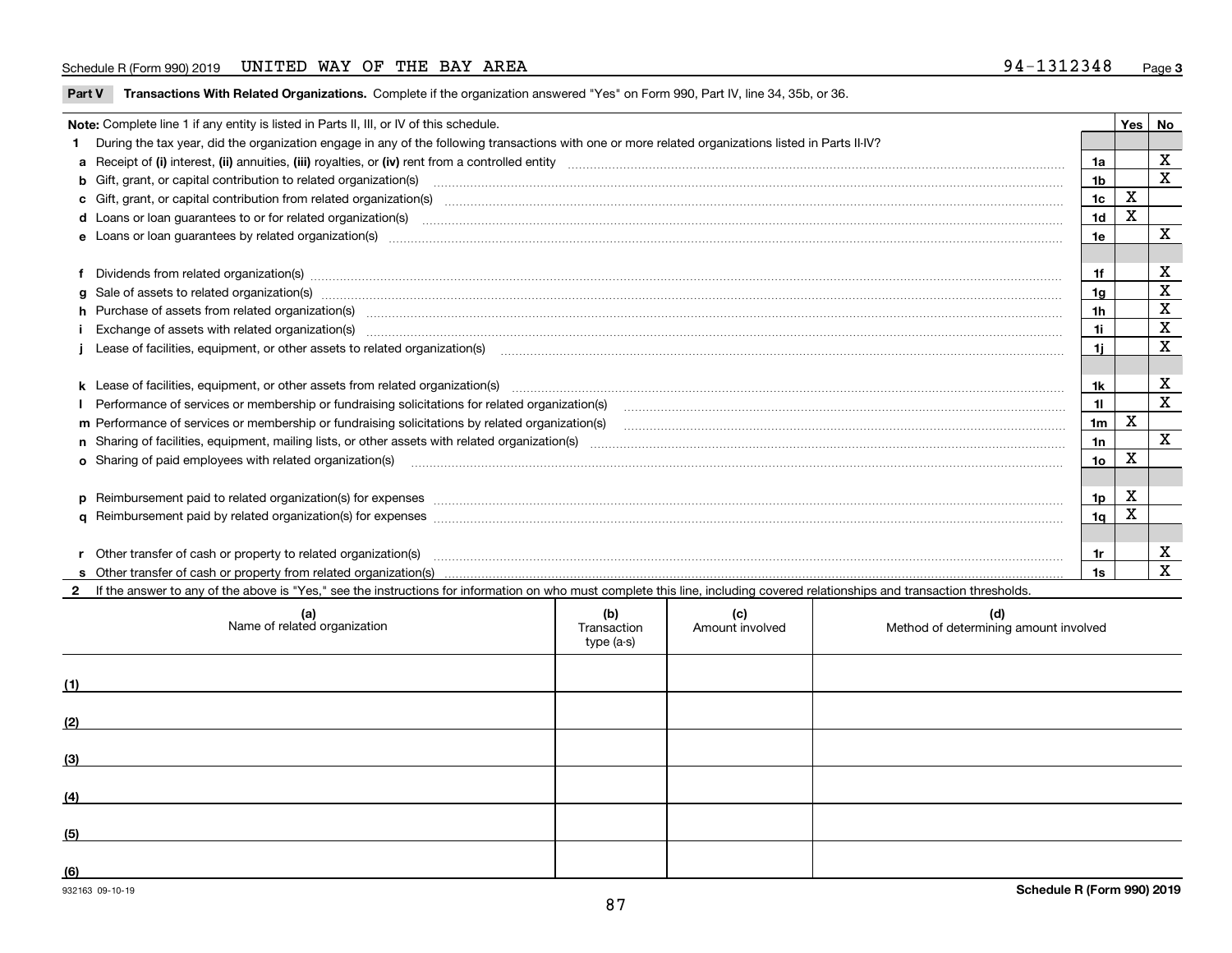### Schedule R (Form 990) 2019 UNITED WAY OF THE BAY AREA 9 $\rm 4\mathrm{-}1312348$  Page

**Part VI Unrelated Organizations Taxable as a Partnership. Complete if the organization answered "Yes" on Form 990, Part IV, line 37.** 

Provide the following information for each entity taxed as a partnership through which the organization conducted more than five percent of its activities (measured by total assets or gross revenue) that was not a related organization. See instructions regarding exclusion for certain investment partnerships.

| ັ                      | ັ<br>ັ           |                   |                                                                                            |                                      |  |          |             |  |                                       |                                                                                              |        |     |
|------------------------|------------------|-------------------|--------------------------------------------------------------------------------------------|--------------------------------------|--|----------|-------------|--|---------------------------------------|----------------------------------------------------------------------------------------------|--------|-----|
| (a)                    | (b)              | (c)               | (d)                                                                                        | (e)<br>Are all                       |  | (f)      | (g)         |  | (h)                                   | (i)                                                                                          | (i)    | (k) |
| Name, address, and EIN | Primary activity | Legal domicile    | Predominant income<br>(related, unrelated,<br>excluded from tax under<br>sections 512-514) | partners sec.<br>501(c)(3)<br>orgs.? |  | Share of | Share of    |  | Dispropor-<br>tionate<br>allocations? | Code V-UBI<br>amount in box 20 managing<br>of Schedule K-1 partner?<br>(Form 1065)<br>ves No |        |     |
| of entity              |                  | (state or foreign |                                                                                            |                                      |  | total    | end-of-year |  |                                       |                                                                                              |        |     |
|                        |                  | country)          |                                                                                            | Yes No                               |  | income   | assets      |  | Yes No                                |                                                                                              | Yes No |     |
|                        |                  |                   |                                                                                            |                                      |  |          |             |  |                                       |                                                                                              |        |     |
|                        |                  |                   |                                                                                            |                                      |  |          |             |  |                                       |                                                                                              |        |     |
|                        |                  |                   |                                                                                            |                                      |  |          |             |  |                                       |                                                                                              |        |     |
|                        |                  |                   |                                                                                            |                                      |  |          |             |  |                                       |                                                                                              |        |     |
|                        |                  |                   |                                                                                            |                                      |  |          |             |  |                                       |                                                                                              |        |     |
|                        |                  |                   |                                                                                            |                                      |  |          |             |  |                                       |                                                                                              |        |     |
|                        |                  |                   |                                                                                            |                                      |  |          |             |  |                                       |                                                                                              |        |     |
|                        |                  |                   |                                                                                            |                                      |  |          |             |  |                                       |                                                                                              |        |     |
|                        |                  |                   |                                                                                            |                                      |  |          |             |  |                                       |                                                                                              |        |     |
|                        |                  |                   |                                                                                            |                                      |  |          |             |  |                                       |                                                                                              |        |     |
|                        |                  |                   |                                                                                            |                                      |  |          |             |  |                                       |                                                                                              |        |     |
|                        |                  |                   |                                                                                            |                                      |  |          |             |  |                                       |                                                                                              |        |     |
|                        |                  |                   |                                                                                            |                                      |  |          |             |  |                                       |                                                                                              |        |     |
|                        |                  |                   |                                                                                            |                                      |  |          |             |  |                                       |                                                                                              |        |     |
|                        |                  |                   |                                                                                            |                                      |  |          |             |  |                                       |                                                                                              |        |     |
|                        |                  |                   |                                                                                            |                                      |  |          |             |  |                                       |                                                                                              |        |     |
|                        |                  |                   |                                                                                            |                                      |  |          |             |  |                                       |                                                                                              |        |     |
|                        |                  |                   |                                                                                            |                                      |  |          |             |  |                                       |                                                                                              |        |     |
|                        |                  |                   |                                                                                            |                                      |  |          |             |  |                                       |                                                                                              |        |     |
|                        |                  |                   |                                                                                            |                                      |  |          |             |  |                                       |                                                                                              |        |     |
|                        |                  |                   |                                                                                            |                                      |  |          |             |  |                                       |                                                                                              |        |     |
|                        |                  |                   |                                                                                            |                                      |  |          |             |  |                                       |                                                                                              |        |     |
|                        |                  |                   |                                                                                            |                                      |  |          |             |  |                                       |                                                                                              |        |     |
|                        |                  |                   |                                                                                            |                                      |  |          |             |  |                                       |                                                                                              |        |     |
|                        |                  |                   |                                                                                            |                                      |  |          |             |  |                                       |                                                                                              |        |     |
|                        |                  |                   |                                                                                            |                                      |  |          |             |  |                                       |                                                                                              |        |     |
|                        |                  |                   |                                                                                            |                                      |  |          |             |  |                                       |                                                                                              |        |     |
|                        |                  |                   |                                                                                            |                                      |  |          |             |  |                                       |                                                                                              |        |     |
|                        |                  |                   |                                                                                            |                                      |  |          |             |  |                                       |                                                                                              |        |     |
|                        |                  |                   |                                                                                            |                                      |  |          |             |  |                                       |                                                                                              |        |     |
|                        |                  |                   |                                                                                            |                                      |  |          |             |  |                                       |                                                                                              |        |     |
|                        |                  |                   |                                                                                            |                                      |  |          |             |  |                                       |                                                                                              |        |     |
|                        |                  |                   |                                                                                            |                                      |  |          |             |  |                                       |                                                                                              |        |     |
|                        |                  |                   |                                                                                            |                                      |  |          |             |  |                                       |                                                                                              |        |     |
|                        |                  |                   |                                                                                            |                                      |  |          |             |  |                                       |                                                                                              |        |     |
|                        |                  |                   |                                                                                            |                                      |  |          |             |  |                                       |                                                                                              |        |     |

**Schedule R (Form 990) 2019**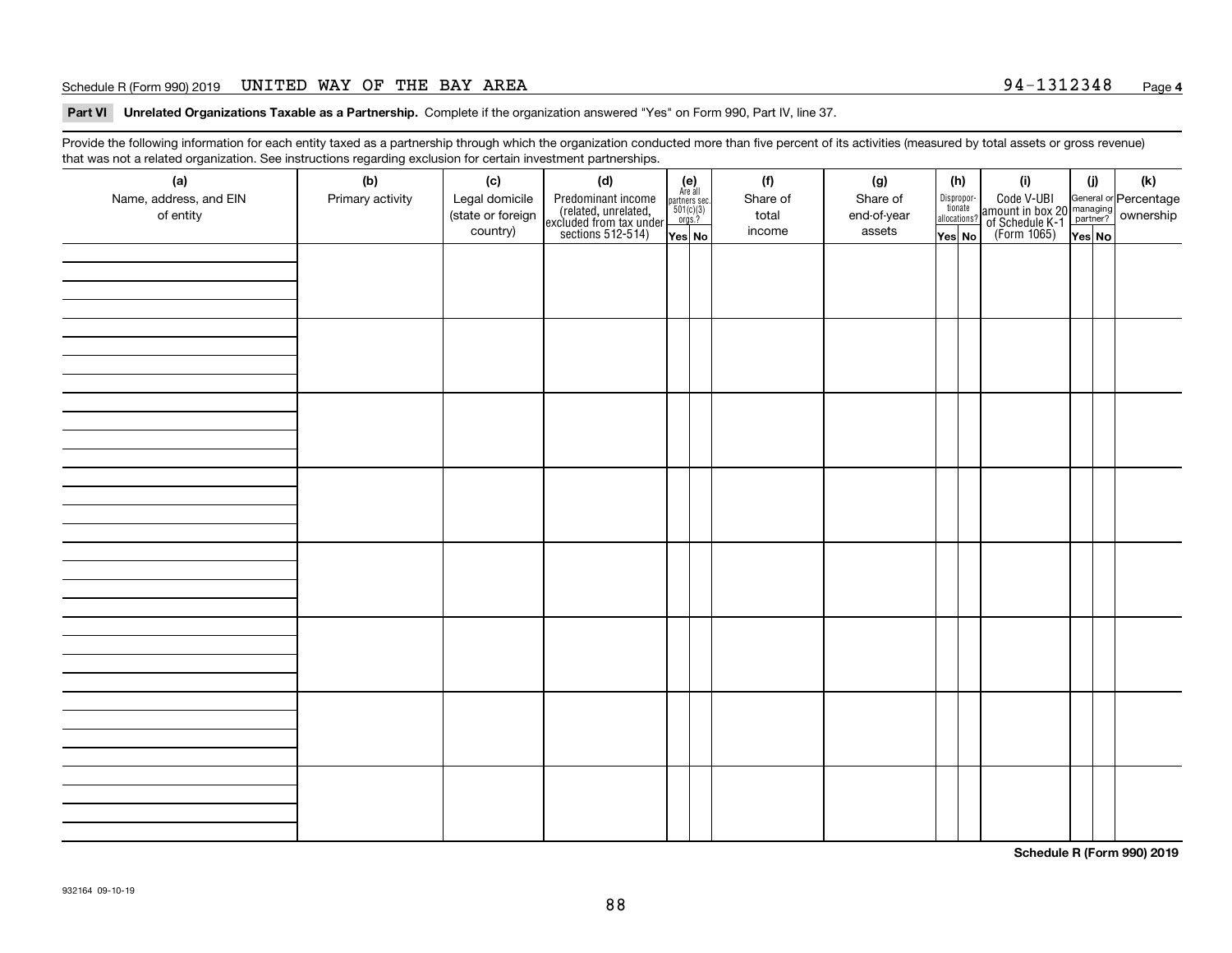## **Part VII Supplemental Information**

Provide additional information for responses to questions on Schedule R. See instructions.

932165 09-10-19